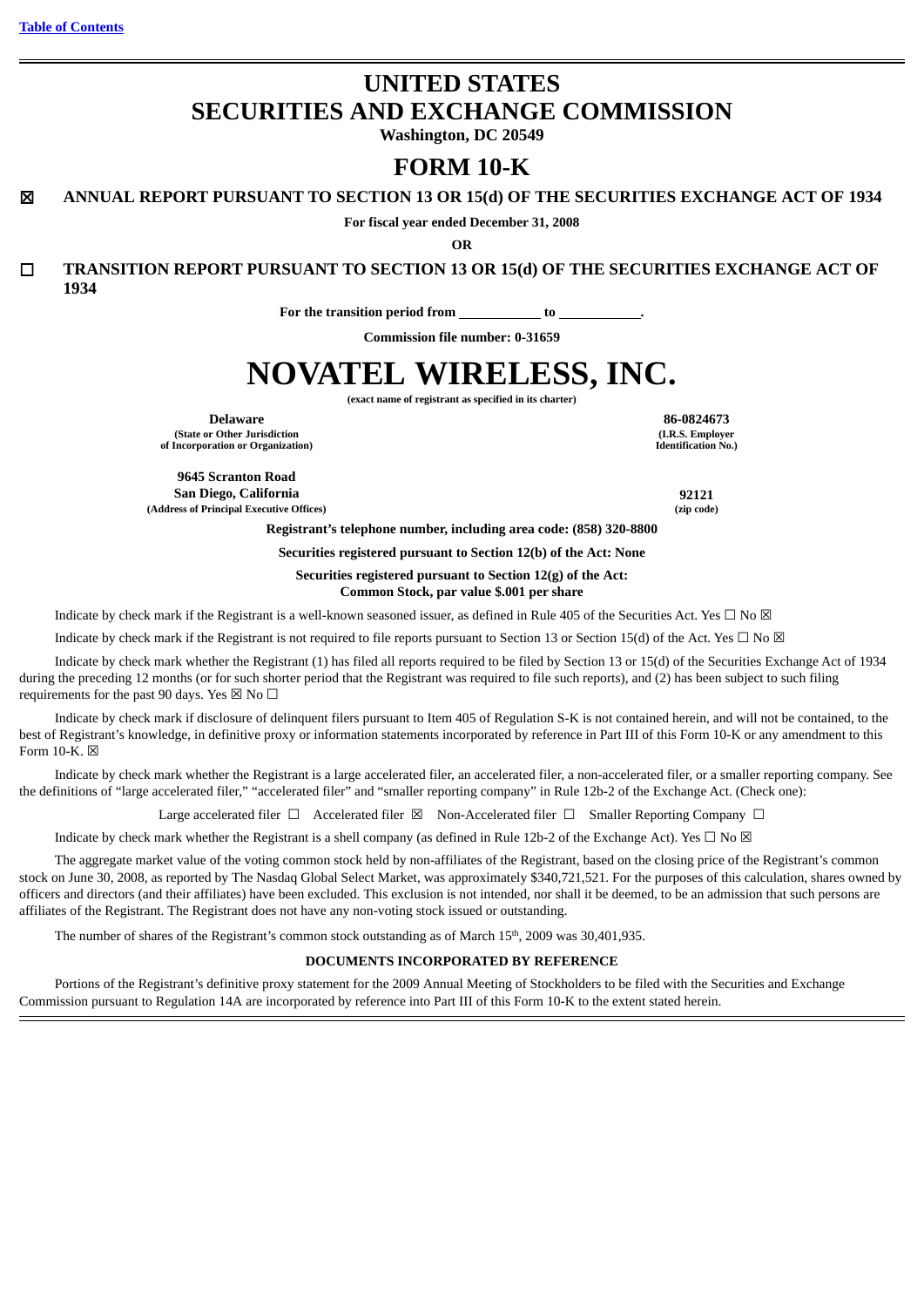# **TABLE OF CONTENTS**

<span id="page-1-0"></span>

|                   |                                                                                                              | Page         |
|-------------------|--------------------------------------------------------------------------------------------------------------|--------------|
| <b>PART I</b>     |                                                                                                              | $\mathbf{1}$ |
| Item 1.           | <b>Business</b>                                                                                              | $\mathbf{1}$ |
| Item 1A.          | <b>Risk Factors</b>                                                                                          | 10           |
| Item 1B.          | <b>Unresolved Staff Comments</b>                                                                             | 20           |
| Item 2.           | <b>Properties</b>                                                                                            | 21           |
| Item 3.           | <b>Legal Proceedings</b>                                                                                     | 21           |
| Item 4.           | <b>Submission of Matters to a Vote of Security Holders</b>                                                   | 21           |
| <b>PART II</b>    |                                                                                                              | 22           |
| Item 5.           | Market for Registrant's Common Equity, Related Stockholder Matters and Issuer Purchases of Equity Securities | 22           |
| Item 6.           | <b>Selected Financial Data</b>                                                                               | 24           |
| Item 7.           | Management's Discussion and Analysis of Financial Condition and Results of Operations                        | 25           |
| Item 7A.          | Quantitative and Qualitative Disclosures About Market Risk                                                   | 38           |
| Item 8.           | <b>Financial Statements and Supplementary Data</b>                                                           | 39           |
| Item 9.           | <b>Changes in and Disagreements With Accountants on Accounting and Financial Disclosure</b>                  | 39           |
| Item 9A.          | <b>Controls and Procedures</b>                                                                               | 40           |
| <b>PART III</b>   |                                                                                                              | 44           |
| Item 10.          | Directors, Executive Officers and Corporate Governance                                                       | 44           |
| Item 11.          | <b>Executive Compensation</b>                                                                                | 44           |
| Item 12.          | Security Ownership of Certain Beneficial Owners and Management and Related Stockholder Matters               | 44           |
| Item 13.          | Certain Relationships and Related Transactions, and Director Independence                                    | 44           |
| Item 14.          | <b>Principal Accounting Fees and Services</b>                                                                | 44           |
| <b>PART IV</b>    |                                                                                                              | 45           |
| Item 15.          | <b>Exhibits and Financial Statement Schedules</b>                                                            | 45           |
| <b>SIGNATURES</b> |                                                                                                              | $S-1$        |
|                   | <b>INDEX TO CONSOLIDATED FINANCIAL STATEMENTS</b>                                                            | $F-1$        |

i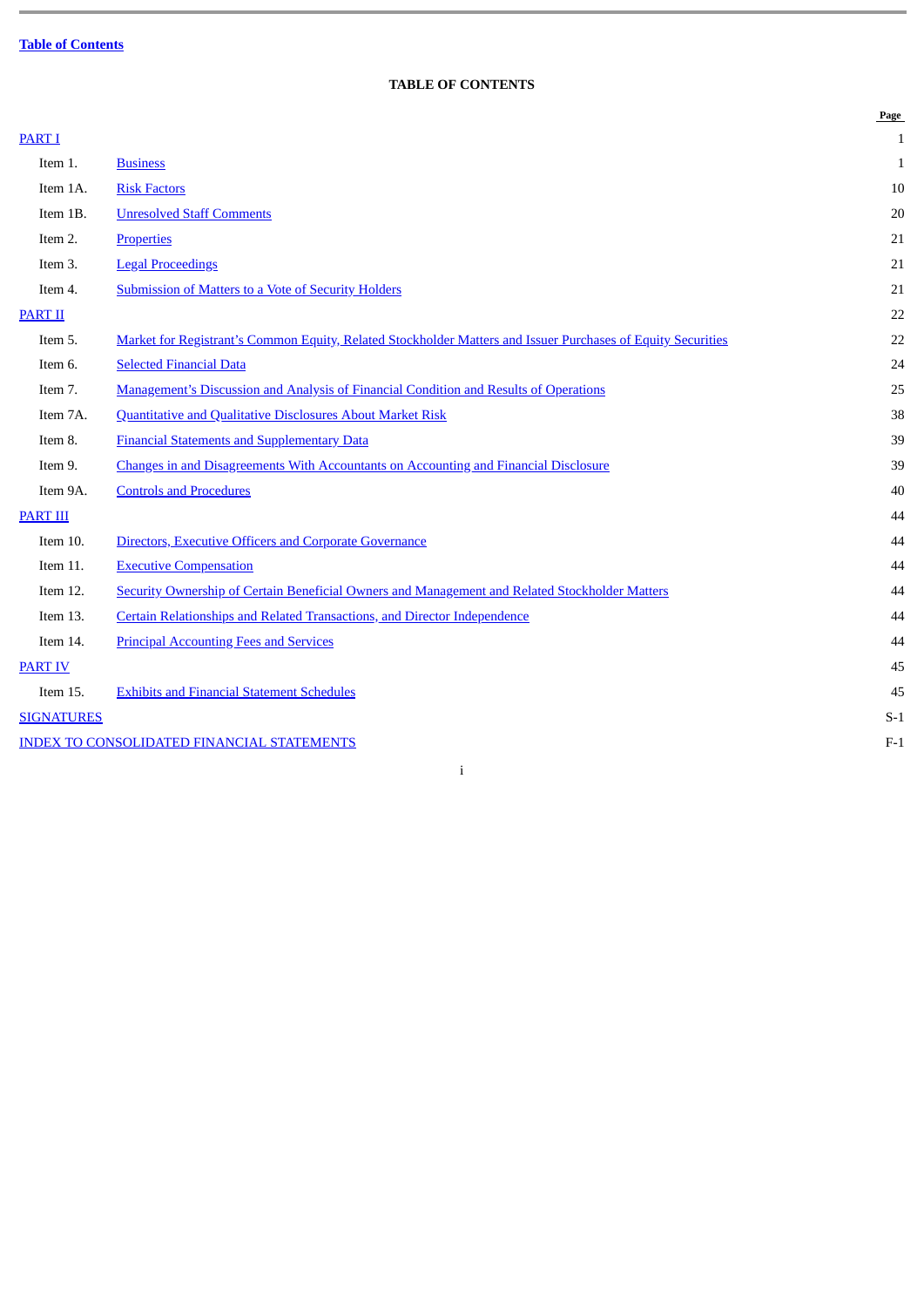#### **Forward-Looking Statements**

This report contains forward-looking statements within the meaning of Section 27A of the Securities Act of 1933 and Section 21E of the Securities Exchange Act of 1934. You should not place undue reliance on these statements. These forward-looking statements include statements that reflect the views of our senior management with respect to our current expectations, assumptions, estimates and projections about Novatel Wireless and our industry. Statements that include the words "may," "could," "should," "would," "estimate," "anticipate," "believe," "expect," "preliminary," "intend," "plan," "project," "outlook," "will" and similar words and phrases identify forward-looking statements. Forward-looking statements address matters that involve risks and uncertainties that could cause actual results to differ materially from those anticipated in these forward-looking statements as of the date of this report. We believe that these factors include the following:

- the impact of uncertain global economic conditions on the demand for our products;
- our ability to compete in the market for wireless broadband data access products;
- our ability to introduce and sell new products that comply with evolving industry standards, including 3G standards;
- our ability to develop and maintain strategic relationships to expand into new markets;
- our dependence on a small number of customers for a substantial portion of our revenues;
- demand for broadband wireless access to enterprise networks and the Internet;
- the outcome of pending or future litigation, including the current class action securities litigation and intellectual property litigation;
- the impact of the current global credit crisis on the value and liquidity of the securities in our investment portfolio;
- our ability to properly manage the growth of our business to avoid significant strains on our management and operations and disruptions to our business;
- our reliance on third parties to manufacture our products;
- our ability to accurately forecast customer demand and order sufficient product quantities;
- our reliance on sole source suppliers for some components used in our products;
- infringement claims with respect to intellectual property contained in our products;
- our continued ability to license necessary third-party technology for the development of our products;
- risks associated with doing business abroad, including foreign currency risks;
- our ability to hire, retain and manage additional qualified personnel to maintain and expand our business; and
- our ability to timely comply with public reporting obligations and maintain the listing of our common stock on The Nasdaq Global Select Market.

The foregoing factors should not be construed as exhaustive and should be read together with the other cautionary statements included in this and other reports we file with the Securities and Exchange Commission, including the information in "Item 1A. Risk Factors" in Part I of this report. If one or more events related to these or other risks or uncertainties materialize, or if our underlying assumptions prove to be incorrect, actual results may differ materially from what we anticipate.

#### **Trademarks**

"Novatel Wireless," the Novatel Wireless logo, "MiFi," "Merlin," "MobiLink," "Expedite," "Ovation," "Conversa," "TotalMobileInternet," and "NovaSpeed" are trademarks of Novatel Wireless, Inc. Other trademarks, trade names or service marks used in this report are the property of their respective owners.

ii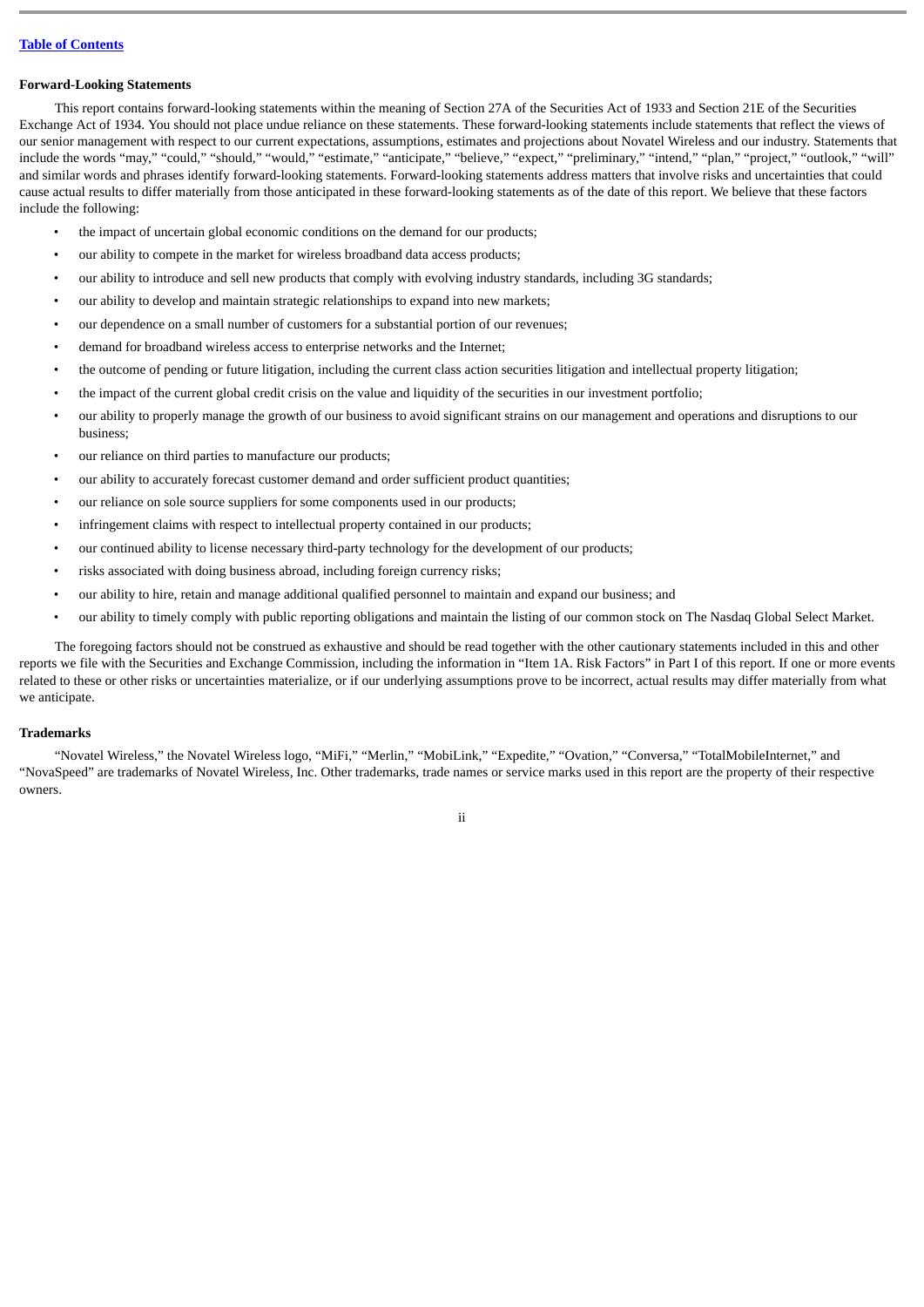#### **PART I**

# <span id="page-3-1"></span><span id="page-3-0"></span>**Item 1.** *Business*

#### **Overview**

We are a provider of wireless broadband access solutions for the worldwide mobile communications market. Our broad range of products includes third generation, or 3G, wireless PC card and ExpressCard modems, embedded modems, USB modems and other fixed-mobile convergence, or FMC, solutions and communications software for wireless network operators, infrastructure providers, distributors, original equipment manufacturers, or OEMs, and vertical markets worldwide. Through the integration of our hardware and software, our products are designed to operate on a majority of the world's wireless networks and provide mobile subscribers with secure and convenient high speed access to corporate, public and personal information through the Internet and enterprise networks. We also offer software engineering, integration and design services to our customers to facilitate the use of our products.

Our global customer base is comprised of wireless operators, laptop PC and other OEMs, distributors and various companies in other vertical markets. Our current customer base includes wireless operators and other wireless market participants such as Orange, Sprint PCS, Telefonica, Verizon Wireless, Vodafone and OEM partners such as Dell, Foxconn, Panasonic, Sony, and Toshiba. We have strategic technology, development and marketing relationships with several of these customers.

For the years ended December 31, 2008, 2007 and 2006, revenue recognized from sales of our products was \$321.0 million, \$429.9 million, and \$218.0 million, respectively.

We were incorporated in 1996 under the laws of the State of Delaware.

### **Our Strategy**

Our objective is to be the leading provider of broadband multimedia solutions for the worldwide mobile communications market. The key elements of our strategy are to:

- *Broaden our Product Offerings.* We intend to diversify and continue to broaden our product line in the following areas: wireless PC Card and ExpressCard modems, embedded modems, Fixed-Mobile Convergence solutions, and software services and solutions.
- *Expand Our 3G Wireless PC Card and ExpressCard Modem Offerings Worldwide.* We intend to continue expanding our portfolio of 3G wireless PC Card and ExpressCard modem products with leading wireless operators worldwide. We have introduced fourteen 3G products, including EV-DO, HSDPA and HSUPA products and plan to continue to introduce new products aimed at the next generation technologies.
- *Lead the Embedded Market*. From the beginning of 2005 to the end of 2008, we received design wins from six leading laptop manufacturers and additional mass market device manufacturers to embed our 3G products into their product lines. These wins include Dell and Toshiba, two of the world's largest laptop PC manufacturers. In addition, during that period we also received several upgrade orders from existing key customers for our next-generation 3G products. In the future, we will continue to pursue additional opportunities with current OEM partners and with other leading OEM partners as we look to achieve the largest market share of the embedded market. For some of our OEM partners, we build to order. For others, our technology is embedded in specific wireless SKUs or into product lines. Most of our OEM customers are addressing world-wide markets and are shipping our EV-DO, HSDPA and HSUPA products.
- *Capitalize on Our Direct Relationships with Wireless Operators.* We intend to continue to capitalize on our direct relationships with wireless operators in order to increase our worldwide market position. In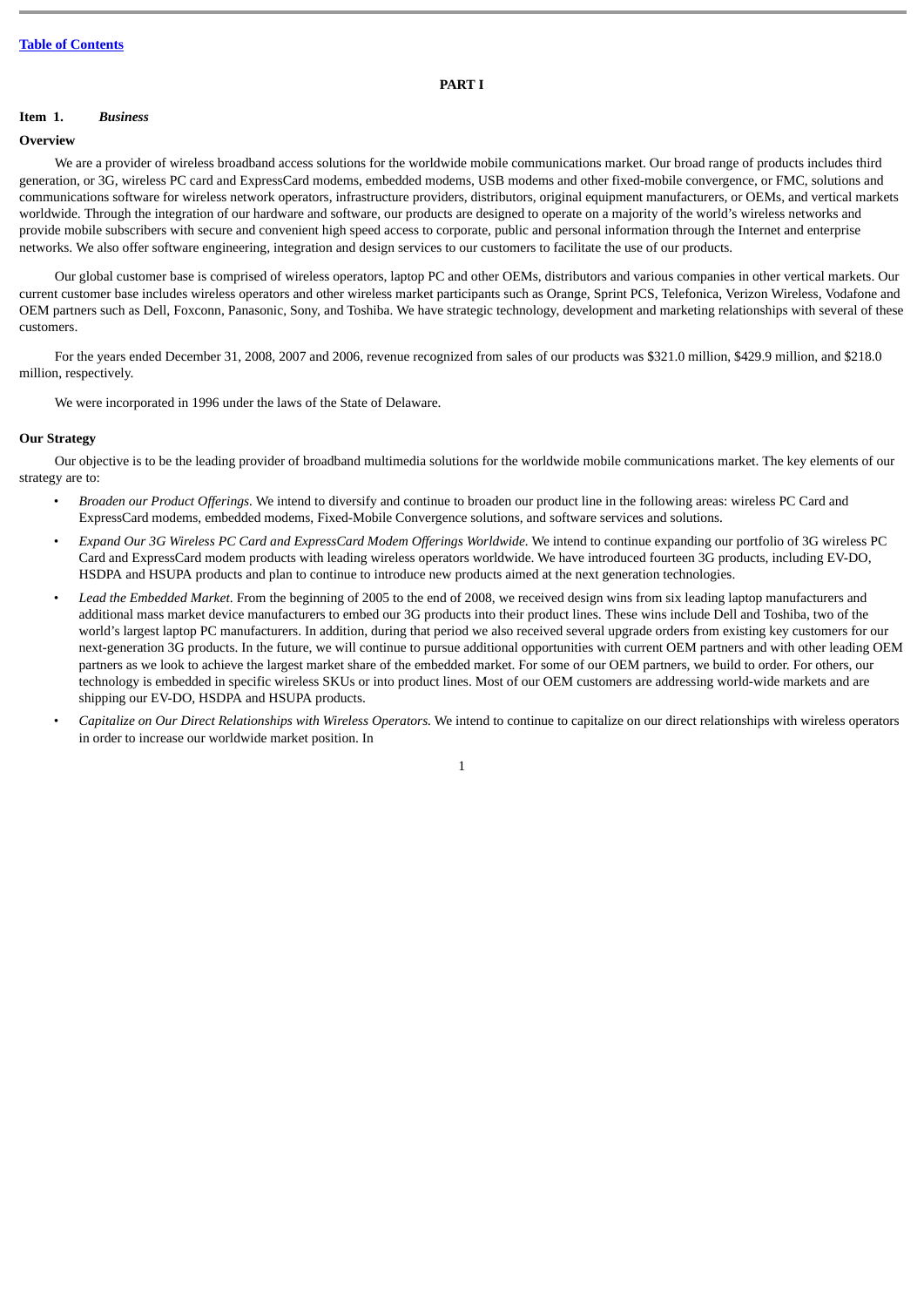the United States and internationally, we are working closely with wireless operators of EV-DO, UMTS HSDPA and HSUPA wireless networks.

- *Leverage Strategic Relationships with Wireless Industry Leaders.* We believe that strategic relationships with wireless and mobile computing industry leaders are critical to our ability to leverage sales opportunities and ensure that our technology investments address customer needs. Through strategic relationships, we believe that we can increase market penetration and differentiate our products by accessing the resources of others, including access to distribution resources, and dedicated sales and marketing resources and addressing new market opportunities through innovation with our selected partners. We intend to continue the development and leverage of strategic relationships in our target market.
- *Continue to Target Key Vertical Market Opportunities and Penetrate New Markets.* We believe that on-going developments in wireless technologies will create additional vertical market opportunities and more applications for our products. Currently, we market our broadband wireless access solutions to key vertical industry segments by offering innovative products that are intended to increase productivity, reduce costs and create operational efficiencies.
- *Increase the Value of Our Products*. We will continue to add new features and functionality to our products and develop new services and software applications to enhance the overall value and ease of use that our products provide to our customers and end users.

#### **Our Products**

Our products are designed to operate across 3G networks, including:

- *Code Division Multiple Access*, or *CDMA*, 1xEV-DO is designed to be employed by CDMA operators and provide wireless access speeds comparable to wireline digital subscriber line, or DSL, services. Subscribers can attain wireless access to data at maximum speeds of up to 2.4 megabits per second, or Mbps, on CDMA 1xEV-DO Rev 0 networks and 3.1 Mbps on CDMA 1xEV-DO Rev A networks.
- *High Speed Downlink Packet Access,* or *HSDPA,* is an enhancement of the *Universal Mobile Telecommunications System,* or *UMTS,* standard which enables packet data transmission in the *UMTS* downlink with data transmission at maximum speeds of up to 14.4 Mbps. *HSDPA* can be implemented as an upgrade to current *UMTS* infrastructure. With *UMTS*, subscribers can attain wireless access to data at maximum speeds of up to 384 kilobits per second, or kbps. *UMTS* is also referred to as Wideband Code Division Multiple Access, or W-CDMA.
- *High Speed Uplink Packet Access*, or *HSUPA*, is another release to the evolving 3G standards. HSUPA employs an extremely efficient procedure for sending data on the uplink channel. The theoretical speed for data on the uplink is 5.76 Mbps and the downlink will achieve HSDPA theoretical speeds of up to 14.4 Mbps.
- *Enhanced Data Rates for Global Evolution*, or *EDGE*, defines signal modulation schemes that will permit much higher data rates to be achieved in *GSM* and *TDMA* networks. Rates up to 384 Kbps are expected which will enable the delivery of multimedia and other broadband applications to mobile phone and computer users.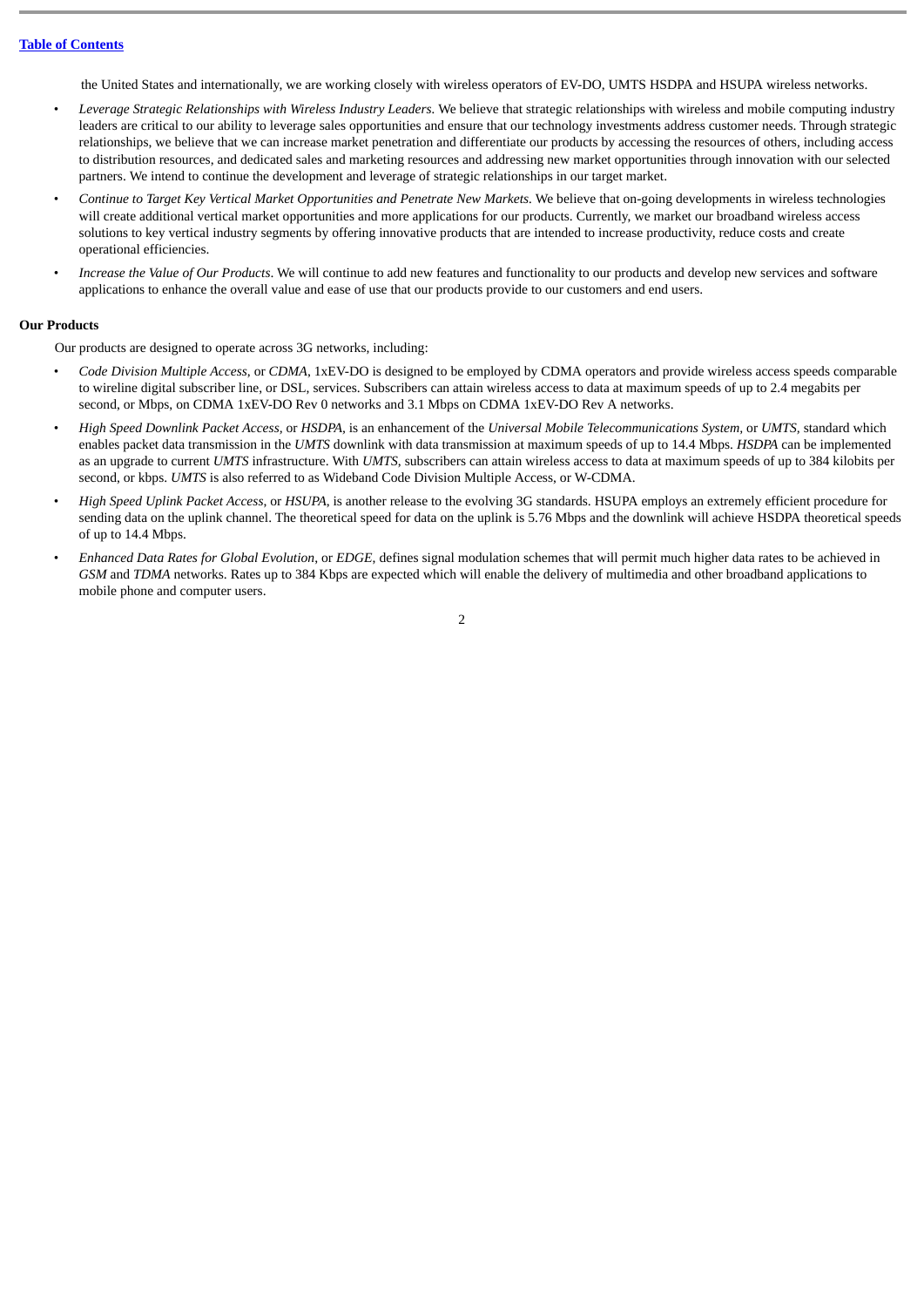The following table sets forth our current principal product lines and applications:

| Product                                                                        | <b>Applications</b>                                                                    |
|--------------------------------------------------------------------------------|----------------------------------------------------------------------------------------|
| <b>Wireless PC Card and ExpressCard Modems</b>                                 |                                                                                        |
| Merlin Wireless PC cards and ExpressCards for CDMA 1xEV-DO Rev<br>А            | • Laptop PCs and other platforms supporting PCMCIA and<br>ExpressCard/34/54 interfaces |
| Merlin Wireless ExpressCards for CDMA 1xEV-DO Rev A, HSDPA and<br><b>HSUPA</b> |                                                                                        |
| <b>Embedded PCI Express Mini Card Modems</b>                                   |                                                                                        |
| Expedite PCI Express Mini Card for HSUPA and CDMA 1xEV-DO Rev<br>А             | Laptops and wireless devices requiring an integrated solution                          |
| <b>Fixed-Mobile Convergence Solutions</b>                                      |                                                                                        |
| Ovation USB modems for CDMA 1xEV-DO Rev A, EDGE and HSUPA                      | • Laptop PCs and other platforms supporting USB interfaces                             |

# *Merlin Wireless PC Card and ExpressCard Modems*

Our *Merlin Wireless PC Card* and *ExpressCard modems* provide mobile subscribers with secure and convenient high-speed wireless access to data including corporate, public and personal information through the Internet and enterprise networks. Each of our *Merlin Wireless PC Card* and *ExpressCard modems* connects to

standard laptop PCs and other products employing PCMCIA or ExpressCard/34/54 interfaces, respectively. All of our modems utilize modem manager software and are compatible with a range of devices including laptop PCs, PDAs, mobile phones, as well as operating systems including Microsoft Windows 98, 2000, Millennium Edition, XP, Vista and Pocket PC. The following is a representative selection of our current *Merlin Wireless PC Card* and *ExpressCard modems*:

- The *Merlin PC720* is a dual band (800/1900 MHz) wireless ExpressCard modem designed to provide mobile broadband connections up to 3.1 Mbps on CDMA 1xEV-DO Rev A networks in North America and is backward compatible to legacy CDMA networks. The *Merlin PC720* incorporates an external flip antenna, maximizing data speed performance and allowing for stronger network signal reception.
- The Merlin XV620 ExpressCard with 3G EV-DO wireless technology, enables mobile broadband connections up to 2.4 Mbps and is backward compatible to legacy CDMA networks. The Merlin XV620 incorporates an advanced dual band diversity design which enhances performance by maximizing data throughput with a convenient External Antenna Connector.
- The *Merlin X720* ExpressCard provides high-speed connectivity to EV-DO Rev A networks with data speeds up to 3.1 Mbps in North America and is backward compatible to legacy CDMA networks. It has an advanced dual band diversity antenna system design that incorporates an external flip antenna, maximizing data speed performance and allowing for stronger network signal reception. The *Merlin X720* contains A-GPS capability allowing the end-user to retrieve location data from GPS satellites.
- The *Merlin XU870* is a tri-band HSDPA/UMTS (850/1900/2100 MHz) and quad-band EDGE/GPRS (850/900/1800/1900 MHz) wireless ExpressCard Modem designed to provide mobile subscribers with high-speed wireless access to data over 3G UMTS/HSDPA networks. The *Merlin XU870* enables mobile broadband connections up to 7.2 Mbps with software upgrade. The *Merlin XU870* operates on networks in North America, Europe and countries around the world in supported bands.
- The *Merlin X950D* ExpressCard is a tri-band HSUPA and quad-band EDGE/GPRS wireless modem designed to be used in both ExpressCard/34 and 54 slots as well as with our adapters in PCMCIA and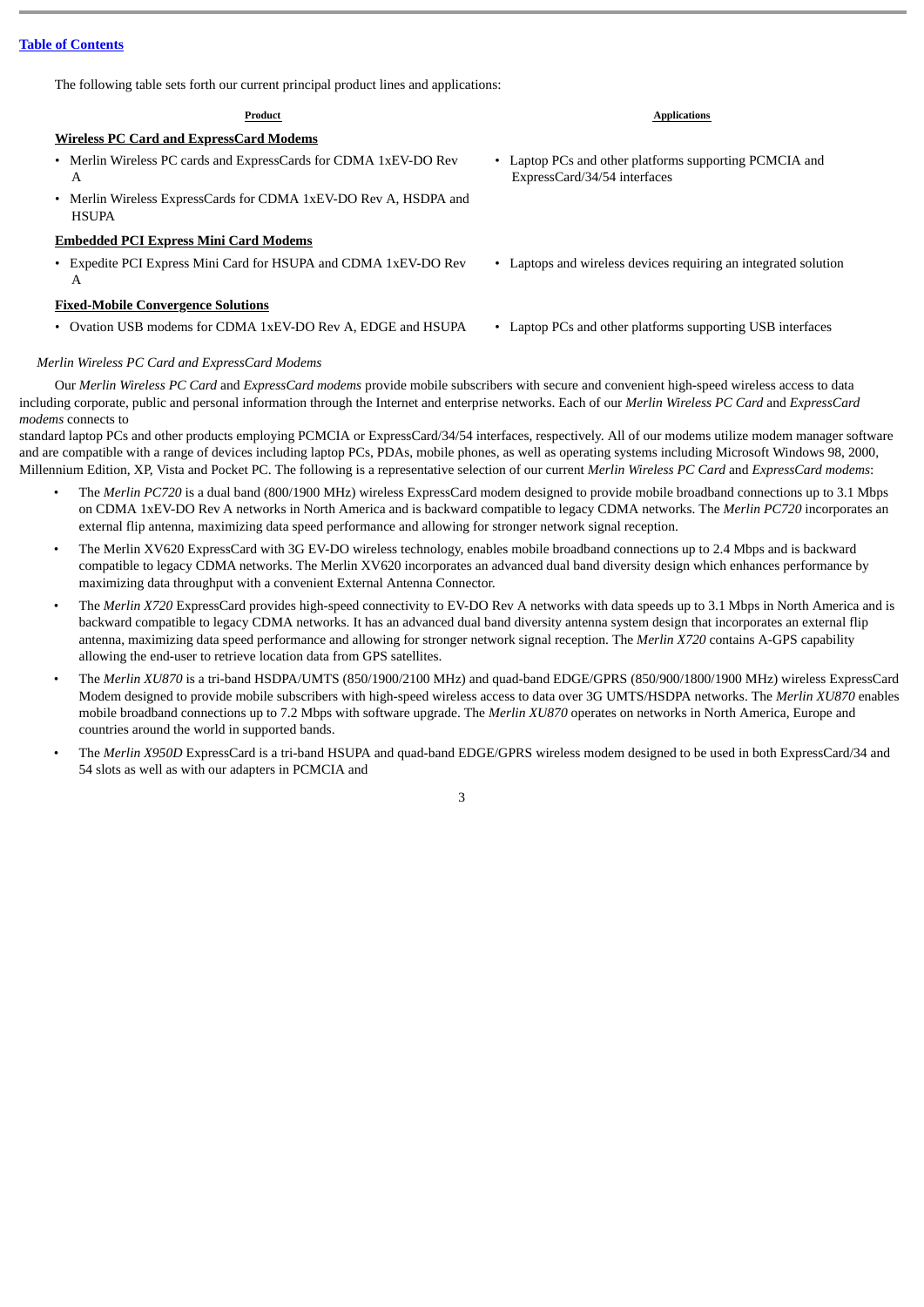USB slots. The *X950D* enables mobile broadband connections of up to 2.1 Mbps and download speeds up to 7.2 Mbps on HSDPA networks, and contains GPS capability. The *Merlin X950D* operates on networks in Europe and countries around the world in supported bands.

#### *Expedite Embedded PCI Express Mini Card Modems for OEMs*

Our *Expedite Embedded PCI Express Mini Card modems* are a form factor specification designed for easy integration into multiple laptop platforms and other wireless devices. Each *Expedite Embedded PCI Express Mini Card modem* enables wireless high-speed streaming video and audio, secure access to emails with large attachments and other corporate information stored behind firewalls providing reliable connectivity, maximum data throughput and efficient management of device power consumption. The following is a representative selection of our current *Expedite Embedded PCI Express Mini Card modems*:

- The *Expedite E760* PCI Express Mini Card includes receiver diversity on 800 and 1900 MHz band CDMA2000 1xEV-DO and CDMA2000 1X networks.
- The *Expedite EU850D* PCI Express Mini Card with an integrated SIM holder, offers high performance to the user and operates globally on 850, 1900, and 2100 MHz bands on HSDPA and UMTS networks.
- The *Expedite E725* PCI Express Mini Card provides dual band (800/1900 MHz) wireless access and is designed to provide mobile broadband connections at speeds up to 3.1 Mbps on CDMA 1xEV-DO Rev A networks.
- The *Expedite EU860D* PCI Express Mini Card operates globally on 850, 1900, and 2100 MHz bands on HSDPA and UMTS networks with mobile broadband connection speeds up to 3.6 Mbps on the downlink and up to 384 Kbps on the uplink on HSDPA/UMTS capable networks.
- The *Expedite EU870D* is optimized for Europe and offers diversity, equalizer and operates globally on 850, 1900 and 2100 MHz bands on HSDPA and UMTS networks. The *Expedite EU870D* transmits wireless data at speeds up to 3.6 Mbps on the downlink and up to 384 Kbps on the uplink on HSDPA/UMTS networks.

#### *Fixed-Mobile Convergence Solutions*

Our *Ovation* USB product line provides wireless connectivity interchangeably to both desktop and other fixed computing devices and to laptop PCs and other portable computing devices. The following is a representative selection of our current *Ovation* products:

- The *Ovation MC760* Mircro USB Modem, is a micro-sized broadband Internet device with high-capacity removable memory storage. The integrated microSD slot of the *MC760* provides flexible portable storage options without hindering Internet connection performance. The *MC760* operates on EV-DO Rev A networks.
- The *Ovation MC990D* is a 2-in-1 mobile broadband USB modem with microSDHC (high capacity) removable memory, optimized for Europe and North America, with download rates of 7.2 Mbps and upload speeds of up to 5.7 Mbps. The *MC990D* operates on the HSDPA, and EDGE networks.
- The *Ovation MC930D* operates on HSDPA/HSUPA (2100MHz) and EDGE networks with download rates of 7.2 Mbps and upload speeds of up to 2.1 Mbps.
- The *Ovation MC727* operates on EV-DO Rev A networks (backwards compatible to Rev 0 and 1xRTT) CDMA 800 MHz and CDMA 1900 MHz with connection speeds up to 3.1 Mbps on the downlink and up to 1.8 Mbps on the uplink on EV-DO Rev A capable networks. The *MC727* contains a hotswappable removable memory via microSD up to 4GB and is GPS capable.
- The *Ovation MC950D* offers both receiver diversity (2100 MHz) and equalizer support with download rates of 7.2 Mbps and upload speeds of up to 2.1 Mbps. The *MC950D* is optimized for Europe and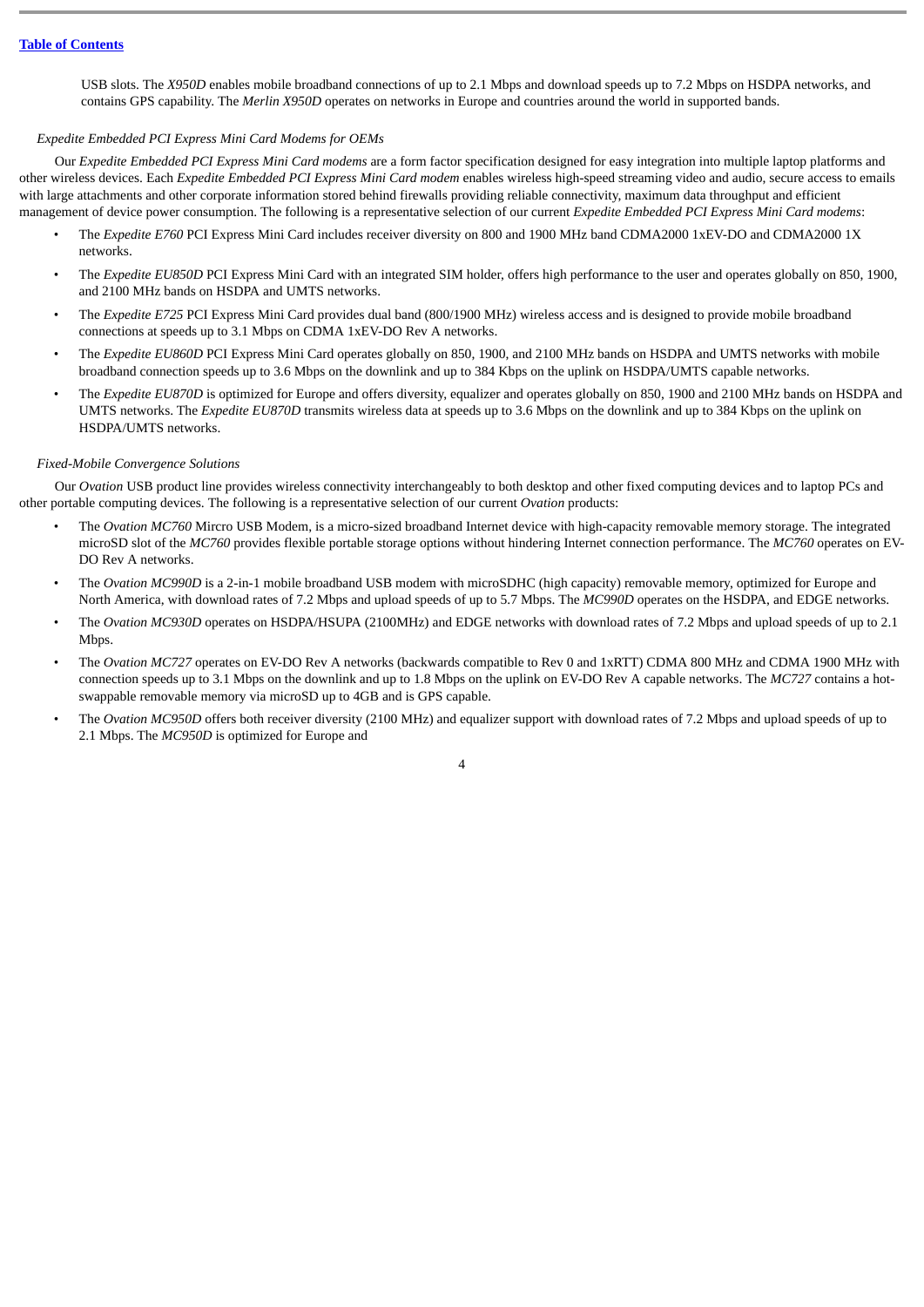Japan, and any territories around the world which support the 2100 MHz band. Software is included on the device so that users don't need to install drivers from a CD.

#### *MobiLink Mobile Communications Suite*

Our *MobiLink* mobile communications software suite, which resides on the mobile subscriber's computing device, is an object-oriented application that enables a user to gain quick and simple access to advanced connectivity features such as SMS, multimedia messaging and virtual private networking. *MobiLink* also offers video telephony and wireless local area networks, or WLAN management capabilities. *MobiLink's* graphical user interface and underlying functionality are designed to be modular, easily configurable and expandable in order to enable our customers to differentiate their product offerings. *MobiLink* is engineered to work with all our wireless modems.

#### **Customers**

Our end-customer base is comprised of wireless operators, OEMs, distributors and various companies in other vertical markets. Our current customer base includes wireless operators and other wireless market participants including Orange, Sprint PCS, Telefonica, Verizon Wireless, Vodafone and OEM partners such as Dell, Foxconn, Panasonic, Sony, and Toshiba. We have strategic technology, development and marketing relationships with several of these customers.

Our strong customer relationships provide us with the opportunity to expand our market reach and sales:

- *Wireless Operators and Distributors*. By working closely with our wireless operator and distributor customers, we are able to drive demand for our products by combining our expertise in wireless technologies with our customers' sales and marketing reach over a global subscriber base. Our customers also provide us with important services, including field trial participation, technical support, wireless data marketing and access to additional indirect distribution channels.
- *OEMs*. Our OEM customers integrate our products into devices that they manufacture and sell through their own direct sales forces and indirect distribution channels. Our products are capable of being integrated into a broad range of devices, including laptop PCs, PDAs, M2M devices, and vehicle location devices. We seek to build strong relationships with our OEM partners by working closely with them and providing radio frequency, or RF, design consulting, performance optimization, software integration and customization and application engineering support during the integration of our products.

# **Strategic Relationships**

We continue to develop and maintain strategic relationships with wireless and computing industry leaders like Alcatel-Lucent, Dell, QUALCOMM, Sony, Sprint PCS, Verizon Wireless, Vodafone, and Telefonica and major software vendors. Through strategic relationships, we have been able to increase market penetration by leveraging the resources of our channel partners, including their access to distribution resources, increased sales opportunities and market opportunities.

Our strategic relationships include technology and marketing relationships with wireless operators, OEM partners that integrate our products into other devices, distributors and leading hardware and software technology providers.

#### **Sales and Marketing**

We sell our wireless broadband solutions primarily to wireless operators either directly or through strategic relationships, as well as to OEM partners and distributors located worldwide. Most of our sales to wireless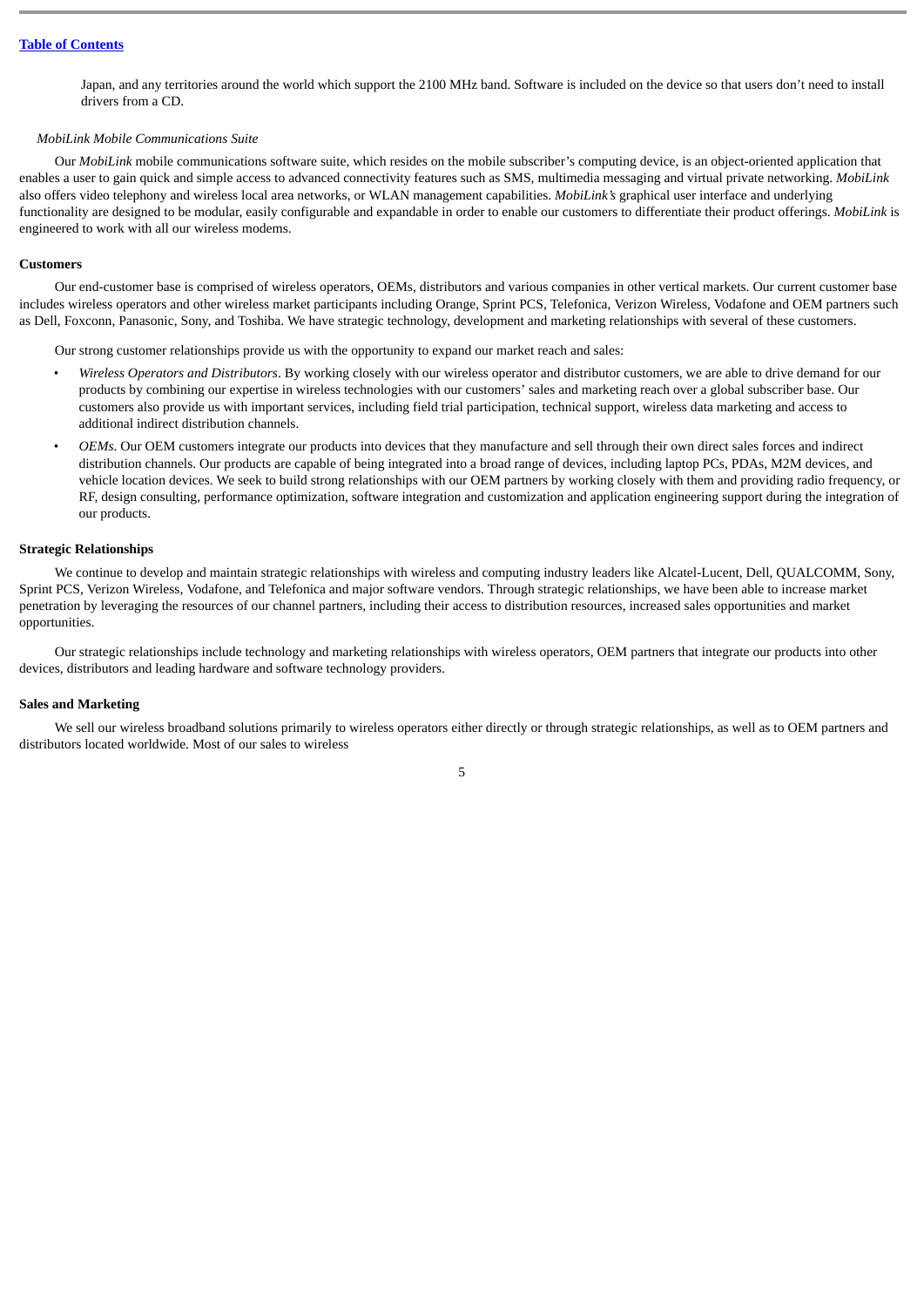operators and OEM partners are sold directly by our sales force. To a lesser degree, we also use an indirect sales distribution model through the use of select distributors. A significant portion of our revenues comes from a small number of customers. Our revenues from sales to Verizon Wireless, Dell, Telefonica, and Sprint PCS represented approximately 26.2%, 16.1%, 15.4% and 12.6%, respectively, of our total revenues for the year ended December 31, 2008.

In order to maintain strong sales relationships, we provide co-marketing, trade show support, product training and demo units for merchandising. We are also engaged in a wide variety of activities, such as awareness and lead generation programs as well as product marketing. Other marketing initiatives include public relations, seminars, and co-branding with partners.

We are continuing to drive widespread adoption of our products through increased global marketing activities and distribution networks and continued leverage of our strategic relationships with wireless industry leaders.

We have operations in the United States, Canada, Europe and Asia. The book values of our assets in the United States, Canada, Europe and Asia as of December 31, 2008 were \$253.5 million, \$6.3 million, \$892,000 and \$59,000, respectively. As of December 31, 2007, the book values of our assets in the United States, Canada and Europe were \$288.8 million, \$6.3 million and \$1.5 million, respectively.

For the years ended December 31, 2008, 2007 and 2006, approximately 36%, 25% and 37%, respectively, of our revenue was derived from international customers. See Note 9 to our Consolidated Financial Statements for further explanation of our revenue based on geography. In future periods, we expect international sales to continue to be an important part of our total revenue.

#### **Product Research and Development**

Our product development efforts are focused on developing innovative wireless broadband access solutions to address opportunities presented by next generation wireless networks and improving the functionality, design and performance of our products. Our research and development expenses for the years ended December 31, 2008, 2007 and 2006 were \$34.7 million, \$37.6 million and \$31.3 million, respectively. In addition, costs recovered from vendor-funded development contracts for the year ended December 31, 2008 were \$1.7 million. There were no costs recovered for the years ended December 31, 2007 and 2006.

We intend to continue to identify and respond to our customers' needs by introducing new product designs with an emphasis on supporting cutting edge WAN technology, ease-of-use, performance, weight, cost and power consumption.

We manage our products through a structured life cycle process, from identifying initial customer requirements through development and commercial introduction to eventual phase-out. During product development, emphasis is placed on time-to-market, meeting industry standards and customer product specifications, ease of integration, cost reduction, manufacturability, quality and reliability.

Our product development efforts leverage our core expertise in the following key technology areas:

- *Advanced Radio Frequency and Hardware Design.* Advanced Radio Frequency, or RF, design is the key technology that determines the performance of wireless devices. We have specialized in 800/900/1800/1900 and 2100 MHz designs for digital cellular, packet data and CDMA technology. Our expertise in RF and baseband technology contributes to the performance, cost advantages and small size of our products.
- *Miniaturization and System Integration*. Small systems integration is the integration of application specific integrated circuits, or ASICs, RF and baseband integrated circuits and packaging technologies.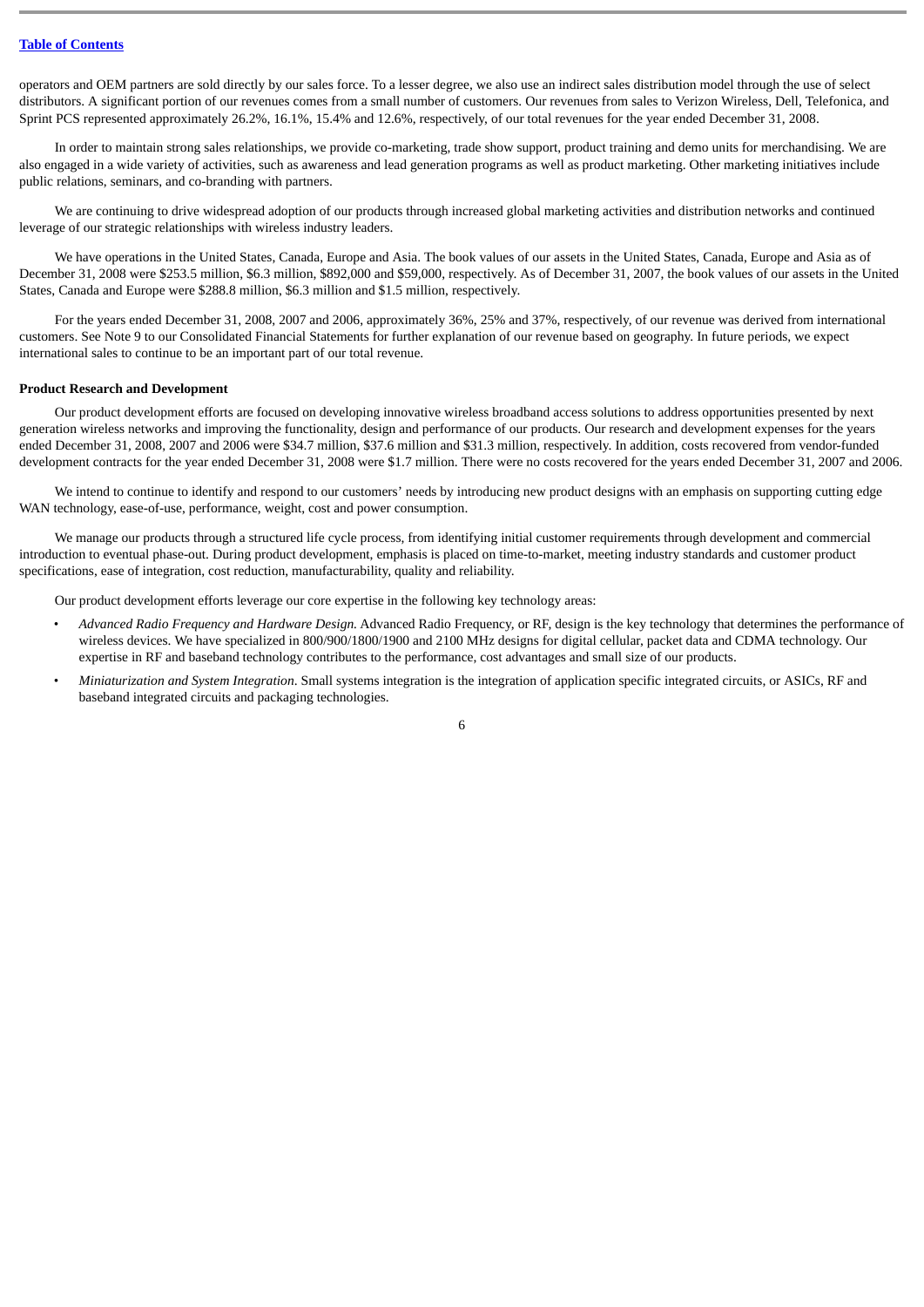We will continue to augment our miniaturization technology, working to further reduce the size and cost of current and future products.

• *Firmware Development.* We have specialized in integrating 3G (HSDPA/HSUPA and 1xEV-DO) protocol stacks and customizing the firmware to meet carrier and regulatory requirements. We supply end-to-end WAN modem solutions to our customers including the modem hardware, the customized firmware that runs on the 3G processor and the modem manager application that controls the modem operation.

# **Manufacturing and Operations**

We have agreements with LG Innotek Co., Ltd, or LG Innotek, a subsidiary of LG Group, located in South Korea, and with Inventec Appliances Corp., or IAC, located in China, for the outsourced manufacturing of our products. Under our manufacturing agreements, LG Innotek and IAC provide us with services including component procurement, product manufacturing, final assembly, testing, quality control, fulfillment and delivery. In addition, we have an agreement with Mobiltron (Europe) Limited, or Mobiltron, for distribution, fulfillment and repair services related to our business in Europe, Middle East, and Africa, or EMEA.

We outsource our manufacturing in an effort to:

- focus on our core competencies of design, development, and marketing;
- minimize our capital expenditures and lease obligations;
- realize manufacturing economies of scale;
- achieve production scalability by adjusting manufacturing volumes to meet changes in demand; and
- access best-in-class manufacturing resources.

We believe that additional assembly line efficiencies are realized due to our product architecture and our commitment to process design. Direct materials for our products consist of custom tooled parts such as printed circuit boards, molded plastic components and fabricated metal components, as well as industrystandard components such as ASICs, RF power amplifiers, flash memory, transistors, integrated circuits, piezo-electric filters, duplexers, inductors, resistors and capacitors. Many of the components used in our products are similar to those used in cellular telephone handsets, helping to reduce our manufacturing costs through the use of standard components.

Our operations organization manages our relationships with LG Innotek, IAC and Mobiltron as well as other key suppliers. Our operations team focuses on supply chain management, quality, cost optimization, customer order management and new product introduction.

#### **Intellectual Property**

Our wireless broadband access solutions rely on and benefit from our portfolio of intellectual property. We currently own 31 United States patents, two of which are also registered in Canada. In addition, we currently have 46 patent applications pending. From time to time we also seek to have our patents registered in selected foreign jurisdictions. The patents that we currently own expire at various times between 2009 and 2016.

We have licensed software and other intellectual property for use in our products from third-parties, such as QUALCOMM. In the case of QUALCOMM, these licenses allow us to manufacture CDMA, UMTS, HSDPA, HSUPA and EV-DO-based wireless modems and to sell or distribute them worldwide. In connection with such sales, we pay royalties to QUALCOMM. The license from QUALCOMM does not have a specified term and may be terminated by us or by QUALCOMM for cause or upon the occurrence of other specified events. In addition, we may terminate the licenses for any reason upon 60 days prior written notice. We have also granted to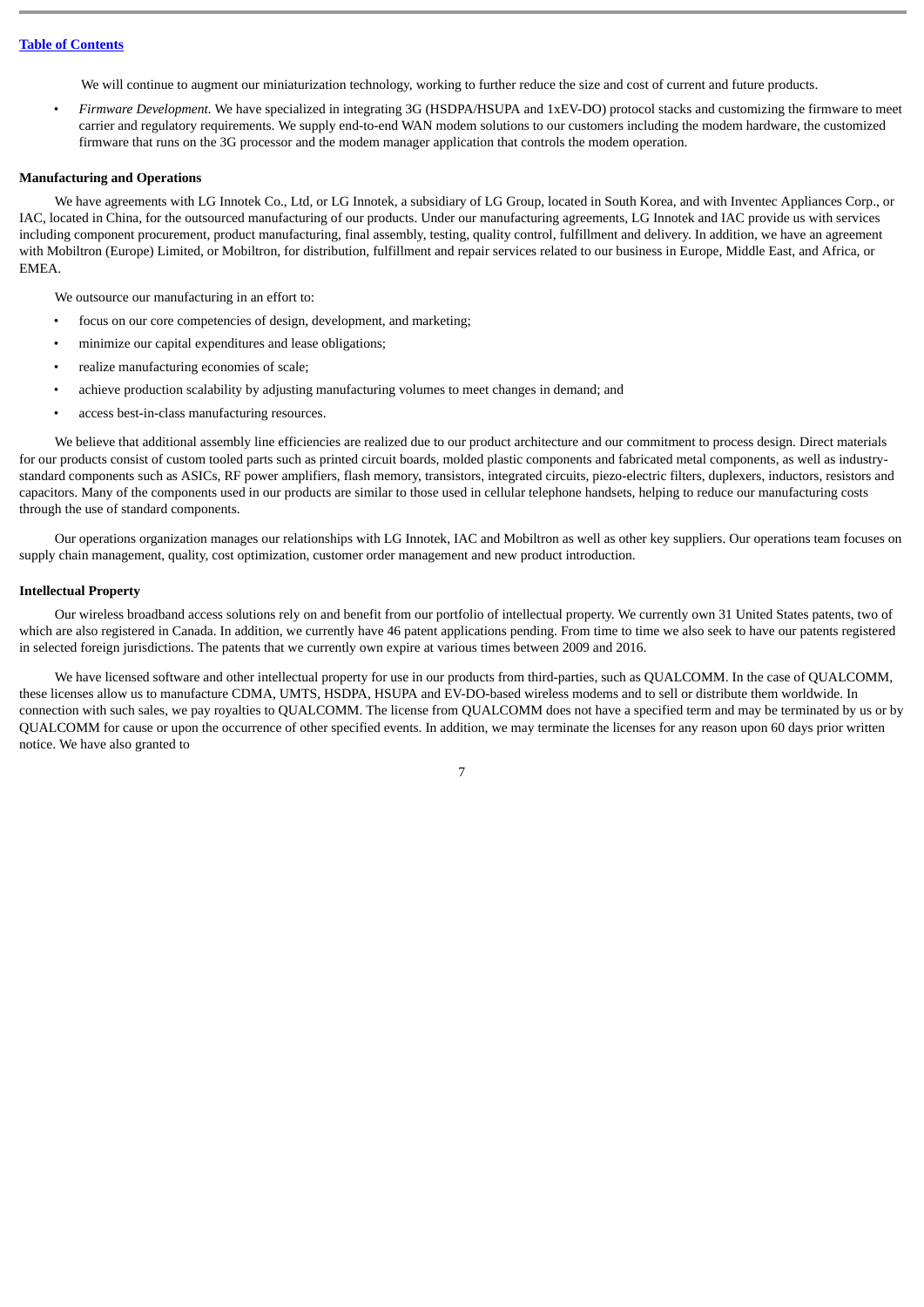#### **Table of [Contents](#page-1-0)**

QUALCOMM a nontransferable, worldwide, nonexclusive, fully-paid and royalty-free license to use, in connection with wireless communications applications, certain intellectual property of ours that is used in our products which incorporate the CDMA technology licensed to us by QUALCOMM. This license allows QUALCOMM to make, use, sell or dispose of such products and the related components.

We also hold a number of trademarks including Merlin, Expedite, MobiLink, Ovation, and Conversa, each with its accompanying designs, as well as the Novatel Wireless name and logo.

#### **Backlog**

We do not believe that backlog is currently a meaningful indicator of our future business prospects due to the many variables, some of which are outside of our control, which could cause the actual volume of our product shipments to differ from those that comprise our backlog, and our dependency on evolving wireless network standards. Additionally, we often have short lead times between receipt of customer purchase orders and shipment of products. Therefore, we do not believe that backlog information is relevant to an understanding of our overall business.

#### **Competition**

The market for wireless broadband access solutions is rapidly evolving and increasingly highly competitive. It is likely to continue to be significantly affected by the evolution of new wireless technology standards, new product introductions and the product pricing and other market activities of industry participants. We believe the principal competitive factors impacting the market for our products are price, form factor, time-to-market, features and functionality, performance, quality, and brand. To maintain and improve our competitive position, we must continue to develop new products and solutions, expand our customer base, grow our distribution network and leverage our strategic relationships.

Our wireless communications products currently compete with a variety of devices, including other wireless modems, wireless handsets, wireless handheld computing devices and other wireless devices. Our current and potential competitors include:

- wireless data modem providers, such as Huawei, Option International, Sierra Wireless, Kyocera, Pantech, Sony-Ericsson, and UTStarcom; and
- wireless handset and infrastructure manufacturers, such as Motorola, Nokia, Siemens and Sony-Ericsson.

We believe that we have advantages over each of our primary competitors due in varying measure to the technical and engineering design of our products, the broad range of solutions that we offer, the ease-of-use of our products, our ability to adapt our products to specific customer needs and our competitive pricing. As the market for wireless broadband access solutions expands, other entrants may seek to compete with us either directly or indirectly.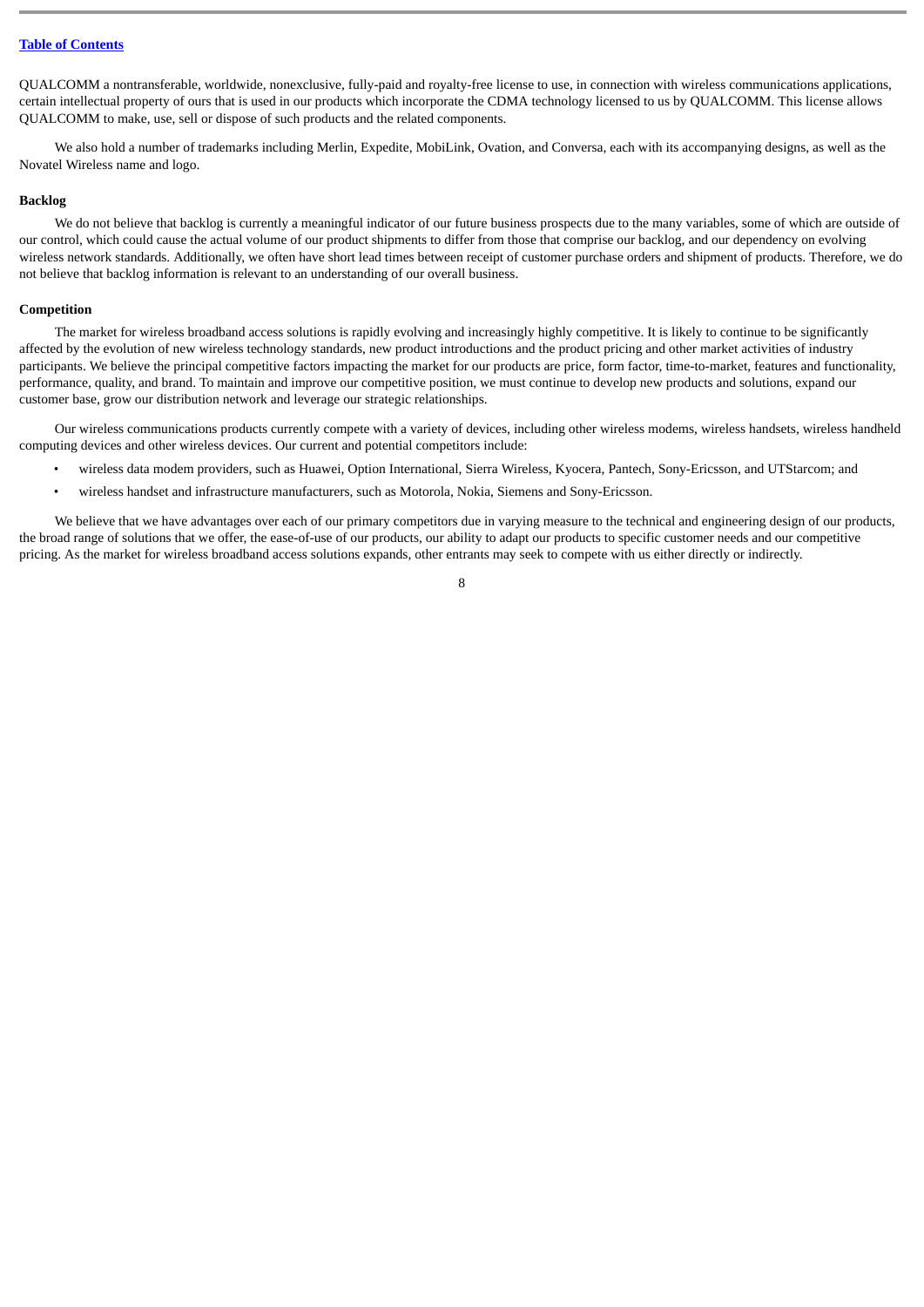# **Employees**

As of December 31, 2008, we had 307 employees, including 153 in research and development, 64 in sales and marketing, 47 in operations, and 43 in general and administrative functions. We also use the services of consultants and temporary workers from time to time. Our employees are not represented by any collective bargaining unit and we consider our relationship with our employees to be good.

# **Website Access to SEC Filings**

We maintain an Internet website at *www.novatelwireless.com*. The information contained on our website or that can be accessed through our website does not constitute a part of this report. We make available, free of charge, through our Internet website our annual reports on Form 10-K, quarterly reports on Form 10-Q, current reports on Form 8-K, and amendments to those reports filed or furnished pursuant to Section 13(a) or 15(d) of the Securities Exchange Act of 1934, as amended, or the Exchange Act, as soon as reasonably practicable after we electronically file such material with, or furnish it to, the Securities and Exchange Commission, or SEC.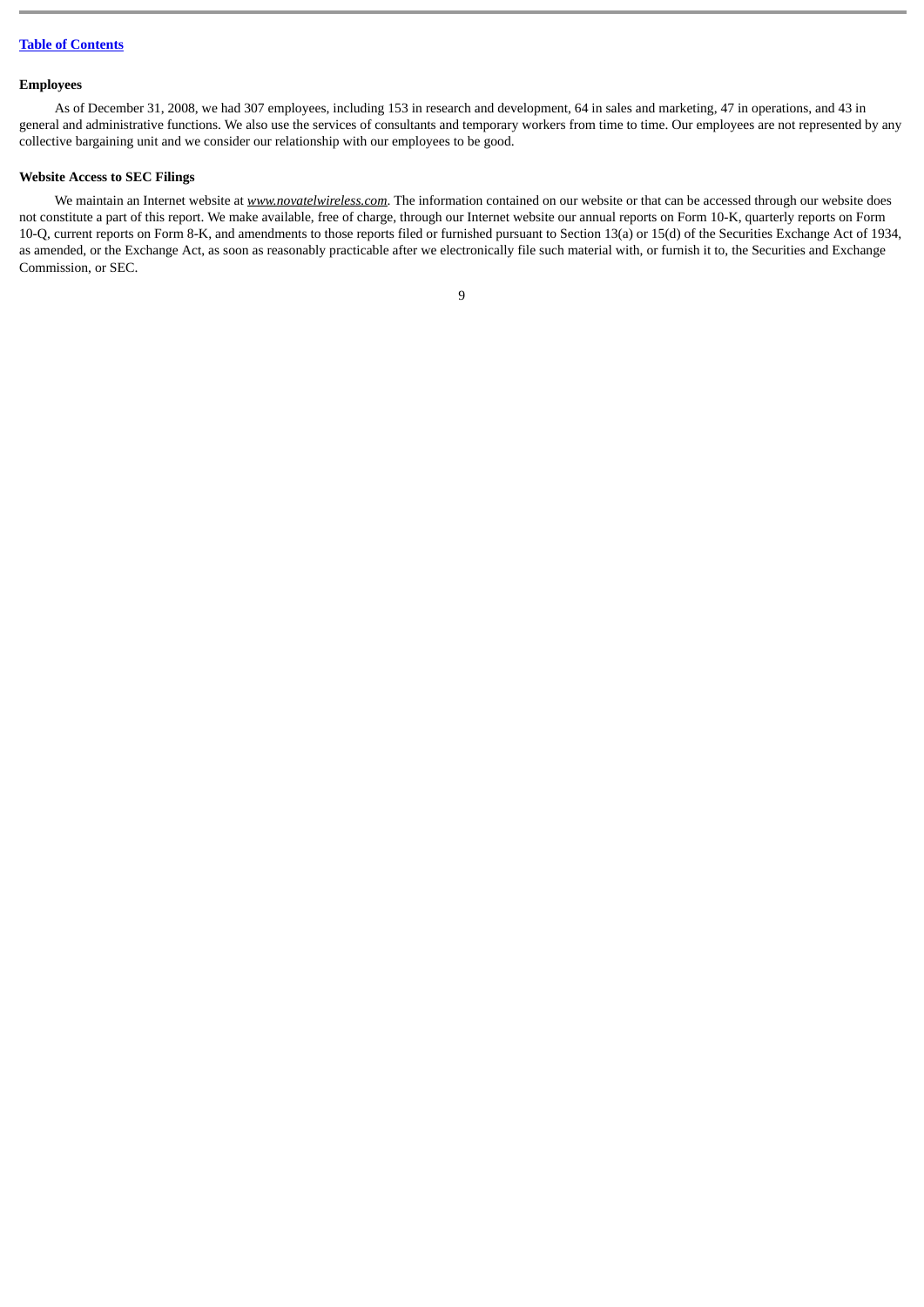#### <span id="page-12-0"></span>**Item 1A.** *Risk Factors*

*Before deciding to purchase, hold or sell our common stock, you should carefully consider the risks described below in addition to the other cautionary statements and risks described elsewhere in this report and in the documents incorporated by reference herein and therein. The risks and uncertainties described below are those that we currently deem to be material, and do not represent all of the risks that we face. Additional risks and uncertainties not presently known to us or that we currently do not consider material may in the future become material and impair our business operations. If any of the following risks actually occur, our business could be materially harmed, and our financial condition and results of operations could be materially and adversely affected. As a result, the trading price of our securities could decline, and you might lose all or part of your investment. You should also refer to the other information contained in this Form 10-K, including our financial statements and the related notes.*

# *The continuing global financial crisis and current uncertainty in global economic conditions could have a material adverse effect on our results of operations and financial condition.*

The global financial crisis experienced worldwide during 2008 is continuing in 2009, and the impact of this crisis on the U.S. and foreign economies appears to be worsening. As a result, we have experienced a contraction in the demand for our products, which has adversely impacted our results of operations. Although the U.S. and other governments have taken various actions in an attempt to stabilize the financial markets, it is unclear whether those actions will be effective. The volatility and illiquidity of financial and credit markets and the resulting negative economic impact could continue, and it is possible that the conditions may be prolonged. If this occurs, demand for our products may continue to contract, which could have a material adverse effect on our results of operations and financial condition.

Additionally, there could be a number of related effects on our business resulting from these economic conditions, including the potential insolvency of one or more of our suppliers resulting in product delays, potential customer insolvencies, an inability on the part of our customers to obtain credit to finance purchases of our products and reduced demand by the ultimate end-users of our products.

Although we continue to monitor market conditions, we cannot predict future market conditions or their impact on demand for our products.

#### *The market for wireless broadband data access products is rapidly evolving and highly competitive. We may be unable to compete effectively.*

The market for wireless broadband data access products is rapidly evolving and highly competitive. We expect competition to continue to increase and intensify. Many of our competitors or potential competitors have significantly greater financial, technical, operational and marketing resources than we do. These competitors, for example, may be able to respond more rapidly or more effectively than we can to new or emerging technologies, changes in customer requirements, supplier related developments, or a shift in the business landscape. They also may devote greater or more effective resources than we do to the development, promotion, sale, and post-sale support of their respective products and services.

Many of our current and potential competitors have more extensive customer bases and broader customer, supplier and other industry relationships that they can leverage to establish competitive dealings with many of our current and potential customers. Some of these companies also have more established and larger customer support organizations than we do. In addition, these companies may adopt more aggressive pricing policies or offer more attractive terms to customers than they currently do or than we are able to, may bundle their competitive products with broader product offerings and may introduce new products and enhancements. Current and potential competitors might merge or otherwise establish cooperative relationships among themselves or with third parties to enhance their products or market position. As a result, it is possible that new competitors or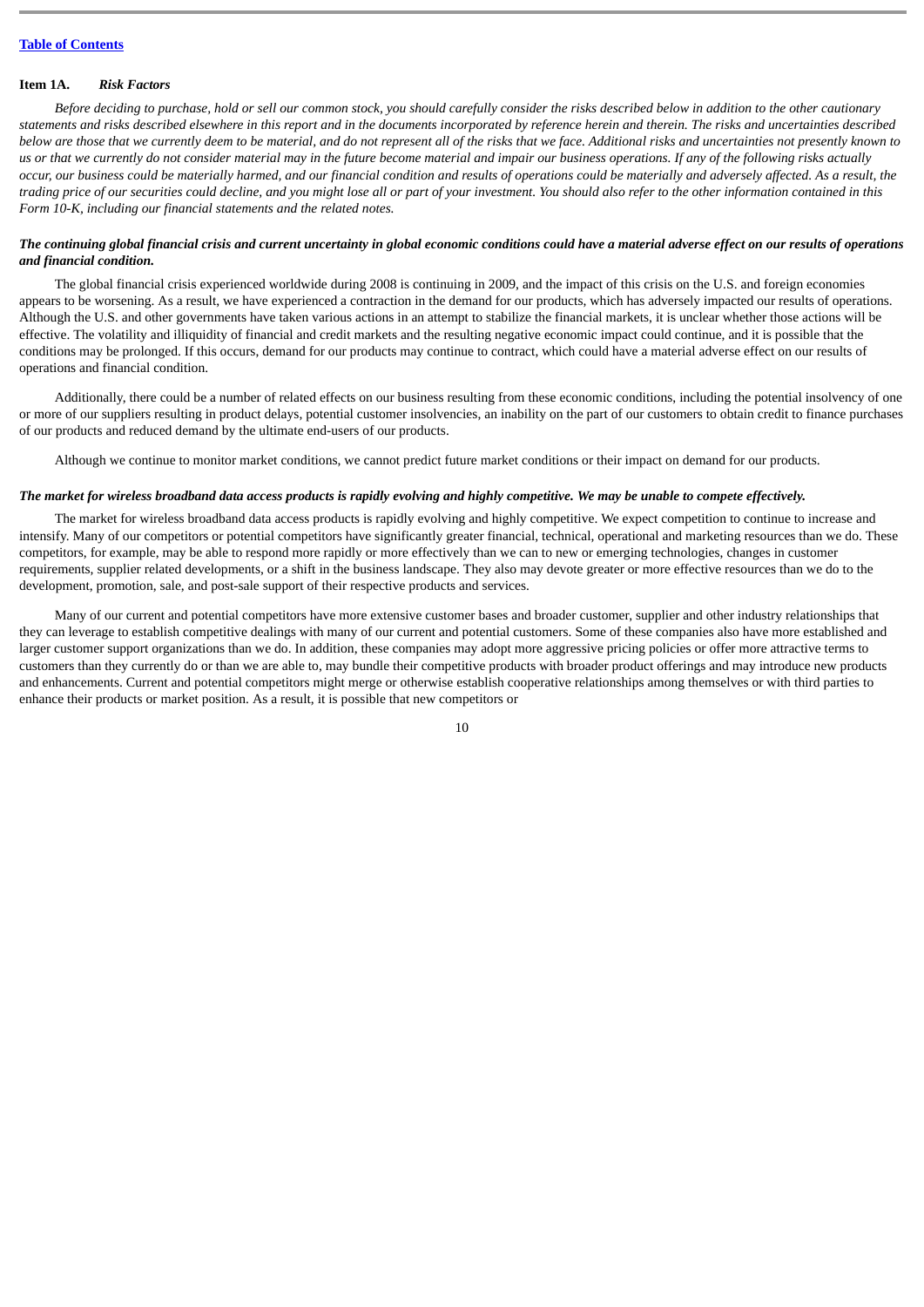new or otherwise enhanced relationships among existing competitors may emerge and rapidly acquire significant market share to the detriment of our business.

Our wireless communications products currently compete with a variety of devices, including other wireless modems, wireless handsets, wireless handheld computing devices and other wireless devices. Our current and potential competitors include:

- wireless data modem providers, such as Huawei, Option International, Sierra Wireless, Kyocera, Pantech, and Sony-Ericsson; and
- wireless handset providers, such as Motorola, Nokia, Siemens, and Sony-Ericsson.

We expect our competitors to continue to improve the features and performance of their current products and to introduce new products, services and technologies. Successful new product introductions or enhancements by our competitors could reduce our sales and the market acceptance of our products, cause intense price competition and make our products obsolete. To remain competitive, we must continue to invest significant resources (financial, human and otherwise) in, among other things, research and development, sales and marketing, and customer support. We cannot be sure that we will have or will continue to have sufficient resources to make these investments or that we will be able to make the technological advances necessary for our products to remain competitive. Increased competition could result in price reductions, fewer or smaller customer orders, reduced margins and loss of our market share. Our failure to compete successfully could seriously harm our business, financial condition and results of operations.

### *Our failure to predict and comply with evolving wireless industry standards, including 3G standards, could hurt our ability to introduce and sell new products.*

In our industry, it is critical to our success that we accurately anticipate evolving wireless technology standards and that our products comply with such standards in relevant respects. We are currently focused on engineering and manufacturing products that comply with several different 3G wireless standards. Any failure of our products to comply with any one of these or future applicable standards could prevent or delay their introduction and require costly and timeconsuming engineering changes. Additionally, if an insufficient number of wireless operators or subscribers adopt the standards to which we engineer our products, then sales of our new products designed to those standards could be materially harmed.

#### *If we fail to develop and introduce new products successfully, we may lose key customers or product orders and our business could be harmed.*

The development of new wireless data products requires technological innovation and can be difficult, lengthy and costly. In addition, wireless operators require that wireless data systems deployed on their networks comply with their own technical and product performance standards, which may differ from the standards our products are required to meet for other operators. This increases the complexity of the product development and customer approval process. In addition, as we introduce new products or new versions of our existing products, our current customers may not require or desire the technological innovations of these products and may not purchase them or might purchase them in smaller quantities than we had expected.

Further, as part of our strategy, we enter into contracts with some customers pursuant to which we develop products for later sale to that customer. Our ability to generate future revenue and operating income under any such contracts depends upon, among other factors, our ability to timely develop products that are suitable for manufacturing in a cost effective manner and that meet defined product design, technical and performance specifications. Our ability to maximize the benefits of these contracts is subject to the following risks:

• We have priced the products to be sold under these contracts based on our estimated development, production, and warranty costs. If these or other related development, production or support costs are actually higher than our estimated costs, our gross margins and operating margins on the corresponding products sold will be less than anticipated.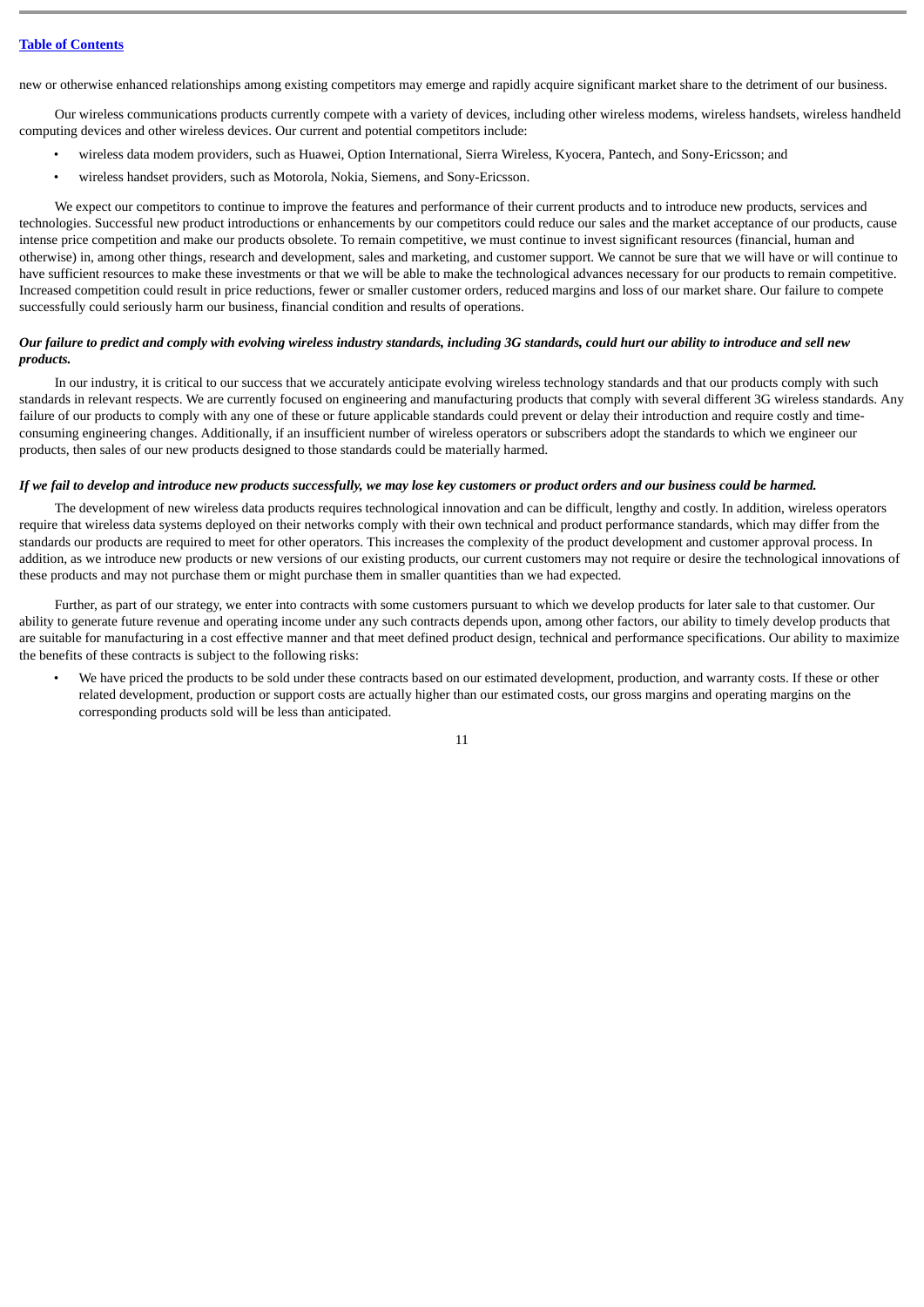# **Table of [Contents](#page-1-0)**

- If we are unable to commit the necessary engineering, program management and other resources or are otherwise unable to successfully develop products as required by the terms of these contracts, our customers might cancel the related contracts, we may not be entitled to recover any costs that we incurred for research and development, sales and marketing, production and otherwise, and we may be subject to additional costs such as contractual penalties.
- If we fail to deliver in a timely manner a product that is suitable for manufacture in a cost effective manner or if a customer determines that a prototype product we delivered does not meet the agreed-upon specifications, we may be unable to commercially launch the product, we may have to reduce the price we charge for such product if it launches, or we may be required to pay damages to the customer. These circumstances may also result in excess or obsolete inventory charges that may materially impact our financial results.

If we are unable to successfully manage these risks or meet required delivery specifications or deadlines in connection with one or more of our key contracts, we may lose key customers or orders and our business could be harmed.

#### *If we fail to develop and maintain strategic relationships, we may not be able to penetrate new markets.*

A key element of our business strategy is to penetrate new markets by developing new products through strategic relationships with industry leaders in wireless communications. We are currently investing, and plan to continue to invest, significant resources to develop these relationships. We believe that our success in penetrating new markets for our products will depend, in part, on our ability to develop and maintain these relationships and to cultivate additional or alternative relationships. There can be no assurance, however, that we will be able to develop additional strategic relationships, that existing relationships will survive and successfully achieve their purposes or that the companies with whom we have strategic relationships will not form competing arrangements with others or determine to compete unilaterally with us.

# *We expect to continue to depend upon only a small number of our customers for a substantial portion of our revenues. Our business could be negatively affected by an adverse change in our dealings with these customers.*

A significant portion of our revenue comes from a small number of customers. Our top ten customers on the basis of revenue generated for the years ended December 31, 2008 and 2007 accounted for an aggregate of approximately 88.9% and 89.2% of our revenue, respectively. Similarly, our revenue could be adversely affected if we are unable to retain the level of business of any of our significant customers or if we are unable to diversify our customer base. We expect that a small number of customers will continue to account for a substantial portion of our revenue for the foreseeable future and any impairment of our relationship with these customers could adversely affect our business.

In addition, a majority of our current customers purchase our products pursuant to contracts that do not require them to purchase any specific minimum quantity of units other than the number of units ordered on a separate purchase order. These customers have no contractual obligation to continue to purchase our products and if they do not continue to make purchases consistent with their historical purchase levels, our revenue would decline if we are unable to increase sales from other existing or new customers.

In light of the limited number of leading wireless operators and OEMs that form our primary customer base, many of whom are already customers, it would be difficult to replace lost revenue resulting from the loss of any significant existing customer or from a material reduction in the volume of business we conduct with any significant existing customer. Consolidation among our customers may further concentrate our business to a limited number of customers and expose us to increased risks relating to dependence on a limited number of customers, which dependence could adversely affect our operating results.

We have had to qualify, and are required to maintain our status, as a supplier for each of our customers. This is a lengthy process that involves the inspection and approval by each customer of our engineering,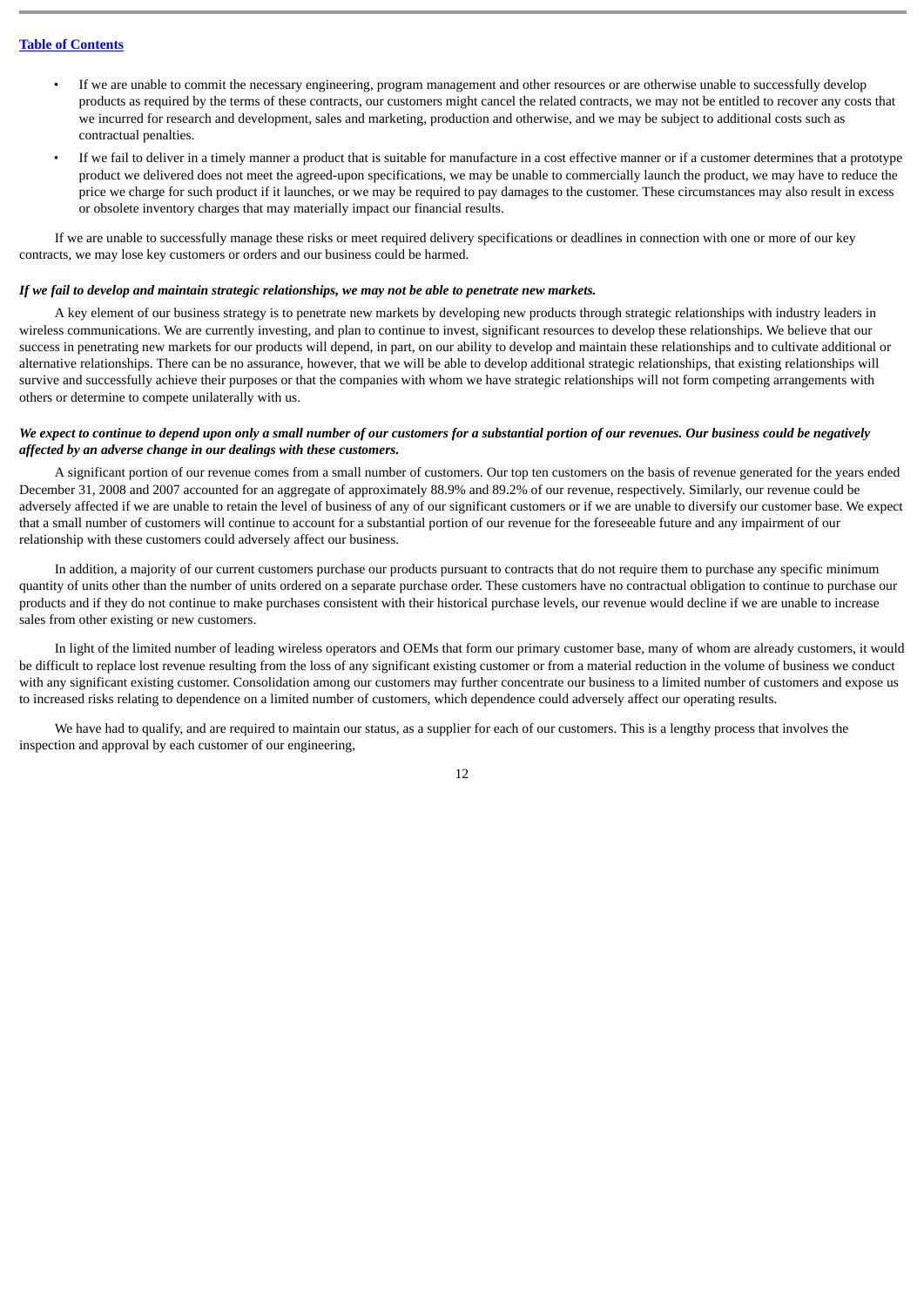documentation, manufacturing and quality control procedures before that customer will place volume orders. Attempts to lessen the adverse effect of any loss of, or any material reduction in the volume of business we conduct with, any significant existing customer through the rapid addition of one or more new customers would be difficult because of these qualification requirements. Consequently, our business and operating results could be adversely affected by the loss of, or any material reduction in the volume of business we conduct with, any existing significant customer.

#### *The sale of our products depends on the demand for broadband wireless access to enterprise networks and the Internet.*

The markets for broadband wireless access solutions are rapidly evolving, both technologically and competitively, and the successful sale of related products and services depends in part on the strength of the demand for wireless access to both enterprise networks and the Internet. At times, market demand for both wireless products and wireless access services for the transmission of data developed at a slower rate than we had anticipated and as a result our product sales did not generate sufficient revenue to cover our corresponding operating costs. The failure of these markets to continue to grow at the rate that we currently anticipate may adversely impact the growth in the demand for our products and our concomitant rate of growth, and as a result, our business, financial condition and results of operations may be harmed.

### *The marketability of our products may suffer if wireless telecommunications operators do not deliver acceptable wireless services.*

The success of our business depends, in part, on the capacity, affordability, reliability and prevalence of wireless data networks provided by wireless telecommunications operators and on which our products operate. Currently, various wireless telecommunications operators, either individually or jointly with us, sell our products in connection with the sale of their wireless data services to their customers. Growth in demand for wireless data access may be limited if, for example, wireless telecommunications operators cease or materially curtail operations, fail to offer services that customers consider valuable at acceptable prices, fail to maintain sufficient capacity to meet demand for wireless data access, delay the expansion of their wireless networks and services, fail to offer and maintain reliable wireless network services or fail to market their services effectively.

In addition, our future growth depends on the successful deployment of next generation wireless data networks provided by third parties, including those networks for which we are currently developing products. If these next generation networks are not deployed or widely accepted, or if deployment is delayed, there will be no market for the products we are developing to operate on these networks. If any of these events occurs, or if for any other reason the demand for wireless data access fails to grow, sales of our products will decline or remain stagnant and our business could be harmed.

# *If we do not properly manage the development of our business, we may experience significant strains on our management and operations and disruptions in our business.*

Various risks arise when companies and industries quickly evolve. If our business or industry develops more quickly than our ability to respond, our ability to meet customer demand in a timely and efficient manner could be challenged. We may also experience development, certification or production delays as we seek to meet increased demand for our products or unanticipated product requirements. Our failure to properly manage the developments that we or our industry might experience could negatively impact our ability to execute on our operating plan then in effect and, accordingly, could have an adverse impact on our business, our cash flow and results of operations, and our reputation with our current or potential customers.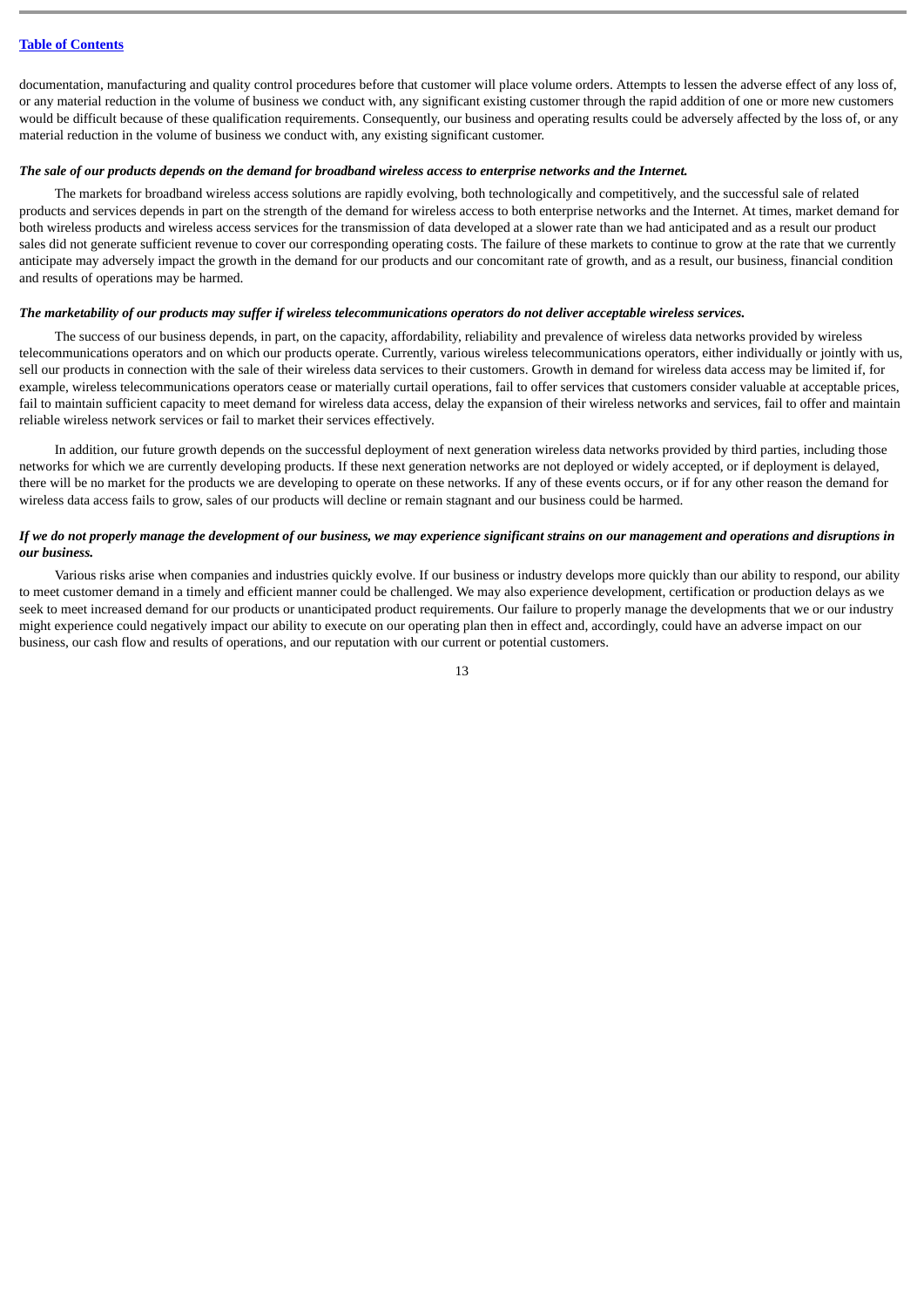#### *We currently rely on third parties to manufacture our products, which exposes us to a number of risks and uncertainties outside our control.*

We currently outsource our manufacturing to LG Innotek and Inventec Appliances Corporation. In addition, commencing in the first quarter of 2009, we anticipate purchasing and re-selling certain embedded modules manufactured by Foxconn. If one of these third-party manufacturers were to experience delays, disruptions, capacity constraints or quality control problems in its manufacturing operations, product shipments to our customers could be delayed or rejected or our customers could consequently elect to cancel the underlying product purchase order, which would negatively impact our revenues and our competitive position and reputation. Further, if we are unable to manage successfully our relationship with a manufacturer, the quality and availability of our products may be harmed. None of our third-party manufacturers is obligated to supply us with a specific quantity of products, except as may be provided in a particular purchase order that we may submit to them and that has been accepted. Our third-party manufacturers could under some circumstances decline to accept new purchase orders from us or otherwise reduce their business with us. If a manufacturer stopped manufacturing our products for any reason or reduced manufacturing capacity, we may be unable to replace the lost manufacturing capacity on a timely and comparatively cost effective basis, which would adversely impact our operations. In addition, if a third-party manufacturer were to negatively change the payment and other terms under which it agrees to manufacture for us and we are unable to locate a suitable alternative manufacturer, our manufacturing costs could significantly increase.

Because we outsource the manufacture of all of our products, the cost, quality and availability of third-party manufacturing operations are essential to the successful production and sale of our products. Our reliance on third-party manufacturers exposes us to a number of risks which are outside our control, including:

- unexpected increases in manufacturing costs;
- interruptions in shipments if a third-party manufacturer is unable to complete production in a timely manner;
- inability to control quality of finished products;
- inability to control delivery schedules;
- inability to control production levels and to meet minimum volume commitments to our customers;
- inability to control manufacturing yield;
- inability to maintain adequate manufacturing capacity; and
- inability to secure adequate volumes of acceptable components, at suitable prices or in a timely manner.

Although we promote ethical business practices and our operations personnel periodically visit and monitor the operations of our manufacturers, we do not control the manufacturers or their labor practices. If our current manufacturers, or any other third-party manufacturer which we may use in the future, violate United States or foreign laws or regulations, we may be subjected to extra duties, significant monetary penalties, adverse publicity, the seizure and forfeiture of products that we are attempting to import or the loss of our import privileges. The effects of these factors could render the conduct of our business in a particular country undesirable or impractical and have a negative impact on our operating results.

# *We might forecast customer demand incorrectly and order the manufacture of excess or insufficient quantities of particular products.*

We have historically placed purchase orders with our manufacturers at least three months prior to the scheduled delivery of the finished goods to our customer. In some instances, due to the length of component lead times, we might need to place manufacturing orders with our contract manufacturers solely on the basis of our receipt of a good-faith but non-binding customer forecast of the quantity and timing of the customer's expected purchases from us. Accordingly, if the actual number of units that a customer orders from us on the subsequently issued purchase order differs materially from the number of units in respect of which we instructed our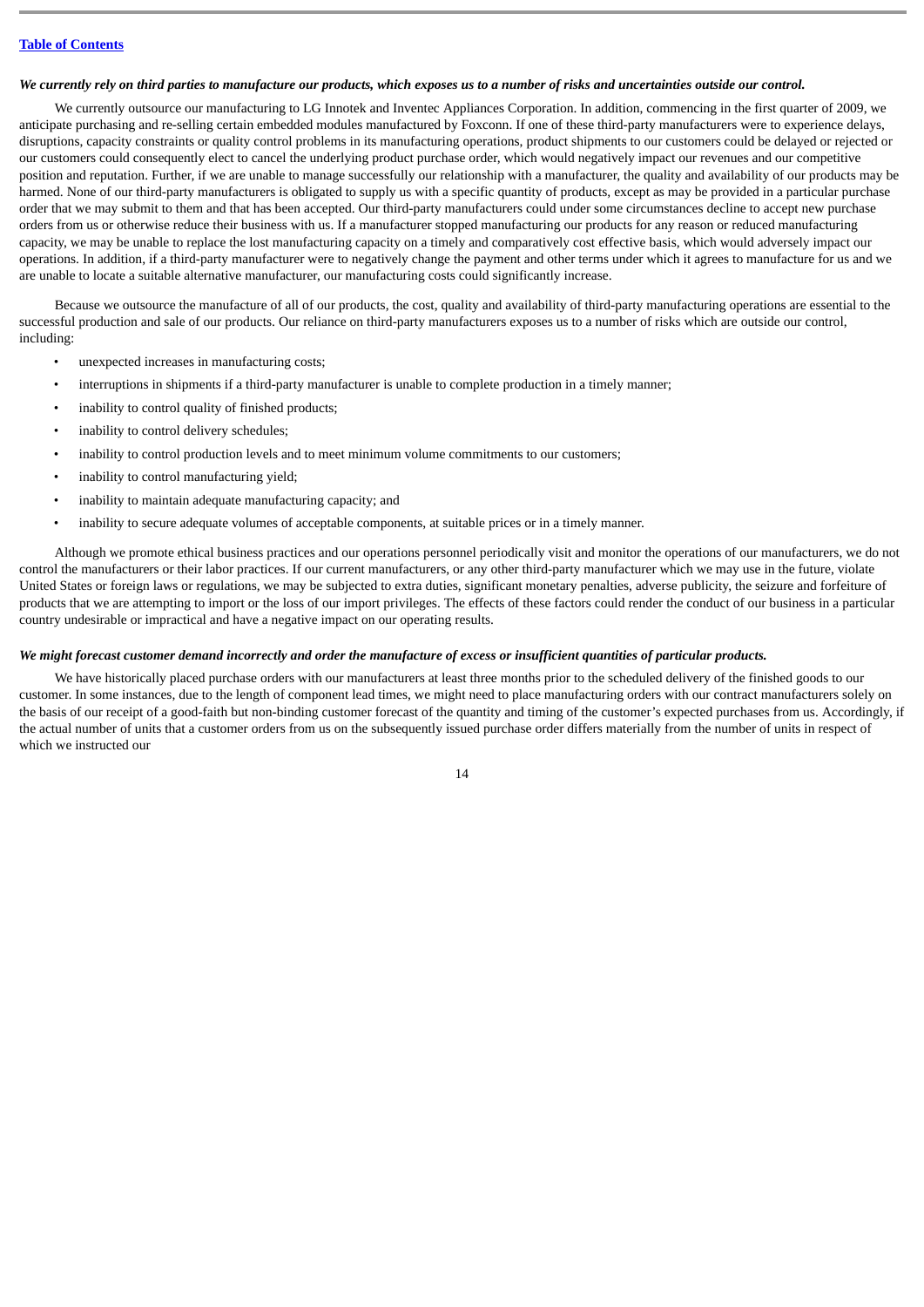manufacturer to procure component parts, we might be unable to obtain adequate quantities of components in time to meet our customers' binding delivery requirements or, alternatively, we might accumulate excess inventory that we are unable to timely use or resell, if at all. Our operating results and financial condition have been in the past, are currently, and may in the future be materially adversely affected by our ability to manage our inventory levels and respond to short-term or unexpected shifts in customer demand as to quantities or the customer's product delivery schedule.

# *We depend on sole source suppliers for some components used in our products. The availability and sale of those finished products would be harmed if any of these suppliers is not able to meet our demand and production schedule and alternative suitable components are not available on acceptable terms, if at all.*

Our products contain a variety of components, some of which are procured from single suppliers. These components include both tooled parts and industrystandard parts, some of which are also used in cellular telephone handsets. From time to time, certain components used in our products have been in short supply worldwide or their anticipated commercial introduction has been delayed or their availability has been subsequently interrupted for reasons outside our control. If there is a shortage or interruption in the use of any such components, and we cannot obtain a commercially and technologically suitable substitute or make sufficient and timely design or other product modifications to permit the use of such a substitute, we may not be able to timely deliver sufficient quantities of our products to satisfy our contractual obligations and particular revenue expectations. Moreover, even if we timely locate a substitute part (or locate the originally specified component from a parts broker) and its price materially exceeds our costed bill of materials, then our results of operations would be adversely affected.

# *Third parties may claim that our products, or components within our products, infringe on their intellectual property rights. These claims may result in substantial costs, diversion of resources and management attention, harm to our reputation or interference with our current or prospective customer or supplier relations.*

Third parties may claim that we, or our customers or suppliers, have violated their intellectual property rights. Defending an infringement or misappropriation claim, for example, regardless of the merits or success of the claim, could result in us incurring substantial costs. These claims could also divert our resources and management attention and harm our reputation. These claims can be difficult and costly to assess and defend. A successful infringement claim related to our products could result in us becoming liable for damages and litigation costs.

In addition, any finding that our products infringe (or in some instances, our customer's reasonable conclusion that a bona fide infringement claim is likely to be made with respect to such products) could have other negative consequences. Those consequences could include prohibiting us from further use of the intellectual property, causing us to modify our product design, if possible, so it does not infringe, or causing us to have to license the intellectual property at issue, incurring licensing fees, some of which could be retroactive. Upon a finding of infringement, we or one of our suppliers may also have to develop a noninfringing alternative, which if available could be costly, and delay or prevent sales of affected products.

In January 2009, two putative patent infringement claims were filed against certain of our customers. One case was filed against several wireless carriers, including Sprint Nextel Corporation and Verizon Wireless, Inc., as defendants alleging, among other things, that the defendants' use, sale and importation of specified wireless modem cards for computers designed to be used in conjunction with the defendants' cellular networks constitutes infringement of a U.S. patent allegedly owned by the plaintiff. The other case was filed against Sprint Spectrum, L.P. and Sprint Solutions, Inc. as defendants alleging generally that they have engaged in the manufacture, sale, import and/or use of products and/or processes, that constitutes infringement of U.S. patents allegedly owned by the plaintiff. We are currently evaluating these matters to determine the nature and extent of our obligation to indemnify and/or defend our customers against these lawsuits.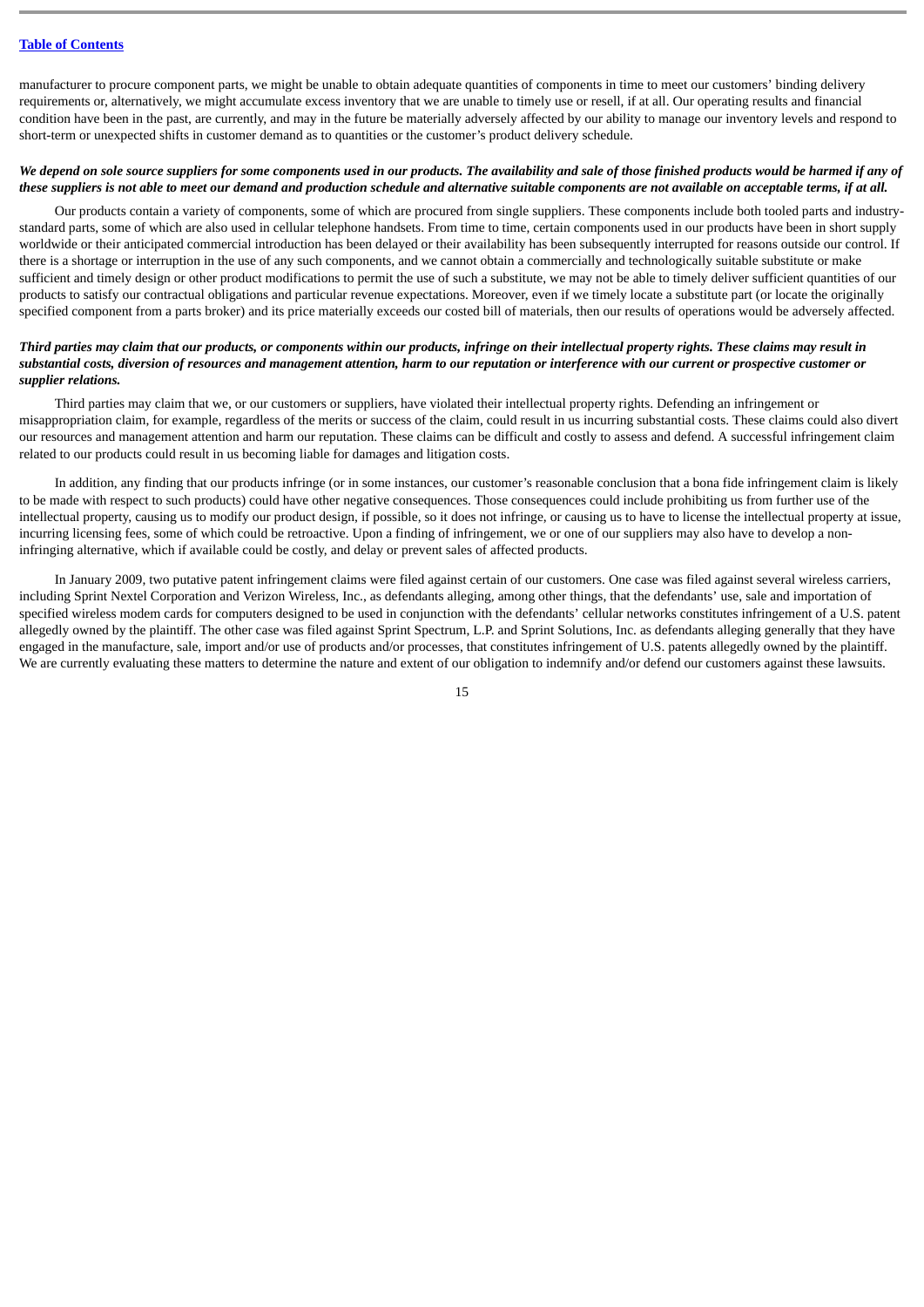#### *Our business depends on our continued ability to license necessary third-party technology, which we may not be able to do or it may be expensive to do so.*

We license technology from third parties for the development of our products. We have licensed from third parties, such as QUALCOMM, software, patents and other intellectual property for use in our products and from time to time we may elect or be required to license additional intellectual property. The primary license from QUALCOMM, for example, does not have a specified term and may be terminated by us or by QUALCOMM for cause or upon the occurrence of other specified events. There can be no assurance that we will be able to maintain our third-party licenses or that these licenses or the technologies that are the subject of these licenses will not be the subject of dispute or litigation, or that additional third-party licenses will be available to us on commercially reasonable terms, if at all. The inability to maintain or obtain third-party licenses required for our products or to develop new products and product enhancements could require us to seek to obtain substitute technology of lower quality or performance standards, if such exists, or at greater cost, which could seriously harm our competitive position, revenue and prospects.

# *We are subject to the risks of doing business internationally.*

In addition to our manufacturing activities in Asia, a significant portion of our sales activity has taken place in Europe. In addition, a significant portion of our research and development staff is located in Canada. Our international sales accounted for approximately 36% of our revenue for the year ended December 31, 2008, 25% for the year ended December 31, 2007, and 37% for the year ended December 31, 2006. Although our experience in marketing, selling, distributing and manufacturing our products and services internationally is limited, we expect to further expand our international sales and marketing activities in the future. Consequently, we are subject to certain risks associated with doing business internationally, including:

- difficulty in managing sales, research and development operations and post-sales logistics and support across these continents;
- changes in a specific country's or region's political or economic conditions, particularly in emerging markets, and changes in diplomatic and trade relationships;
- less effective protection of intellectual property and general exposure to different legal processes, standards and expectations;
- trade protection measures and import or export licensing requirements;
- potentially negative consequences from changes in tax laws;
- increased expenses associated with customizing products for different countries;
- unexpected changes in regulatory requirements resulting in unanticipated costs and delays;
- longer collection cycles and difficulties in collecting accounts receivable;
- longer sales cycles:
- international terrorism;
- loss or damage to products in transit; and
- international dock strikes or other transportation delays.

Any disruption in our ability to obtain products from our foreign manufacturers or in our ability to conduct international operations and sales could have a material adverse effect on our business, financial condition and results of operations.

# *To the extent we enter into contracts that are denominated in foreign currencies and do not adequately hedge that exposure, fluctuations in exchange rates between the United States dollar and foreign currencies may affect our operating results.*

A significant amount of our revenues are generated from sales agreements denominated in foreign currencies, and we expect to enter into additional such agreements as we expand our international customer base.

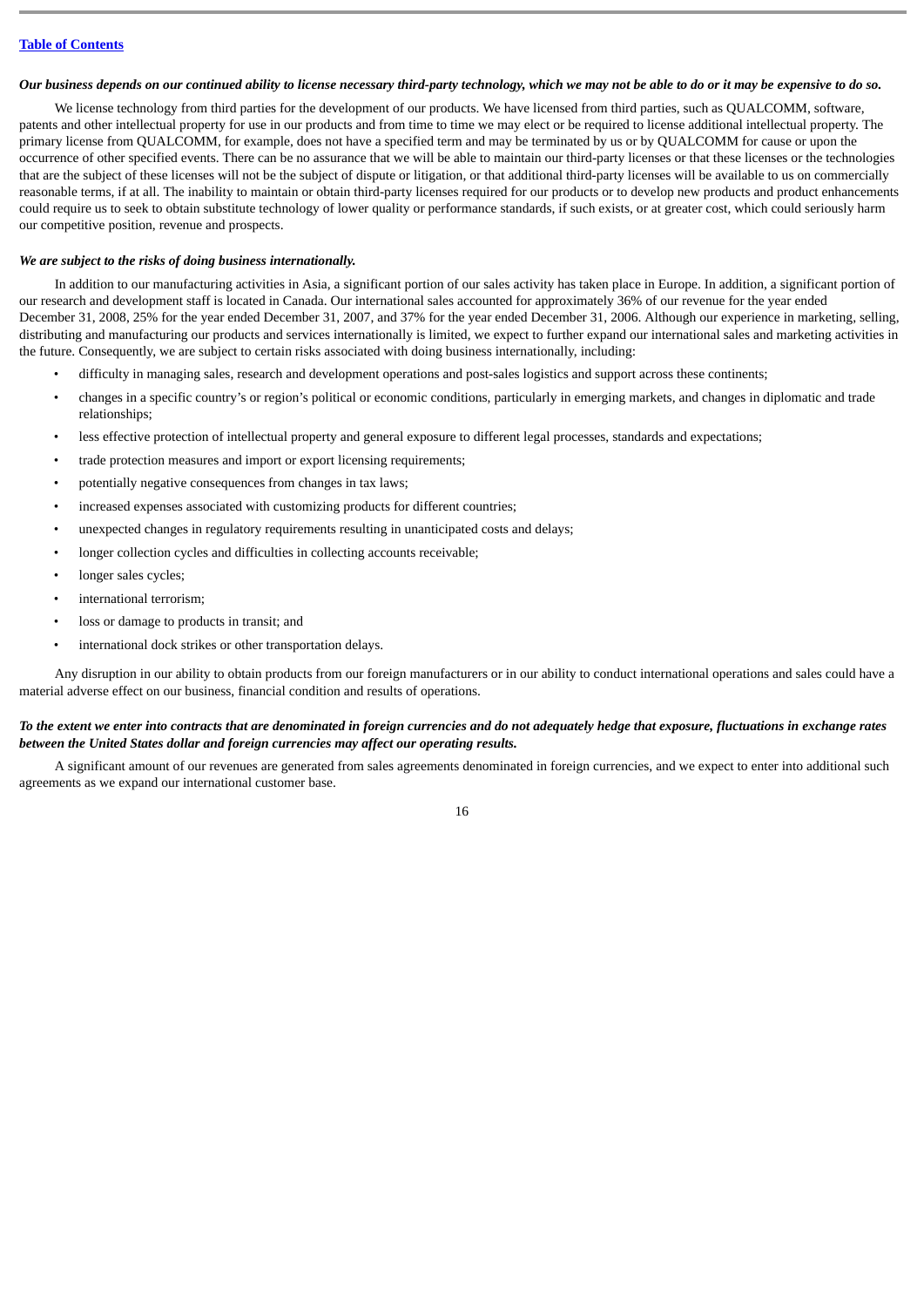### **Table of [Contents](#page-1-0)**

As a result, we are exposed to changes in foreign currency exchange rates, and we currently expect the absolute value of this exposure may increase in the future. In particular, fluctuations in the Euro currency may have a material impact on our future operating results and gross margins. We attempt to manage this risk, in part, by minimizing the effects of volatility on cash flows by identifying forecasted transactions exposed to these risks and using foreign exchange forward contracts. Since there is a high correlation between the hedging instruments and the underlying exposures, the gains and losses on these underlying exposures are generally offset by reciprocal changes in the value of the hedging instruments. We use derivative financial instruments as risk management tools and not for trading or speculative purposes. Nevertheless, there can be no assurance that we will not incur foreign currency losses or that foreign exchange forward contracts we may enter into to reduce the risk of such losses will be successful.

# *Our products may contain errors or defects, which could prevent or decrease their market acceptance and lead to unanticipated costs or other adverse business consequences.*

Our products are technologically complex and must meet stringent industry, regulatory and customer requirements. We must develop our hardware and software products quickly to keep pace with the rapidly changing and technologically advanced wireless communications market. Products as sophisticated as ours may contain undetected errors or defects, especially when first introduced or when new models or versions are released. Our products may not be free from errors or defects at the time commercial shipments have begun, which could result in the rejection of our products, the loss of an existing or potential customer or the failure to obtain one, damage to our reputation, lost revenue, diverted development resources, increased customer service and support costs, unanticipated warranty claims, and the payment of monetary damages to our customers.

# *Our quarterly operating results may vary significantly from quarter to quarter and may cause our stock price to fluctuate.*

Our future quarterly operating results may fluctuate significantly and may fall short of or exceed the expectations of securities analysts, investors or management. If this occurs, the market price of our stock could fluctuate, in some cases materially. The following factors may cause fluctuations in our operating results:

- *Decreases in revenue or increases in operating expenses*. We budget our operating expenses based on anticipated sales, and a significant portion of our sales and marketing, research and development and general and administrative costs are fixed, at least in the short term. If revenue decreases, due to pricing pressures or otherwise, or does not increase as planned and we are unable to reduce our operating costs quickly and sufficiently, our operating results could be materially adversely affected.
- *Product mix.* The product mix of our sales affects profit margins in any given quarter. As our business evolves and the revenue from the product mix of our sales varies from quarter to quarter, our operating results will likely fluctuate in ways that might not be directly proportionate to the fluctuation in revenue.
- New product introductions. As we introduce new products, the timing of these introductions within any given quarter will affect our quarterly operating results. We may have difficulty predicting the timing of new product introductions and the market acceptance of these new products. If products and services are introduced earlier or later than anticipated, or if market acceptance is unexpectedly high or low, our quarterly operating results may fluctuate unexpectedly.
- *Lengthy sales cycle.* The length of time between the date of initial contact with a potential customer and the execution of and product delivery under a contract may take several months or longer, and is subject to delays or interruptions over which we have little or no control. The sale of our products is subject to delays from, among other things, our customers' budgeting, product testing and vendor approval mechanics, and competitive evaluation processes that typically accompany significant information technology purchasing decisions. As a result, our ability to anticipate the timing and volume of sales to specific customers is limited, and the delay or failure to complete one or more large transactions could cause our operating results to vary significantly from quarter to quarter.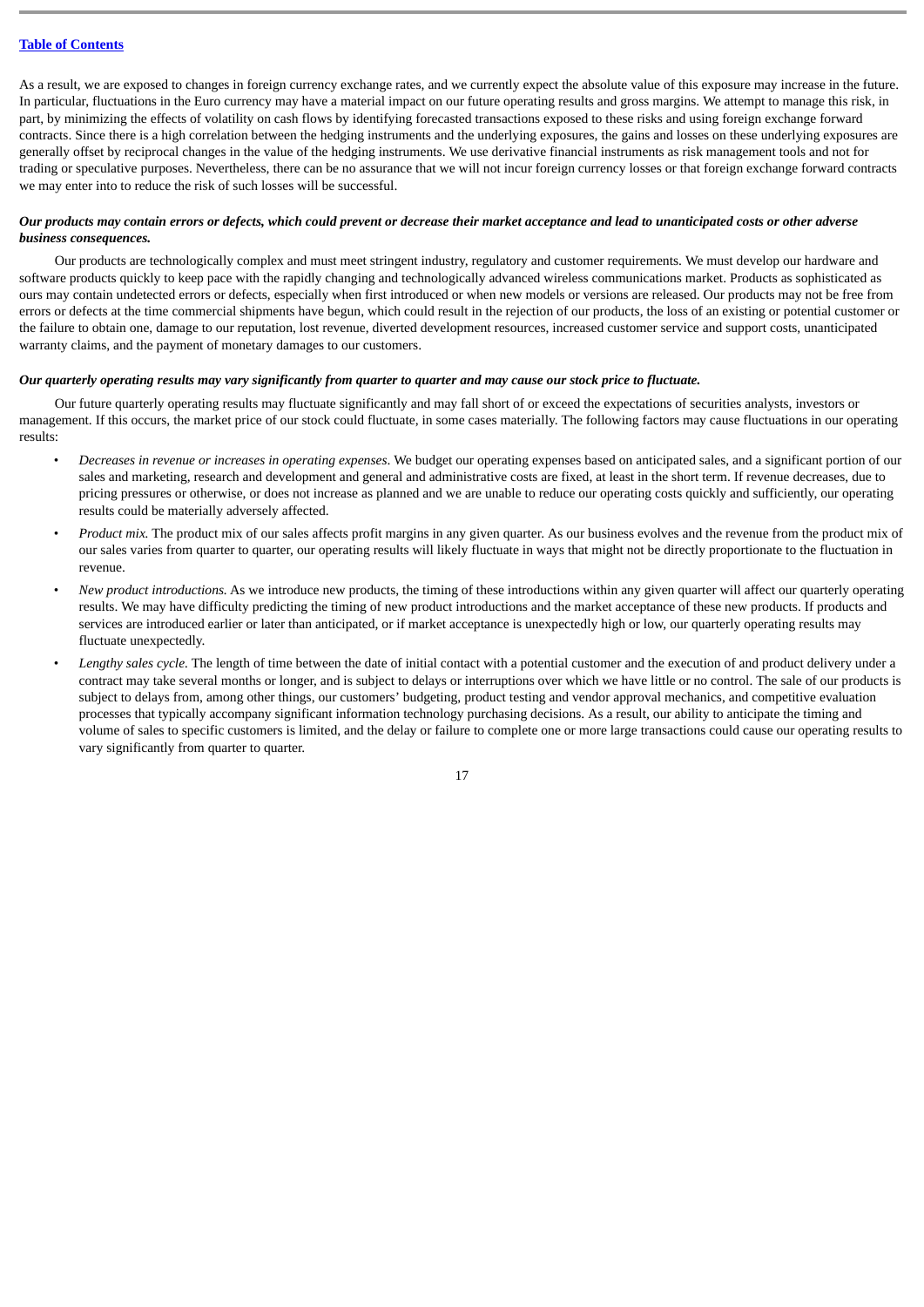# **Table of [Contents](#page-1-0)**

• *Foreign currency*. We are exposed to market risk from changes in foreign currency exchange rates. In particular, fluctuations in the Euro currency may have a material impact on our future operating results and gross margins. Our attempts to minimize the effects of volatility in foreign currencies on cash flows may not be successful.

Due to these and other factors, our results of operations may fluctuate substantially in the future and quarter-to-quarter comparisons may not be reliable indicators of future operating or share price performance.

# *We may not be able to maintain and expand our business if we are not able to hire, retain and manage additional qualified personnel.*

Our success in the future depends in part on the continued contribution of our executive, technical, engineering, sales, marketing, operations and administrative personnel. Recruiting and retaining skilled personnel in the wireless communications industry, including software and hardware engineers, is highly competitive.

Although we may enter into employment agreements with members of our senior management and other key personnel in the future, currently only Peter Leparulo, the Company's Executive Chairman, is bound by an employment agreement. If we are not able to attract or retain qualified personnel in the future, or if we experience delays in hiring required personnel, particularly qualified engineers, we may not be able to maintain and expand our business.

#### *Any acquisitions we make could disrupt our business and harm our financial condition and results of operations.*

As part of our business strategy, we review and intend to continue to review, acquisition opportunities that we believe would be advantageous or complementary to the development of our business. Accordingly, we may acquire businesses, assets, or technologies in the future. If we make any acquisitions, we could take any or all of the following actions, any one of which could adversely affect our business, financial condition, results of operations or share price:

- use a substantial portion of our available cash;
- incur substantial debt, which may not be available to us on favorable terms and may adversely affect our liquidity;
- issue equity or equity-based securities that would dilute existing stockholders' percentage ownership;
- assume contingent liabilities; and
- take substantial charges in connection with acquired assets.

Acquisitions also entail numerous other risks, including: difficulties in assimilating acquired operations, products, technologies and personnel; unanticipated costs; diversion of management's attention from existing operations; adverse effects on existing business relationships with suppliers and customers; risks of entering markets in which we have limited or no prior experience; and potential loss of key employees from either our existing business or the acquired organization. We may not be able to successfully integrate any businesses, products, technologies or personnel that we might acquire in the future, and our failure to do so could harm our business and operating results.

# *Any changes to existing accounting pronouncements or taxation rules or practices may cause adverse fluctuations in our reported results of operations or affect how we conduct our business.*

A change in accounting pronouncements or taxation rules or practices can have a significant effect on our reported results and may affect our reporting of transactions completed before the change is effective. New accounting pronouncements, taxation rules and varying interpretations of accounting pronouncements or taxation rules have occurred in the past and may occur in the future. The change to existing rules, future changes, if any, or the need for us to modify a current tax position may adversely affect our reported financial results or the way we conduct our business.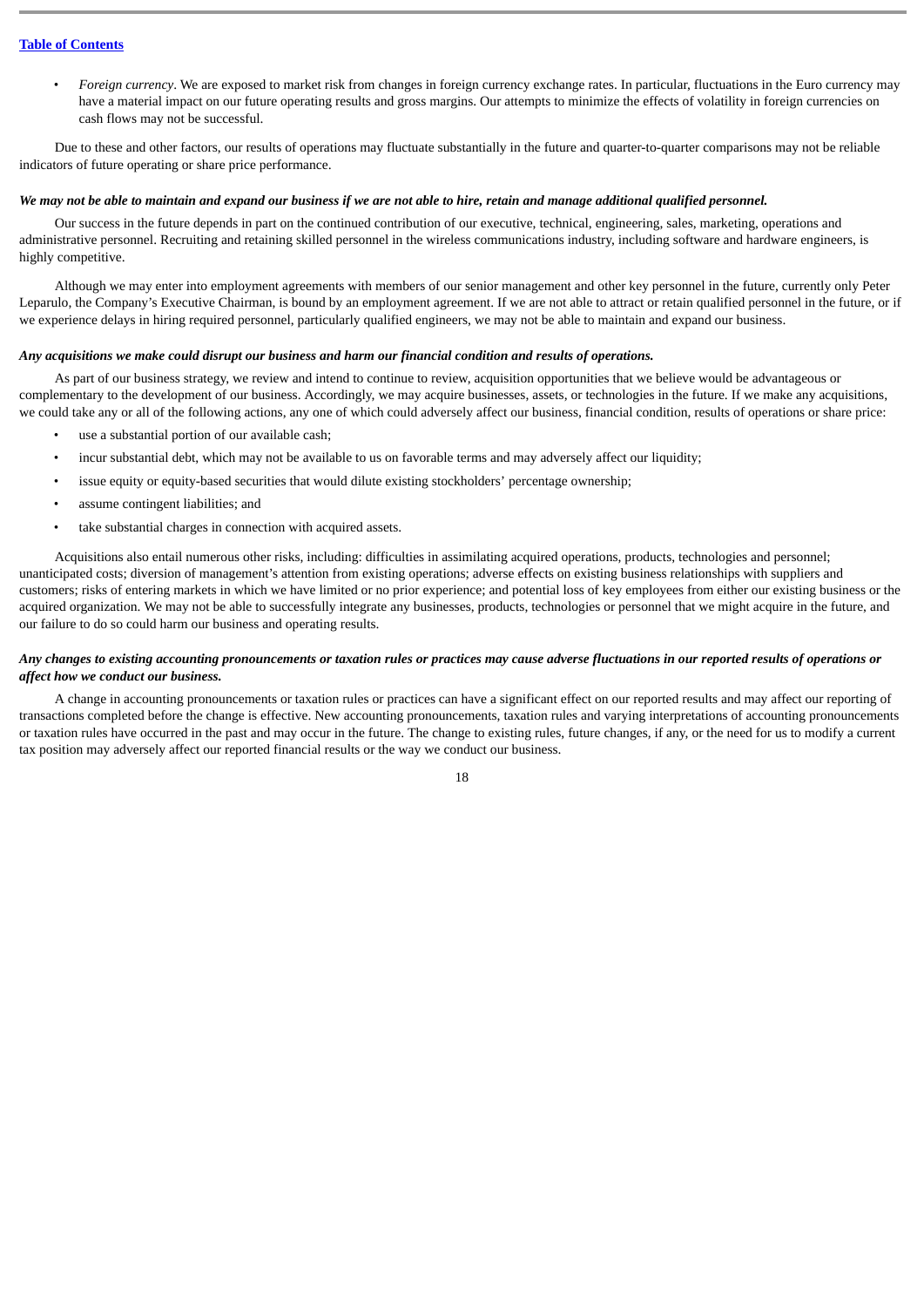#### *We may not be able to develop products that comply with applicable government regulations.*

Our products must comply with government regulations. For example, in the United States, the Federal Communications Commission, or FCC, regulates many aspects of communications devices, including radiation of electromagnetic energy, biological safety and rules for devices to be connected to telephone networks. In addition to the federal government, some states have adopted regulations applicable to our products. Radio frequency devices, which include our modems, must be approved by obtaining equipment authorization from the FCC prior to being offered for sale. Regulatory requirements in Canada, Europe, Asia and other jurisdictions must also be met. Additionally, we cannot anticipate the effect that changes in domestic or foreign government regulations may have on our ability to develop and sell products in the future. Failure to comply with existing or evolving government regulations or to obtain timely regulatory approvals or certificates for our products could materially adversely affect our business, financial condition and results of operations or cash flows.

### *A material weakness in our internal control over financial reporting could result in a material misstatement of our financial statements.*

Our management is responsible for maintaining disclosure controls and procedures that are designed to provide reasonable assurance that information required to be disclosed in our reports to the SEC is recorded, processed, summarized and reported within the time periods specified in the SEC's rules and forms, and that such information is accumulated and communicated to our management, including our principal executive officer and our principal financial and accounting officer, as appropriate, to allow timely decisions regarding required disclosure. Our management assessed the effectiveness of the design and operation of our disclosure controls and procedures as of March 31, 2008 and identified a material weakness in our internal control over financial reporting related to revenue recognition cutoff in non-standard and modified sales transactions. Our management has taken measures to remediate the identified material weakness and, as of December 31, 2008, concluded that our internal control over financial reporting was effective.

A material weakness is a deficiency, or combination of deficiencies, in internal control over financial reporting that creates a reasonable possibility that a material misstatement of our annual or interim financial statements will not be prevented or detected on a timely basis. We cannot give any assurance that other material weaknesses will not arise as a result of our failure to maintain adequate disclosure controls and procedures or circumvention of those controls and procedures. Additionally, our controls and procedures may not be adequate to prevent irregularities, identify irregularities or facilitate a fair presentation of our financial statements or reports we file with the SEC. A material weakness could cause investors to lose confidence in our reported financial information.

# *Failure to satisfy the listing requirements of the Nasdaq Global Select Market could result in our common stock being delisted, which may have an adverse effect on our stock price.*

Timely filing of annual and periodic reports with the SEC is one requirement for continued listing under the Nasdaq Marketplace Rules. In 2008, we received two staff determination letters from The Nasdaq Stock Market stating that our common stock was subject to delisting from the Nasdaq Global Select Market as a result of our failure to file with the SEC, by the required deadlines, quarterly reports on Form 10-Q for the periods ended March 31 and June 30, 2008. We appealed Nasdaq's determinations and were granted extensions to file these quarterly reports. During the extension periods, our common stock continued to be listed on the Nasdaq Global Select Market. We filed our quarterly reports on Form 10-Q for the periods ended March 31 and June 30, 2008 during the extension periods. In November 2008, we received notice from the Nasdaq Stock Market confirming that we had regained compliance with all requirements for continued listing on the Nasdaq Global Select Market.

If we fail to meet listing requirements again in the future, there can be no assurance that our common stock will not be delisted. If our common stock is delisted from the Nasdaq Global Select Market, it would be traded over-the-counter, more commonly known as OTC. OTC transactions involve risks in addition to those associated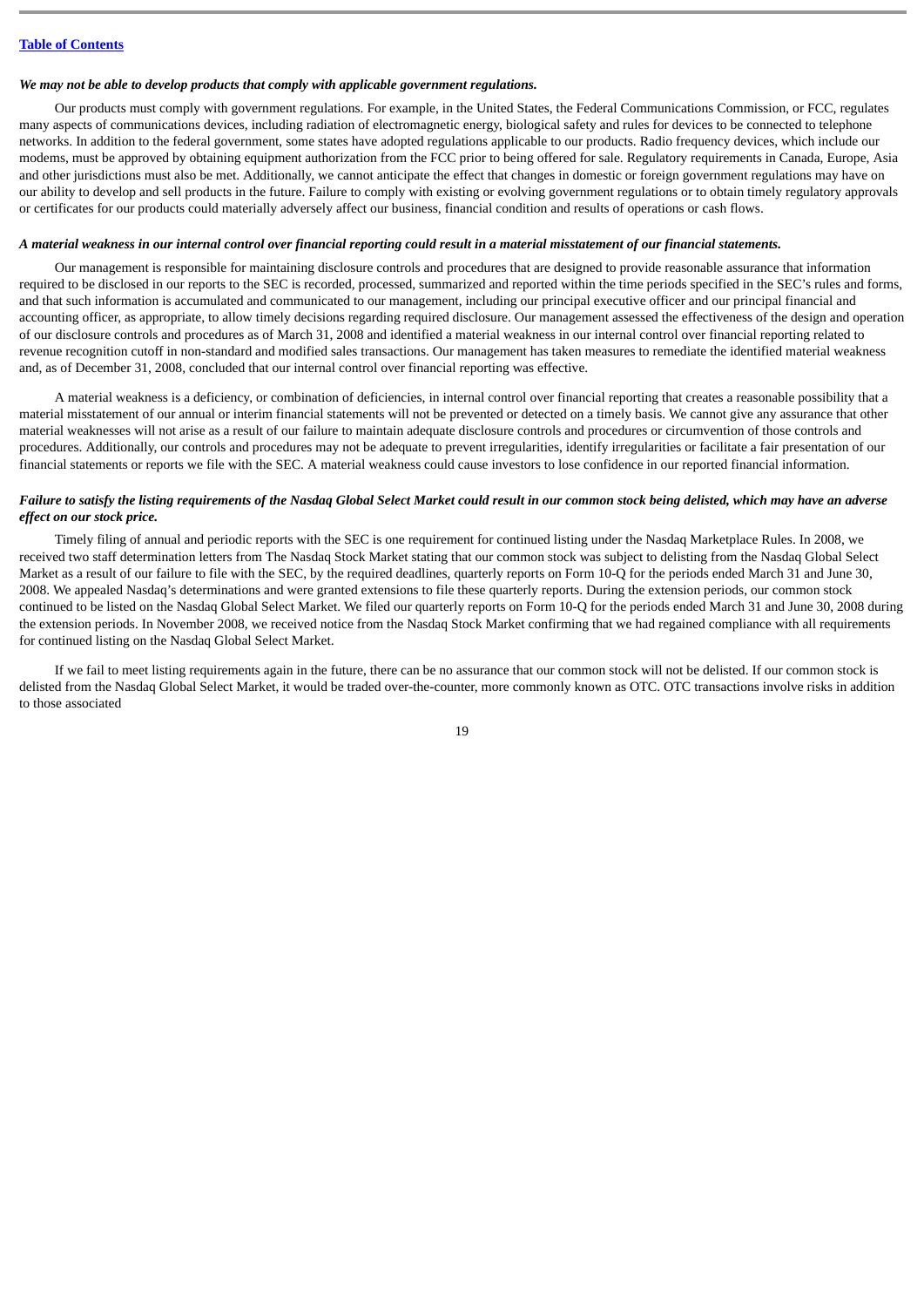with transactions in securities traded on the Nasdaq Global Select Market. Many OTC stocks trade less frequently and in smaller volumes than securities traded on the Nasdaq Global Select Market. Accordingly, our common stock would be less liquid than it would otherwise be, and the value of our common stock could decrease.

#### *We are currently party to litigation that could be costly to defend and distracting to management.*

As of the date of this report, two putative securities class action lawsuits have been filed on behalf of persons who allegedly purchased our common stock between February 5, 2007 and August 19, 2008. One lawsuit names the Company and certain of our current and former officers as defendants. The other lawsuit names the Company, certain of our current and former officers and the members of our Audit Committee as defendants. The complaints allege generally that we issued materially false and misleading statements during the relevant time period regarding our financial results and the nature and extent of the accounting review conducted by the Audit Committee of our Board of Directors into the Company's revenue cut-off procedures, internal control and accounting related to certain customer contracts.

Also as of the date of this report, we have been named as a nominal defendant in three purported shareholder derivative lawsuits filed in California state court. The complaints also name as defendants certain of our current and former officers and directors. The complaints allege claims for breach of fiduciary duties, unjust enrichment, abuse of control and gross mismanagement, in each case for the period from February 2007 to the date on which each complaint was filed. The plaintiffs allege that the Company misrepresented its financial results by failing to disclose that it recognized certain revenues in violation of generally accepted accounting principles and the Company's revenue cut-off procedures. Additionally, the plaintiffs allege that the Company misrepresented the status of the accounting review conducted by the Audit Committee.

Additional litigation may be initiated against us based on the alleged false statements at issue in the pending litigation. We cannot predict the outcome of the existing lawsuits or the likelihood that further proceedings will be instituted against us. The cost of defending against these lawsuits or any future lawsuits may be high, and these legal proceedings may also result in the diversion of our management's time and attention away from our business. In the event that there is an adverse ruling in any legal proceeding, we may be required to make payments to third parties that could harm our business or financial results.

# *The current global credit crisis may cause the securities in our investment portfolio to decline in value or affect the liquidity of these securities, which may have a material adverse impact on our ability to support our working capital needs.*

Our ability to support our working capital needs depends, in part, on our available cash, cash equivalents and marketable securities. We do not currently have a revolving credit facility or similar loan agreement. As a result, any significant decrease in the value of the securities in our investment portfolio or impairment in the liquidity of these securities may materially adversely impact our ability to support our working capital needs.

As of December 31, 2008, we held cash equivalents and marketable securities aggregating \$143.2 million, including \$68.7 million of money market funds and \$65.5 million of asset-backed securities, commercial paper, corporate debentures and bonds, and government agency obligations. Continuation or a worsening of the current global credit crisis could cause the securities in our investment portfolio to decline in value or affect the liquidity of these investments.

#### <span id="page-22-0"></span>**Item 1B.** *Unresolved Staff Comments*

None

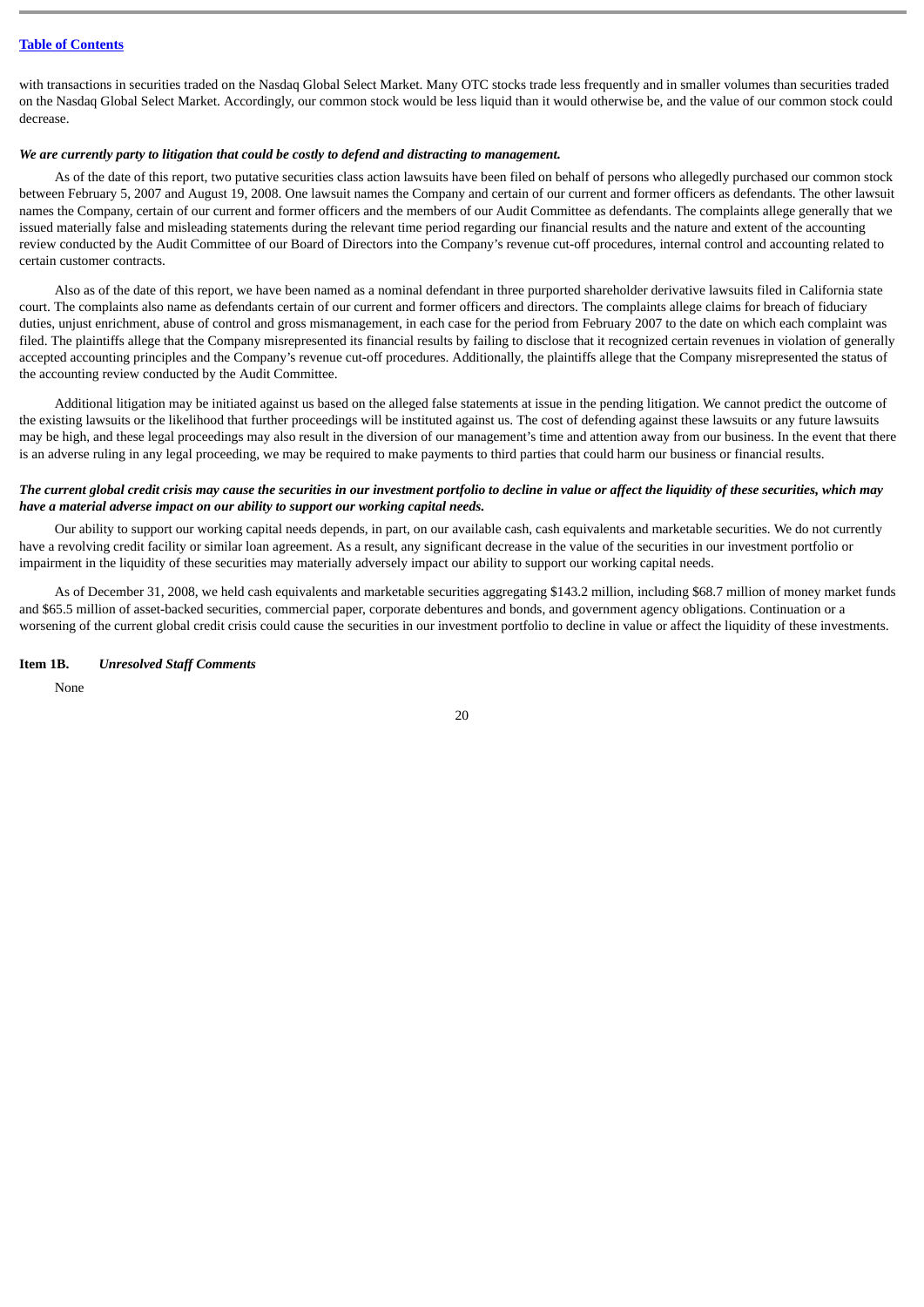#### <span id="page-23-0"></span>**Item 2.** *Properties*

Our principal executive offices are located in San Diego, California where we lease approximately 71,000 square feet under an arrangement that expires in December 2010. In Calgary, Canada, we lease approximately 24,000 square feet for our research and development organization under a lease that expires in September 2012. In Basingstoke, United Kingdom, we lease approximately 4,000 square feet for our European staff under a lease agreement that expires in December 2011. In Shanghai, China, we lease approximately 300 square meters for our Chinese staff under a lease agreement that expires in June 2010. We also lease space in various geographic locations abroad primarily for sales and support personnel or for temporary facilities. We believe that our existing facilities are adequate to meet our current needs and that we can renew our existing leases or obtain alternative space on terms that would not have a material impact on our financial condition.

# <span id="page-23-1"></span>**Item 3.** *Legal Proceedings*

On September 15, 2008, and September 18, 2008, two putative securities class action lawsuits were filed in the United States District Court for the Southern District of California on behalf of persons who allegedly purchased our stock between February 5, 2007 and August 19, 2008. On December 11, 2008, these lawsuits were consolidated into a single action entitled *Backe v. Novatel Wireless, Inc., et al.*, Case No. 08-CV-01689-H (RBB) (Consolidated with Case No. 08-CV-01714-H (RBB) (U.S.D.C., S.D. Cal.). The plaintiffs filed the consolidated complaint on behalf of persons who allegedly purchased our stock between February 27, 2007 and November 10, 2008. The consolidated complaint names the Company and certain of our current and former officers as defendants. The consolidated complaint alleges generally that we issued materially false and misleading statements during the relevant time period regarding the strength of our products and market share, our financial results and our internal controls. The plaintiffs are seeking an unspecified amount of damages and costs. On February 9, 2009, all defendants filed a motion to dismiss the consolidated complaint. A hearing on the motion to dismiss is presently scheduled for March 30, 2009. The Company intends to defend this litigation vigorously.

On October 8, 2008, a purported shareholder, Jerry Rosenbaum, filed a derivative action in the Superior Court for the State of California, County of San Diego, against the Company, as nominal defendant, and certain of our current and former officers and directors, including the members of our Audit Committee, as defendants. Two other purported shareholders, Mark Campos and Chris Arnsdorf, separately filed substantially similar lawsuits in the same court on October 20, 2008 and November 5, 2008, respectively. The complaints allege claims for breach of fiduciary duties for disseminating false and misleading statements and for failing to maintain internal controls, unjust enrichment, abuse of control, and gross mismanagement, in each case for the period from February 2007 to the date on which each complaint was filed. The plaintiffs allege that the Company misrepresented its financial results by failing to disclose that it recognized certain revenues in violation of generally accepted accounting principles and the Company's own internal revenue cut-off procedures. Additionally, the plaintiffs allege that the Company misrepresented the status of the accounting review conducted by the Audit Committee. The plaintiffs are seeking an unspecified amount for damages sustained by the Company, attorneys' fees and costs, and appropriate equitable relief. We anticipate filing a stipulation with plaintiffs that the derivative actions be consolidated. The Company intends to defend this litigation vigorously.

### <span id="page-23-2"></span>**Item 4.** *Submission of Matters to a Vote of Security Holders*

No matters were submitted to a vote of our stockholders during the fourth quarter of 2008.

<sup>21</sup>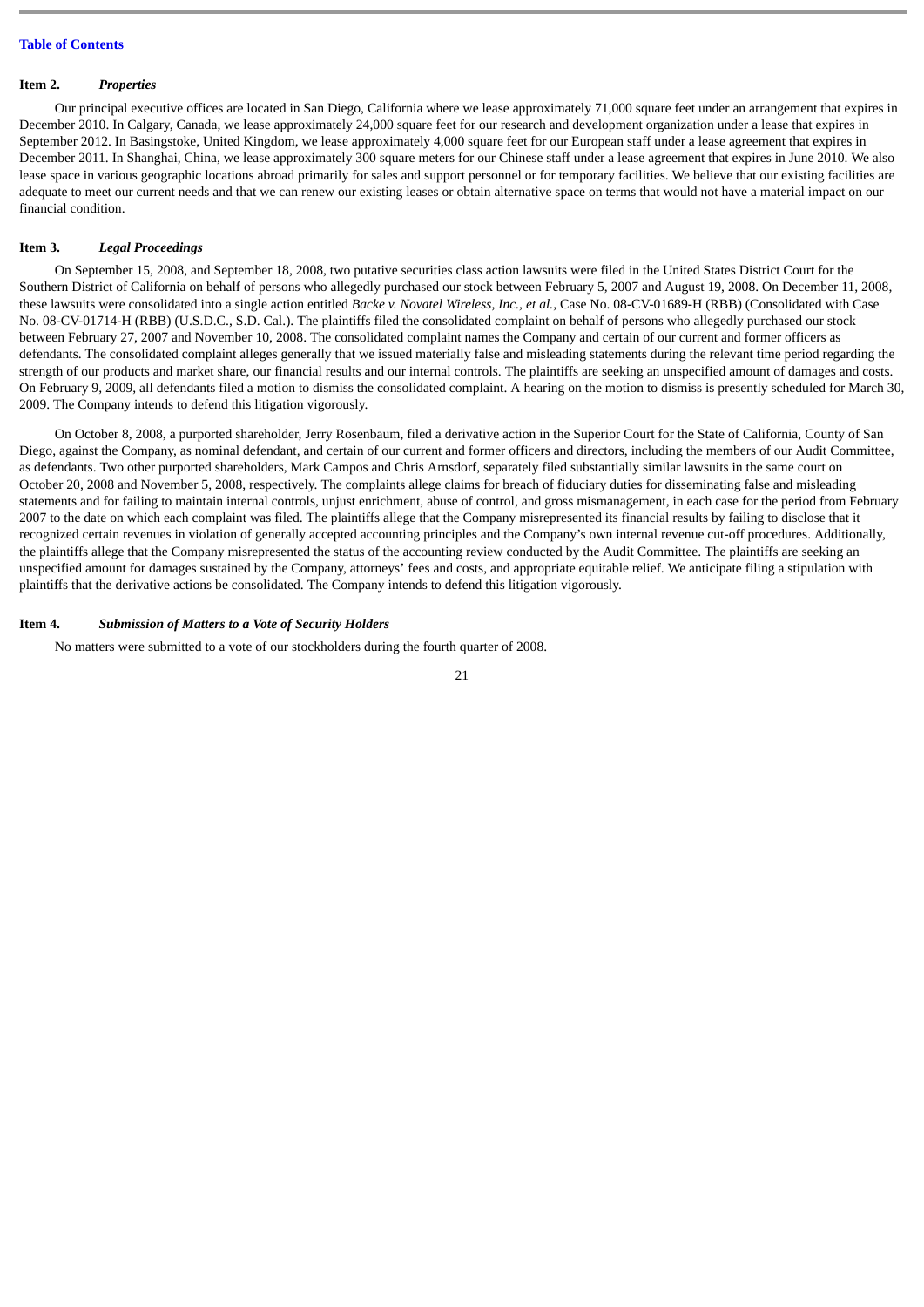# **PART II**

# <span id="page-24-1"></span><span id="page-24-0"></span>**Item 5.** *Market for Registrant's Common Equity, Related Stockholder Matters and Issuer Purchases of Equity Securities*

# **Common Stock Data**

Shares of our common stock are quoted and traded on The Nasdaq Global Select Market under the symbol "NVTL." The following table sets forth, for the periods indicated, the high and low sales prices per share of our common stock as reported by The Nasdaq Global Select Market.

|                | High    | <b>Low</b> |
|----------------|---------|------------|
| 2007           |         |            |
| First quarter  | \$18.15 | \$9.55     |
| Second quarter | \$26.45 | \$15.75    |
| Third quarter  | \$29.14 | \$19.70    |
| Fourth quarter | \$27.20 | \$14.72    |
| 2008           |         |            |
| First quarter  | \$16.80 | \$8.33     |
| Second quarter | \$12.64 | \$7.42     |
| Third quarter  | \$11.15 | \$5.65     |
| Fourth quarter | \$6.64  | \$2.81     |

# **Number of Stockholders of Record**

Our outstanding capital stock consists of a single class of common stock. As of March 15, 2009 there were approximately 55 holders of record of our common stock. Because many of the shares of our common stock are held by brokers and other institutions on behalf of stockholders, we are unable to estimate the total number of stockholders represented by these record holders.

#### **Dividends**

We have never declared or paid cash dividends on any shares of our capital stock. We currently intend to retain all available funds for use in the operation and development of our business and, therefore, do not anticipate paying any cash dividends in the foreseeable future. Any future determination relating to our dividend policy will be made at the discretion of our board of directors and will depend on a number of factors, including future earnings, capital requirements, financial condition and future prospects and other factors the board of directors may deem relevant.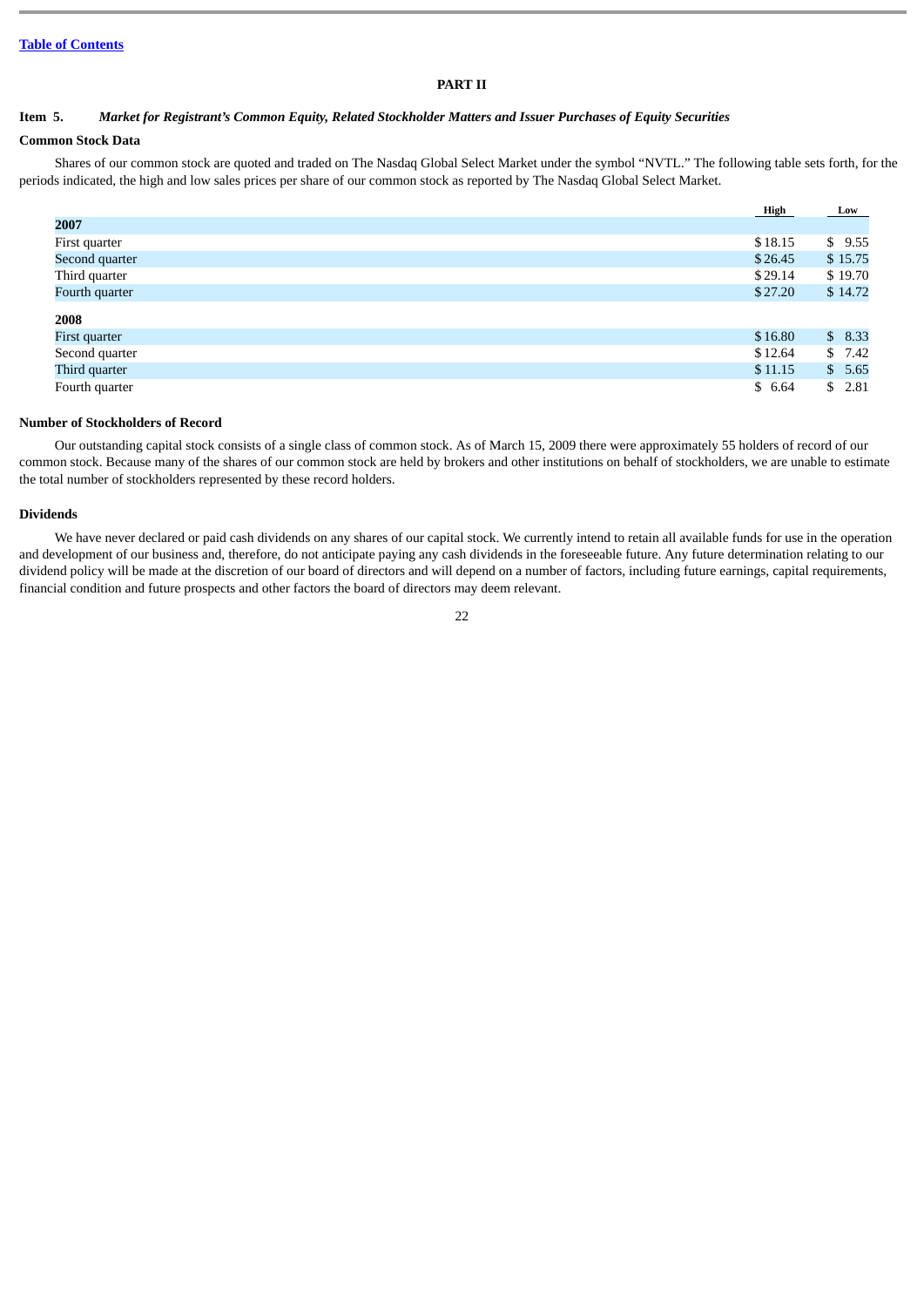# **Table of [Contents](#page-1-0)**

#### **Performance Graph**

The following graph compares the cumulative total stockholder return on the Company's common stock between December 31, 2003 and December 31, 2008 with the cumulative total return of (i) the Nasdaq Stock Market (U.S.) Index ("Nasdaq Composite Index") and (ii) the Nasdaq Telecommunications Index (the "Nasdaq Telecom Index"), over the same period. This graph assumes the investment of \$100.00 on December 31, 2003 in the common stock of the Company, the Nasdaq Composite Index and the Nasdaq Telecom Index and assumes the reinvestment of any dividends. The stockholder return shown on the graph below should not be considered indicative of future stockholder returns and the Company will not make or endorse any predictions as to future stockholder returns.



-B--- Novatel Wireless, Inc. - - A - NASDAQ Composite Index · · - O · - NASDAQ Telecom Index

|                        | <b>Cumulative Total Return</b> |        |        |        |        |       |
|------------------------|--------------------------------|--------|--------|--------|--------|-------|
|                        | 12/03                          | 12/04  | 12/05  | 12/06  | 12/07  | 12/08 |
| Novatel Wireless, Inc. | 100.00                         | 324.04 | 202.17 | 161.44 | 270.45 | 77.46 |
| NASDAQ Composite Index | 100.00                         | 110.08 | 112.88 | 126.51 | 138.13 | 80.47 |
| NASDAO Telecom Index   | 100.00                         | 106.64 | 103.00 | 131.01 | 134.97 | 78.22 |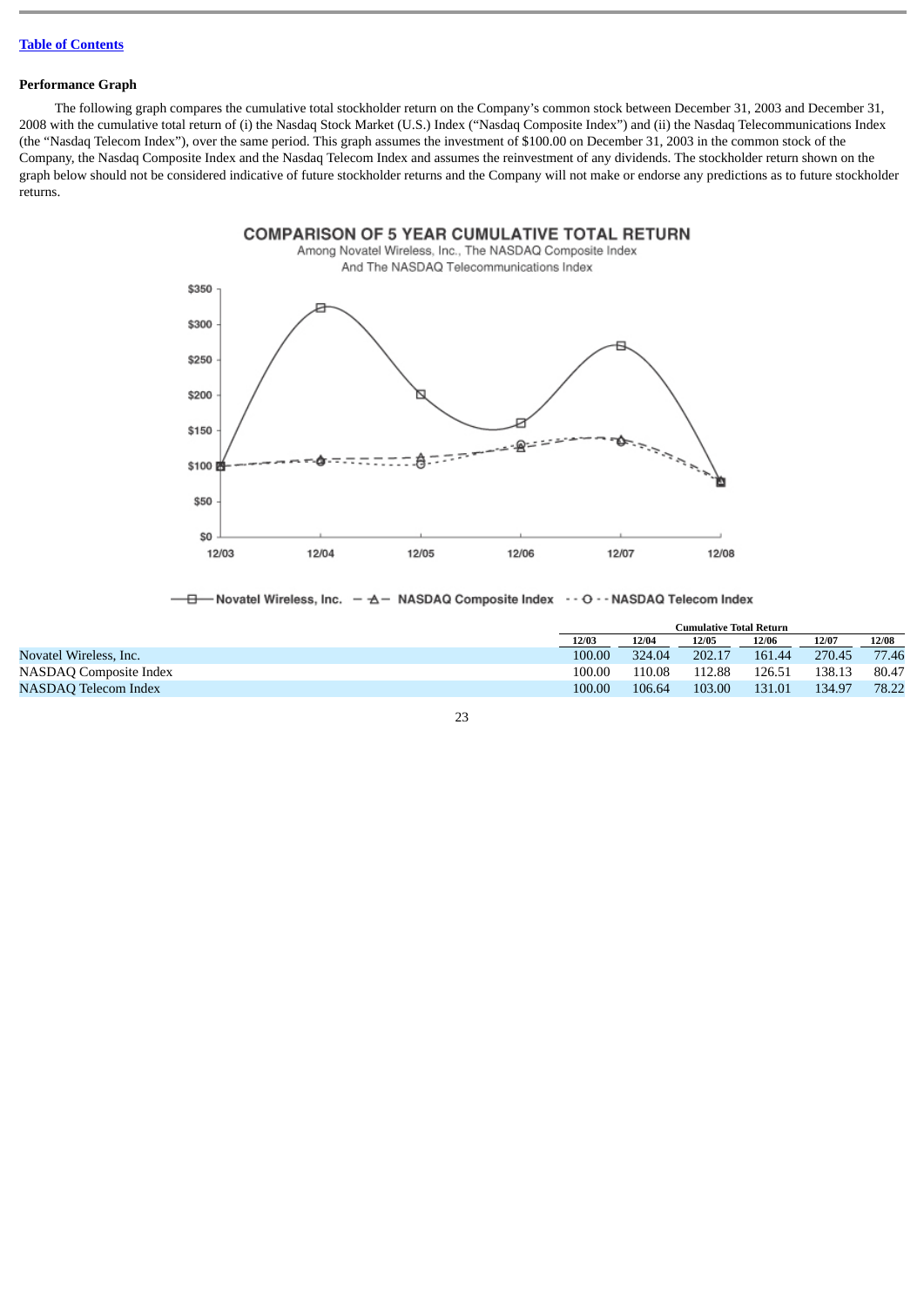# <span id="page-26-0"></span>**Item 6.** *Selected Financial Data*

The following selected financial data should be read in conjunction with our Consolidated Financial Statements and the related notes and "Management's Discussion and Analysis of Financial Condition and Results of Operations" appearing elsewhere in this report. The selected consolidated statements of operations data presented below for each of the years ended December 31, 2008, 2007, and 2006, and the consolidated balance sheet data at December 31, 2008 and 2007 are derived from our consolidated financial statements that have been included elsewhere in this report. The selected consolidated statements of operations data for the years ended December 31, 2005 and 2004 and consolidated balance sheet data at December 31, 2006, 2005, and 2004 are derived from audited consolidated financial statements not included in this report.

|                                                     |               | Year Ended December 31,               |                        |               |              |  |  |  |
|-----------------------------------------------------|---------------|---------------------------------------|------------------------|---------------|--------------|--|--|--|
|                                                     | 2008          | 2007<br>2005<br>2006                  |                        |               |              |  |  |  |
| <b>Consolidated Statements of Operations Data:</b>  |               | (in thousands, except per share data) |                        |               |              |  |  |  |
| Revenue                                             | \$320,973     | \$429,903                             | \$217,972              | \$161,736     | \$103,727    |  |  |  |
| Cost of revenue                                     | 252,231       | 299,062                               | 162,749                | 115,568       | 69,780       |  |  |  |
| Gross margin                                        | 68,742        | 130,841                               | 55,223                 | 46,168        | 33,947       |  |  |  |
| Operating costs and expenses:                       |               |                                       |                        |               |              |  |  |  |
| Research and development                            | 34,740        | 37,558                                | 31,317                 | 20,515        | 10,625       |  |  |  |
| Sales and marketing                                 | 18,195        | 20,937                                | 14,168                 | 7,611         | 4,739        |  |  |  |
| General and administrative                          | 21,550        | 18,899                                | 16,306                 | 7,528         | 5,138        |  |  |  |
| Total operating costs and expenses                  | 74,485        | 77,394                                | 61,791                 | 35,654        | 20,502       |  |  |  |
| Operating income (loss)                             | (5,743)       | 53,447                                | (6,568)                | 10,514        | 13,445       |  |  |  |
| Other income                                        | 3,553         | 6,071                                 | 4,305                  | 2,008         | 723          |  |  |  |
| Income (loss) before income taxes                   | (2, 190)      | 59,518                                | (2, 263)               | 12,522        | 14,168       |  |  |  |
| Income tax expense (benefit)                        | (947)         | 20,756                                | (2,706)                | 1,406         | 349          |  |  |  |
| Net income (loss)                                   | (1, 243)      | 38,762                                | 443                    | 11,116        | 13,819       |  |  |  |
| Net income (loss) applicable to common stockholders | \$<br>(1,243) | $\mathbb{S}$<br>38,762                | \$<br>443              | \$<br>11,116  | \$<br>13,674 |  |  |  |
| Net income (loss) per common share:                 |               |                                       |                        |               |              |  |  |  |
| <b>Basic</b>                                        | \$<br>(0.04)  | \$<br>1.23                            | \$<br>0.01             | 0.38<br>\$    | \$<br>0.57   |  |  |  |
| Diluted                                             | \$<br>(0.04)  | \$<br>1.21                            | \$<br>0.01             | \$<br>0.37    | \$<br>0.48   |  |  |  |
| Weighted average shares outstanding:                |               |                                       |                        |               |              |  |  |  |
| <b>Basic</b>                                        | 31,159        | 31,389                                | 29,580                 | 29,132        | 23,969       |  |  |  |
| <b>Diluted</b>                                      | 31,159        | 32,007                                | 30,058                 | 30,319        | 28,863       |  |  |  |
|                                                     |               |                                       | December 31,           |               |              |  |  |  |
|                                                     | 2008          | 2007                                  | 2006<br>(in thousands) | 2005          | 2004         |  |  |  |
| <b>Consolidated Balance Sheet Data:</b>             |               |                                       |                        |               |              |  |  |  |
| Cash and cash equivalents and marketable securities | \$143,231     | \$153,012                             | \$84,162               | 90,339<br>\$. | 81,221<br>\$ |  |  |  |
| Working capital                                     | 173,153       | 200,691                               | 109,677                | 95,050        | 62,828       |  |  |  |
| <b>Total assets</b>                                 | 260,731       | 296,629                               | 191,645                | 176,064       | 116,323      |  |  |  |
| Stockholders' equity                                | 197,962       | 217,745                               | 134,236                | 121,059       | 100,178      |  |  |  |
| Long-term liabilities                               | 18,916        | 15,566                                | 1,692                  |               |              |  |  |  |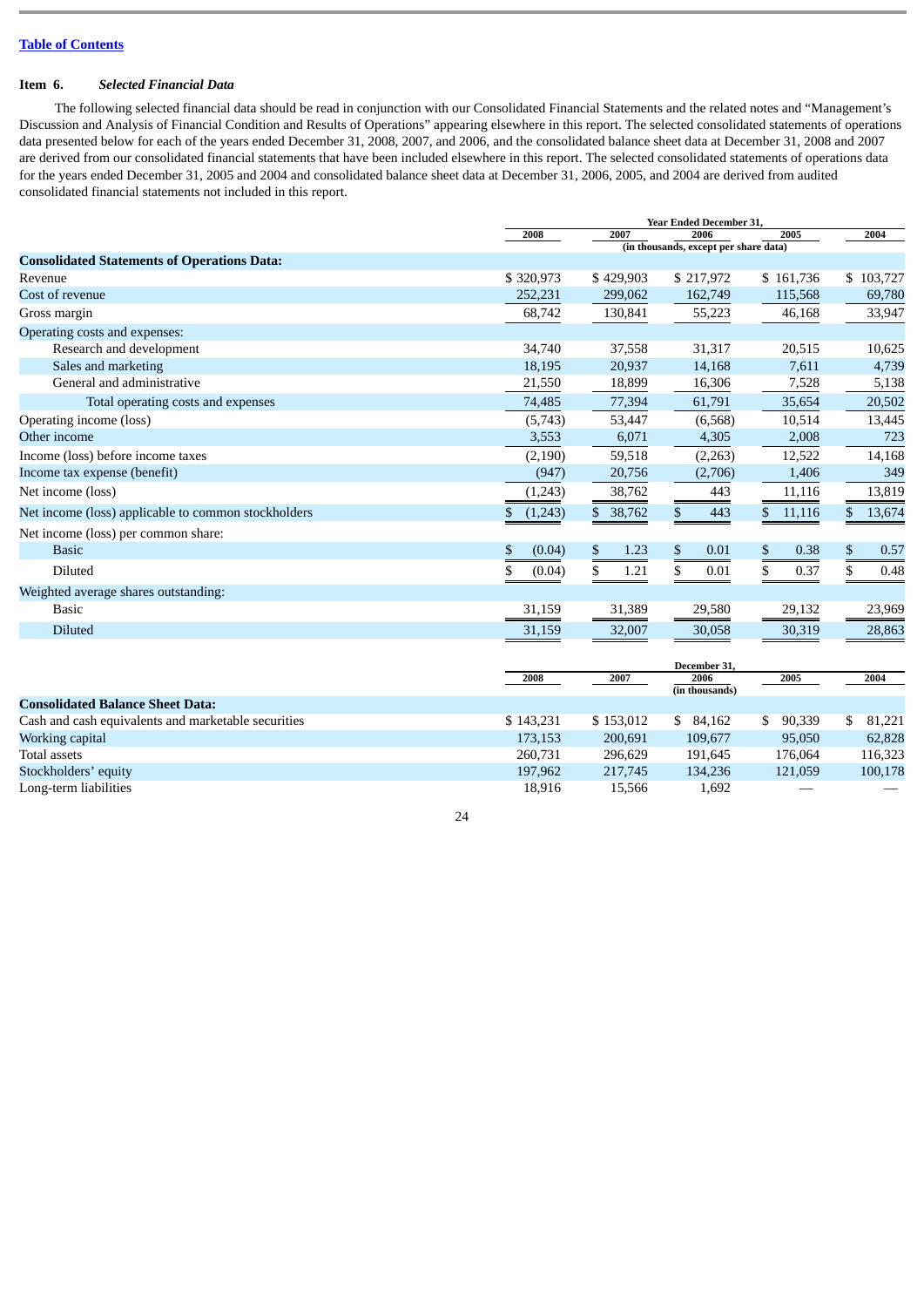#### <span id="page-27-0"></span>**Item 7.** *Management's Discussion and Analysis of Financial Condition and Results of Operations*

*The following discussion of our consolidated financial condition and results of operations should be read in conjunction with our Consolidated Financial Statements and related notes included elsewhere in this report. This report contains certain forward-looking statements relating to future events or our future financial performance. These statements are subject to risks and uncertainties which could cause actual results to differ materially from those discussed in this report. You are cautioned not to place undue reliance on this information which speaks only as of the date of this report. We are not obligated to publicly update this information, whether as a result of new information, future events or otherwise, except to the extent we are required to do so in connection with our obligation to file reports with the SEC. For a discussion of the important risks related to our business and future operating performance, see the discussion under the caption "Item 1A. Risk Factors" and under the caption "Factors Which May Influence Future Results of Operations" below. In light of these risks, uncertainties and assumptions, the forward-looking events discussed in this report might not occur.*

### **Overview and Background**

We are a provider of wireless broadband access solutions for the worldwide mobile communications market. Our broad range of products includes third generation, or 3G, wireless PC card and ExpressCard modems, embedded modems, USB and other fixed-mobile convergence, or FMC, solutions and communications software for wireless network operators, infrastructure providers, distributors, original equipment manufacturers, or OEMs, and vertical markets worldwide. Through the integration of our hardware and firmware, our products are designed to operate on a majority of the world's wireless networks and provide mobile subscribers with secure and convenient high speed access to corporate, public and personal information through the Internet and enterprise networks. We also offer firmware engineering, integration and design services to our customers to facilitate the use of our products.

Our strong customer relationships provide us with the opportunity to expand our market reach and sales. Most of our sales to wireless operators and OEMs are sold directly through our sales force. To a lesser degree, we also use an indirect sales distribution model through the use of select distributors. We are continuing to drive widespread adoption of our products through increased global marketing activities, expansion of our distribution networks and continued leverage of our strategic relationships with wireless industry leaders.

We intend to continue to identify and respond to our customers' needs by introducing new product designs with an emphasis on supporting cutting edge Wide Area Network, or WAN, technology, ease-of-use, performance, weight, cost and power consumption. We manage our products through a structured life cycle process, from identifying initial customer requirements through development and commercial introduction to eventual phase-out. During product development, emphasis is placed on time-to-market, meeting industry standards and customer product specifications, ease of integration, cost reduction, manufacturability, quality and reliability.

We currently have agreements with LG Innotek and Inventec Appliances Corporation, or IAC, for the outsourced manufacturing of our products. Under our manufacturing agreements, LG Innotek and IAC provide us with services including component procurement, product manufacturing, final assembly, testing, quality control, fulfillment and delivery. In addition, we have an agreement with Mobiltron for certain distribution, fulfillment and repair services related to our business in Europe, the Middle East and Africa, or EMEA.

# **Factors Which May Influence Future Results of Operations**

We have entered into and expect to continue to enter into new customer contracts for the development and supply of our products. This may place significant demands on our resources.

The continuing global financial crisis and the resulting slowdown in the worldwide economy is causing, and we expect may continue to cause, contraction in demand for our products. In addition, the financial crisis may

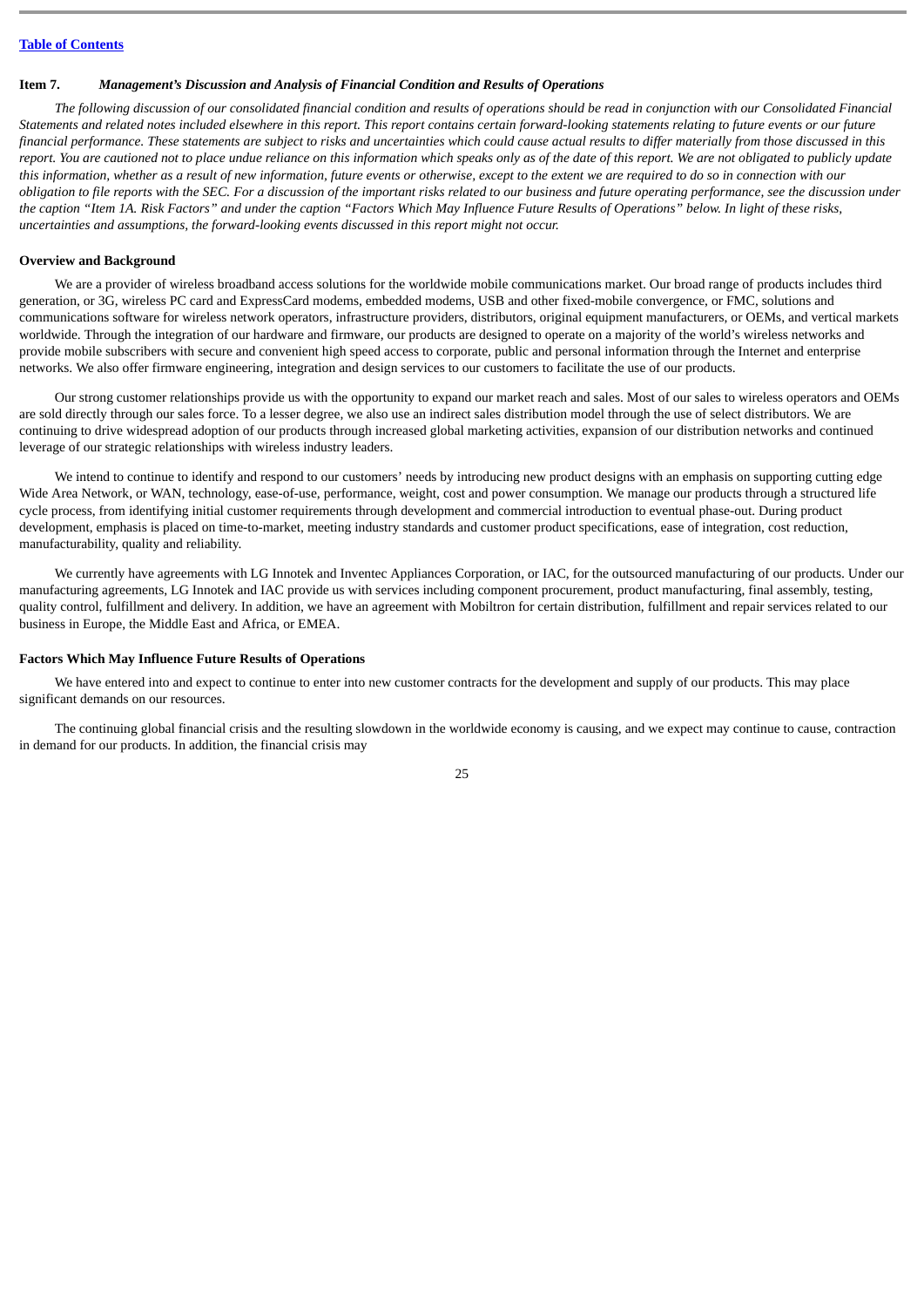continue to have an impact on the value of our investment portfolio, foreign currency exchange gain (loss), and net investment interest income (loss). We also believe that the current contraction in demand for our products in Europe will substantially reduce our revenues from this region in the first quarter of 2009, as compared to prior periods.

*Revenue.* We believe that our revenue growth will be influenced largely by the strength and breadth of the demand for wireless access to data through the use of next generation networks including demand for 3G products and 3G data access services, particularly in Europe, North America and Asia; customer acceptance for our new products that address these markets; and our ability to meet customer demand. Factors that could potentially affect customer demand for our products include the following:

- economic environment and related market conditions;
- increased competition from other wireless data modem suppliers as well as suppliers of emerging devices that contain a wireless data access feature;
- demand for broadband access services and networks;
- use of the Internet;
- rate of change to new products;
- loss of significant customers; including current laptop customers who transition to alternative embedded module platforms such as QUALCOMM's Gobi platform;
- timing of deployment of 3G networks by carriers;
- decreased demand for EV-DO, HSDPA and HSUPA products; and
- changes in technologies.

We anticipate introducing additional 3G products during 2009. We continue to develop and maintain strategic relationships with wireless and computing industry leaders like Alcatel-Lucent, Dell, QUALCOMM, Sony, Sprint PCS, Verizon Wireless, Telefonica, and Vodafone and software vendors. Our strategic relationships also include technology and marketing relationships with wireless operators, OEM partners that integrate our products into other devices, distributors and leading hardware and software technology providers. Through these strategic relationships, we have been able to enhance our market penetration by leveraging the resources of our channel partners, including their access to distribution resources, increased sales opportunities and market opportunities.

*Cost of Revenue.* We currently outsource our manufacturing operations to LG Innotek and IAC. In addition, we currently outsource certain distribution, fulfillment and repair services related to our business in EMEA to Mobiltron. All costs associated with these manufacturers and Mobiltron are included in our cost of revenue. Cost of revenue also includes warranty costs, amortization of intangible licenses, royalties based on a percentage of revenue, operations group expenses, costs related to outside services and costs related to inventory adjustments, including write downs for excess and obsolete inventory. Inventory adjustments are impacted primarily by demand for our products, which is influenced by the factors discussed above. During 2008, 2007 and 2006, we recorded inventory write downs of \$8.2 million, \$2.8 million and \$2.9 million, respectively, primarily due to the decrease in demand for the affected products.

*Operating Costs and Expenses.* Many of our products target wireless operators and other customers in North America, Europe, and Asia. We will likely develop new products to serve these markets, resulting in increased research and development expenses associated with such new product development. We have in the past and expect to continue to incur these expenses in future periods prior to recognizing revenue from sales of these products.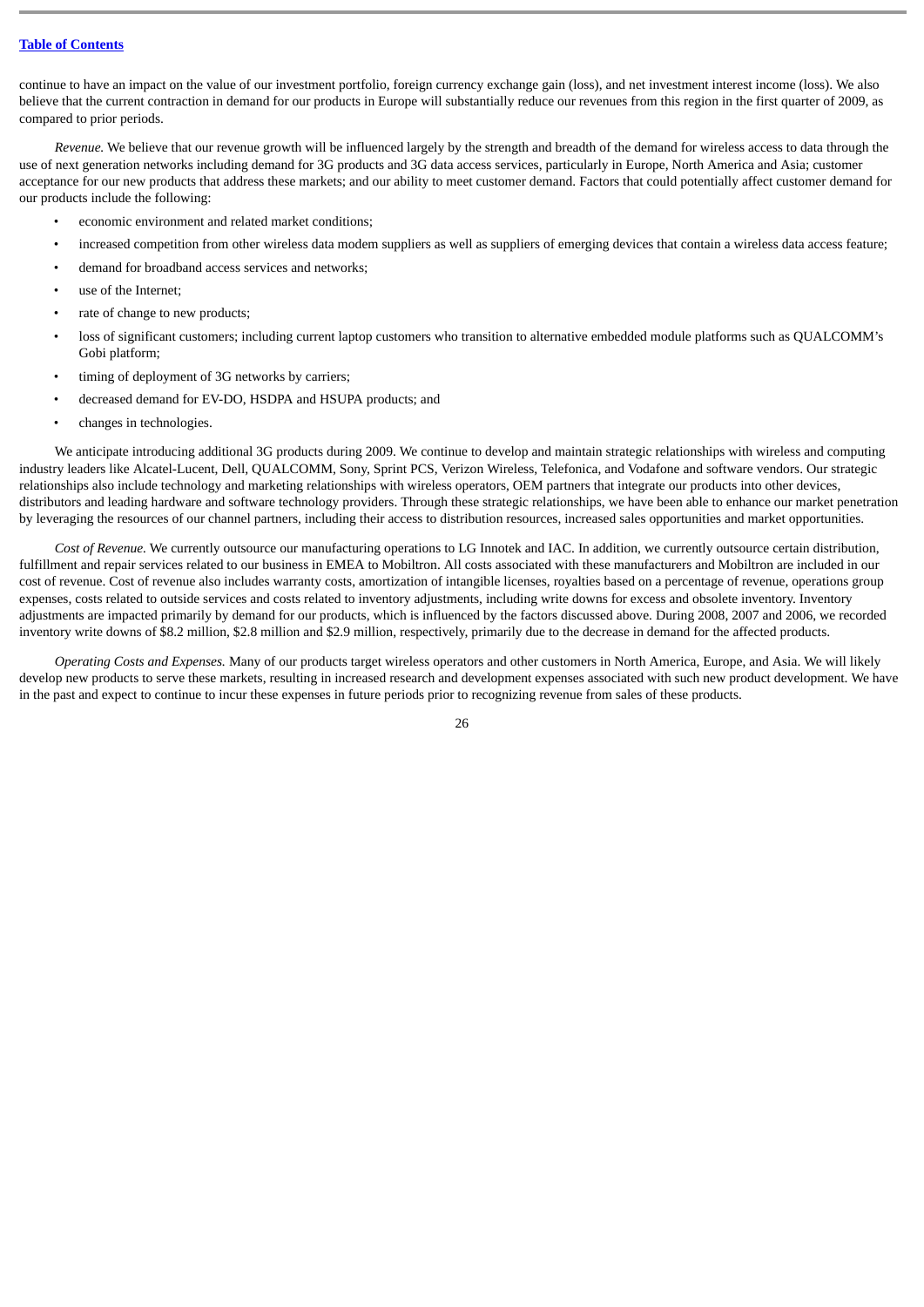### **Results of Operations**

The following table sets forth our consolidated statements of operations expressed as a percentage of revenue for the periods indicated.

|                                    | <b>Year Ended December 31,</b> |        |        |
|------------------------------------|--------------------------------|--------|--------|
|                                    | 2008                           | 2007   | 2006   |
|                                    | (as a percent of revenue)      |        |        |
| Revenue                            | 100.0%                         | 100.0% | 100.0% |
| Cost of revenue                    | 78.6                           | 69.6   | 74.7   |
| Gross margin                       | 21.4                           | 30.4   | 25.3   |
| Operating costs and expenses:      |                                |        |        |
| Research and development           | 10.8                           | 8.7    | 14.4   |
| Sales and marketing                | 5.7                            | 4.9    | 6.5    |
| General and administrative         | 6.7                            | 4,4    | 7.4    |
| Total operating costs and expenses | 23.2                           | 18.0   | 28.3   |
| Operating income (loss)            | (1.8)                          | 12.4   | (3.0)  |
| Interest income, net               | 1.3                            | 1.3    | 1.3    |
| Other income (expense), net        | (0.2)                          | 0.1    | 0.7    |
| Income (loss) before taxes         | (0.7)                          | 13.8   | (1.0)  |
| Income tax expense (benefit)       | (0.3)                          | 4.8    | (1.2)  |
| Net income (loss)                  | (0.4)%                         | 9.0%   | 0.2%   |

# **Year Ended December 31, 2008 Compared to Year Ended December 31, 2007**

*Revenue.* Revenue for the year ended December 31, 2008 decreased \$108.9 million, or 25.3%, to \$321.0 million compared to \$429.9 million for 2007. The decrease in revenue was primarily attributable to decreases in sales for our EV-DO products partially offset by an increase in our High Speed Packet Access, or HSPA, products. The decrease in EV-DO product sales for the year ended December 31, 2008 compared to 2007 was approximately \$126.6 million, primarily due to lower unit shipments of our Merlin Express and PC Cards, and Ovation USB Modems and the effects of a lower average sales prices for such products due to competitive pricing pressures and the slowdown of global economies. Our HSPA product sales increased by approximately \$17.7 million during 2008 compared to 2007, primarily as a result of the increase in unit shipments of our Ovation USB Modems and Expedite Embedded Modules. Overall, EV-DO revenue, which consists primarily of North American products, represented approximately 58% of revenue in 2008 compared to 73% in 2007 while HSDPA/HSUPA products represented approximately 42% of revenue in 2008 compared to 27% in 2007.

This trend of increasing HSDPA/HSUPA product sales as a percent of revenue is not expected to continue in the near term due to increased competitive pressures in the European market. This revenue decline is expected to be offset by increased revenues from new embedded module product sales to a content delivery device customer. However, we expect European sales to continue to be an important component of our total revenue.

*Cost of revenue.* Cost of revenue for the year ended December 31, 2008 was \$252.2 million, or 78.6% of revenue, as compared to \$299.1 million, or 69.6% of revenue in 2007. The increase in cost of revenue as a percentage of revenue in 2008 was primarily related to the rate of decrease in the average per unit selling prices for products exceeding the rate of decrease in the average per unit cost of revenues and other market driven factors. Cost of revenue included \$8.2 million of inventory write down to the lower of cost or market due to the effects of lower than expected demand for certain products, the effects of the falling valuation of the Euro, and poor macro economic conditions. In addition, we recorded impairment charges of approximately \$830,000 related to technology licenses, production fixtures, and tooling equipment. As more fully discussed in Note 3 in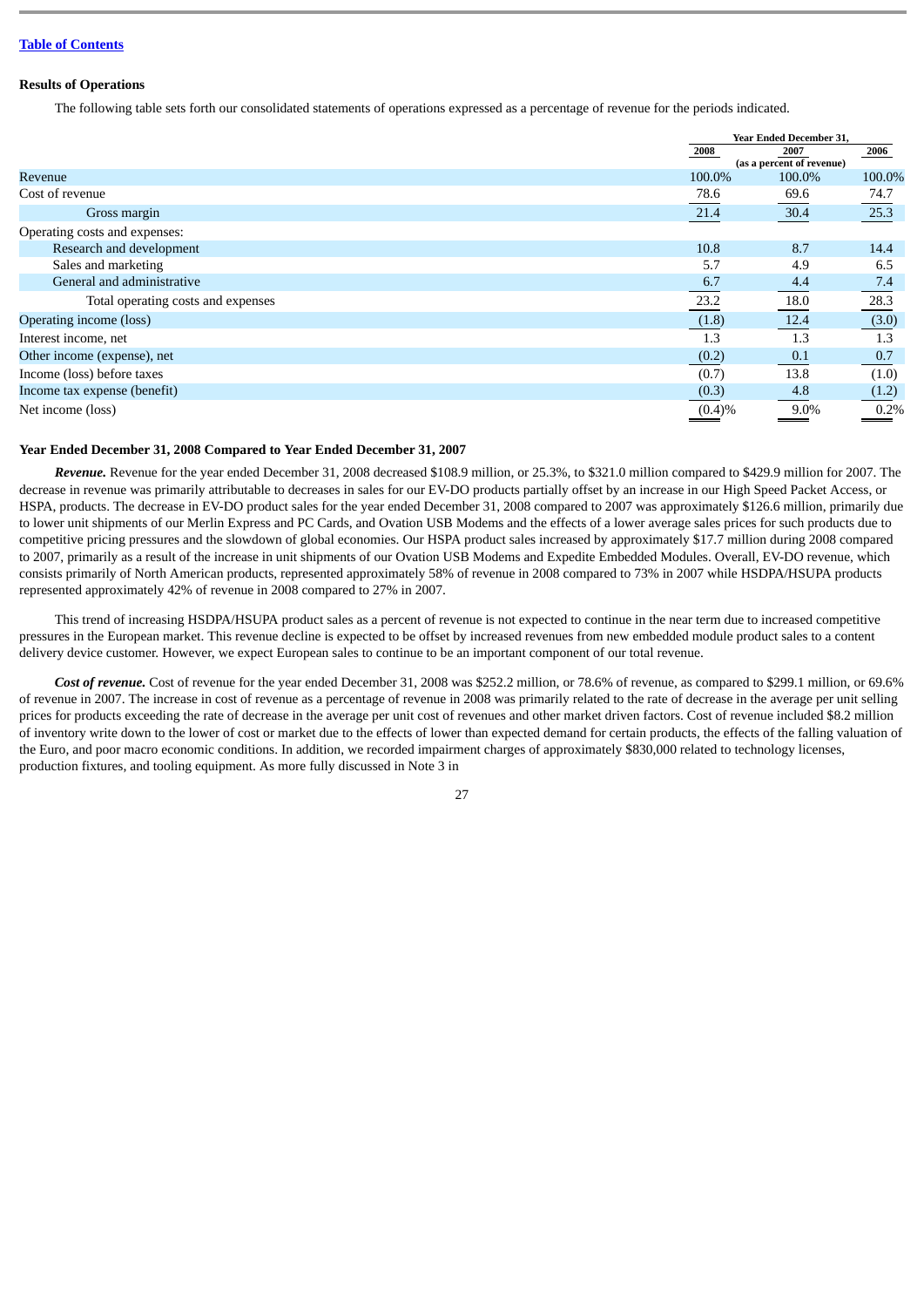the accompanying notes to the Consolidated Financial Statements, management performed an impairment analysis of the assets in accordance with SFAS No. 144, "*Accounting for the Impairment or Disposal of Long-Lived Assets*" ("SFAS 144"), and concluded that certain assets were not fully recoverable and an impairment loss was recognized in the year ended December 31, 2008.

The global economic crisis and related increased competitive pressures may continue to negatively impact the average sales prices of our products. This may require us in future periods to record additional inventory write downs to reflect lower of cost or market adjustments and revalue certain assets that may become impaired.

Cost of revenue for the year ended December 31, 2008 included a \$2.3 million benefit due to a change in the Company's assessment of its contingent liability related to intellectual property claims. Based on developments to date, the Company does not believe that it is probable that the Company will incur a loss relating to these intellectual property claims.

Cost of revenue for the year ended December 31, 2008 included share-based compensation expense of approximately \$600,000, compared to approximately \$700,000 in 2007. Cost of revenue as a percentage of revenue is expected to fluctuate in future quarters depending on the mix of products sold, competitive pricing, new product introduction costs and other factors.

*Gross margin.* Gross margin for the year ended December 31, 2008 was \$68.7 million, or 21.4% of revenue, as compared to \$130.8 million, or 30.4% of revenue in 2007. The decrease was primarily attributable to the changes in revenue and cost of revenue as discussed above.

We currently believe that our gross margins can be sustained in the range of 21% to 22% of revenue in the near term based on the currently expected product and customer mix. However, actual results may differ substantially if, among other reasons, the economic environment and market conditions deteriorate further.

*Research and development expenses.* Research and development expenses for the year ended December 31, 2008 were \$34.7 million, or 10.8% of revenue compared to \$37.6 million, or 8.7% of revenue in 2007. This decrease in expenses reflected a decrease of \$3.6 million in consulting and outside service fees and the favorable impact of development cost reimbursements from a vendor totaling \$1.7 million. This decline was partially offset by a \$1.4 million increase in payroll related expenditures for ongoing research and development activities. Research and development expenses in 2008 included share-based compensation of approximately \$2.1 million, compared to approximately \$2.5 million in 2007. Research and development expenses as a percentage of revenue are expected to fluctuate in future quarters depending on the amount of revenue recognized, and potential variation in the costs associated with the development of the Company's products, including the number and complexity of the products under development and the progress of the development activities with respect to those products. However, we expect to maintain or increase our investment in research and development to continue to provide innovative products and services.

*Sales and marketing expenses.* Sales and marketing expenses for the year ended December 31, 2008 were \$18.2 million, or 5.7% of revenue, compared to \$20.9 million, or 4.9% of revenue in 2007. The reduction in expense was primarily attributable to a decrease of approximately \$1.0 million related to marketing expenses. Sales and marketing expenses in 2008 included share-based compensation of approximately \$1.0 million, compared to approximately \$1.9 million in 2007. While managing sales and marketing expenses relative to revenue, we expect to continue to make selected investments in sales and marketing as we introduce new products, market existing products, expand our distribution channels and focus on key customers around the world.

We currently believe that our sales and marketing expenses in the near term may trend higher as a percent of revenue as we introduce new products in 2009.

*General and administrative expenses.* General and administrative expenses for the year ended December 31, 2008 were \$21.6 million, or 6.7% of revenue, compared to \$18.9 million, or 4.4% of revenue in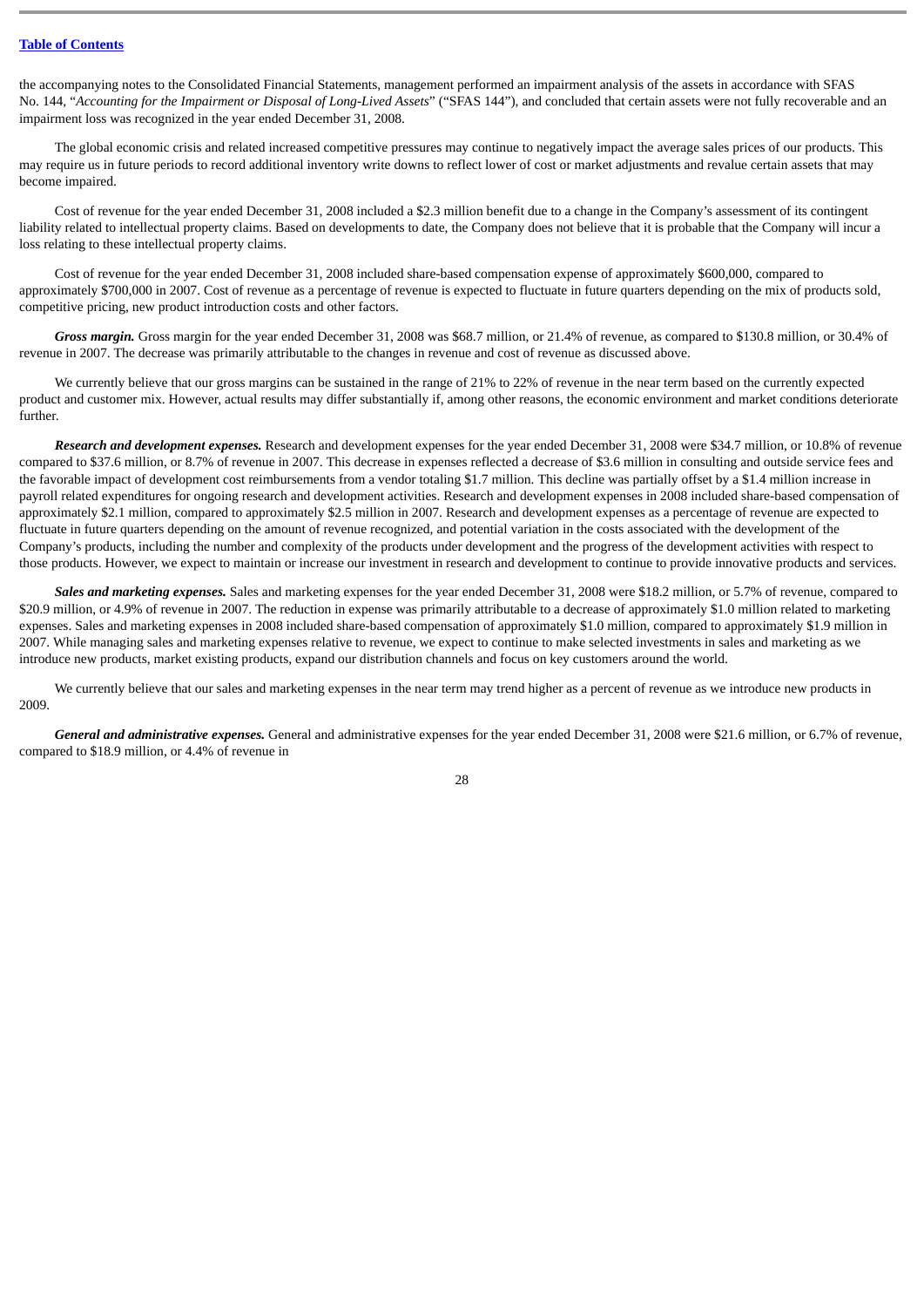2007. During the year, the Company incurred approximately \$4.0 million in professional fees and expenses related to an internal review of the Company's revenue cut-off procedures, internal controls and accounting related to certain customer contracts. General and administrative expenses in 2008 included sharebased compensation of \$2.6 million, compared to \$4.7 million in 2007.

While we are closely monitoring and undertaking to control general and administrative costs, these costs will be negatively impacted by legal fees incurred by the Company to defend claims described in Note 8 to our Consolidated Financial Statements included elsewhere in this report.

*Interest income (expense).* Interest income, net decreased by approximately \$1.3 million for the year ended December 31, 2008 compared to 2007 primarily due to a decrease in the average yields realized on our marketable securities and cash balances during the year, which resulted in lower income as compared to 2007.

*Other income (expense).* Other income (expense) for the year ended December 31, 2008 decreased by approximately \$1.2 million, to \$729,000 of expense compared to \$479,000 of income in 2007. This decrease was primarily due to the foreign exchange losses on our Euro denominated accounts receivable and cash balances.

Income tax expense (benefit). We recorded an income tax benefit of approximately \$947,000 for the year ended December 31, 2008, which represents an effective tax benefit rate of 43%. The difference between the federal and state statutory combined rate of 36% and our effective tax rate for 2008 is primarily due to the impact of domestic and foreign tax credits for research and development expenses and the impact of accounting for share-based compensation, for which certain share-based awards are treated as permanent differences.

During 2008, management evaluated our deferred tax valuation allowance and determined that the valuation allowance related to our U.S. deferred tax assets should not be significantly revised. Approximately \$1.4 million of deferred tax valuation allowance relating to the Company's Canadian subsidiary was established based on the uncertainty associated with the Canadian subsidiary's ability to utilize the increased deferred tax assets. This determination was based on available positive and negative evidence, including scheduled reversals of deferred tax liabilities, projected future taxable income and recent financial operations. This determination required significant judgment about the forecasts of future taxable income and is consistent with the plans and estimates we are using to manage the underlying business. The tax benefit for the year ended December 31, 2008 was \$2.3 million excluding the valuation allowance adjustment. The tax expense for the year ended December 31, 2007 was \$21.6 million excluding the valuation allowance adjustment in 2007.

In accordance with SFAS No. 123(R), *Share Based Payment* ("SFAS No. 123(R)"), we recognize a tax benefit upon expensing certain share-based awards granted under equity incentive compensation plans, including nonqualified stock options and restricted stock, but cannot recognize a tax benefit currently for those share-based compensation expenses associated with incentive stock options and employee stock purchase plan shares (qualified stock options). For qualified stock options that vested after our adoption of SFAS No. 123(R), we recognize a tax benefit in the period when disqualifying dispositions of the underlying stock occur, and for qualified stock options that vested prior to our adoption of SFAS No. 123(R), the tax benefit is recorded directly to additional paid-in capital. During 2008, we recorded a tax benefit of approximately \$1.1 million associated with share-based compensation. The impact of share-based compensation permanent items resulted in a decrease of 38.5 percentage points in our annual effective tax benefit rate. Because we cannot recognize the tax benefit for share-based compensation expense associated with qualified stock options until the occurrence of future disqualifying dispositions of the underlying stock and because a portion of that tax benefit may be recorded directly to additional paid-in capital, our future quarterly and annual effective tax rates will be subject to greater volatility and, consequently, our ability to reasonably estimate our future quarterly and annual effective tax rates is diminished.

*Net income (loss).* For the year ended December 31, 2008, we reported a net loss of \$1.2 million, as compared to net income of approximately \$38.8 million in 2007. The decrease in net income was due to a decrease in revenue and overall profitability of the Company as discussed above.

 $\overline{2}9$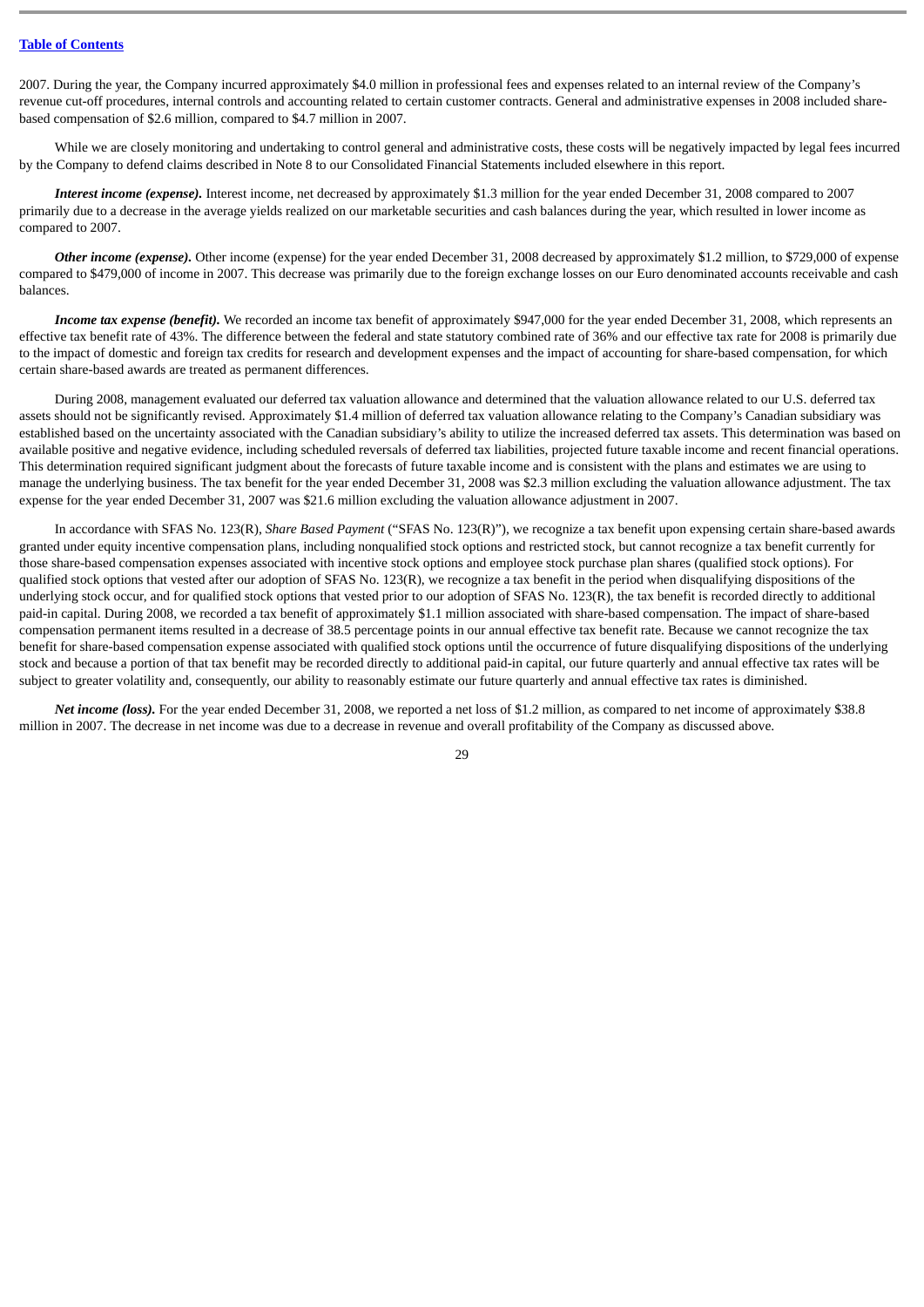#### **Year Ended December 31, 2007 Compared to Year Ended December 31, 2006**

*Revenue.* Revenue for the year ended December 31, 2007 increased \$211.9 million, or 97.2%, to \$429.9 million compared to \$218.0 million for 2006. The overall increase in revenue was primarily attributable to an increase in demand for our EV-DO, HSDPA, and HSUPA products, which includes EV-DO and HSDPA ExpressCards and Embedded Modules, and EV-DO and HSUPA FMC products. The increase in EV-DO product sales for the year ended December 31, 2007 compared to 2006 was approximately \$167.0 million, mostly consisting of FMC USB modems. Our HSDPA/HSUPA product sales also increased by approximately \$44.4 million during 2007 compared to 2006, primarily as a result of the increase in shipments of Embedded Modules and FMC USB modems. Overall, EV-DO revenue, which consists primarily of North American products, represented approximately 73% of revenue in 2007 compared to 66% in 2006 while HSDPA/HSUPA products represented approximately 27% of revenue in 2007 compared to 34% in 2006. The mix of revenue by technology is expected to continue to depend primarily upon, among other things, the geographic region of our sales efforts and demand by our customers.

Cost of revenue. Cost of revenue for the year ended December 31, 2007 increased \$136.4 million, or 83.8%, to \$299.1 million compared to \$162.7 million in 2006. The increase in cost of revenue was primarily related to an increase in product cost of \$118.4 million due to the increase in product sales. In addition, freight and distribution costs increased by approximately \$3.9 million due to the additional volume of products shipped in 2007 compared to 2006. The remaining increase in cost of revenue primarily consists of an increase in royalty costs for intellectual property licenses of \$8.4 million, an increase in manufacturing overhead costs of approximately \$2.9 million, and an increase of approximately \$2.1 million related to depreciation expense of production equipment procured to increase manufacturing capacity compared to 2006. Cost of revenue in 2007 included share-based compensation of approximately \$700,000, compared to approximately \$500,000 in 2006.

*Gross margin.* Gross margin for the year ended December 31, 2007 increased by \$75.6 million, or 137.0%, to \$130.8 million compared to \$55.2 million for 2006. The increase was primarily attributable to the increase in revenue as discussed above. Gross margin as a percent of revenue increased to 30.4% for the year ended December 31, 2007 compared to 25.3% for 2006. The increase in gross margin as a percentage of revenue was primarily attributable to the additional revenue that exceeded our fixed cost structure, and increased sales of higher margin EV-DO products in 2007 as compared to 2006.

*Research and development expenses.* Research and development expenses for the year ended December 31, 2007 increased \$6.3 million, or 20.1%, to \$37.6 million compared to \$31.3 million for 2006. The increase was primarily attributable to an increase of \$4.7 million in salary and related expenses due to increased headcount to support our new product development. Other increases consist of equipment and overhead costs of approximately \$700,000, depreciation expenses of approximately \$700,000 due to capital equipment purchases, an increase in outside consulting services of approximately \$200,000 mainly related to product certification costs, and an increase of approximately \$100,000 in travel and related expenses in 2007 compared to 2006. Research and development expenses in 2007 included share-based compensation of approximately \$2.5 million, compared to approximately \$2.3 million in 2006.

*Sales and marketing expenses.* Sales and marketing expenses for the year ended December 31, 2007 increased \$6.7 million, or 47.2%, to \$20.9 million compared to \$14.2 million for 2006. The increase was primarily attributable to an increase in sales and marketing efforts during 2007 resulting in increased salary and related expenses of \$4.4 million as our salesforce increased. In addition to the increases in personnel expenses, product marketing and advertising expenses increased by approximately \$1.6 million which consisted primarily of programs entered into with certain carriers to promote our products, and travel and related expenditures increased \$500,000 in 2007 compared to 2006. Sales and marketing expenses in 2007 included share-based compensation of approximately \$1.9 million, compared to approximately \$2.0 million in 2006.

*General and administrative expenses.* General and administrative expenses for the year ended December 31, 2007 increased \$2.6 million, or 16.0%, to \$18.9 million compared to \$16.3 million in 2006. The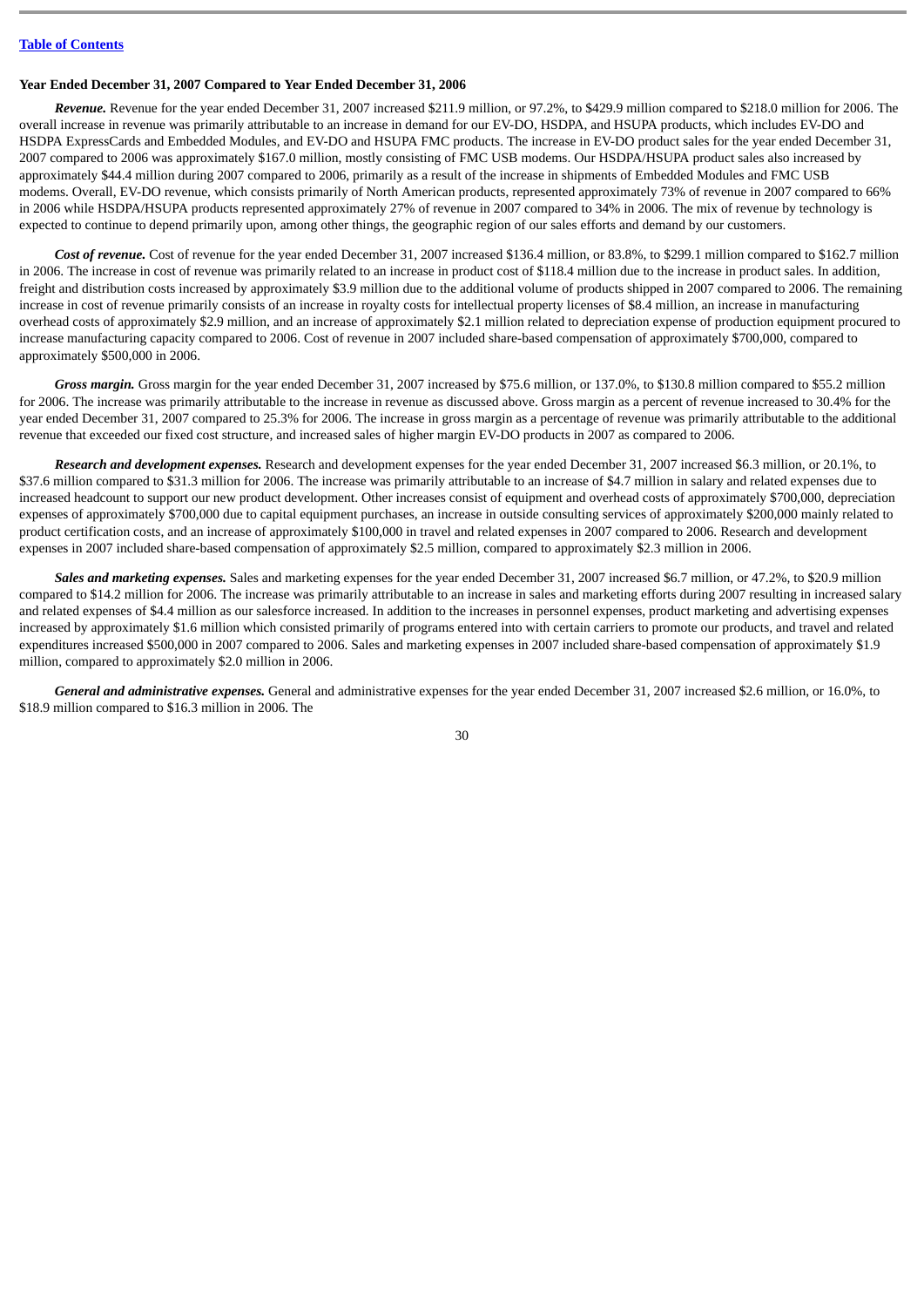increase was primarily attributable to an increase in salary and related expenses of approximately \$1.9 million, building and utility expenses of approximately \$1.4 million related to additional office spaces leased due to continued company growth. General and administrative expenses in 2007 included share-based compensation of \$4.7 million, compared to \$5.3 million in 2006.

*Interest income (expense).* Interest income, net increased by approximately \$2.7 million for the year ended December 31, 2007 compared to 2006 primarily due to the increase in our average cash and marketable securities balances in 2007, as well as an increase in the average yields realized on our marketable securities and cash balances, which resulted in higher income in 2006.

*Other income (expense).* Other income (expense) for the year ended December 31, 2007 decreased by approximately \$900,000, or 64.3%, to approximately \$479,000 compared to \$1.4 million in 2006. This decrease was primarily due to the decrease in our foreign exchange gains on our Euro denominated receivable and cash balances.

**Income tax expense (benefit).** We recorded income tax expense of approximately \$20.8 million for the year ended December 31, 2007, which represents an effective tax rate of 35%. The difference between the federal and state statutory combined rate of 37% and our effective tax rate for 2007 is primarily due to the impact of accounting for share-based compensation, for which certain share-based awards are treated as permanent differences, and the impact of tax credits for increased research and development expenses.

During 2007, management evaluated our deferred tax valuation allowance and determined that the valuation allowance related to our U.S. deferred tax assets should not be significantly revised. Approximately \$900,000 of deferred tax valuation allowance relating to the Company's Canadian subsidiary was released based on capital gains realized during 2007, and due to higher future taxable income projections. This determination was based on 2005, 2006 and 2007 operating results and in anticipation of using net operating losses based on current projections of future taxable income. The tax expense for the year ended December 31, 2007 was \$21.6 million, excluding the valuation allowance adjustment. The income tax benefit was \$2.7 million for the year ended December 31, 2006, which was primarily due to an adjustment to our valuation allowance on specific Canadian and U.S. deferred tax assets of approximately \$2.8 million.

In accordance with SFAS No. 123(R), we recognize a tax benefit upon expensing certain share-based awards granted under our equity incentive compensation plans, including nonqualified stock options and restricted stock, but we cannot recognize a tax benefit currently for those share-based compensation expenses associated with incentive stock options and employee stock purchase plan shares (qualified stock options). For qualified stock options that vested after our adoption of SFAS No. 123(R), we recognize a tax benefit in the period when disqualifying dispositions of the underlying stock occur, and for qualified stock options that vested prior to our adoption of SFAS No. 123(R), the tax benefit is recorded directly to additional paid-in capital. During 2007, we recorded a tax benefit of approximately \$2.7 million associated with share-based compensation. The impact of share-based compensation permanent items resulted in an increase of 1.6 percentage points in our annual effective tax rate. Because we cannot recognize the tax benefit for share-based compensation expense associated with qualified stock options until the occurrence of future disqualifying dispositions of the underlying stock and because a portion of that tax benefit may be recorded directly to additional paid-in capital, our future quarterly and annual effective tax rates will be subject to greater volatility and, consequently, our ability to reasonably estimate our future quarterly and annual effective tax rates is diminished.

*Net income.* For the year ended December 31, 2007, we reported net income of \$38.8 million, as compared to net income of \$443,000 in 2006. The increase in net income was due to the growth in revenue and overall profitability of the Company as discussed above.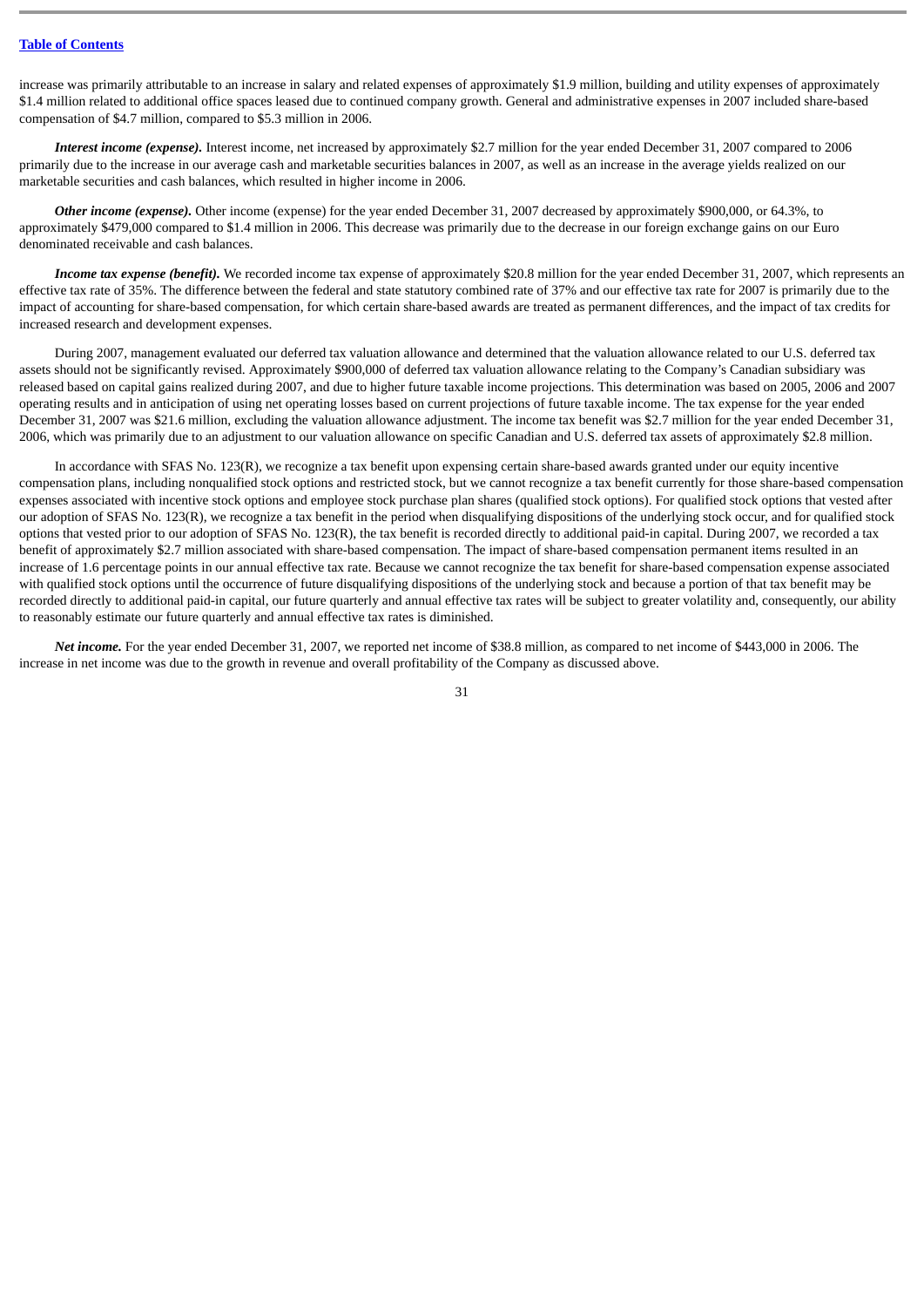# **Liquidity and Capital Resources**

Our principal sources of liquidity are our existing cash, cash equivalents and marketable securities and cash generated from operations. We do not currently have a revolving credit facility or similar loan agreement. As of December 31, 2008, we had working capital of \$173.2 million and \$143.2 million in cash and cash equivalents, short-term marketable securities and long-term marketable securities, which is a decrease of \$9.8 million from \$153.0 million at December 31, 2007. The decrease is primarily related to the Company's repurchase of \$25.0 million of our common stock during 2008 pursuant to a stock repurchase program approved by our Board of Directors in March 2008 providing for the repurchase of up to \$25.0 million of the Company's common stock on the open market through September 5, 2008 (the "Repurchase Program").

For the year ended December 31, 2008, we recorded a net loss of approximately \$1.2 million and recorded net income of \$38.8 million, as of December 31, 2007. As of December 31, 2008, we had an accumulated deficit of \$184.4 million compared to an accumulated deficit of \$183.1 million at December 31, 2007.

# *Historical Cash Flows*

The following table summarizes our consolidated statements of cash flows for the periods indicated.

|                                                       | <b>Year Ended December 31.</b> |                |         |  |
|-------------------------------------------------------|--------------------------------|----------------|---------|--|
|                                                       | 2008                           | 2007           | 2006    |  |
|                                                       |                                | (in thousands) |         |  |
| Net cash provided by operating activities             | 25,800                         | 49.980         | 8,650   |  |
| Net cash provided by (used in) investing activities   | (6,987)                        | (35,085)       | (4,156) |  |
| Net cash provided by (used in) financing activities   | (24, 581)                      | 34,229         | (6,501) |  |
| Effect of exchange rates on cash and cash equivalents | (1,099)                        | 864            | (34)    |  |
| Net increase (decrease) in cash and cash equivalents  | (6,867)                        | 49,988         | (2,041) |  |
| Cash and cash equivalents, beginning of year          | 84,600                         | 34,612         | 36,653  |  |
| Cash and cash equivalents, end of year                | 77,733                         | 84,600         | 34,612  |  |

*Operating activities.* Net cash provided by operating activities decreased by \$24.2 million to \$25.8 million for 2008 compared to \$50.0 million for 2007. During 2008, the \$25.8 million in cash provided by operations was primarily attributable to our net loss of approximately \$1.2 million being offset by non-cash charges, including depreciation and amortization, charges for inventory losses, and share-based compensation. Net cash provided by operating activities for 2007 was approximately \$50.0 million. This was primarily attributable to our net income of approximately \$38.8 million, an increase in our accrued expenses and income taxes and of non-cash share-based compensation expense and depreciation expense offset by increases in our accounts receivable and inventory, and a non-cash increase in deferred taxes.

*Investing activities.* Net cash used in investing activities for 2008 was approximately \$7.0 million compared to \$35.1 million provided by investing activities in 2007. The cash used in investing activities in 2008 was primarily related to purchases of property and equipment, offset by net sales of marketable securities. The cash used by investing activities in 2007 was related to net purchases of marketable securities and net purchases of property and equipment.

*Financing activities.* Net cash used in financing activities for 2008 was \$24.6 million, compared to net cash provided by financing activities of \$34.2 million for 2007. Net cash used in financing activities in 2008 was primarily related to the Company's repurchase of \$25.0 million of its outstanding common stock on the open market pursuant to the Repurchase Program. Proceeds from the exercise of stock options and share purchases from the Company made pursuant to the employee stock purchase plan, including related excess tax benefits,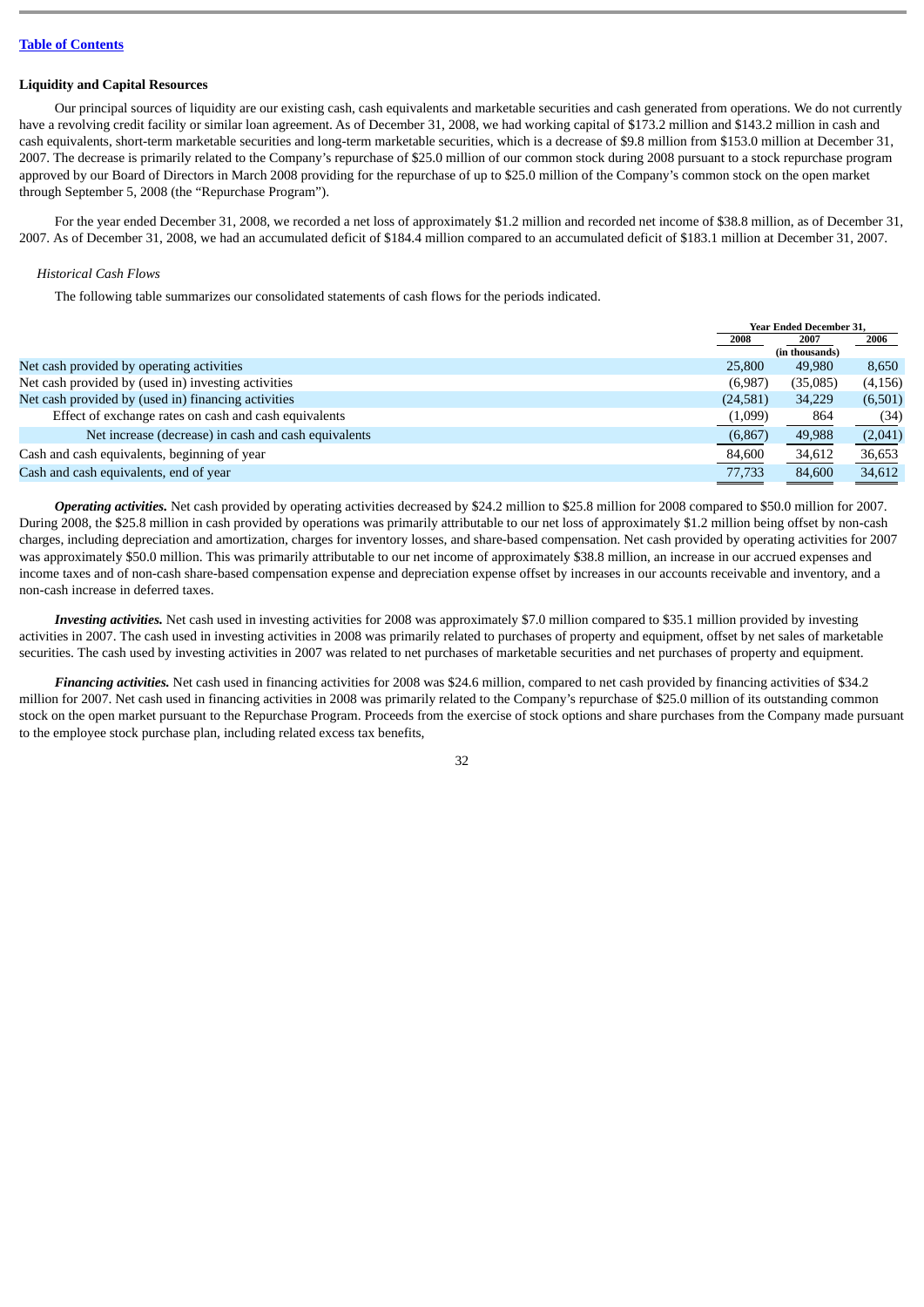were lower in 2008 compared to 2007 due to less stock option exercise activity. Net cash provided by financing activities in 2007 was primarily related to \$25.0 million of proceeds received from the exercise of common stock options and warrants, and stock purchases under the employee stock purchase plan. The Company also realized excess tax benefits of \$9.3 million from stock option exercises.

# *Contractual Obligations and Commercial Commitments*

The following table summarizes our contractual obligations and commercial commitments at December 31, 2008, and the effect such obligations could have on our liquidity and cash flow in future periods (in thousands):

|                               | <b>Payments Due by Fiscal Year</b> |       |       |       |      |  |        |  |
|-------------------------------|------------------------------------|-------|-------|-------|------|--|--------|--|
|                               | 2009                               | 2010  | 2011  | 2012  | 2013 |  | Total  |  |
| <b>Operating leases</b>       | 2.744                              | 2.784 | \$531 | \$350 |      |  | 6,409  |  |
| Capital leases                | 220                                | 114   | 114   | 56    |      |  | 504    |  |
| Committed purchase orders     | 73.681                             |       |       |       |      |  | 73,681 |  |
| Total contractual obligations | 76.645                             | 2,898 | 645   | 406   |      |  | 80,594 |  |

Our liability for uncertain tax benefits, including interest, as of December 31, 2008 was approximately \$18.6 million. Our tax liability for uncertain tax benefits is not included in our table of contractual obligations and commercial commitments. We do not believe that we will pay such amount within one year from December 31, 2008; however, we cannot reasonably estimate the timing of future payments with respect to this liability.

# *Other Liquidity Needs*

The Company expects to incur professional fees and expenses to defend litigation filed against the Company or related to its products, which litigation is discussed in Note 8 to our Consolidated Financial Statements included in this report. These costs cannot be estimated at this time.

During the next twelve months we plan to incur approximately \$15.0 million to \$18.0 million for capital expenditures and the acquisition of additional licenses.

We believe that our available cash and investments, together with our operating cash flows, will be sufficient to fund operations, including the further development of our new products and to satisfy our working capital requirements and anticipated capital expenditures for the next twelve months. Our future revenue is dependent on us fulfilling our commitments under agreements with a small number of major customers. Our liquidity could be impaired if there is any interruption in our business operations, a material failure to satisfy these contractual commitments or a failure to generate revenue from new or existing products.

# **Critical Accounting Policies and Estimates**

The preparation of financial statements in conformity with accounting principles generally accepted in the United States of America requires management to make estimates and assumptions. These estimates and assumptions affect the reported amounts of assets, liabilities, revenues, expenses and disclosures of contingent assets and liabilities. Actual results could differ from these estimates. Critical accounting policies and **s**ignificant estimates include revenue recognition, allowance for doubtful accounts receivable, provision for excess and obsolete inventory, valuation of intangible and long-lived assets, provision for warranty costs, royalty costs, income taxes, foreign exchange forward contracts, and share-based compensation expense.

*Revenue Recognition.* Our revenue is generated from the sale of wireless modems to wireless operators, OEMs and distributors. Revenue from product sales is recognized upon the later of transfer of title or shipment of the product to the customer. For product sales with acceptance conditions based upon the passage of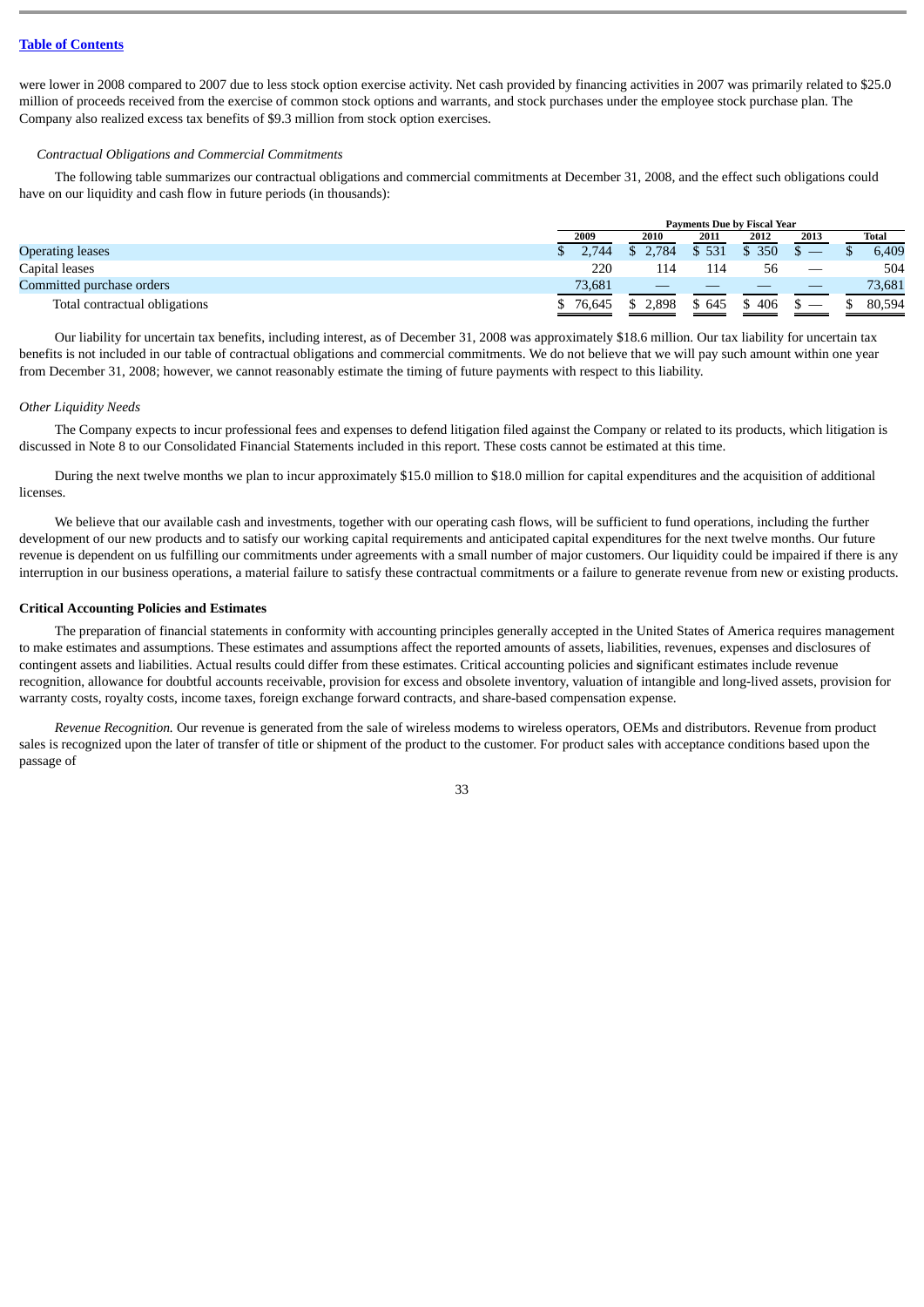contractually specified time periods, revenue is recognized upon the earlier of such time that the acceptance period expires or is waived by our customers upon request. We grant price protection provisions to certain customers and track pricing and other terms offered to customers buying similar products to assess compliance with these provisions. We establish allowances for estimated product returns and price protection in the period in which revenue is recognized. In estimating future product returns, we consider various relevant factors, including our stated return policies and practices, and historical trends. We recognize revenue in accordance with Staff Accounting Bulletin, or SAB, No. 101, Revenue Recognition in Financial Statements, as amended by SAB No. 104, which provides guidance on the application of U.S. generally accepted accounting principles to selected revenue recognition issues.

*Allowance for Doubtful Accounts Receivable.* We provide an allowance for our accounts receivable for estimated losses that may result from our customers' inability to pay. We determine the amount of the allowance by analyzing known uncollectible accounts, aged receivables, economic conditions, historical losses, and changes in customer payment cycles and our customers' credit-worthiness. Amounts later determined and specifically identified to be uncollectible are charged or written off against this allowance. To minimize the likelihood of uncollectibility, we review our customers' credit-worthiness periodically based on credit scores generated by independent credit reporting services, our experience with our customers and the economic condition of our customers' industries. Material differences may result in the amount and timing of expense for any period if we were to make different judgments or utilize different estimates. If the financial condition of our customers deteriorates resulting in an impairment of their ability to make payments, additional allowances may be required. We have not experienced significant variances in the past between our estimated and actual allowance for doubtful accounts and anticipate that we will be able to continue to make reasonable estimates in the future.

*Provision for Excess and Obsolete Inventory.* Inventories are stated at the lower of cost (first-in, first-out method) or market. We review the components of our inventory and our inventory purchase commitments on a regular basis for excess and obsolete inventory based on estimated future usage and sales. Writedowns in inventory value depend on various items, including factors related to customer demand, economic and competitive conditions, technological advances or new product introductions by us or our customers that vary from our current expectations. Whenever inventory is written down, a new cost basis is established and the inventory is not subsequently written up if market conditions improve.

We believe that, when made, the estimates we use in calculating the inventory provision are reasonable and properly reflect the risk of excess and obsolete inventory. We have not experienced significant variances in the past between our estimated and actual inventory write-downs. If customer demand for our inventory is substantially less than our estimates, inventory write-downs may be required, which could have a material adverse effect on our consolidated financial statements.

*Valuation of Intangible and Long-Lived Assets.* We periodically assess the valuation of intangible and long-lived assets, which requires us to make assumptions and judgments regarding the carrying value of these assets. We consider assets to be impaired if the carrying value may not be recoverable based upon our assessment of the following events or changes in circumstances: the asset's ability to continue to generate income from operations and positive cash flow in future periods; loss of legal ownership or title to the asset; significant changes in our strategic business objectives and utilization of the asset; or significant negative industry or economic trends.

Our assessment includes comparing the carrying amounts of intangible and long-lived assets to their fair values, which are determined using a discounted cash flow model. This model requires estimates of our future revenues, profits, capital expenditures, working capital and other relevant factors. We estimate these amounts by evaluating our historical trends, current budgets, operating plans and other industry data. If the assets are considered to be impaired, the impairment charge recognized is the amount by which the asset's carrying value exceeds its estimated fair value.

The timing and frequency of our impairment test is based on an ongoing assessment of triggering events that could reduce the fair value of our long-lived assets below their carrying value. We monitor our intangible and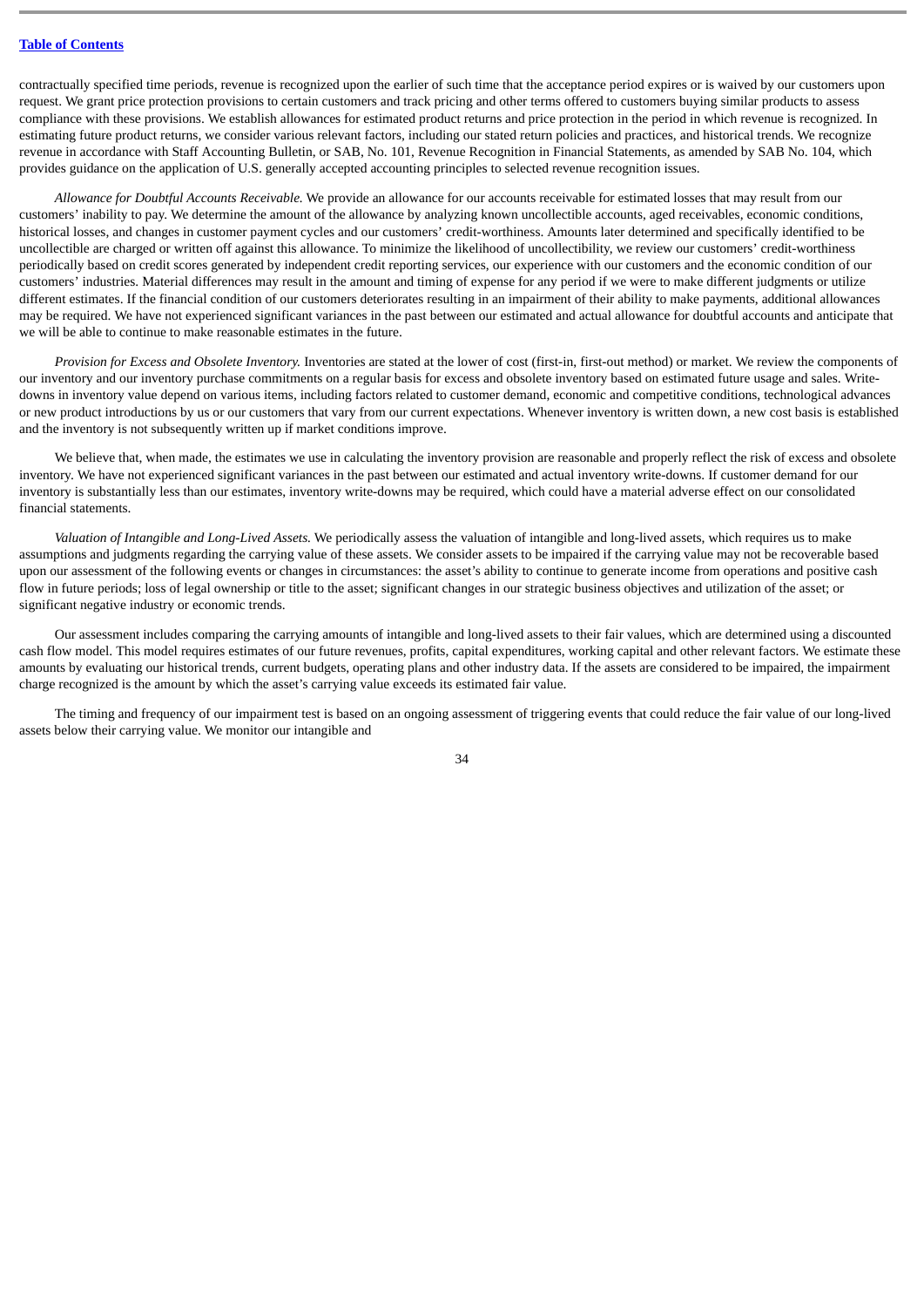long-lived asset balances and conduct formal tests on at least an annual basis or earlier when impairment indicators are present. We believe that the assumptions and estimates we used to value intangible and long-lived assets were appropriate based on the information available to management. The majority of our longlived assets are being amortized or depreciated over relatively short periods, typically two to five years. This reduces the risk of large impairment charges in any given period. However, most of these assets are associated with technology that may change rapidly and such changes could have an immediate impact on our impairment analysis.

*Provision for Warranty Costs.* We accrue warranty costs based on estimates of future warranty related replacement, repairs or rework of products. Our warranty policy generally provides one to three years of coverage for products following the date of purchase. Our policy is to accrue the estimated cost of warranty coverage as a component of cost of revenue in the consolidated statements of operations at the time revenue is recognized. In estimating our future warranty obligations we consider various relevant factors, including the historical frequency and volume of claims, and the cost to replace or repair products under warranty. The warranty provision for our products is determined by using a financial model to estimate future warranty costs. Our financial model takes into consideration actual product failure rates; estimated replacement over the contractual warranty period, repair or rework expenses; and potential risks associated with our different products. The risk levels, warranty cost information, and failure rates used within this model are reviewed throughout the year and updated, if and when, these inputs change.

We actively engage in product improvement programs and processes to limit our warranty costs, but our warranty obligation is affected by the complexity of our product, product failure rates and costs incurred to correct those product failures. The industry in which we operate is subject to rapid technological change, and as a result, we periodically introduce newer, more complex products. Depending on the quality of our product design and manufacturing, actual product failure rates or actual warranty costs could be materially greater than our estimates, which could harm our financial condition and results of operations.

*Royalty Costs.* We have intellectual property license agreements which generally require us to make royalty payments based on a percentage of the revenue generated by sales of products incorporating the licensed technology. We recognize royalty obligations in accordance with the terms of the respective royalty agreements. We have also accrued for estimated royalty costs in situations where we do not have agreements based upon our current best estimate of the royalty obligation. These estimates are based on various market data information and other relevant information. If we enter into such agreements, or when additional market data becomes available, we will revise our estimates if necessary.

*Income Taxes*. On January 1, 2007 we adopted FASB Interpretation No. 48, "*Accounting for Uncertainty in Income Taxes—An Interpretation of FASB Statement No. 109"* ("FIN 48"). FIN 48 clarifies the accounting for uncertainty in income taxes recognized in an entity's financial statements in accordance with FASB Statement No. 109, Accounting for Income Taxes, and prescribes a recognition threshold and measurement attributes for financial statement disclosure of tax positions taken or expected to be taken on a tax return. Under FIN 48, the impact of an uncertain income tax position on the income tax return must be recognized at the largest amount that is more-likely-than-not to be sustained upon audit by the relevant taxing authority. An uncertain income tax position will not be recognized if it has less than a 50% likelihood of being sustained. Additionally, FIN 48 provides guidance on derecognition, classification, interest and penalties, accounting in interim periods, disclosure and transition.

We recognize federal, state and foreign current tax liabilities or assets based on our estimate of taxes payable to or refundable by tax authorities in the current fiscal year. We also recognize federal, state and foreign deferred tax liabilities or assets based on our estimate of future tax effects attributable to temporary differences and carry forwards and record a valuation allowance to reduce any deferred tax assets by the amount of any tax benefits that, based on available evidence and judgment, are not expected to be realized. We regularly review our deferred tax assets for recoverability and assess the valuation allowance based on historical taxable income, projected future taxable income, the expected timing of the reversals of existing temporary differences and the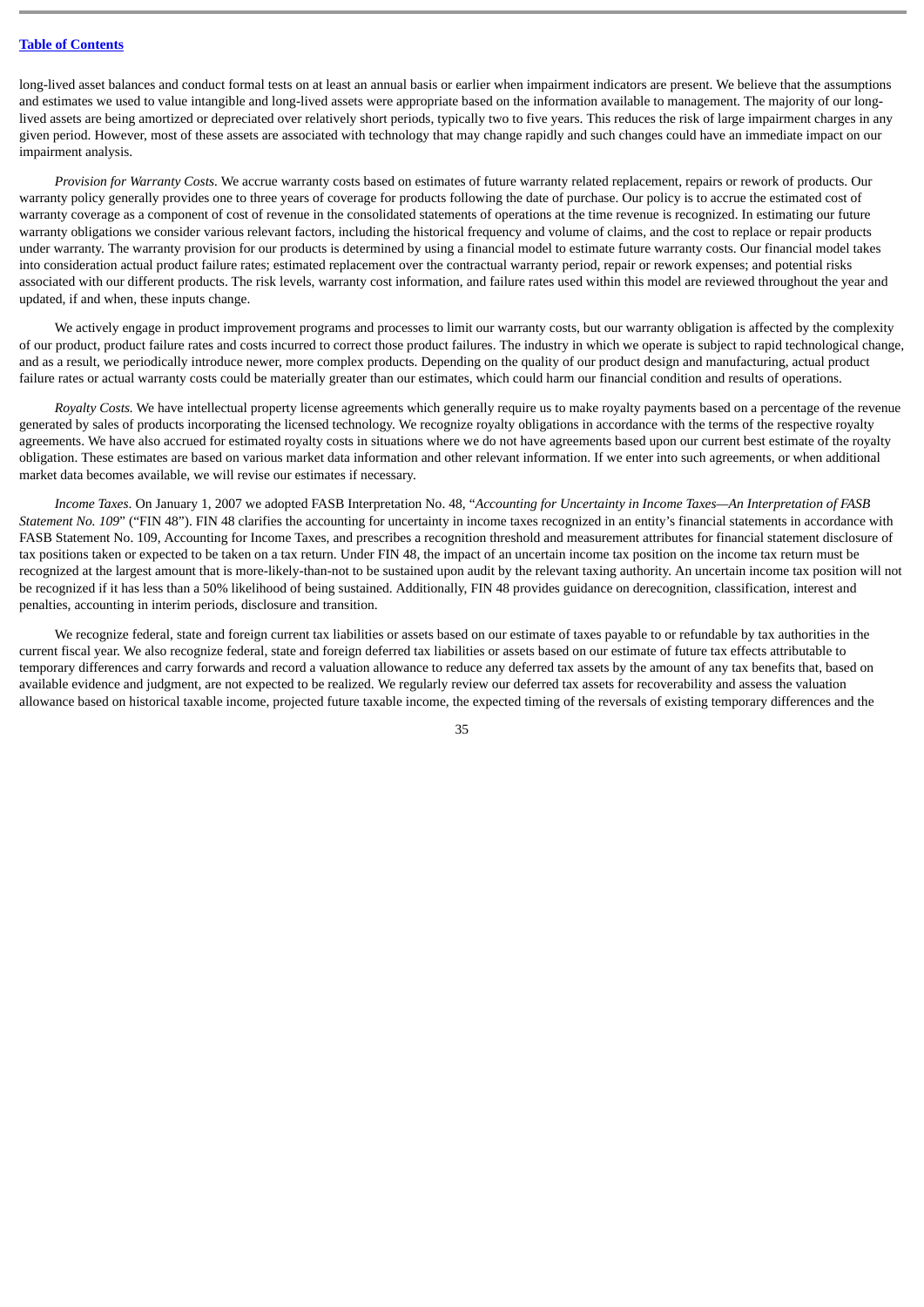implementation of tax-planning strategies. If we are unable to generate sufficient future taxable income in certain tax jurisdictions, or if there is a material change in the actual effective tax rates or time period within which the underlying temporary differences become taxable or deductible, we could be required to increase our valuation allowance against our deferred tax assets which could result in a decrease in our effective tax rate and an adverse impact on operating results. During 2008, 2007 and 2006, we recorded non-cash deferred income tax benefits (expense) of \$(1.4) million, \$1.0 million and \$2.8 million, respectively, for the changes in the valuation allowances on certain deferred tax assets. We will continue to evaluate the necessity of the valuation allowance based on the remaining deferred tax assets.

*Foreign Exchange Forward Contracts.* We use foreign exchange forward contracts to hedge the economic exposure associated with cash and accounts receivable balances denominated in Euros. Our forward contracts do not qualify as accounting hedges. We mark-to-market the forward contracts and include unrealized gains and losses in the current period as a component of other income (expense). During 2008, 2007, and 2006, we recorded unrealized losses of approximately \$671,000, \$100,000, and \$1.4 million, respectively, on our forward contracts. These unrealized losses were offset by realized foreign currency gains on Euro-denominated transactions of approximately \$211,000, \$500,000, and \$2.8 million during 2008, 2007, and 2006, respectively. Realized gains and losses on foreign exchange transactions are recorded in other income (expense). As of December 31, 2008, the total amount of outstanding forward contracts amounted to 10 million Euros.

*Share-based Compensation Expense.* We grant stock options, restricted stock and restricted stock units to our employees and non-employee directors under our equity incentive plan. The benefits provided under this plan are share-based payments subject to the provisions of SFAS No. 123(R). Our consolidated financial statements for the years ended December 31, 2008, 2007 and 2006 include compensation expense as calculated in accordance with the provisions of SFAS No. 123(R). Share-based compensation expense was \$6.2 million, \$9.9 million and \$10.0 million for the years ended December 31, 2008, 2007 and 2006, respectively.

Under SFAS No. 123(R), we elected to value our share-based payment option awards using the Black-Scholes option-pricing model. The determination of fair value of share-based awards on the date of grant is affected by our stock price as well as assumptions regarding a number of complex and subjective variables. These significant assumptions include our expected stock price volatility over the expected term of the awards and the expected term of stock options.

We determine our expected volatility by using a combination of historical and implied volatility, or blended volatility, to derive our expected volatility assumption as allowed under SFAS No. 123(R) and SAB No. 107*"Share-Based Payment"* ("SAB 107"). Implied volatility is based on the market prices of thirdparty traded options of our common stock. We calculate volatility using a blend of implied volatility and our historical volatility as we believe that it is more reflective of expected volatility than using only historical volatility. The expected term of stock options represents the weighted-average period the stock options are expected to remain outstanding. The expected term of options granted is estimated using the average of the vesting date, the contractual term and historical experience.

Other assumptions required for estimating fair value under the Black-Scholes option-pricing model are the expected risk-free interest rate and expected dividend yield of our stock. Our risk-free interest rate assumption is based upon currently available rates on zero coupon U.S. Government issues for the expected term of our stock options. The expected dividend rate is not applicable to us as we have not historically declared or paid dividends nor do we currently anticipate paying cash dividends in the foreseeable future.

SFAS No. 123(R) also requires forfeitures to be estimated at the time of grant and we have estimated our forfeitures based on historical experience. We will revise this estimate, if necessary, in subsequent periods if actual forfeiture rates differ from our estimates.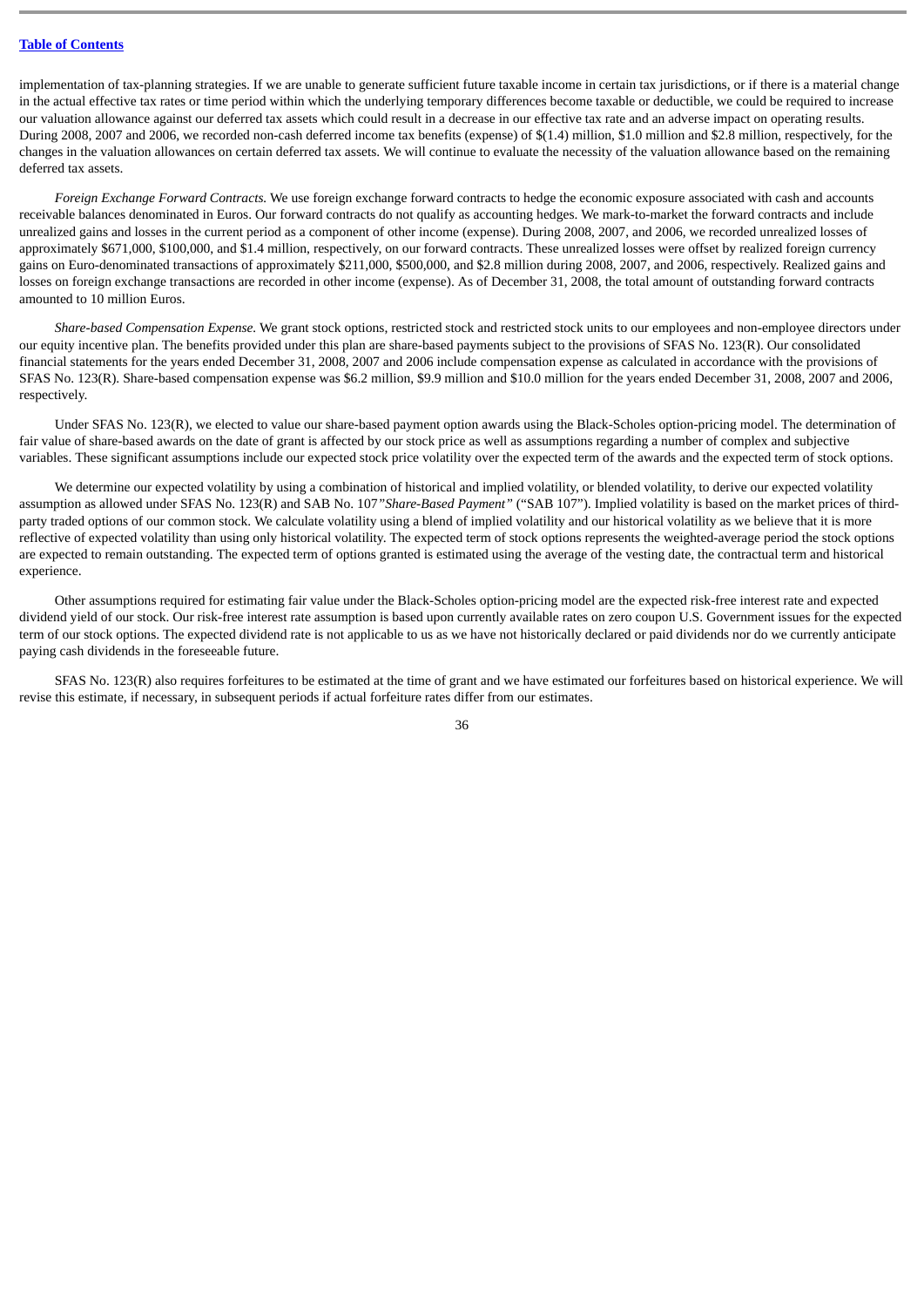If we change any of the critical assumptions that we use in the Black-Scholes option-pricing model such as expected volatility or expected term or if we decide to use a different valuation model in the future, the compensation expense that we record under SFAS No. 123(R) may differ significantly in the future from what we have recorded in the current period. In addition, as the guidance by regulators for SFAS No. 123(R) is relatively new, the application of these principles may be subject to further interpretation and refinement over time.

#### **New Accounting Pronouncements**

In September 2006, the Financial Accounting Standards Board ("FASB") issued Statement of Financial Accounting Standard ("SFAS") No. 157 ("SFAS 157"), *Fair Value Measurements*, which is effective for fiscal years beginning after November 15, 2007. SFAS 157 defines fair value, establishes a framework for measuring fair value using generally accepted accounting principles, and expands disclosures related to fair value measurements. This standard applies under other accounting pronouncements that require or permit fair value measurements, the FASB having previously concluded in those accounting pronouncements that fair value is the relevant measurement attribute. Accordingly, SFAS 157 does not require any new fair value measurements. However, for some entities, the application of SFAS 157 will change current practice. SFAS 157 is applied prospectively and is effective for all financial statements issued for fiscal years beginning after November 15, 2007, and for interim periods within those years. In February 2008, the FASB issued FASB Staff Position ("FSP") FAS 157-2, *Effective Date of FASB Statement No. 157*, which delays the effective date of SFAS 157 for non-financial assets and liabilities to fiscal years beginning after November 15, 2008. In October 2008, the FASB issued FSP FAS 157-3 ("FSP 157-3"), *Determining the Fair Value of a Financial Asset When the Market for That Asset is Not Active*, which clarifies the application of SFAS 157 in a market that is not active and provides an example to illustrate key considerations in determining the fair value of a financial asset when the market for that financial asset is not active. The guidance provided by FSP 157-3, which was effective upon issuance, and did not have a material impact on our consolidated financial statements. The adoption of SFAS 157 related to financial assets and liabilities did not have a material impact on our consolidated financial statements. We are currently evaluating the impact, if any, that SFAS 157 may have on our future consolidated financial statements related to non-financial assets and liabilities.

In February 2007, the FASB issued SFAS No. 159 ("SFAS 159"), *The Fair Value Option for Financial Assets and Financial Liabilities—including an Amendment of FASB Statement No. 115.* This standard permits an entity to choose to measure many financial instruments and certain other items at fair value. Most of the provisions in SFAS 159 are elective; however the amendment to SFAS No. 115 ("SFAS 115"), *Accounting for Certain Investments in Debt and Equity Securities*, applies to all entities with available-for-sale securities. The fair value option established by SFAS 159 permits all entities to choose to measure eligible items at fair value at specified election dates. A business entity will report unrealized gains and losses on items for which the fair value option has been elected in earnings at each subsequent reporting date. The fair value option: (a) may be applied instrument by instrument, with a few exceptions, such as investments otherwise accounted for by the equity method; (b) is irrevocable (unless a new election date occurs); and (c) is applied only to entire instruments and not to portions of instruments. The Company has elected not to apply the fair value option to any of its financial instruments that are not currently required to be measured at fair value. The amendment to SFAS 115 did not have a significant impact to the Company's consolidated financial statements.

In December 2007, the FASB issued SFAS No. 141(R) ("SFAS 141R"), *Business Combinations.* SFAS 141R establishes principles and requirements for how the acquirer of a business recognizes and measures in its financial statements the identifiable assets acquired, the liabilities assumed, and any noncontrolling interest in the acquiree. The statement also provides guidance for recognizing and measuring the goodwill acquired in the business combination and determines what information to disclose to enable users of the financial statement to evaluate the nature and financial effects of the business combination. SFAS 141R is effective for financial statements issued for fiscal years beginning after December 15, 2008. The impact on the Company's consolidated financial statements of SFAS 141R, will depend on whether it engages in such activity, and also upon the nature, terms and size of the acquisitions it may consummate after the effective date.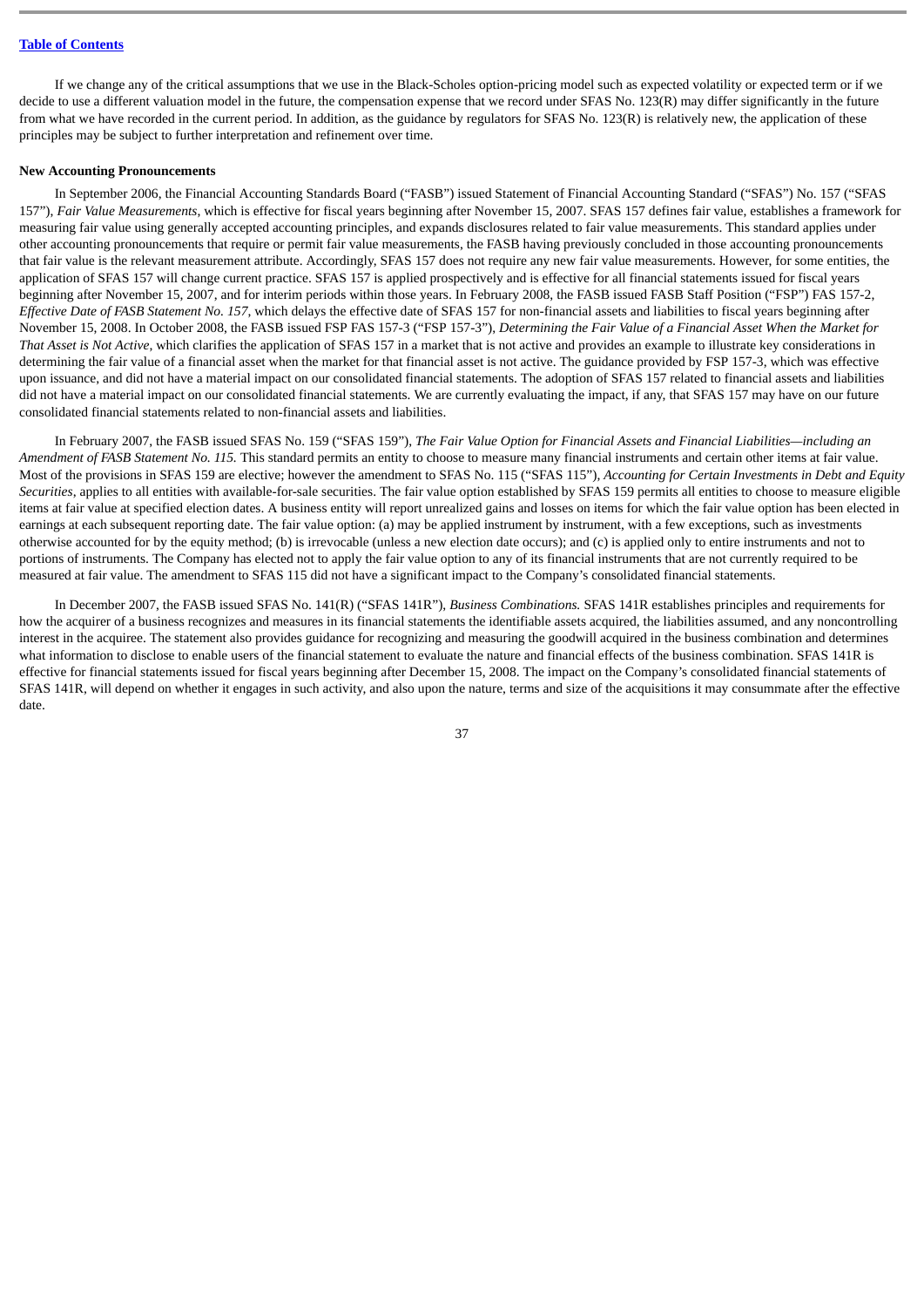In March 2008, the FASB issued SFAS No. 161 ("SFAS 161"), *Disclosures about Derivative Instruments and Hedging Activities, an amendment of FASB Statement No. 133*. This new standard requires enhanced disclosures for derivative instruments, including those used in hedging activities. It is effective for fiscal years and interim periods beginning after November 15, 2008, and will be applicable to the Company in the first quarter of 2009. The impact on the Company's consolidated financial statements of SFAS 161, when effective, will depend on whether the Company engages in such activity, and also upon the nature, terms and size of the activity as of and after the effective date.

#### **Item 7A.** *Quantitative and Qualitative Disclosures About Market Risk*

## **Interest Rate Risk**

Our investment portfolio is maintained in accordance with our investment policy that defines allowable investments, specifies credit quality standards and limits our credit exposure to any single issuer. The fair value of our cash equivalents and marketable securities is subject to change as a result of changes in market interest rates and investment risk related to the issuers' credit worthiness. We do not utilize financial contracts to manage our exposure to changes in interest rates in our investment portfolio. At December 31, 2008, we had \$143.2 million in cash, cash equivalents and marketable securities, all of which are stated at fair value. Changes in market interest rates would not be expected to have a material impact on the fair value of \$77.7 million of our cash and cash equivalents at December 31, 2008, as these consisted of securities with maturities of less than three months. A 100 basis point increase or decrease in interest rates would, however, decrease or increase, respectively, the remaining \$65.5 million of our investments by approximately \$239,000. While changes in interest rates may affect the fair value of our investment portfolio, any gains or losses will not be recognized in our consolidated statements of operations until the investment is sold or if the reduction in fair value was determined to be other than temporary.

## **Global Credit Risk**

We maintain our cash and cash equivalents and our marketable securities of various security holdings, types, and maturities with a number of financial institutions. We place our cash, cash equivalents, and marketable securities in instruments and with institutions that meet credit quality standards specified in our investment policy guidelines at the time the investments are made. These guidelines also limit the amount of credit exposure to any one issue or issuer and to any one type of instrument. Our ability to support our working capital needs depends, in part, on our available cash, cash equivalents, and marketable securities. As a result, any significant decrease in the value of our investments may materially adversely impact our ability to support our working capital needs.

We maintain cash, cash equivalents, and marketable securities with institutions in amounts that, if credit insurance is available, may exceed depository or investment insurance coverage available for such balances. As a result, the Company is subject to market valuation risk and counterparty risk that exposes it to losses should significant changes occur. The recent global credit crisis has exacerbated the credit risk associated with certain financial instruments, predominantly those instruments issued by certain financial institutions. The Company currently believes that its exposure to these issuers, through its investment in individual securities, is not significant. However, the Company maintains investments in certain money market funds that have positions in financial instruments of impacted financial institutions. The Company's money market investments were approximately \$68.7 million at December 31, 2008. These money market funds attempt to maintain a net asset value (NAV) of \$1 per unit of investment. Should the underlying investments held by these money market funds suffer significant losses to market value due to interest rate changes or perceived counterparty risk, the NAV of these money market funds may suffer declines below the targeted \$1 NAV. The Company holds money market funds that target a balance of investment return and preservation of invested capital through diversified holdings. As such, the Company does not believe it currently has significant exposure to NAV declines for its money market holdings.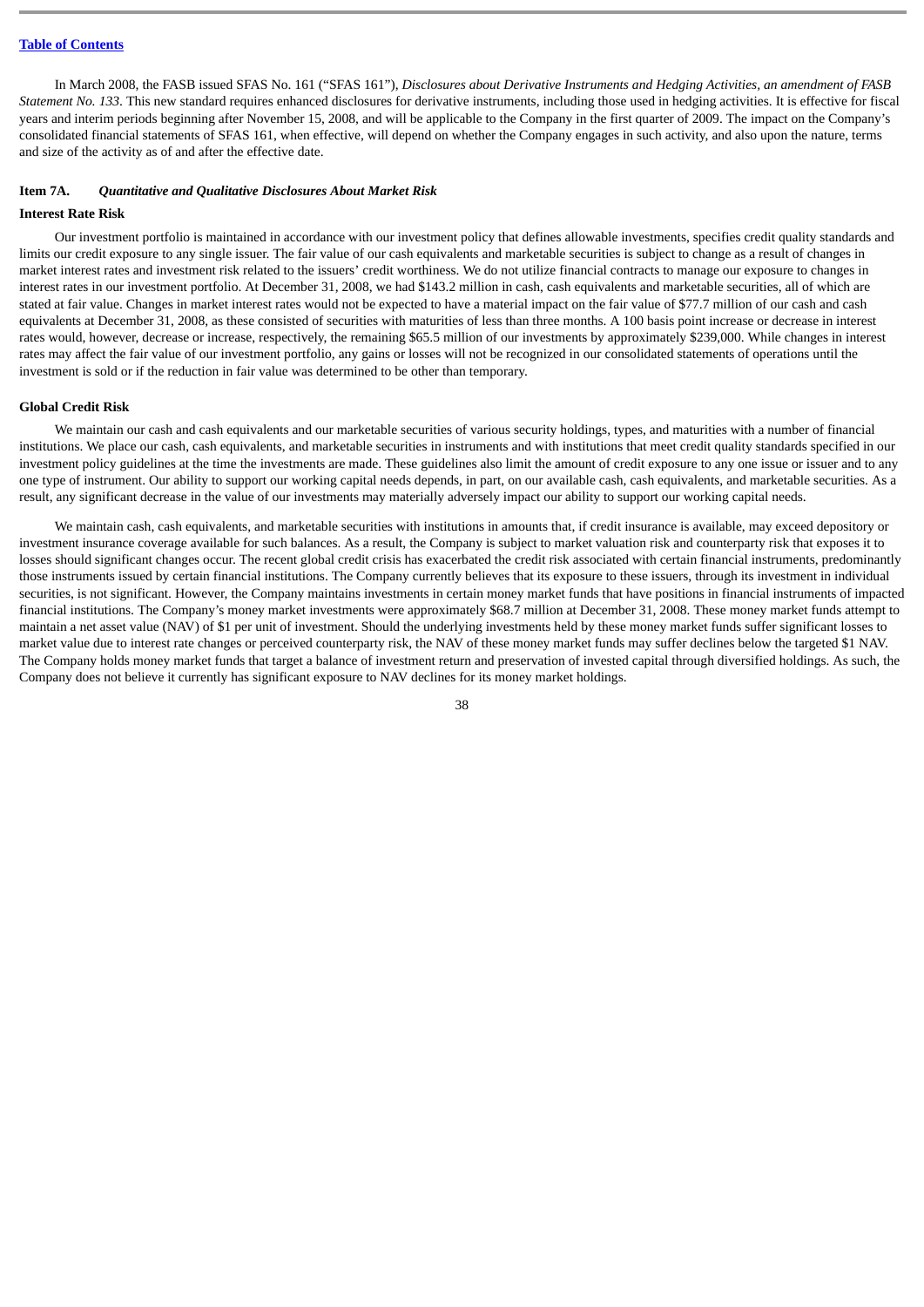#### **Foreign Currency Exchange Rate Risk**

The Company generates significant Euro-denominated revenues, with resulting Euro-denominated accounts receivable, from sales to customers that are members of the European Union. During the year ended December 31, 2008, Euro-denominated revenue was approximately \$75.0 million. Our Company purchases products, and incurs trade liabilities, from our contract manufacturers under contracts based in U.S. Dollars. As a result, we lack significant Eurodenominated purchases and trade liabilities to offset our exposure to Euro denominated sales activity and accounts receivable. We are therefore subject to market risk arising from changes in foreign currency exchange rates, principally change in the value of the Euro versus the U.S. Dollar. As a result, changes in Euro to U.S. Dollar foreign currency exchange rates may have a significant impact on the Company's operating results. To mitigate this risk, we enter into foreign exchange contracts, principally forward currency foreign exchange contracts. These forward currency foreign exchange contracts cover a portion, generally 60% to 80%, but may cover up to 100%, of the Company's Euro-based financial assets.

At December 31, 2008, we had approximately \$15.2 million (€10.9 million) of Euro-denominated financial assets, as compared to \$13.2 million (€10.0 million) in forward currency foreign exchange contracts with expiration dates of 125 days or less. At December 31, 2008, we recorded an unrealized loss of approximately \$671,000 on our outstanding forward contracts. In addition, at December 31, 2008, we recorded approximately \$211,000 in unrealized foreign currency gains related to our outstanding Euro-denominated accounts receivable balances. Both the unrealized loss on the outstanding forward contracts and the unrealized gains on outstanding Euro-denominated receivables were recorded in other income and expense in our consolidated statement of operations.

Assuming a translation of our Euro-denominated revenue for the year ended December 31, 2008 at an average Euro-to-U.S. Dollar exchange rate of \$1.4892 and a uniform ten percent strengthening or weakening of this exchange rate, we estimate that income before income taxes for the year ended December 31, 2008 would increase or decrease by approximately \$7.5 million. This analysis does not give effect to any forward currency foreign exchange contracts that may be used to hedge foreign currency risk.

Actual gains and losses in the future may differ materially from the hypothetical gains and losses discussed above based on fluctuations in interest and foreign currency exchange rates and our actual exposure and hedging transactions.

Revenues generated outside the United States, including European Union and other countries, as a percentage of total revenues, were approximately 36% for the year ended December 31, 2008 and 25% for 2007. The Company's revenues generated by sales to non-European Union countries are typically denominated in U.S. Dollars. Competitive conditions in the markets in which we operate may limit our ability to increase prices in the event of adverse changes in currency exchange rates. Sales of these products are affected by the value of the U.S. Dollar relative to other currencies, and in particular, the Euro. Any longterm strengthening of the U.S. dollar could depress the demand for these U.S. manufactured products, reduce sales, or cause the Company to reduce per unit selling prices.

### **Item 8.** *Financial Statements and Supplementary Data*

The index to our consolidated financial statements and the Report of Independent Registered Public Accounting Firm appears in Part IV of this report.

#### **Item 9.** *Changes in and Disagreements With Accountants on Accounting and Financial Disclosure*

There have been no disagreements with our Independent Registered Public Accounting Firm on accounting and financial disclosures.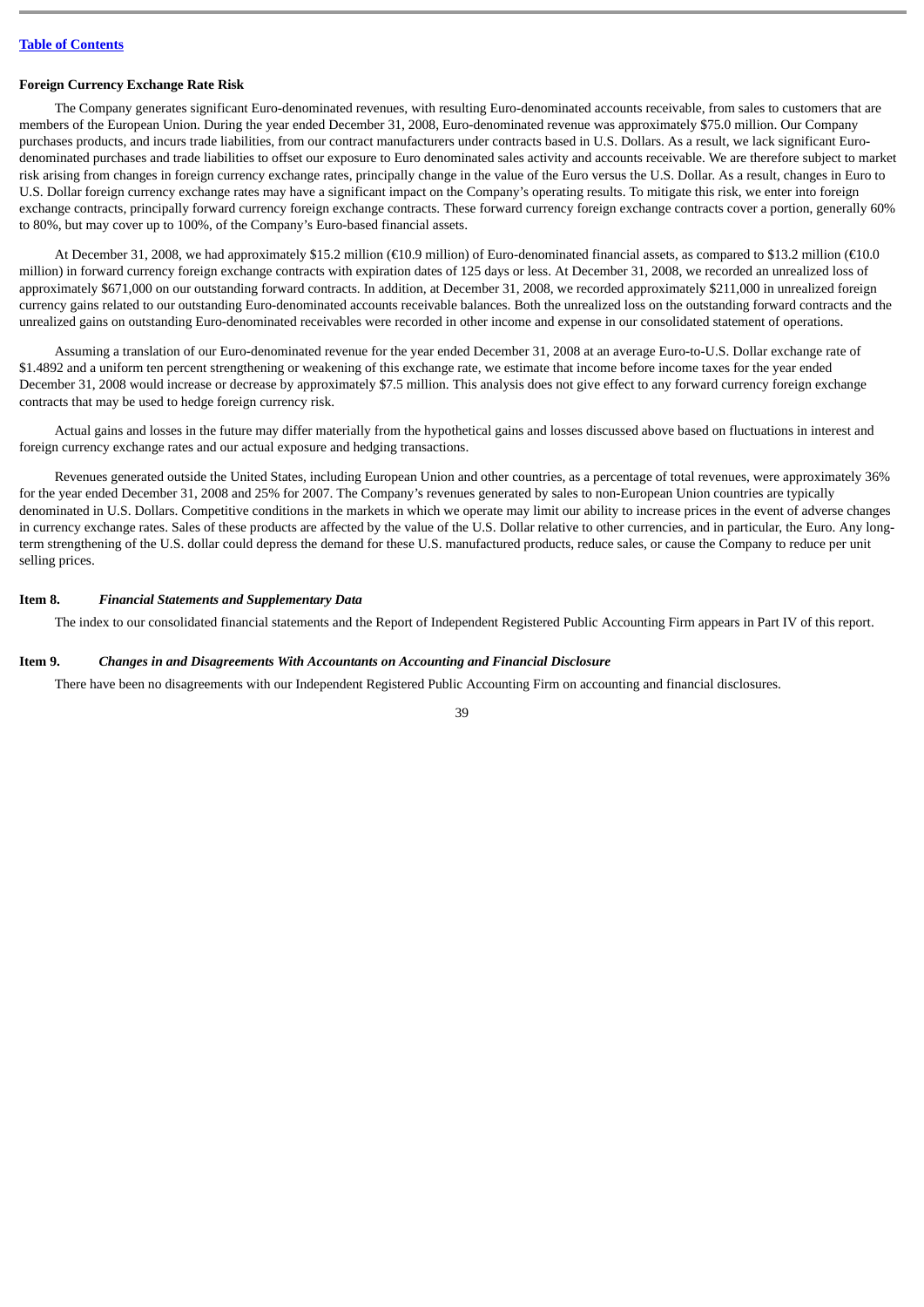## **Item 9A.** *Controls and Procedures*

## **Evaluation of Disclosure Controls and Procedures**

We maintain disclosure controls and procedures (as defined in Rule 13a-15(e) under the Securities Exchange Act of 1934, as amended) that are designed to provide reasonable assurance that information required to be disclosed in our reports to the SEC is recorded, processed, summarized and reported within the time periods specified in the SEC's rules and forms, and that such information is accumulated and communicated to our management, including our principal executive officer and our principal financial and accounting officer, as appropriate, to allow timely decisions regarding required disclosure.

As required by SEC rules, we carried out an evaluation, under the supervision and with the participation of our management, including our principal executive officer and our principal financial and accounting officer, of the effectiveness of the design and operation of our disclosure controls and procedures as of December 31, 2008, the end of the period covered by this report. Based on the foregoing, our principal executive officer and principal financial and accounting officer concluded that our disclosure controls and procedures were effective as of December 31, 2008.

### **Changes in Internal Control Over Financial Reporting**

An evaluation was also performed under the supervision and with the participation of our management, including our principal executive officer and our principal financial and accounting officer, of any change in our internal control over financial reporting that occurred during our last fiscal quarter and that has materially affected, or is reasonably likely to materially affect, our internal control over financial reporting.

Except for changes described below under the heading "Remedial Efforts to Address Prior Material Weakness," that evaluation did not identify any change in our internal control over financial reporting that occurred during our latest fiscal quarter and that has materially affected, or is reasonably likely to materially affect, our internal control over financial reporting.

#### **Remedial Efforts to Address Prior Material Weakness**

In our Quarterly Reports on Form 10-Q for the periods ended March 31, 2008, June 30, 2008 and September 30, 2008, we reported that the Company's monitoring controls had not identified and adequately responded to changing risks facing the organization during the quarter ended March 31, 2008. These risks included changes in key personnel, an increase in sales activity through international distributor channels and other changes in the business environment. As a result, necessary enhancements to the Company's internal control over financial reporting were not made to sufficiently mitigate these risks. This deficiency in our monitoring controls led to the following control deficiencies which, when considered in the aggregate, resulted in a material weakness in our internal control over financial reporting as of March 31, June 30 and September 30, 2008:

1. The Company's policies and procedures did not provide sufficient detail regarding revenue recognition requirements related to cutoff periods across time zones, continuing performance obligations and shipping terms for such transactions resulting from a design deficiency in our internal control.

2. The Company did not have effective processes in place to ensure that all relevant contractual and sales information was communicated in a timely manner among the sales, operations and accounting organizations for non-standard and modified sales transactions resulting from a design and operating deficiency in our internal control.

3. The Company did not provide adequate training for certain personnel regarding the Company's revenue recognition cutoff policies and procedures to ensure that revenues from these transactions were recognized in the proper period resulting from an operating deficiency in our internal control.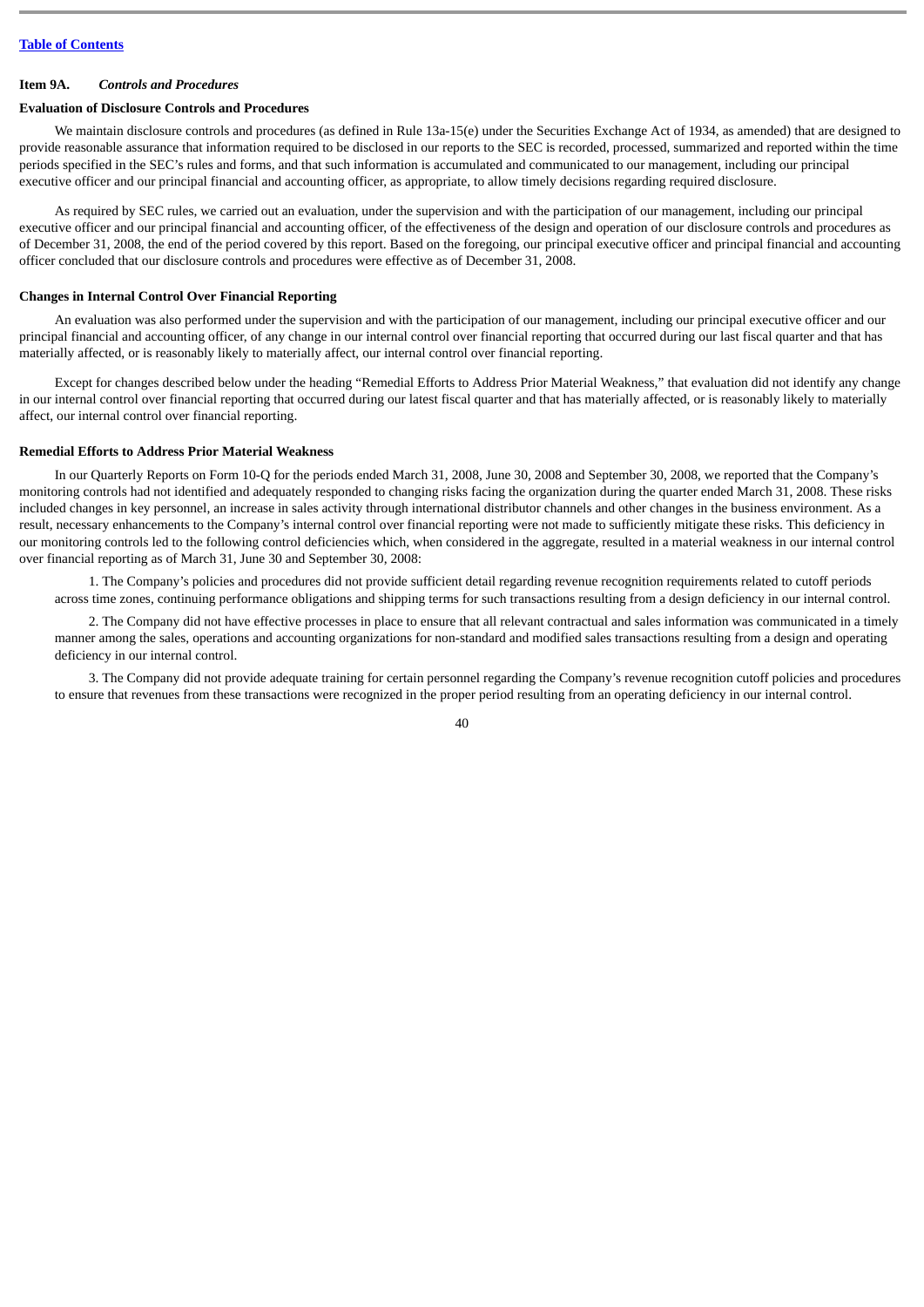A material weakness is a deficiency, or combination of deficiencies, in internal control over financial reporting that creates a reasonable possibility that a material misstatement of our annual or interim financial statements will not be prevented or detected on a timely basis.

During the quarter ended June 30, 2008, our Audit Committee initiated a review of our revenue cutoff procedures, internal control and accounting related to certain customer contracts.

During the quarters ended June 30, 2008, September 30, 2008 and December 31, 2008, the Company enhanced its monitoring controls to more promptly identify and adequately respond to changing risks facing the Company. In order to monitor the evolving business and better anticipate risks that pertain to our Company and our industry, management has implemented entity-level controls around the control environment and more specific monitoring controls around the operation of the daily business operations. These controls help ensure that management is aware of the evolution of the Company's business and industry, and is able to anticipate and address issues that could affect our financial reporting. The following is a summary of these controls.

- The Company formalized the monitoring of financial planning, reconciliation and communication with executive management under a new Senior Manager of Financial Planning and Analysis who reports directly to the Chief Financial Officer and coordinates monthly:
	- Budget reviews with the investigation of material variances,
	- Review meetings and project reviews attended by financial management, and
	- Margin analysis with investigation of variances.
- The Board and management established an independent internal audit function staffed with skilled, qualified individuals.
- Monthly inventory review meetings are held with the operations and finance organizations to monitor inventory issues.
- Quarterly product quality and warranty meetings are held with the operations and finance organizations to monitor quality and warranty issues.
- The review of significant contracts and customer purchase orders by the Corporate Controller is more formally documented.
- The sales questionnaire to be completed quarterly by the sales organization has been redesigned to cover a wider variety of topics and activities that could affect the financial statements.
- Three new questionnaires have been developed for executive management, key line management, finance, payroll, and stock administration staff to complete and sign each quarter.
- The Corporate Controller's review of all significant, non-routine transactions is more formally documented.

During the fourth quarter of 2008, the Company implemented a written policy regarding revenue recognition related to sales of inventory which automates the process by which the sales organization submits reports to the accounting organization that identify non-standard or modified sales transactions. This policy:

- implements a training program for sales, accounting and operations employees related to our revenue recognition policies and procedures,
- enhances our existing internal controls to require sales employees to complete more comprehensive automated reports designed to promptly identify any non-standard or modified sales transactions,
- addresses non-standard and modified sales transactions, particularly with respect to international sales transactions, to better ensure appropriate accounting for sales transactions in accordance with GAAP,
- establishes a formalized policy whereby the finance and accounting organization approves transactions involving rebates,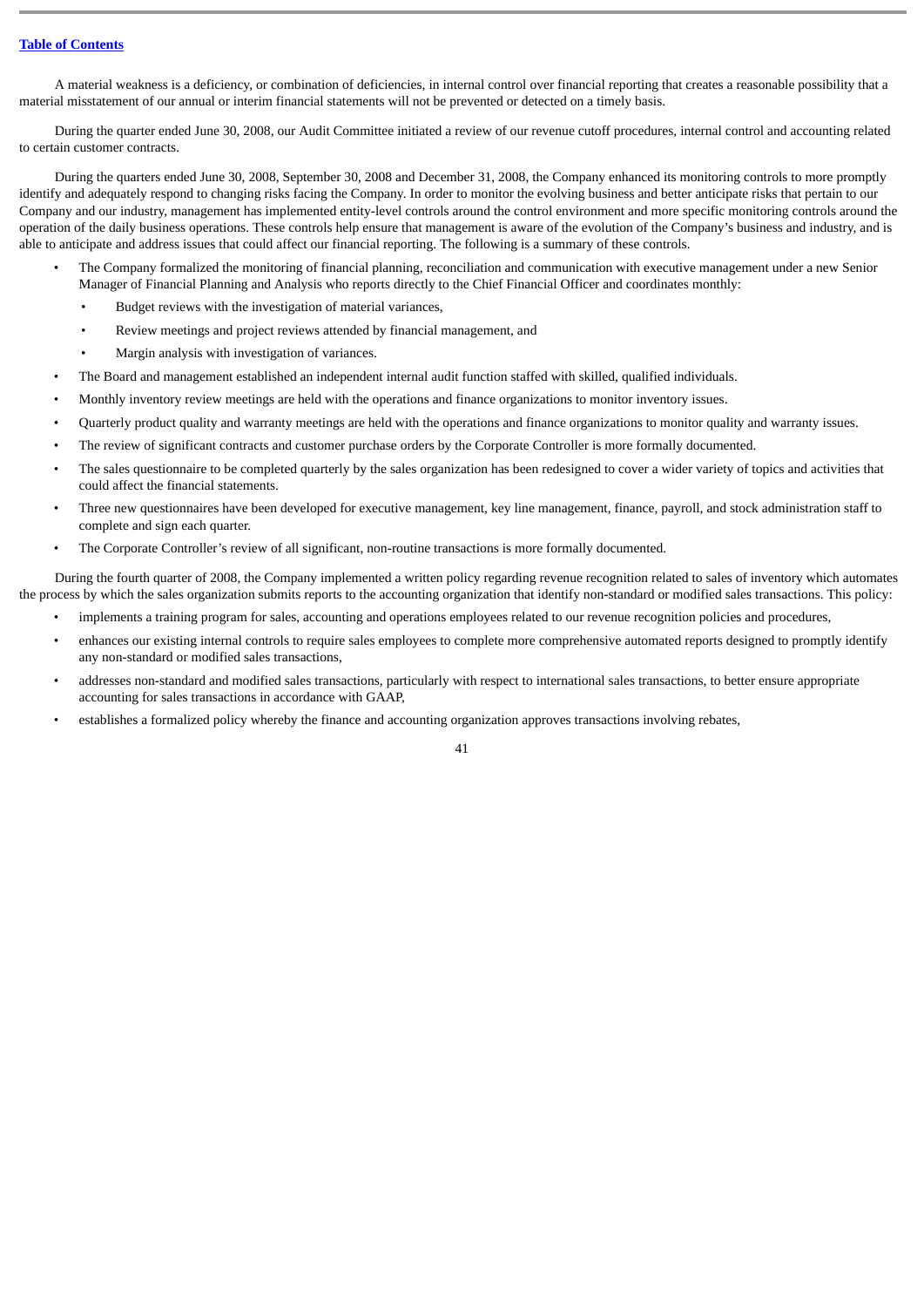- requires the sales organization to complete revenue recognition forms in a timely manner, and
	- establishes a formal policy to require sales and/or operations employees to promptly notify the finance and accounting organization of:
	- sales transactions involving special discounts or rebates,
	- modifications made to shipping terms of sales transactions within the last five days of a quarter,
	- non-conforming products shipped to customers, and
	- transactions requiring the creation and/or use of waivers.

Our management believes that these efforts have improved our internal control over financial reporting and remediated the material weakness. However, any system of controls, no matter how well designed and operated, cannot provide absolute assurance that the objectives of the system of control are or will be met, and no evaluation of controls can provide absolute assurance that all control issues within a company have been detected or will be detected under all potential future conditions.

## **Management's Annual Report on Internal Control Over Financial Reporting**

The management of Novatel Wireless, Inc. is responsible for establishing and maintaining adequate internal control over financial reporting. Internal control over financial reporting (as defined in Rules  $13a-15(f)$  and  $15df$ ) under the Exchange Act) is a process designed to provide reasonable assurance regarding the reliability of financial reporting and the preparation of financial statements for external purposes in accordance with generally accepted accounting principles in the United States of America ("GAAP"). Internal control over financial reporting includes those policies and procedures that (a) pertain to the maintenance of records that in reasonable detail accurately and fairly reflect the transactions and dispositions of assets, (b) provide reasonable assurance that transactions are recorded as necessary to permit preparation of financial statements in accordance with GAAP, (c) provide reasonable assurance that receipts and expenditures are being made only in accordance with authorizations of management and the board of directors, and (d) provide reasonable assurance regarding prevention or timely detection of unauthorized acquisition, use or disposition of assets that could have a material effect on the financial statements.

In connection with the preparation of this report, our management, under the supervision and with the participation of our principal executive officer and our principal financial and accounting officer, conducted an evaluation of the effectiveness of our internal control over financial reporting as of December 31, 2008 based on the criteria established in the Internal Control—Integrated Framework issued by the Committee of Sponsoring Organizations of the Treadway Commission ("COSO"). As a result of that evaluation, management has concluded that our internal control over financial reporting was effective as of December 31, 2008.

KPMG LLP, the independent registered public accounting firm that audited the consolidated financial statements of Novatel Wireless, Inc. included in this report, has issued an audit report on the effectiveness of Novatel Wireless Inc.'s internal control over financial reporting as of December 31, 2008. The report, which expresses an unqualified opinion on the effectiveness of Novatel Wireless Inc.'s internal control over financial reporting as of December 31, 2008, is included in this Item under the heading "Report of Independent Registered Public Accounting Firm."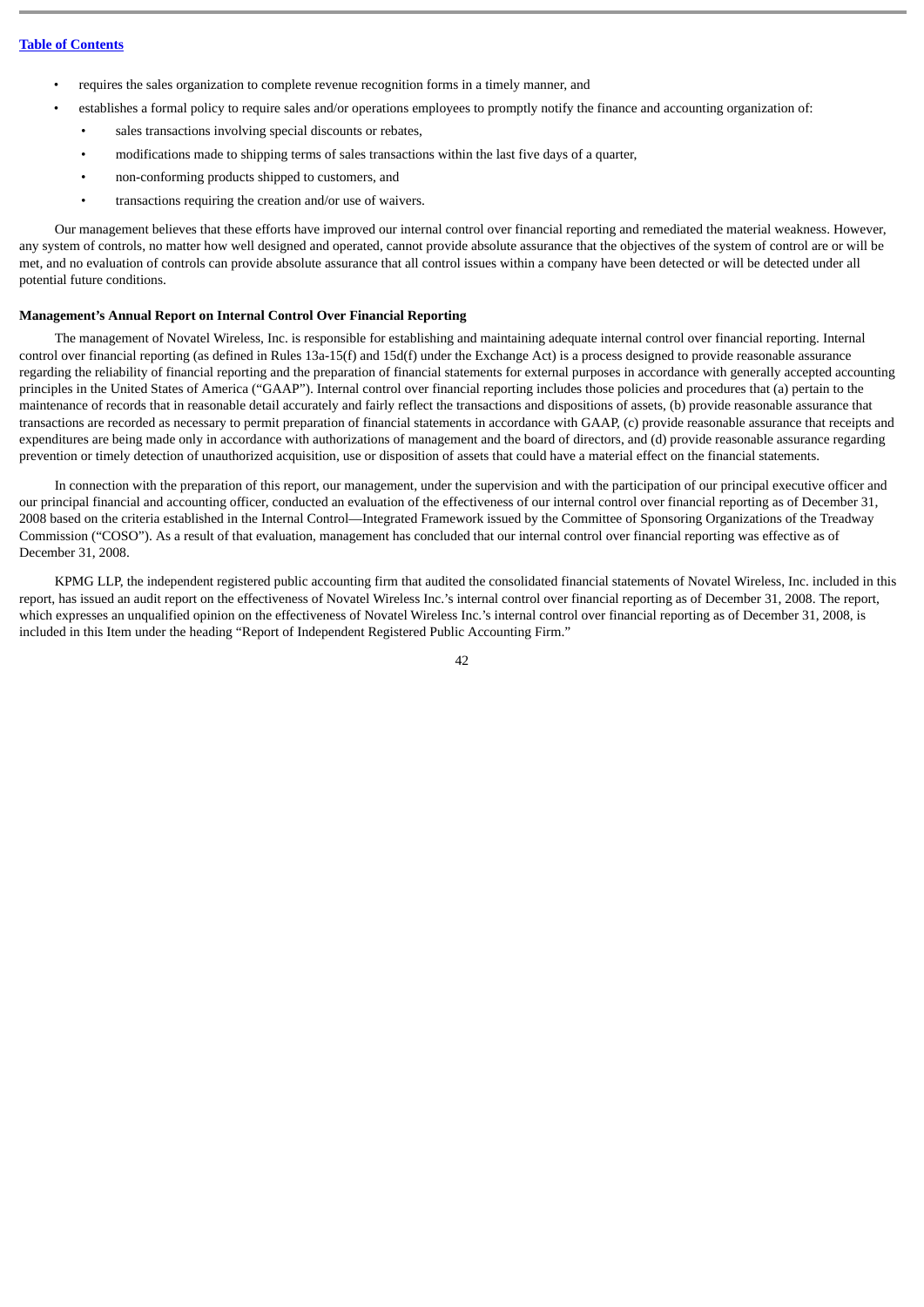#### **Report of Independent Registered Public Accounting Firm**

The Board of Directors and Stockholders Novatel Wireless, Inc.:

We have audited Novatel Wireless, Inc.'s internal control over financial reporting as of December 31, 2008, based on criteria established in *Internal Control—Integrated Framework* issued by the Committee of Sponsoring Organizations of the Treadway Commission (COSO). Novatel Wireless, Inc.'s management is responsible for maintaining effective internal control over financial reporting and for its assessment of the effectiveness of internal control over financial reporting, included in the accompanying Item 9(A) *Management's Annual Report on Internal Control over Financial Reporting*. Our responsibility is to express an opinion on the Company's internal control over financial reporting based on our audit.

We conducted our audit in accordance with the standards of the Public Company Accounting Oversight Board (United States). Those standards require that we plan and perform the audit to obtain reasonable assurance about whether effective internal control over financial reporting was maintained in all material respects. Our audit included obtaining an understanding of internal control over financial reporting, assessing the risk that a material weakness exists, and testing and evaluating the design and operating effectiveness of internal control based on the assessed risk. Our audit also included performing such other procedures as we considered necessary in the circumstances. We believe that our audit provides a reasonable basis for our opinion.

A company's internal control over financial reporting is a process designed to provide reasonable assurance regarding the reliability of financial reporting and the preparation of financial statements for external purposes in accordance with generally accepted accounting principles. A company's internal control over financial reporting includes those policies and procedures that (1) pertain to the maintenance of records that, in reasonable detail, accurately and fairly reflect the transactions and dispositions of the assets of the company; (2) provide reasonable assurance that transactions are recorded as necessary to permit preparation of financial statements in accordance with generally accepted accounting principles, and that receipts and expenditures of the company are being made only in accordance with authorizations of management and directors of the company; and (3) provide reasonable assurance regarding prevention or timely detection of unauthorized acquisition, use, or disposition of the company's assets that could have a material effect on the financial statements.

Because of its inherent limitations, internal control over financial reporting may not prevent or detect misstatements. Also, projections of any evaluation of effectiveness to future periods are subject to the risk that controls may become inadequate because of changes in conditions, or that the degree of compliance with the policies or procedures may deteriorate.

In our opinion, Novatel Wireless, Inc. maintained, in all material respects, effective internal control over financial reporting as of December 31, 2008, based on criteria established in *Internal Control—Integrated Framework* issued by the Committee of Sponsoring Organizations of the Treadway Commission.

We also have audited, in accordance with the standards of the Public Company Accounting Oversight Board (United States), the consolidated balance sheets of Novatel Wireless, Inc. and subsidiaries as of December 31, 2008 and 2007, and the related consolidated statements of operations, stockholders' equity and comprehensive income (loss), and cash flows for each of the years in the three-year period ended December 31, 2008, and our report dated March 15, 2009 expressed an unqualified opinion on those consolidated financial statements.

/s/ KPMG LLP

San Diego, California March 15, 2009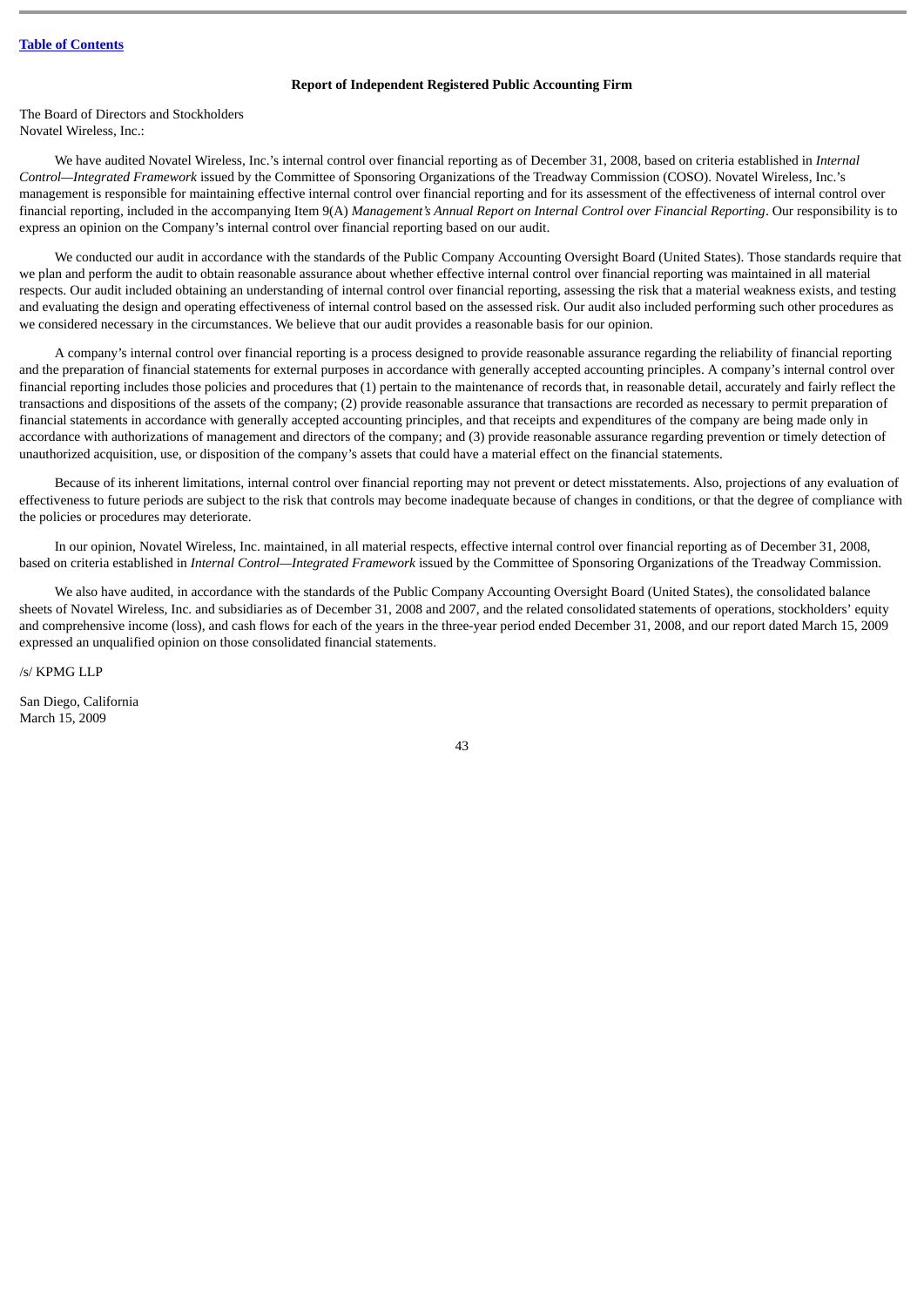## **PART III**

## **Item 10.** *Directors, Executive Officers and Corporate Governance*

**(a)** *Identification of Directors.* The information under the caption "Election of Directors" appearing in the Proxy Statement to be filed for the 2009 Annual Meeting of Stockholders is incorporated herein by reference.

**(b)** *Identification of Executive Officers*. The information under the caption "Certain Information with Respect to Executive Officers" appearing in the Proxy Statement to be filed for the 2009 Annual Meeting of Stockholders is incorporated herein by reference.

**(c)** *Compliance with Section 16(a) of the Exchange Act*. The information under the caption "Compliance with Section 16(a) of the Exchange Act" appearing in the Proxy Statement to be filed for the 2009 Annual Meeting of Stockholders is incorporated herein by reference.

**(d)** *Code of Ethics.* The Company has adopted a *Code of Business Conduct and Ethics* which, together with the policies referred to therein, is applicable to all directors, officers and employees of the Company. The Code of Business Conduct and Ethics is intended to cover all areas of professional conduct, including conflicts of interest, disclosure obligations, insider trading and confidential information, as well as compliance with all laws, rules and regulations applicable to our business. The Company encourages all employees, officers and directors to promptly report any violations of any of the Company's policies. The Code of Business Conduct and Ethics is posted on our website at *www.novatelwireless.com* in the Investor tab under "Corporate Governance." In the event that a substantive amendment to, or a waiver from, a provision of the Code of Business Conduct and Ethics that applies to our principal executive officer or principal financial and accounting officer is necessary, the Company intends to post such information on its website.

**(e)** *Audit Committee.* The information under the caption "Information Regarding the Board and its Standing Committees" appearing in the Proxy Statement to be filed for the 2009 Annual Meeting of Stockholders is incorporated herein by reference.

## **Item 11.** *Executive Compensation*

The information under the heading "Executive Compensation and Other Information" appearing in the Proxy Statement to be filed for the 2009 Annual Meeting of Stockholders is incorporated herein by reference.

## **Item 12.** *Security Ownership of Certain Beneficial Owners and Management and Related Stockholder Matters*

The information under the heading "Security Ownership of Certain Beneficial Owners and Management and Related Stockholder Matters" appearing in the Proxy Statement to be filed for the 2009 Annual Meeting of Stockholders is incorporated herein by reference.

## **Item 13.** *Certain Relationships and Related Transactions, and Director Independence*

The information under the heading "Certain Relationships and Related Transactions and Director Independence" appearing in the Proxy Statement to be filed for the 2009 Annual Meeting of Stockholders is incorporated herein by reference.

## **Item 14.** *Principal Accountant Fees and Services*

The information under the heading "Principal Accountant Fees and Services" appearing in the Proxy Statement to be filed for the 2009 Annual Meeting of Stockholders is incorporated herein by reference.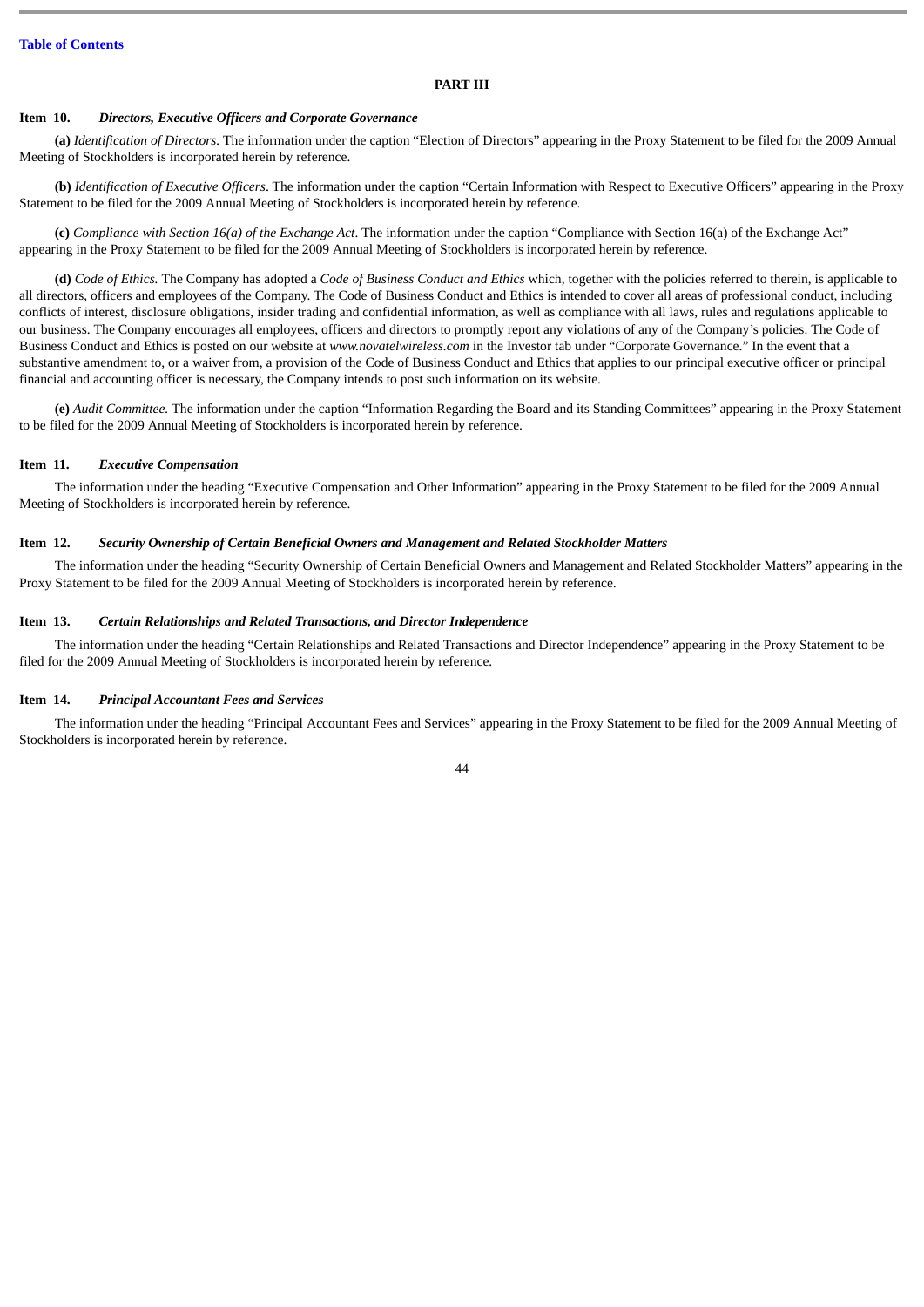## **PART IV**

## **Item 15.** *Exhibits and Financial Statement Schedules*

**(a)** 1. Index to consolidated financial statements

See Index to consolidated financial statements on page F-1.

2. Index to financial statement schedules

The following financial statement schedules for the years ended December 31, 2008, 2007 and 2006 should be read in conjunction with the consolidated financial statements, and related notes thereto.

#### **Schedule Page**

# [Schedule II—Valuation and Qualifying Accounts](#page-80-0) F-30 and Schedule II—Valuation and Qualifying Accounts F-30

Schedules not listed above have been omitted because they are not applicable or are not required or the information required to be set forth therein is included in the consolidated financial statements or related notes thereto.

## **(b)** Exhibits

The following Exhibits are filed as part of, or incorporated by reference into this report:

| Exhibit<br>Number | <b>Description</b>                                                                                                                                                                                                                                                                              |
|-------------------|-------------------------------------------------------------------------------------------------------------------------------------------------------------------------------------------------------------------------------------------------------------------------------------------------|
| 3.1               | Amended and Restated Certificate of Incorporation (incorporated by reference to Exhibit 3.1 to the Company's Annual Report on Form 10-K<br>for the year ended December 31, 2000, filed March 27, 2001).                                                                                         |
| 3.2               | Certificate of Amendment to Amended and Restated Certificate of Incorporation (incorporated by reference to Exhibit 3.1 to the Company's<br>Quarterly Report on Form 10-Q for the period ended September 30, 2002, filed November 14, 2002).                                                    |
| 3.3               | Certificate of Amendment to Amended and Restated Certificate of Incorporation (incorporated by reference to Exhibit 3.2 to the Company's<br>Amendment No. 1 to Form 10-K on Form 10-K/A for the year ended December 31, 2003, filed March 31, 2004).                                            |
| 3.4               | Amended and Restated Certificate of Designation of Series A Convertible Preferred Stock (incorporated by reference to Exhibit 3.4 to the<br>Company's Amendment No. 1 to Form 10-K on Form 10-K/A for the year ended December 31, 2003, filed March 31, 2004).                                  |
| 3.5               | Certificate of Designation of Series B Convertible Preferred Stock (incorporated by reference to Exhibit 3.5 to the Company's Amendment<br>No. 1 to Form 10-K on Form 10-K/A for the year ended December 31, 2003, filed March 31, 2004).                                                       |
| 3.6               | Bylaws (incorporated by reference to Exhibit 3.2 to the Company's Annual Report on Form 10-K for the year ended December 31, 2000, filed<br>on March 27, 2001).                                                                                                                                 |
| 4.1               | Amended and Restated Registration Rights Agreement, dated as of June 15, 1999, by and among the Company and certain of its stockholders<br>(incorporated by reference to Exhibit 10.4 to the Company's Registration Statement on Form S-1 (No. 333-42570), filed July 28, 2000, as<br>amended). |
| 4.2               | Amended and Restated Investors' Rights Agreement, dated as of June 30, 2000, by and among the Company and certain of its stockholders<br>(incorporated by reference to Exhibit 10.5 to the Company's Registration Statement on Form S-1 (No. 333-42570), filed July 28, 2000, as<br>amended).   |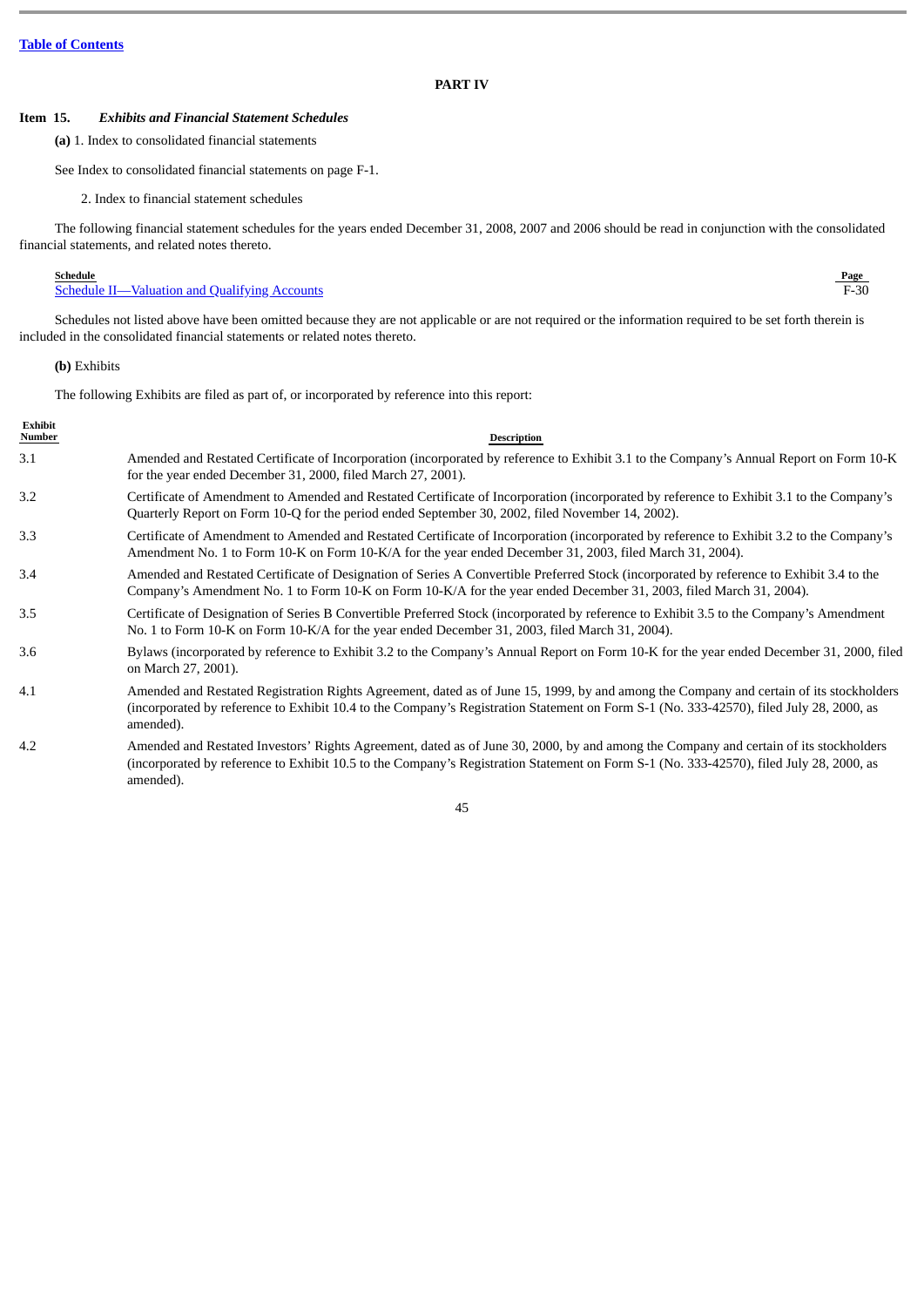| Exhibit<br><b>Number</b> | <b>Description</b>                                                                                                                                                                                                                                                                                                                |
|--------------------------|-----------------------------------------------------------------------------------------------------------------------------------------------------------------------------------------------------------------------------------------------------------------------------------------------------------------------------------|
| 4.3                      | Registration Rights Agreement, dated as of September 12, 2002, by and among the Company and certain of its stockholders (incorporated by<br>reference to Exhibit 4.1 to the Company's Current Report on Form 8-K, filed October 21, 2002).                                                                                        |
| 4.4                      | Form of Securities Purchase Agreement entered into in connection with the Company's 2003 Series B Convertible Preferred Stock Financing<br>(incorporated by reference to Exhibit 4.1 to the Company's Current Report on Form 8-K, filed March 28, 2003).                                                                          |
| 4.5                      | Registration Rights Agreement, dated as of March 12, 2003, entered into in connection with the Company's 2003 Series B Convertible Preferred<br>Stock Financing (incorporated by reference to Exhibit 4.8 to the Company's Current Report on Form 8-K, filed March 28, 2003).                                                     |
| 4.6                      | Securities Purchase Agreement, dated as of January 13, 2004, entered into in connection with the Company's January 2004 Common Stock and<br>Warrant Financing Transaction (incorporated by reference to Exhibit 10.20 to the Company's Annual Report on Form 10-K for the year ended<br>December 31, 2003, filed March 15, 2004). |
| 4.7                      | Registration Rights Agreement, dated as of January 13, 2004, entered into in connection with the Company's January 2004 Common Stock and<br>Warrant Financing Transaction (incorporated by reference to Exhibit 10.21 to the Company's Annual Report on Form 10-K for the year ended<br>December 31, 2003, filed March 15, 2004). |
| $10.1*$                  | Amended and Restated 1997 Employee Stock Option Plan ("1997 Plan") (incorporated by reference to Exhibit 10.1 to the Company's<br>Registration Statement on Form S-1 (No. 333-42570), filed July 28, 2000, as amended).                                                                                                           |
| $10.2*$                  | Amended and Restated Novatel Wireless, Inc. 2000 Stock Incentive Plan ("2000 Plan") (incorporated by reference to Exhibit 10.1 to the<br>Company's Quarterly Report on Form 10-Q for the quarter ended June 30, 2007, filed August 9, 2007).                                                                                      |
| $10.3*$                  | Form of Executive Officer Stock Option Agreement under the 2000 Plan (incorporated by reference to Exhibit 10.3 to the Company's Annual<br>Report on Form 10-K for the year ended December 31, 2005, filed March 16, 2006).                                                                                                       |
| $10.4*$                  | Form of Director Stock Option Agreement under the 2000 Plan (incorporated by reference to Exhibit 10.4 to the Company's Annual Report on<br>Form 10-K for the year ended December 31, 2005, filed March 16, 2006).                                                                                                                |
| $10.5*$                  | Form of Amendment of Stock Option Agreements, dated July 20, 2006, by and between the Company and Optionee with respect to the 1997<br>Plan (incorporated by reference to Exhibit 10.2 to the Company's Quarterly Report on Form 10-Q for the period ended September 30, 2006, filed<br>November 9, 2006).                        |
| $10.6*$                  | Form of Amendment of Stock Option Agreements, dated July 20, 2006, by and between the Company and Optionee with respect to the 2000<br>Plan (incorporated by reference to Exhibit 10.3 to the Company's Quarterly Report on Form 10-Q for the period ended September 30, 2006, filed<br>November 9, 2006).                        |
| $10.7*$                  | Form of Amendment of Stock Option Agreements, dated July 20, 2006, by and between the Company and Optionee with respect to the 2000<br>$\Omega$ and grape made pureup therete in 2004 and eubsequently (incorporated by reference to Exhibit 10 4 to the Company's Quarterly Pepert                                               |

Plan and grants made pursuant thereto in 2004 and subsequently (incorporated by reference to Exhibit 10.4 to the Company's Quarterly Report on Form 10-Q for the period ended September 30, 2006, filed November 9, 2006).

10.8\* Amended and Restated Novatel Wireless, Inc. 2000 Employee Stock Purchase Plan (incorporated by reference to Exhibit 10.2 to the Company's Quarterly Report on Form 10-Q for the period ended June 30, 2007, filed August 9, 2007).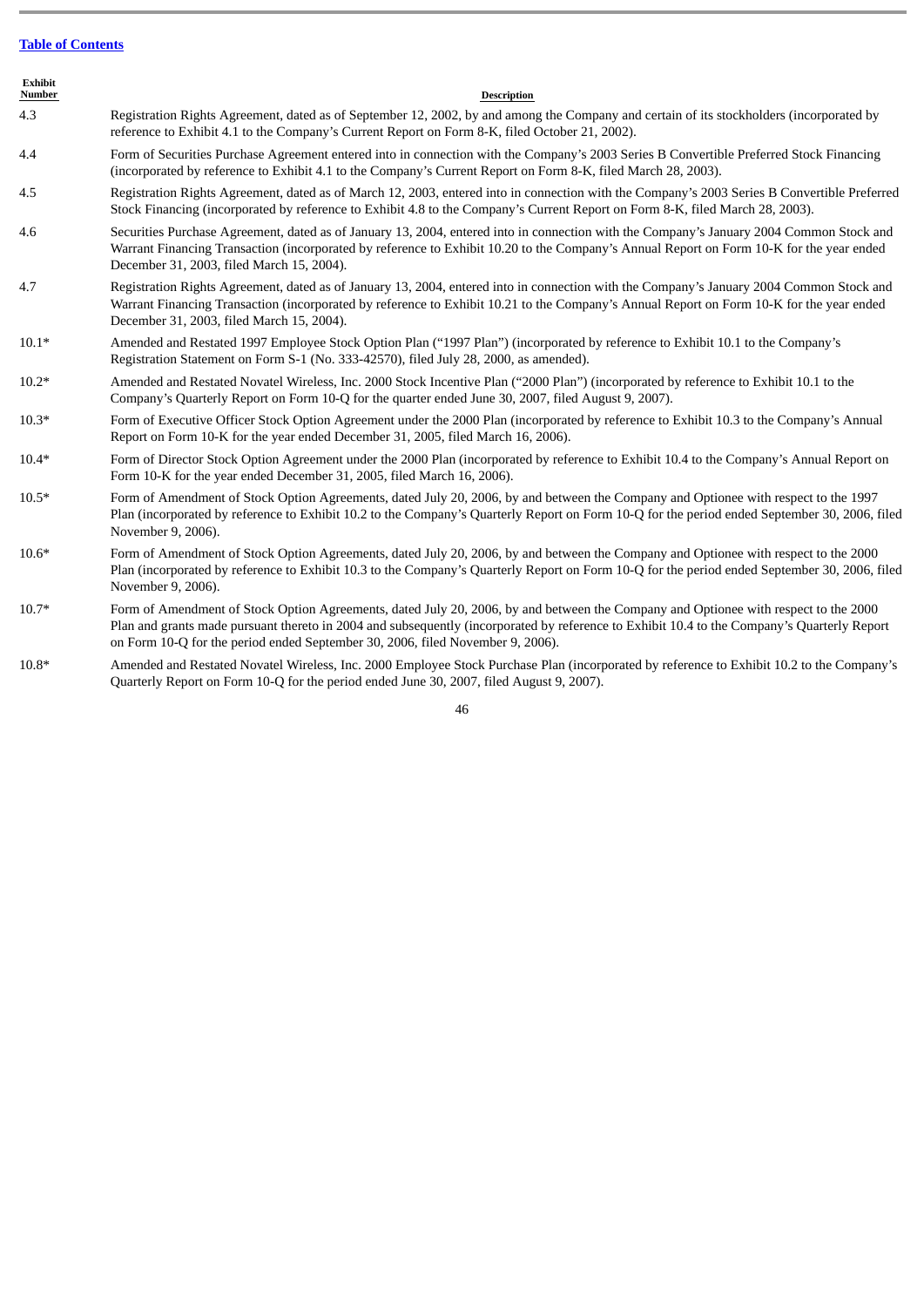| Exhibit<br>Number | <b>Description</b>                                                                                                                                                                                                                                                      |
|-------------------|-------------------------------------------------------------------------------------------------------------------------------------------------------------------------------------------------------------------------------------------------------------------------|
| $10.9*$           | Form of Restricted Share Award Agreement for restricted stock granted to non-employee directors (incorporated by reference to Exhibit 10.10<br>to the Company's Quarterly Report on Form 10-Q for the period ended June 30, 2006, filed August 9, 2006).                |
| $10.10*$          | Form of Restricted Share Award Agreement for restricted stock granted to executive officers (incorporated by reference to Exhibit 10.11 to the<br>Company's Quarterly Report on Form 10-Q for the period ended June 30, 2006, filed August 9, 2006).                    |
| $10.11*$          | Form of 2006 Management Bonus Plan (incorporated by reference to Exhibit 10.12 to the Company's Quarterly Report on Form 10-Q for the<br>period ended June 30, 2006, filed August 9, 2006).                                                                             |
| $10.12*$          | Form of Indemnification Agreement by and between the Company and each of its executive officers and directors (incorporated by reference to<br>Exhibit 10.6 to the Company's Registration Statement on Form S-1 (No. 333-42570), filed September 14, 2000, as amended). |
| $10.13*$          | Form of Change of Control Letter Agreement by and between the Company and certain of its executive officers (incorporated by reference to<br>Exhibit 10.1 to the Company's Quarterly Report on Form 10-Q for the period ended June 30, 2004, filed August 16, 2004).    |
| $10.14*$          | Form of 2007 Executive Officer Bonus Plan (incorporated by reference to Exhibit 10.8 to the Company's Quarterly Report on Form 10-Q for<br>the period ended March 31, 2007, filed May 10, 2007).                                                                        |
| $10.16*$          | Employment Agreement, dated November 2, 2007, by and between Peter V. Leparulo and the Company (incorporated by reference to Exhibit<br>10.1 to the Company's Quarterly Report on Form 10-Q for the quarter ended September 30, 2007, filed November 9, 2007).          |
| $10.17*$          | Separation Agreement, dated December 8, 2008, by and between George B. Weinert and the Company (incorporated by reference to<br>Exhibit 10.1 to the Company's Current Report on Form 8-K, filed December 10, 2008).                                                     |
| $10.18**$         | Consulting Agreement, dated December 5 <sup>th</sup> , 2008, by and between John R. Ross and the Company.                                                                                                                                                               |
| 21                | Subsidiaries of Novatel Wireless, Inc. (incorporated by reference to Exhibit 21 to the Company's Annual Report on Form 10-K for the year<br>ended December 31, 2005, filed March 16, 2006).                                                                             |
| $23.1***$         | Consent of KPMG LLP, Independent Registered Public Accounting Firm.                                                                                                                                                                                                     |
| 24                | Power of Attorney (See signature page).                                                                                                                                                                                                                                 |
| 31.1              | Certification of our Principal Executive Officer adopted pursuant to Section 302 of the Sarbanes-Oxley Act of 2002.**                                                                                                                                                   |
| 31.2              | Certification of our Principal Financial Officer adopted pursuant to Section 302 of the Sarbanes-Oxley Act of 2002.**                                                                                                                                                   |

32.1 Certification of Principal Executive Officer and Principal Financial Officer pursuant to 18 U.S.C. Section 1350, as adopted pursuant to Section 906 of the Sarbanes-Oxley Act of 2002.\*\*

\* Management contract, compensatory plan or arrangement

\*\* Filed herewith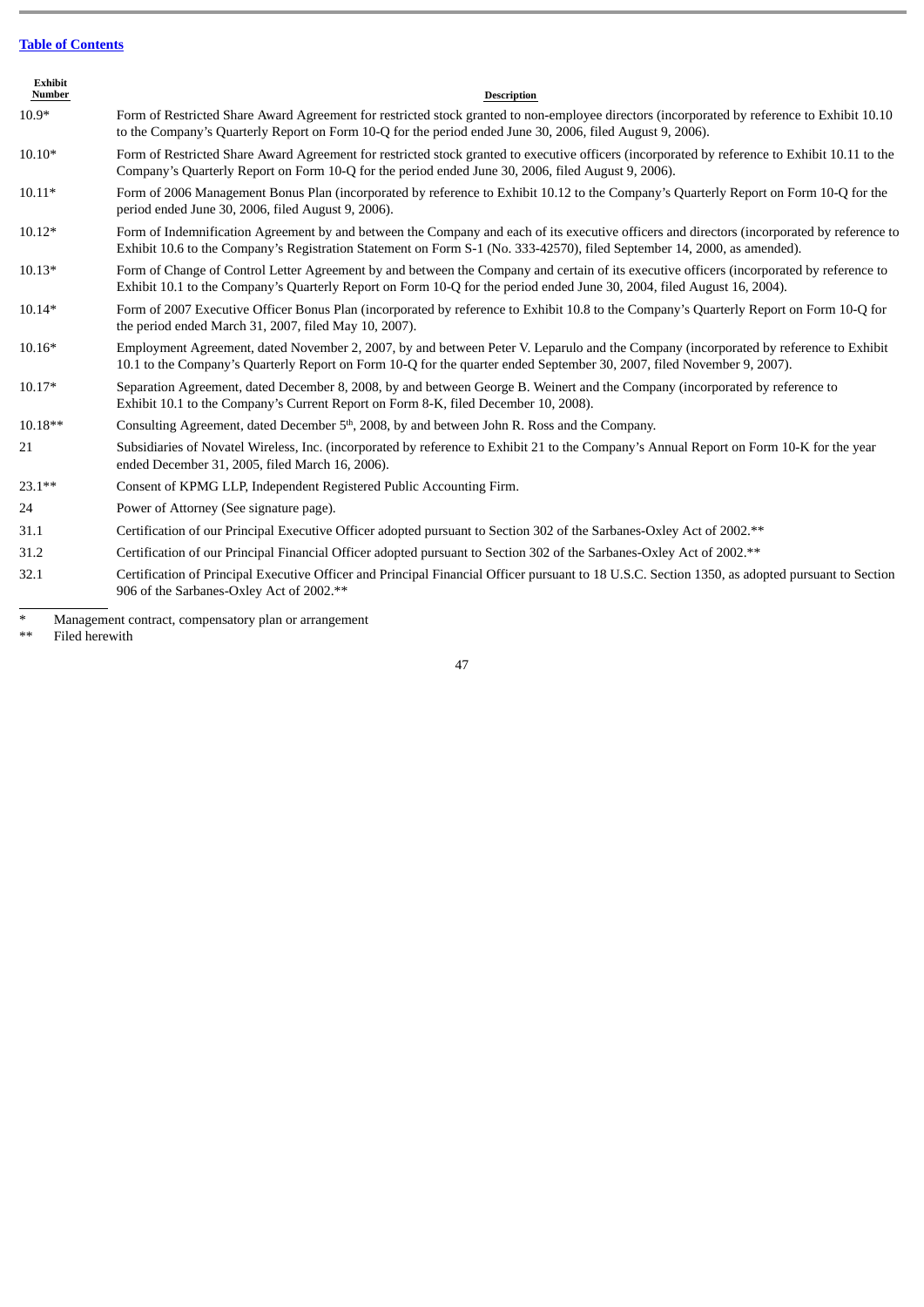## **SIGNATURES**

Pursuant to the requirements of Section 13 or 15(d) of the Securities Exchange Act of 1934, the Registrant has duly caused this report to be signed on its behalf by the undersigned, thereunto duly authorized.

Date: March 16, 2009 NOVATEL WIRELESS, INC.

By: /s/ PETER LEPARULO

**Peter Leparulo Executive Chairman and Chief Executive Officer (Principal Executive Officer)**

## **POWER OF ATTORNEY**

Know all men by these presents, that each person whose signature appears below constitutes and appoints Peter Leparulo and Kenneth Leddon, or either of them, as his true and lawful attorneys-in-fact and agents, with full power of substitution, for him and in his name, place and stead, in any and all capacities, to sign any and all amendments to this Annual Report on Form 10-K, and to file the same, with all exhibits thereto, and other documents in connection therewith, with the Securities and Exchange Commission, granting unto said attorneys-in-fact and agents, full power and authority to do and perform each and every act and thing requisite and necessary to be done in connection therewith as fully to all intents and purposes as he might or could do in person, hereby ratifying and confirming all that said attorneys-in-fact and agents, or their substitute or substitutes may lawfully do or cause to be done by virtue hereof.

## **Pursuant to the requirements of the Securities Exchange Act of 1934, this Annual Report on Form 10-K has been signed below by the following persons on behalf of the Registrant and in the capacities and on the dates indicated.**

| Signature                                                      | Title                                                                                             | Date           |
|----------------------------------------------------------------|---------------------------------------------------------------------------------------------------|----------------|
| PETER LEPARULO<br>$\sqrt{s}$<br><b>Peter Leparulo</b>          | <b>Executive Chairman and Chief Executive Officer</b><br>(Principal Executive Officer)            | March 16, 2009 |
| <b>KENNETH LEDDON</b><br>/s/<br><b>Kenneth Leddon</b>          | Senior Vice President and Chief Financial Officer<br>(Principal Financial and Accounting Officer) | March 16, 2009 |
| <b>GREG LORENZETTI</b><br>$\sqrt{s}$<br><b>Greg Lorenzetti</b> | Director                                                                                          | March 16, 2009 |
| HORST J. PUDWILL<br>/s/<br><b>Horst J. Pudwill</b>             | Director                                                                                          | March 16, 2009 |
| <b>JOHN ROSS</b><br>$\sqrt{s}$<br><b>John Ross</b>             | Director                                                                                          | March 16, 2009 |
| DAVID A. WERNER<br>$\sqrt{s}$<br>David A. Werner               | Director                                                                                          | March 16, 2009 |
| <b>James Ledwith</b>                                           | Director                                                                                          |                |

S-1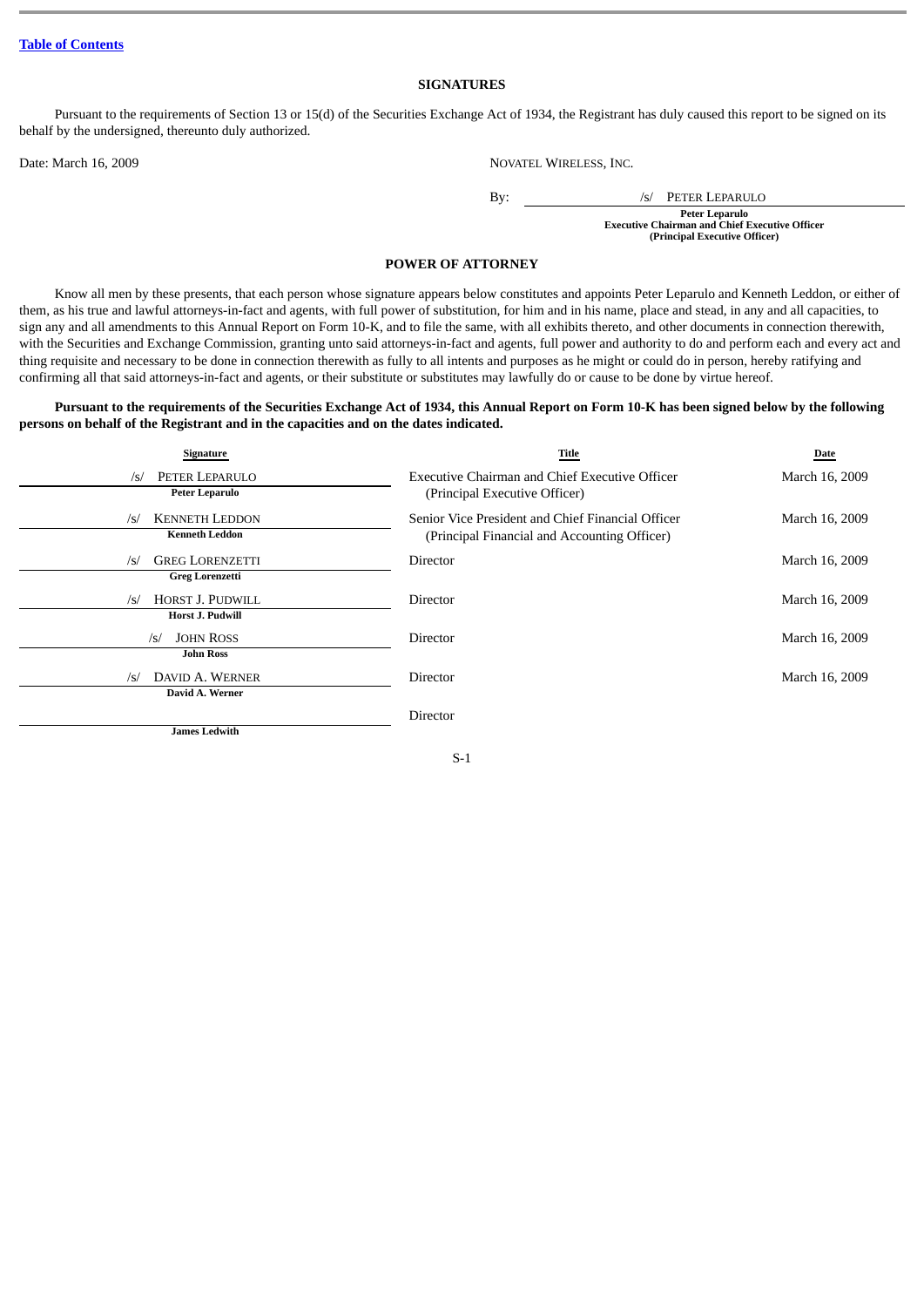$\overline{\phantom{a}}$ 

## **INDEX TO CONSOLIDATED FINANCIAL STATEMENTS**

| <b>Consolidated Balance Sheets</b>                                              | $F-2$  |
|---------------------------------------------------------------------------------|--------|
| <b>Consolidated Statements of Operations</b>                                    | $F-3$  |
| <b>Consolidated Statements of Stockholders' Equity and Comprehensive Income</b> | $F-4$  |
| <b>Consolidated Statements of Cash Flows</b>                                    | F-5    |
| <b>Notes to Consolidated Financial Statements</b>                               | F-6    |
| <b>Report of Independent Registered Public Accounting Firm</b>                  | $F-29$ |
| <b>Financial Statement Schedule II</b>                                          | $F-30$ |
|                                                                                 |        |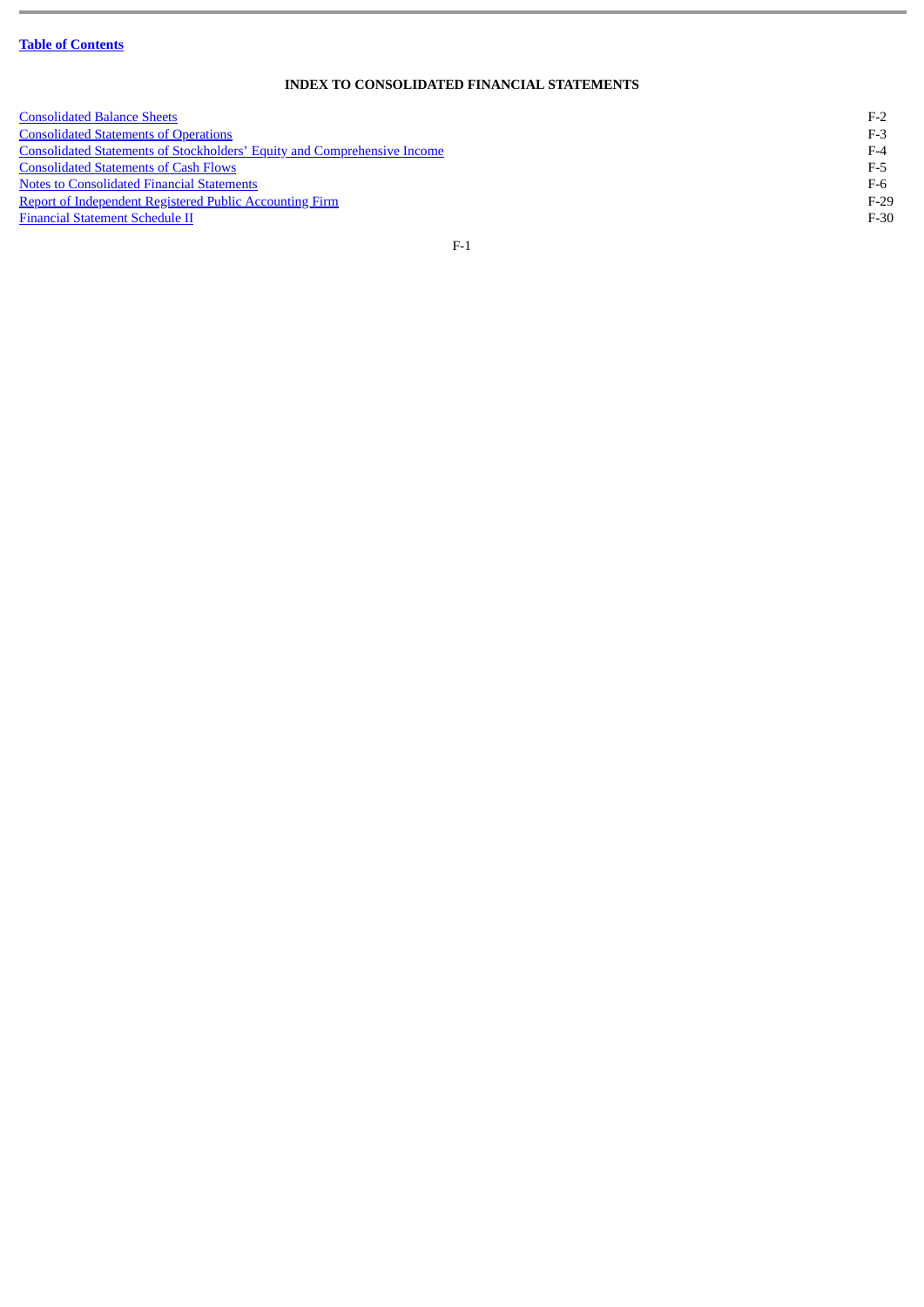## **CONSOLIDATED BALANCE SHEETS (in thousands)**

<span id="page-52-0"></span>

|                                                                                                               |              | As of December 31, |
|---------------------------------------------------------------------------------------------------------------|--------------|--------------------|
|                                                                                                               | 2008         | 2007               |
| <b>ASSETS</b>                                                                                                 |              |                    |
| Current assets:                                                                                               |              |                    |
| Cash and cash equivalents                                                                                     | \$77,733     | \$84,600           |
| Marketable securities                                                                                         | 58,536       | 68,412             |
| Accounts receivable, net of allowance for doubtful accounts of \$1,010 in 2008 and \$378 in 2007              | 40,072       | 71,943             |
| Inventories                                                                                                   | 23,229       | 25,876             |
| Deferred tax assets, net                                                                                      | 7,513        | 8,717              |
| Prepaid expenses and other                                                                                    | 9,923        | 4,461              |
| Total current assets                                                                                          | 217,006      | 264,009            |
| Property and equipment, net of accumulated depreciation of \$33,417 in 2008 and \$27,452 in 2007              | 20,225       | 22,151             |
| Marketable securities                                                                                         | 6,962        |                    |
| Intangible assets, net of accumulated amortization of \$8,568 in 2008 and \$8,150 in 2007                     | 1,860        | 1,535              |
| Deferred tax assets, net                                                                                      | 14,402       | 8,619              |
| Other assets                                                                                                  | 276          | 315                |
| <b>Total assets</b>                                                                                           | \$260,731    | \$296,629          |
| <b>LIABILITIES AND STOCKHOLDERS' EQUITY</b>                                                                   |              |                    |
| <b>Current liabilities:</b>                                                                                   |              |                    |
| Accounts payable                                                                                              | \$<br>23,225 | \$<br>38,547       |
| Accrued expenses                                                                                              | 20,628       | 24,475             |
| Accrued income taxes                                                                                          |              | 296                |
| Total current liabilities                                                                                     | 43,853       | 63,318             |
| Capital lease obligations, long-term                                                                          | 269          | 362                |
| Other long-term liabilities                                                                                   | 18,647       | 15,204             |
| <b>Total liabilities</b>                                                                                      | 62,769       | 78,884             |
| Commitments and contingencies                                                                                 |              |                    |
| Stockholders' equity:                                                                                         |              |                    |
| Series A and B preferred stock, par value \$0.001; 2,000 shares authorized and none outstanding               |              |                    |
| Common stock, par value \$0.001; 50,000 shares authorized, 30,327 and 32,602 shares issued and outstanding at |              |                    |
| December 31, 2008 and 2007, respectively                                                                      | 30           | 33                 |
| Additional paid-in capital                                                                                    | 407,252      | 400,786            |
| Accumulated other comprehensive income                                                                        | 62           | 65                 |
| Accumulated deficit                                                                                           | (184, 382)   | (183, 139)         |
|                                                                                                               | 222,962      | 217,745            |
| Treasury stock at cost; 2,436 and 0 common shares at December 31, 2008 and 2007, respectively                 | (25,000)     |                    |
| Total stockholders' equity                                                                                    | 197,962      | 217,745            |
| Total liabilities and stockholders' equity                                                                    | \$260,731    | \$296,629          |
|                                                                                                               |              |                    |

See accompanying notes to consolidated financial statements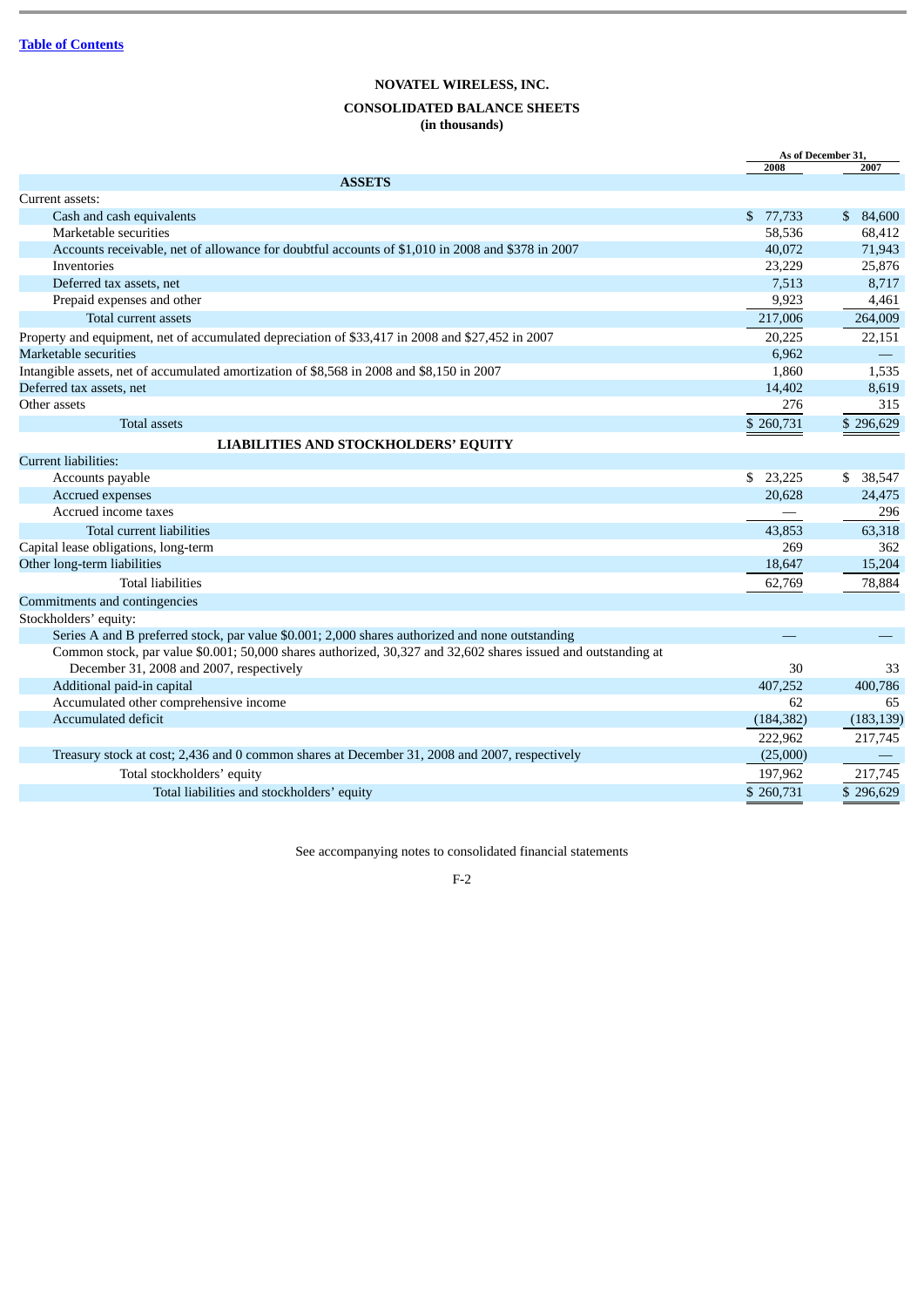## **CONSOLIDATED STATEMENTS OF OPERATIONS (in thousands, except per share data)**

<span id="page-53-0"></span>

|                                                                                               | <b>Year Ended December 31,</b> |            |            |  |  |
|-----------------------------------------------------------------------------------------------|--------------------------------|------------|------------|--|--|
|                                                                                               | 2008                           | 2007       | 2006       |  |  |
| Revenue                                                                                       | \$320,973                      | \$429,903  | \$217,972  |  |  |
| Cost of revenue                                                                               | 252,231                        | 299,062    | 162,749    |  |  |
| Gross margin                                                                                  | 68,742                         | 130,841    | 55,223     |  |  |
| Operating costs and expenses:                                                                 |                                |            |            |  |  |
| Research and development                                                                      | 34,740                         | 37,558     | 31,317     |  |  |
| Sales and marketing                                                                           | 18,195                         | 20,937     | 14,168     |  |  |
| General and administrative                                                                    | 21,550                         | 18,899     | 16,306     |  |  |
| Total operating costs and expenses                                                            | 74,485                         | 77,394     | 61,791     |  |  |
| Operating income (loss)                                                                       | (5,743)                        | 53,447     | (6,568)    |  |  |
| Other income (expense):                                                                       |                                |            |            |  |  |
| Interest income, net                                                                          | 4,282                          | 5,592      | 2,898      |  |  |
| Other income (expense), net                                                                   | (729)                          | 479        | 1,407      |  |  |
| Income (loss) before taxes                                                                    | (2,190)                        | 59,518     | (2,263)    |  |  |
| Income tax expense (benefit)                                                                  | (947)                          | 20,756     | (2,706)    |  |  |
| Net income (loss)                                                                             | (1,243)<br>\$                  | \$38,762   | \$<br>443  |  |  |
| Per share data:                                                                               |                                |            |            |  |  |
| Net income (loss) per share:                                                                  |                                |            |            |  |  |
| <b>Basic</b>                                                                                  | \$<br>(0.04)                   | \$<br>1.23 | \$<br>0.01 |  |  |
| <b>Diluted</b>                                                                                | \$<br>(0.04)                   | \$<br>1.21 | \$<br>0.01 |  |  |
| Weighted average shares used in computation of basic and diluted net income (loss) per share: |                                |            |            |  |  |
| <b>Basic</b>                                                                                  | 31,159                         | 31,389     | 29,580     |  |  |
| Diluted                                                                                       | 31,159                         | 32,007     | 30,058     |  |  |

See accompanying notes to consolidated financial statements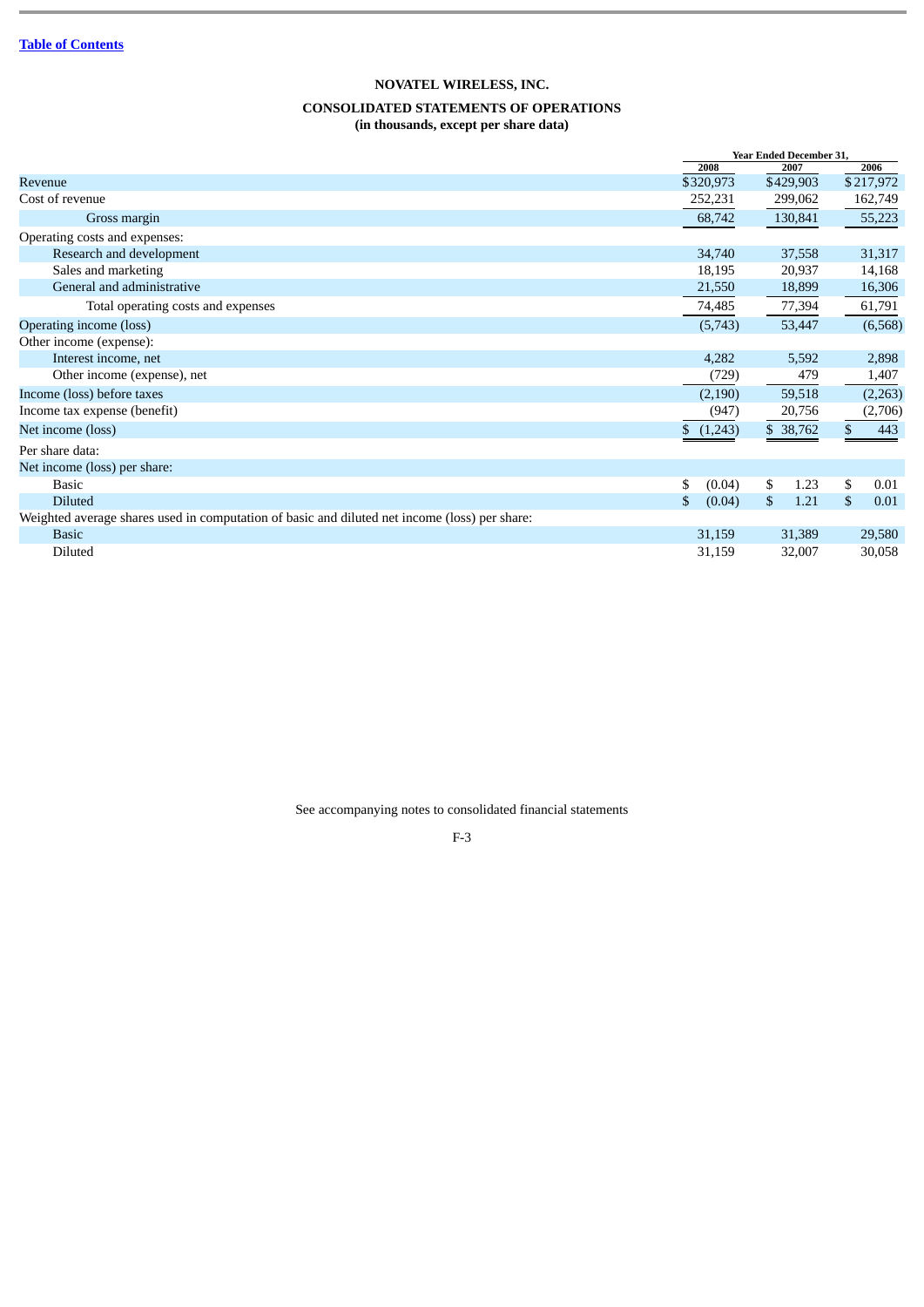## **CONSOLIDATED STATEMENTS OF STOCKHOLDERS' EQUITY AND COMPREHENSIVE INCOME (in thousands)**

<span id="page-54-0"></span>

|                                                                                                     | <b>Common Stock</b> |              | Additional<br>Paid-in |                          | <b>Treasury</b> | Accumulated | <b>Accumulated</b><br>Other<br>Comprehensive |               | <b>Total</b><br>Stockholders' | Total<br>Comprehensive  |    |                      |
|-----------------------------------------------------------------------------------------------------|---------------------|--------------|-----------------------|--------------------------|-----------------|-------------|----------------------------------------------|---------------|-------------------------------|-------------------------|----|----------------------|
|                                                                                                     | <b>Shares</b>       |              | Amount                | Capital                  |                 | Stock       | <b>Deficit</b>                               |               | <b>Income (Loss)</b>          | <b>Equity</b>           |    | <b>Income (Loss)</b> |
| Balance, December 31, 2005                                                                          | 29,326              | $\mathbb{S}$ | 29                    | \$343,738                | \$              |             | \$(222, 344)                                 | \$            | (364)                         | $\mathbb{S}$<br>121,059 | \$ |                      |
| Exercise of stock options and warrants and shares                                                   |                     |              |                       |                          |                 |             |                                              |               |                               |                         |    |                      |
| issued under employee stock purchase plan                                                           | 417                 |              | 1                     | 1,673                    |                 |             |                                              |               |                               | 1,674                   |    |                      |
| Excess tax benefits from stock options exercised                                                    |                     |              |                       | 716                      |                 |             |                                              |               |                               | 716                     |    |                      |
| Share-based compensation                                                                            |                     |              |                       | 10,011                   |                 |             |                                              |               |                               | 10,011                  |    |                      |
| Net income                                                                                          |                     |              |                       |                          |                 |             | 443                                          |               |                               | 443                     |    | 443                  |
| Other comprehensive income:                                                                         |                     |              |                       |                          |                 |             |                                              |               |                               |                         |    |                      |
| Unrealized gain on marketable securities                                                            |                     |              |                       |                          |                 |             |                                              |               | 333                           | 333                     |    | 333                  |
| Total comprehensive income                                                                          |                     |              |                       |                          |                 |             |                                              |               |                               |                         | \$ | 776                  |
| Balance, December 31, 2006                                                                          | 29,743              |              | 30                    | 356,138                  |                 |             | (221, 901)                                   |               | (31)                          | 134,236                 |    |                      |
| Exercise of stock options and warrants and shares                                                   |                     |              |                       |                          |                 |             |                                              |               |                               |                         |    |                      |
| issued under employee stock purchase plan                                                           | 2,859               |              | 3                     | 24,987                   |                 |             |                                              |               |                               | 24,990                  | \$ |                      |
| Excess tax benefits from stock options exercised                                                    |                     |              |                       | 9,810                    |                 |             |                                              |               |                               | 9,810                   |    |                      |
| Share-based compensation                                                                            |                     |              |                       | 9,851                    |                 |             |                                              |               |                               | 9,851                   |    |                      |
| Net income                                                                                          |                     |              |                       | $\overline{\phantom{m}}$ |                 |             | 38,762                                       |               |                               | 38,762                  |    | 38,762               |
| Other comprehensive income:                                                                         |                     |              |                       |                          |                 |             |                                              |               |                               |                         |    |                      |
| Unrealized gain on marketable securities                                                            |                     |              |                       |                          |                 |             |                                              |               | 96                            | 96                      |    | 96                   |
| Total comprehensive income                                                                          |                     |              |                       |                          |                 |             |                                              |               |                               |                         | \$ | 38,858               |
| Balance, December 31, 2007                                                                          | 32,602              |              | 33                    | 400,786                  |                 |             | (183, 139)                                   |               | 65                            | 217,745                 |    |                      |
| Exercise of stock options, vesting of restricted stock<br>units and awards, and shares issued under |                     |              |                       |                          |                 |             |                                              |               |                               |                         |    |                      |
| employee stock purchase plan                                                                        | 161                 |              |                       | 435                      |                 |             |                                              |               |                               | 435                     | \$ |                      |
| Excess tax benefits from stock options exercised                                                    |                     |              |                       | (155)                    |                 |             |                                              |               |                               | (155)                   |    |                      |
| Share-based compensation                                                                            |                     |              |                       | 6,183                    |                 |             |                                              |               |                               | 6,183                   |    |                      |
| Repurchase of common stock                                                                          | (2, 436)            |              | (3)                   | 3                        |                 | (25,000)    |                                              |               |                               | (25,000)                |    |                      |
| Net loss                                                                                            |                     |              |                       |                          |                 |             | (1,243)                                      |               |                               | (1,243)                 |    | (1,243)              |
| Other comprehensive income:                                                                         |                     |              |                       |                          |                 |             |                                              |               |                               |                         |    |                      |
| Unrealized loss on marketable securities                                                            |                     |              |                       |                          |                 |             |                                              |               | (3)                           | (3)                     |    | (3)                  |
| Total comprehensive loss                                                                            |                     |              |                       |                          |                 |             |                                              |               |                               |                         | \$ | (1,246)              |
| Balance, December 31, 2008                                                                          | 30,327              | \$           | 30                    | \$407,252                |                 | \$(25,000)  | \$ (184, 382)                                | <sup>\$</sup> | 62                            | 197,962<br>\$           |    |                      |

See accompanying notes to consolidated financial statements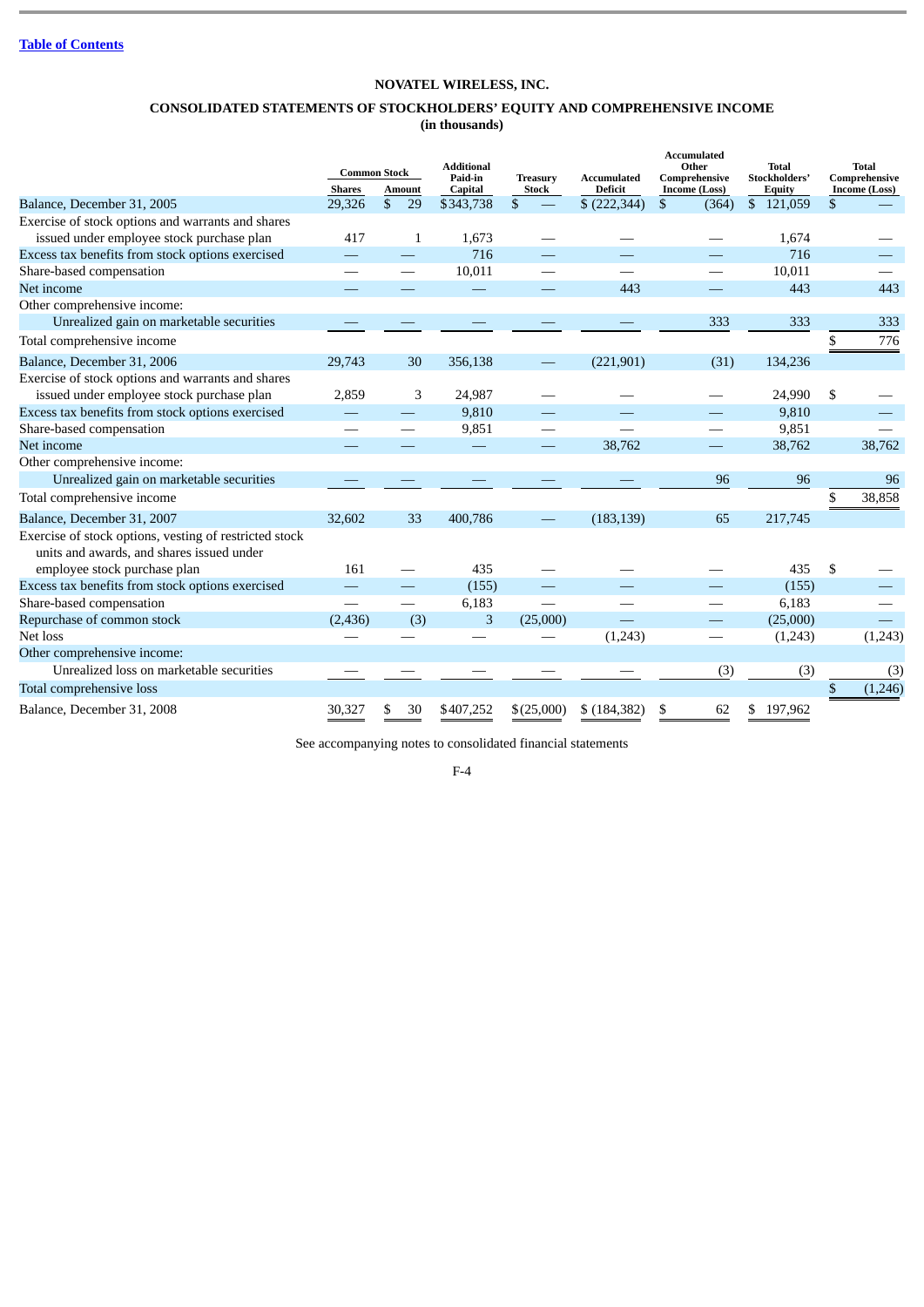## **CONSOLIDATED STATEMENTS OF CASH FLOWS**

**(in thousands)**

<span id="page-55-0"></span>

|                                                                                          |             | Year Ended December 31, |                    |  |  |
|------------------------------------------------------------------------------------------|-------------|-------------------------|--------------------|--|--|
|                                                                                          | 2008        | 2007                    | 2006               |  |  |
| Cash flows from operating activities:<br>Net (loss) income                               | (1,243)     | \$38,762                | \$                 |  |  |
| Adjustments to reconcile net (loss) income to net cash provided by operating activities: |             |                         | 443                |  |  |
| Depreciation and amortization                                                            | 11,563      | 10,953                  | 8,037              |  |  |
| Loss (gain) on disposal of fixed assets                                                  | (12)        | 102                     |                    |  |  |
| Impairment loss on equipment and intangible assets                                       | 840         |                         |                    |  |  |
| Provision for bad debts                                                                  | 1,256       | 309                     | 635                |  |  |
| Inventory provision                                                                      | 8,198       | 2,798                   | 2,924              |  |  |
| Share-based compensation expense                                                         | 6,183       | 9,851                   | 10,011             |  |  |
| Excess tax benefits from equity based awards                                             | (117)       | (9,290)                 | (716)              |  |  |
| Non-cash income tax benefit                                                              | (4,579)     | (4,844)                 | (5,458)            |  |  |
| Changes in assets and liabilities:                                                       |             |                         |                    |  |  |
| Accounts receivable                                                                      | 30,615      | (24, 478)               | (20, 288)          |  |  |
| Inventories                                                                              | (6, 851)    | (3,012)                 | (5, 454)           |  |  |
| Prepaid expenses and other assets                                                        | (5, 104)    | (1,202)                 | 6,472              |  |  |
| Accounts payable                                                                         | (15, 551)   | (799)                   | 5,120              |  |  |
| Accrued expenses, income taxes, and other                                                | 602         | 30,830                  | 6,924              |  |  |
| Net cash provided by operating activities                                                | 25,800      | 49,980                  | 8,650              |  |  |
|                                                                                          |             |                         |                    |  |  |
| Cash flows from investing activities:<br>Purchases of property and equipment             |             |                         |                    |  |  |
| Proceeds from sale of property and equipment                                             | (8,609)     | (16, 204)<br>125        | (8, 125)           |  |  |
| Purchases of intangible assets                                                           | (1, 289)    | (240)                   | (500)              |  |  |
| Purchases of securities                                                                  | (85,094)    | (88, 336)               |                    |  |  |
| Securities maturities/sales                                                              | 88,005      | 69,570                  | (60,758)<br>65,227 |  |  |
|                                                                                          |             |                         |                    |  |  |
| Net cash used in investing activities                                                    | (6,987)     | (35,085)                | (4, 156)           |  |  |
| Cash flows from financing activities:                                                    |             |                         |                    |  |  |
| Payments on line of credit                                                               |             |                         | (5,000)            |  |  |
| Principal payments under capital lease obligations                                       | (133)       | (51)                    | (3,891)            |  |  |
| Repurchase of common stock                                                               | (25,000)    |                         |                    |  |  |
| Proceeds from exercise of stock options and employee stock purchase plan                 | 435         | 24,990                  | 1,674              |  |  |
| Excess tax benefits from stock options exercised                                         | 117         | 9,290                   | 716                |  |  |
| Net cash provided by (used in) financing activities                                      | (24, 581)   | 34,229                  | (6,501)            |  |  |
| Effect of exchange rates on cash and cash equivalents                                    | (1,099)     | 864                     | (34)               |  |  |
| Net increase (decrease) in cash and cash equivalents                                     | (6, 867)    | 49,988                  | (2,041)            |  |  |
| Cash and cash equivalents, beginning of year                                             | 84,600      | 34,612                  | 36,653             |  |  |
| Cash and cash equivalents, end of year                                                   | \$77,733    | \$84,600                | \$34,612           |  |  |
| Supplemental disclosures of cash flow information:                                       |             |                         |                    |  |  |
| Cash paid during the year for:                                                           |             |                         |                    |  |  |
| Interest                                                                                 | \$<br>20    | \$<br>60                | \$<br>134          |  |  |
| Income taxes                                                                             | \$<br>5,340 | 2,870<br>\$             | \$<br>383          |  |  |
| Supplemental disclosures of non-cash financing activities:                               |             |                         |                    |  |  |
| Capital lease obligations                                                                | \$<br>150   | \$<br>510               | \$                 |  |  |

See accompanying notes to consolidated financial statements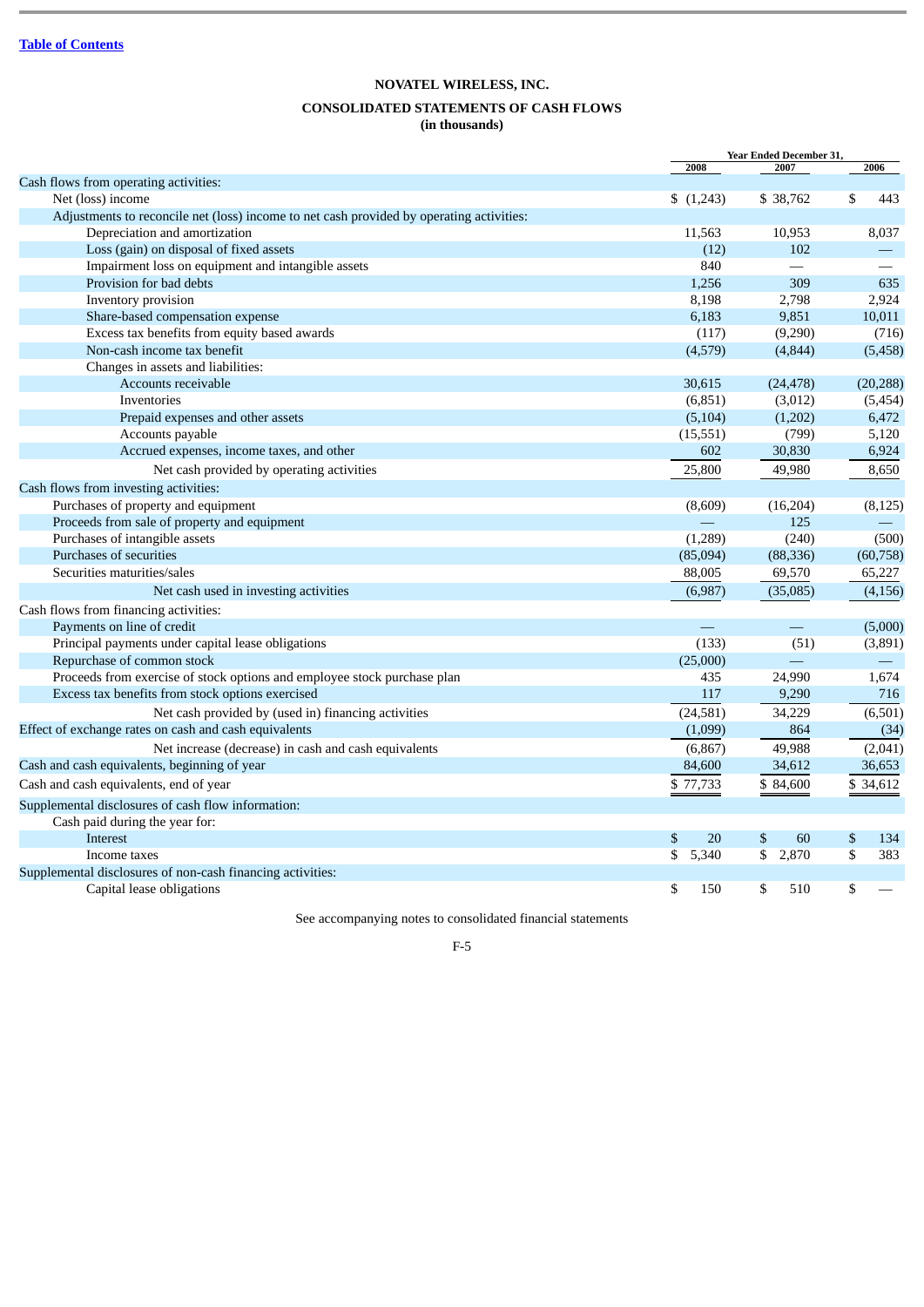## **NOTES TO CONSOLIDATED FINANCIAL STATEMENTS**

#### <span id="page-56-0"></span>**1. Nature of Business and Significant Accounting Policies**

Novatel Wireless, Inc. (the "Company") was incorporated in 1996 under the laws of the State of Delaware. The Company is a provider of wireless broadband access solutions for the worldwide mobile communications market. The Company's broad range of products includes 3G wireless PC card and ExpressCard modems, embedded modems, communications software and Fixed-Mobile Convergence ("FMC") solutions for wireless network operators, infrastructure providers, distributors, original equipment manufacturers ("OEMs"), and vertical markets worldwide. Through the integration of its hardware and firmware, the Company's products are designed to operate on a majority of wireless networks in the world and provide mobile subscribers with secure and convenient high speed access to corporate, public and personal information through the Internet and enterprise networks. The Company also offers software engineering, integration and design services to its customers to facilitate the use of its products.

## *Principles of Consolidation*

The consolidated financial statements include the accounts of the Company and its wholly-owned subsidiaries. All intercompany transactions and balances have been eliminated in consolidation.

#### *Reclassifications*

Certain prior year amounts in the consolidated financial statements have been reclassified to conform to the current year presentation.

#### *Use of Estimates*

The preparation of financial statements in conformity with accounting principles generally accepted in the United States of America ("GAAP") requires management to make estimates and assumptions. These estimates and assumptions affect the reported amounts of assets, liabilities, revenues and expenses and disclosure of contingent assets and liabilities. Actual results could differ materially from these estimates. Significant estimates include allowance for doubtful accounts receivable, provision for excess and obsolete inventory, valuation of intangible and long-lived assets, provision for warranty costs, estimated royalty costs, income taxes, and share-based compensation expense.

Adverse global economic conditions, illiquid credit markets, volatile equity, foreign currency and energy markets and declines in consumer spending have combined to increase the uncertainty inherent in such estimates and assumptions. As future events and their effects cannot be determined with precision, actual results could differ significantly from these estimates, particularly those related to the condition of the economy.

## *Cash and Cash Equivalents*

Cash and cash equivalents include highly liquid investments with original maturities of three months or less at the time of acquisition. Cash and cash equivalents consist of money market and mutual funds, U.S. government and other corporate debt securities and are recorded at market value, which approximates cost.

## *Marketable Securities*

The Company accounts for its marketable securities in accordance with Statement of Financial Accounting Standards ("SFAS") No. 115 ("SFAS 115"), *Accounting for Certain Investments in Debt and Equity Securities.* All of the Company's cash equivalents and marketable securities are treated as "available-forsale" under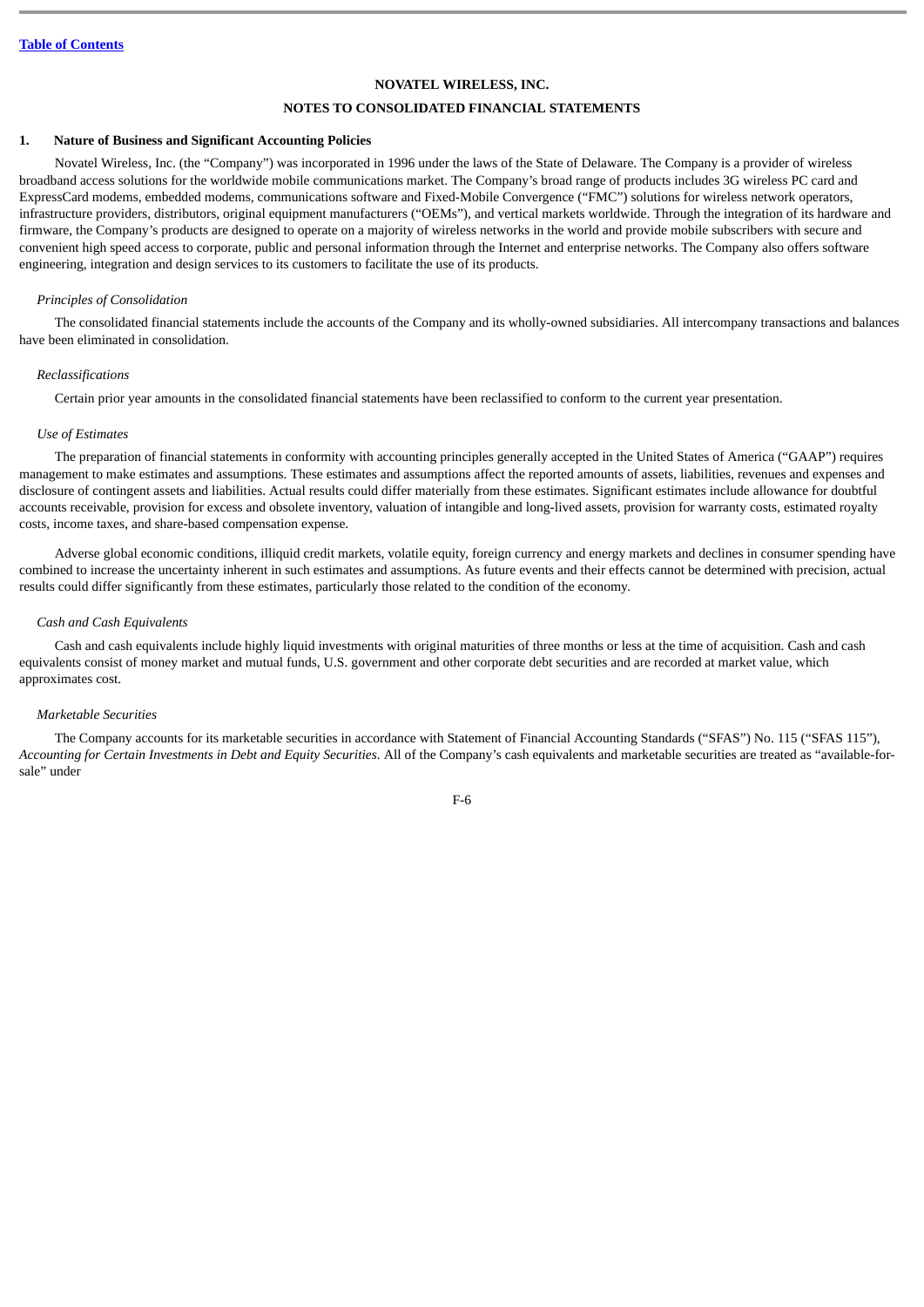## **NOTES TO CONSOLIDATED FINANCIAL STATEMENTS—(Continued)**

SFAS 115. Marketable securities consist of highly liquid investments with a maturity of greater than three months when purchased. While it is the Company's intent to hold such securities until maturity, the Company may sell certain securities for cash flow purposes. Thus, the Company's marketable securities are classified as available-for-sale and are carried on the balance sheet at fair value with the related unrealized gains and losses included in accumulated other comprehensive income (loss), a component of stockholders' equity. Realized gains and losses on the sale of marketable securities are determined using the specific-identification method.

The Company classifies its marketable securities as current or non-current in accordance with ARB 43, *Restatement and Revision of Accounting Research Bulletins* ("ARB 43"). All securities whose maturity or sale is expected within 1 year are classified as "current" on the consolidated balance sheet. All other securities are classified as "long term" on the consolidated balance sheet.

On January 1, 2008, the first day of fiscal 2008, the Company adopted Statement of Financial Accounting Standards No. 157, "Fair Value Measurements" ("SFAS No. 157"), for financial assets and liabilities. The SFAS No. 157 fair value hierarchy consists of three levels: Level 1 fair values are valuations based on quoted market prices in active markets for identical assets or liabilities that the entity has the ability to access; Level 2 fair values are those valuations based on quoted prices for similar assets or liabilities, quoted prices in markets that are not active, or other inputs that are observable or can be corroborated by observable data for substantially the full term of the assets or liabilities; and, Level 3 fair values are valuations based on inputs that are supported by little or no market activity and that are significant to the fair value of the assets or liabilities.

#### *Inventories*

Inventories are stated at the lower of cost (first-in, first-out method) or market. Shipping and handling costs are classified as a component of cost of revenue in the consolidated statements of income.

#### *Property and Equipment*

Property and equipment are stated at cost and depreciated using the straight-line method. Test equipment, computer equipment and purchased software, furniture and fixtures and product tooling are depreciated over lives ranging from two to five years and leasehold improvements are depreciated over the shorter of the related lease period or useful life. Amortization of assets held under capital leases is included in depreciation expense.

Expenditures for repairs and maintenance are expensed as incurred. Expenditures for major renewals and betterments that extend the useful lives of existing property and equipment are capitalized and depreciated. Upon retirement or disposition of property and equipment, any resulting gain or loss is recognized in the consolidated statements of operations.

#### *Intangible Assets*

Intangible assets include the costs of non-exclusive and perpetual worldwide software technology licenses. License costs are amortized on a straight-line basis over the estimated useful lives of the assets, which is estimated at three years.

#### *Long-Lived Assets*

The Company periodically evaluates the carrying value of the unamortized balances of its long-lived assets, including property and equipment and intangible assets, to determine whether impairment of these assets has occurred or whether a revision to the related amortization periods should be made. When the carrying value of an asset exceeds the associated undiscounted expected future cash flows, it is considered to be impaired and is written down to fair value. Fair value is determined based on an evaluation of the undiscounted future cash flows or appraised value in accordance with SFAS No. 144 ("SFAS 144"), *Accounting for the Impairment or Disposal*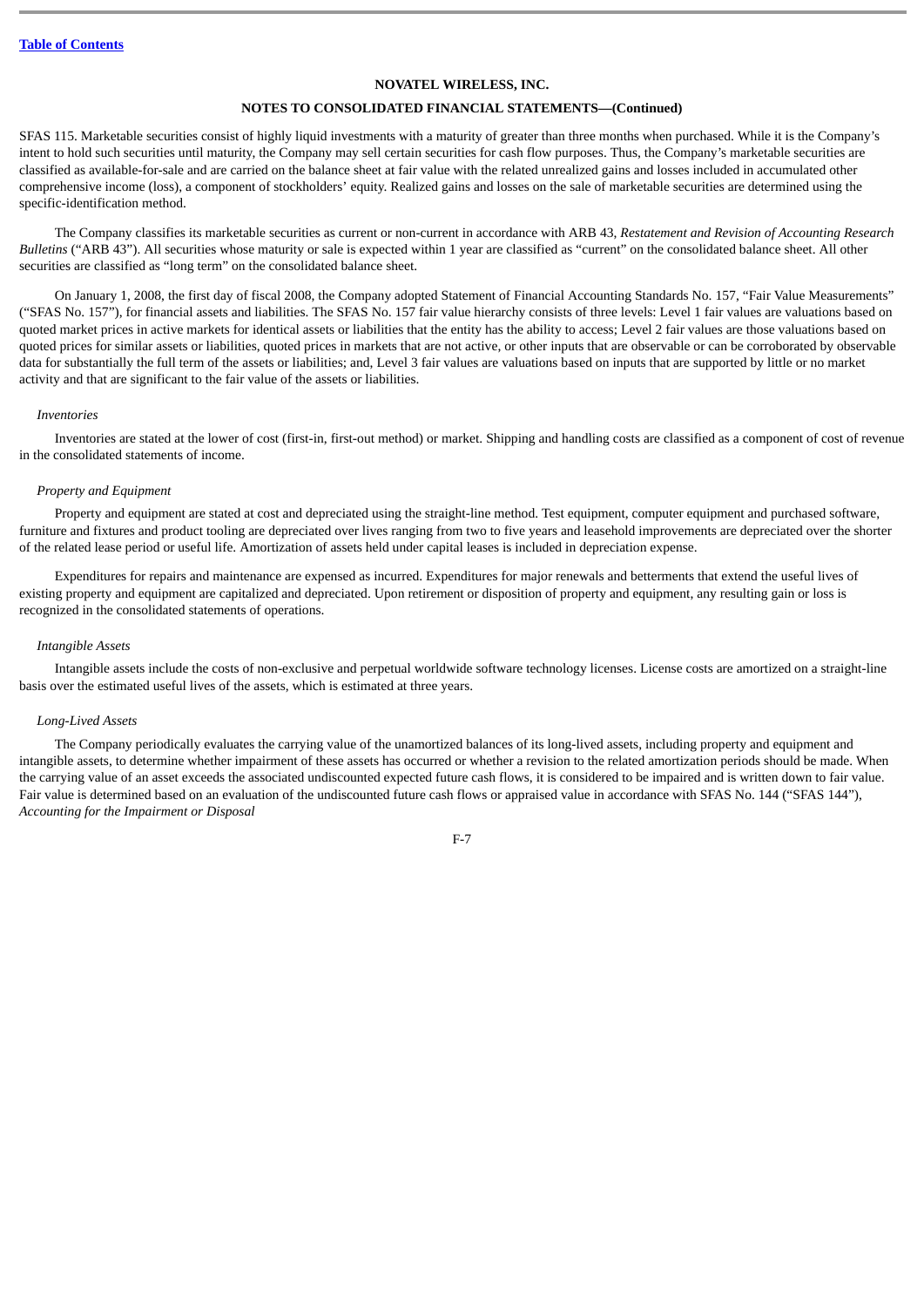### **NOTES TO CONSOLIDATED FINANCIAL STATEMENTS—(Continued)**

*of Long-Lived Assets.* This evaluation is based on management's projections of the undiscounted future cash flows associated with each class of asset. If management's evaluation indicates that the carrying values of these assets are impaired, such impairment is recognized by a reduction of the applicable asset carrying value to its estimated fair value and is expensed as a part of continuing operations.

### *Revenue Recognition*

The Company's revenue is generated from the sale of wireless modems to wireless operators, OEM customers and value added resellers ("VARs") and distributors. Revenue from product sales is recognized upon the later of transfer of title or shipment of the product to the customer. For product sales with acceptance conditions based upon the passage of contractually specified time periods, revenue is recognized upon the earlier of such time that the acceptance period expires or is waived by our customers upon request. The Company records deferred revenue for cash payments received from customers in advance of when revenue recognition criteria are met. The Company has granted price protection to certain customers in accordance with the provisions of the respective contracts and tracks pricing and other terms offered to customers buying similar products to assess compliance with these provisions. To date, the Company has not incurred material price protection obligations. Revenues from sales to certain customers are subject to cooperative advertising allowances. Such allowances are provided for upon revenue recognition. Such amounts are recorded as a reduction of revenue or operating expense in accordance with Financial Accounting Standards Board ("FASB"), Emerging Issues Task Force ("EITF"), Issue No. 01-9, *Accounting for Consideration Given by a Vendor to a Customer (Including a Reseller of the Vendor's Products)*, or EITF Issue No. 01-9. The Company establishes reserves for estimated product returns allowances in the period in which revenue is recognized. In estimating future product returns, the Company considers various factors, including the Company's stated return policies and practices and historical trends. The Company recognizes revenue in accordance with Staff Accounting Bulletin ("SAB") No. 101, "Revenue Recognition in Financial Statements," as amended by SAB No. 104, which provides guidance on the application of generally accepted accounting principles to selected revenue recognition issues.

#### *Research and Development Costs*

Research and development costs are expensed as incurred.

#### *Warranty Costs*

The Company accrues warranty costs based on estimates of future warranty related replacement, repairs or rework of products. Our warranty policy generally provides one to three years of coverage for products following the date of purchase. The Company's policy is to accrue the estimated cost of warranty coverage as a component of cost of revenue in the accompanying consolidated statements of operations at the time revenue is recognized. In estimating its future warranty obligations the Company considers various factors, including the historical frequency and volume of claims, and the cost to replace or repair products under warranty. The warranty provision for its products is determined by using a financial model to estimate future warranty costs. The Company's financial model takes into consideration actual product failure rates; estimated replacement, repair or rework expenses; and potential risks associated with our different products. The risk levels, warranty cost information, and failure rates used within this model are reviewed throughout the year and updated, if and when, these inputs change.

#### *Royalty Costs*

The Company has intellectual property license agreements which generally require the Company to make royalty payments based on a percentage of the revenue generated by sales of products incorporating the licensed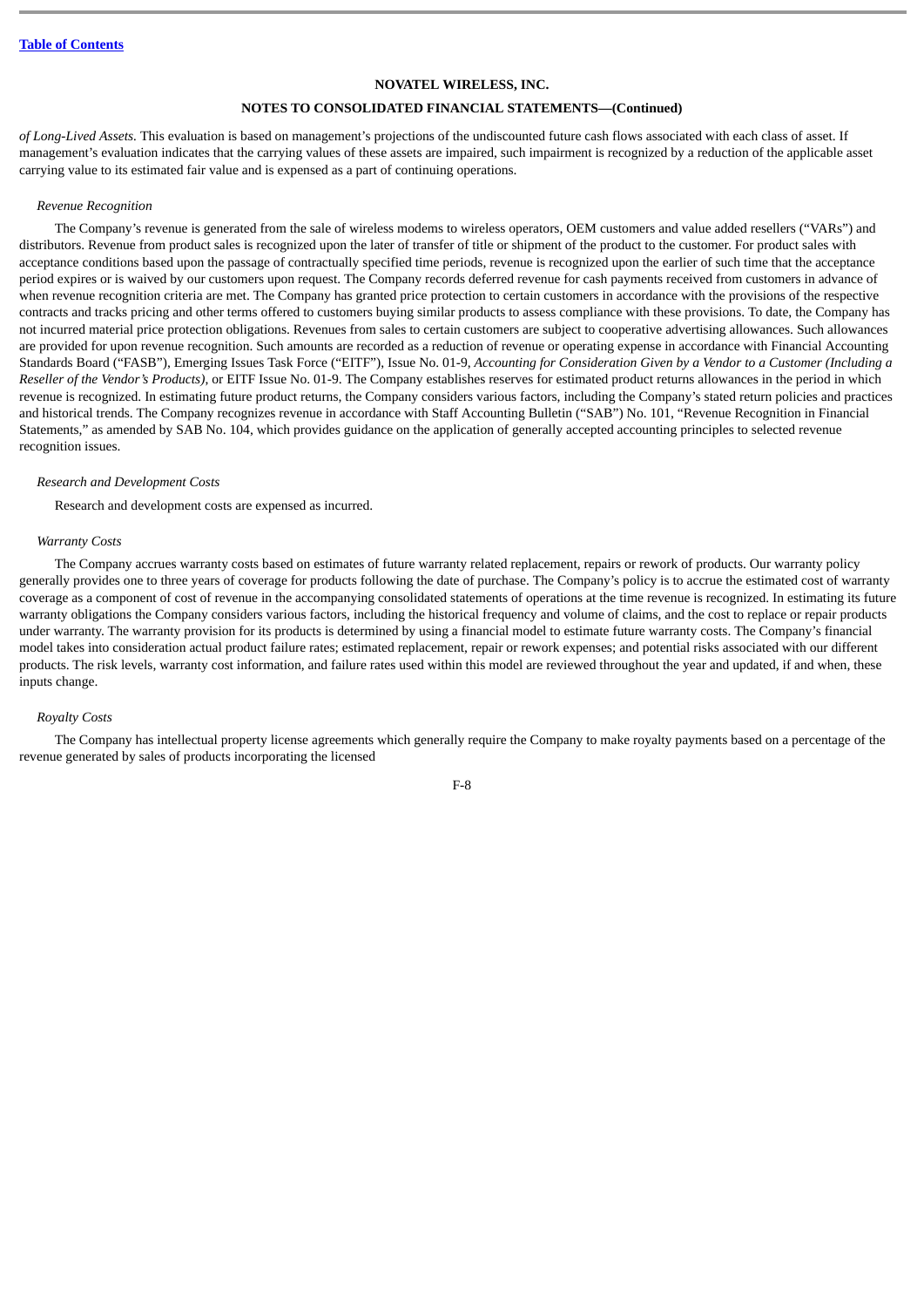### **NOTES TO CONSOLIDATED FINANCIAL STATEMENTS—(Continued)**

technology. The Company recognizes royalty obligations in accordance with the terms of the respective royalty agreements. The Company also accrues for estimated royalty costs in situations where it does not have agreements by using its current best estimate of the royalty obligation. These estimates are based on various market data information and other relevant information. If the Company subsequently enters into such agreements, or when additional market data becomes available, the Company will revise its estimates if necessary. Royalty costs are recorded as a component of cost of revenues in the period when incurred.

## *Income Taxes*

The Company recognizes federal, state and foreign current tax liabilities or assets based on its estimate of taxes payable to or refundable by tax authorities in the current fiscal year. The Company also recognizes federal, state and foreign deferred tax liabilities or assets based on the Company's estimate of future tax effects attributable to temporary differences and carry forwards and records a valuation allowance to reduce any deferred tax assets by the amount of any tax benefits that, based on available evidence and judgment, are not expected to be realized.

On January 1, 2007, the Company adopted FASB Interpretation ("FIN") No. 48, *Accounting for Uncertainty in Income Taxes—An Interpretation of FASB Statement No. 109* ("FIN 48"). FIN 48 clarifies the accounting for uncertainty in income taxes recognized in an entity's financial statements in accordance with SFAS No. 109, *Accounting for Income Taxes*, and prescribes a recognition threshold and measurement attributes for financial statement disclosure of tax positions taken or expected to be taken on a tax return. Under FIN 48, the impact of an uncertain income tax position on the income tax return must be recognized at the largest amount that is more-likely-than-not to be sustained upon audit by the relevant taxing authority. An uncertain income tax position will not be recognized if it has less than a 50% likelihood of being sustained. Additionally, FIN 48 provides guidance on derecognition, classification, interest and penalties, accounting in interim periods, disclosure and transition.

#### *Derivatives and Hedging*

The Company enters into derivative financial instrument contracts only for hedging purposes and accounts for them in accordance with SFAS No. 133 and its amendments SFAS No. 137, *Accounting for Derivative Instruments and Hedging Activities-Deferral of the Effective Date of FASB Statement No. 133*, SFAS No. 138, *Accounting for Certain Derivative Instruments and Certain Hedging Activities* and SFAS No. 149, *Amendment of Statement 133 on Derivative Instruments and Hedging Activities*. These derivative financial instruments consist solely of foreign currency forward exchange contracts. The purpose of these derivative instruments is to hedge the Company's economic exposure associated with sales and asset balances denominated in Euros. The Company's forward contracts do not qualify as accounting hedges as prescribed by SFAS No. 133. The Company marks-to-market the forward contracts and includes unrealized gains and losses in the current period as a component of other income (expense) in the consolidated statements of operations.

As of December 31, 2008, the total amount of outstanding forward contracts amounted to \$13.2 million (10 million Euros). For the years ended December 31, 2008, 2007, and 2006, the Company recorded losses of \$671,000, \$100,000, and a gain of \$1.4 million on its foreign currency forward exchange contracts, respectively.

#### *Litigation*

The Company is currently involved in certain legal proceedings. In accordance with SFAS No. 5, *Accounting for Contingencies* ("SFAS 5"), the Company will record a loss when the Company determines information available prior to the issuance of the financial statements indicates the loss is both probable and estimable. Where a liability is probable and there is a range of estimated loss with no best estimate in the range,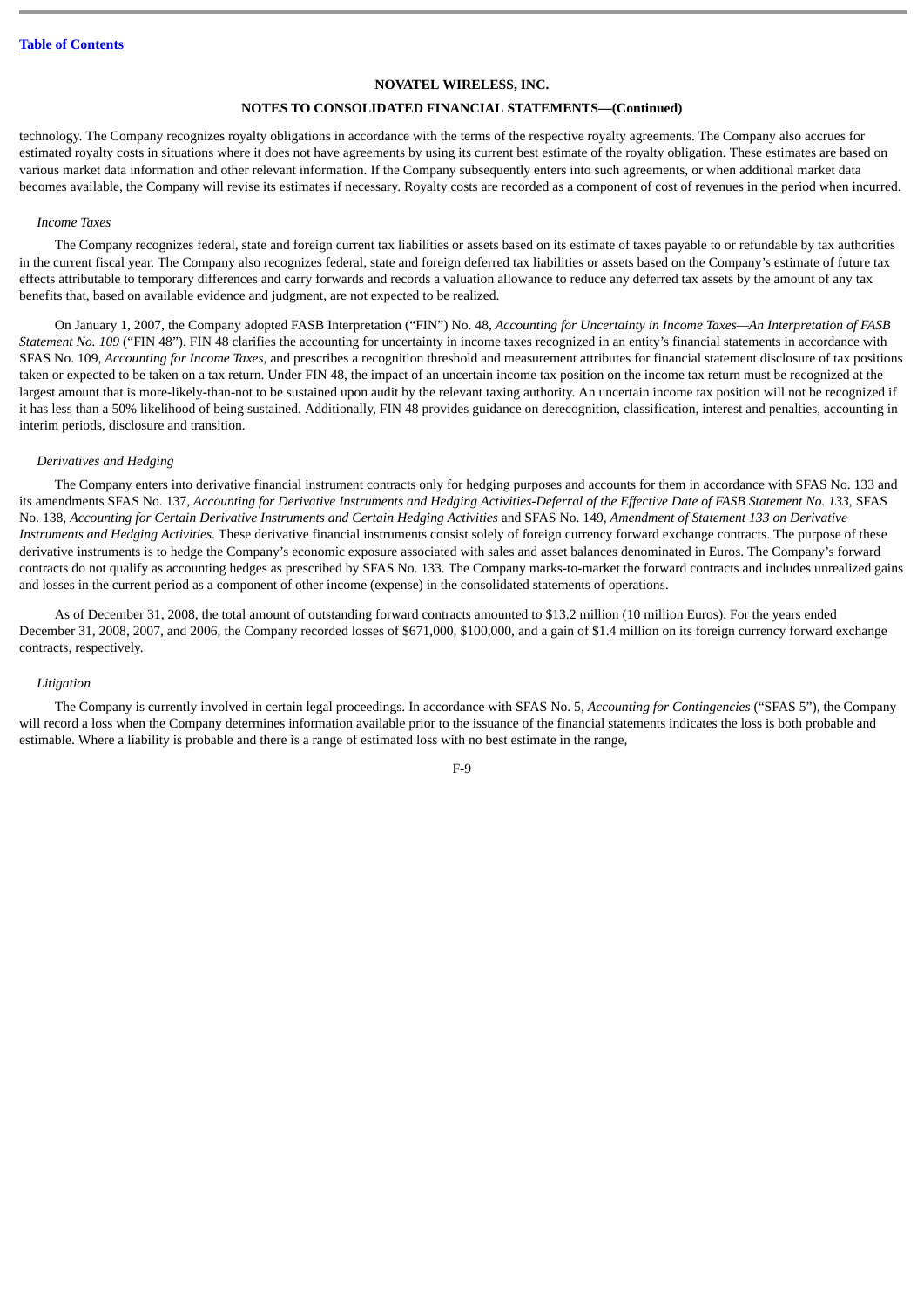## **NOTES TO CONSOLIDATED FINANCIAL STATEMENTS—(Continued)**

the Company records the minimum estimated liability related to the claim. As additional information becomes available, the Company assesses the potential liability related to the Company's pending litigation and revises its estimates, if necessary. The Company's policy is to expense litigation costs as incurred.

### *Share-Based Compensation Information under SFAS 123R*

The Company has granted incentive stock options to employees, restricted stock (both shares and units) and nonqualified stock options to employees and non-employee members of the Board of Directors. The Company also has an employee stock purchase plan (ESPP) for all eligible employees. During 2006, the Company adopted SFAS No. 123(R), *Share-Based Payment* ("SFAS 123(R)"), which requires the measurement and recognition of compensation expense for all share-based payment awards made to employees and directors including stock option grants, non-vested stock grants, and purchases of Company stock on employees' behalf made pursuant to the Company's ESPP based on estimated fair values. SFAS No. 123(R) superseded the Company's previous accounting under Accounting Principles Board Opinion ("APB") No. 25 and SFAS No. 123, *Accounting for Stock-Based Compensation* ("SFAS 123").

SFAS No. 123(R) requires companies to estimate the fair value of share-based payment option awards on the date of grant using an option-pricing model. The value of the awards that are ultimately expected to vest are recognized as compensation expense over the requisite service periods using the straight-line method for awards with only service conditions. Prior to the adoption of SFAS No. 123(R), the Company accounted for share-based awards to employees and directors using the intrinsic value method in accordance with APB No. 25 as allowed under SFAS No. 123. Under the intrinsic value method, share-based compensation expense was recognized by the Company only if the exercise price of the grant was less than the fair market value of the underlying stock at the date of grant.

As of December 31, 2008, total unrecognized share-based compensation cost related to unvested stock options was \$6.6 million, which is expected to be recognized over a weighted average period of approximately 29 months. As of December 31, 2008, total unrecognized share-based compensation cost related to restricted stock was \$1.3 million, which is expected to be recognized over a weighted average period of approximately 17 months. As of December 31, 2008, total unrecognized ESPP compensation cost related to ESPP share purchases was approximately \$1.0 million, which is expected to be recognized over a weighted average period of approximately 14 months. The Company has included the following amounts for share-based compensation expense, including the cost related to stock options, restricted stock, and the ESPP, in the consolidated statements of operations for the years ended December 31, 2008, 2007 and 2006 (in thousands, except per share data):

|                                        | <b>Years Ended December 31.</b> |                      |         |
|----------------------------------------|---------------------------------|----------------------|---------|
|                                        | 2008                            | 2007                 | 2006    |
| Cost of revenue                        | 576                             | 718<br><sup>\$</sup> | 487     |
| Research and development               | 2,063                           | 2,493                | 2,269   |
| Sales and marketing                    | 954                             | 1,906                | 1,997   |
| General and administrative             | 2,590                           | 4,734                | 5,258   |
| <b>Totals</b>                          | 6,183                           | 9,851                | 10,011  |
| Tax effect on share-based compensation | (1,107)                         | (2,718)              | (2,607) |
| Net effect on net income (loss)        | \$5,076                         | \$7,133              | \$7,404 |
| Effect on net income (loss) per share: |                                 |                      |         |
| <b>Basic</b>                           | \$0.16                          | \$0.23               | 0.25    |
| <b>Diluted</b>                         | \$<br>0.16                      | 0.22                 | 0.25    |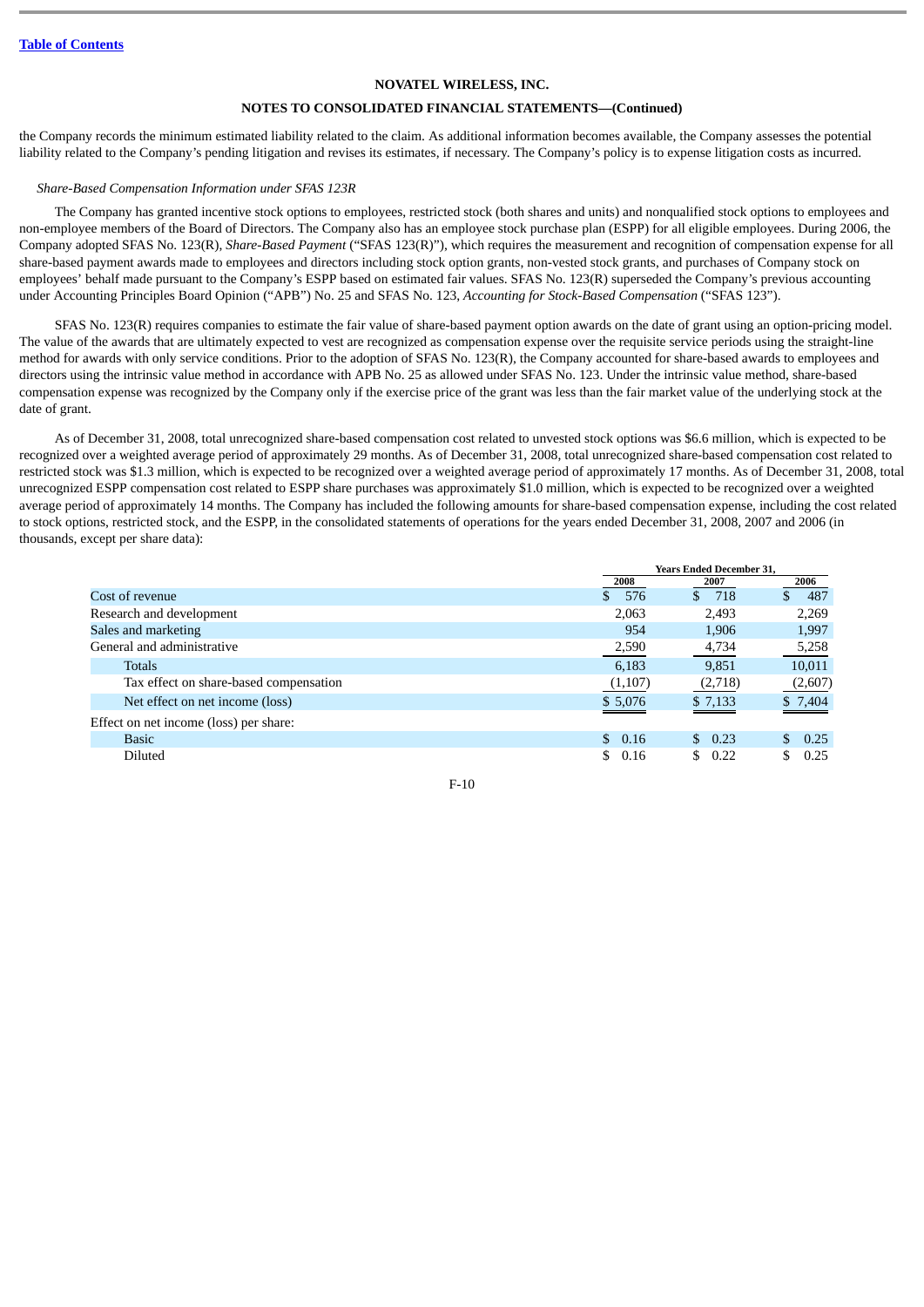### **NOTES TO CONSOLIDATED FINANCIAL STATEMENTS—(Continued)**

Share-based compensation expense recognized during the years ended December 31, 2008, 2007 and 2006 included (1) compensation expense for awards granted prior to, but not yet fully vested as of January 1, 2006, and (2) compensation expense for the share-based payment awards granted subsequent to December 31, 2005, based on the grant date fair values estimated in accordance with the provisions of SFAS No. 123 and SFAS No. 123(R), respectively. The Company has historically disclosed and currently recognizes share-based compensation expense using the straight-line method for awards that contain only service conditions. For awards that contain performance conditions, the Company recognizes the share-based compensation expense on a straight-line basis for each vesting tranche as required by SFAS No. 123(R). SFAS No. 123(R) requires forfeitures to be estimated at the time of grant and revised, if necessary, in subsequent periods if actual forfeitures differ from those estimates. The Company has historically and continues to estimate the fair value of share based option awards using the Black-Scholes option-pricing model.

To estimate compensation expense that was recognized under SFAS No. 123(R) for the years ended December 31, 2008, 2007 and 2006, the Company used the Black-Scholes option-pricing model with the following weighted-average assumptions for equity awards granted:

|                          | <b>Year Ended December 31.</b> |            |            |
|--------------------------|--------------------------------|------------|------------|
|                          | 2008                           | 2007       | 2006       |
| Expected dividend yield  | $0\%$                          | $0\%$      | 0%         |
| Risk-free interest rate: |                                |            |            |
| <b>Stock Options</b>     | 2.5%                           | 4.6%       | 4.7%       |
| <b>ESPP</b>              | 0.5%                           | 4.7%       | 4.7%       |
| Volatility:              |                                |            |            |
| <b>Stock Options</b>     | 70%                            | 59%        | 71%        |
| <b>ESPP</b>              | 71%                            | 47%        | 51%        |
| <b>Expected Term:</b>    |                                |            |            |
| <b>Stock Options</b>     | 5.29 years                     | 4.76 years | 5.50 years |
| <b>ESPP</b>              | 14 months                      | 15 months  | 15 months  |

The risk-free interest rate is based on the implied yield available on U.S. Treasury issues with an equivalent remaining term. The Company has not paid dividends and currently does not plan to pay dividends in the foreseeable future. The expected volatility is based on an average of historical and implied volatility of the Company's stock for the related expected life. The expected term of options granted is estimated using the average of the vesting date, the contractual term and historical experience.

## *Computation of Net Income (Loss) Per Share*

SFAS No. 128, *Earnings Per Share*, requires companies to compute basic and diluted per share data for all periods for which a statement of operations is presented. Basic net income (loss) per share excludes dilution and is computed by dividing the net income (loss) by the weighted-average number of shares that were outstanding during the period. Diluted EPS reflects the potential dilution that could occur if securities or other contracts to acquire common stock were exercised or converted into common stock. Potential dilutive securities are excluded from the diluted EPS computation in loss periods as their effect would be anti-dilutive.

#### *Fair Value of Financial Instruments*

The carrying amounts of the Company's cash and cash equivalents, accounts receivable, accounts payable and accrued expenses approximate their fair value due to their short-term nature. The Company performs credit evaluations of key customers and management believes it is not exposed to significant credit risk on its accounts receivable in excess of established reserves.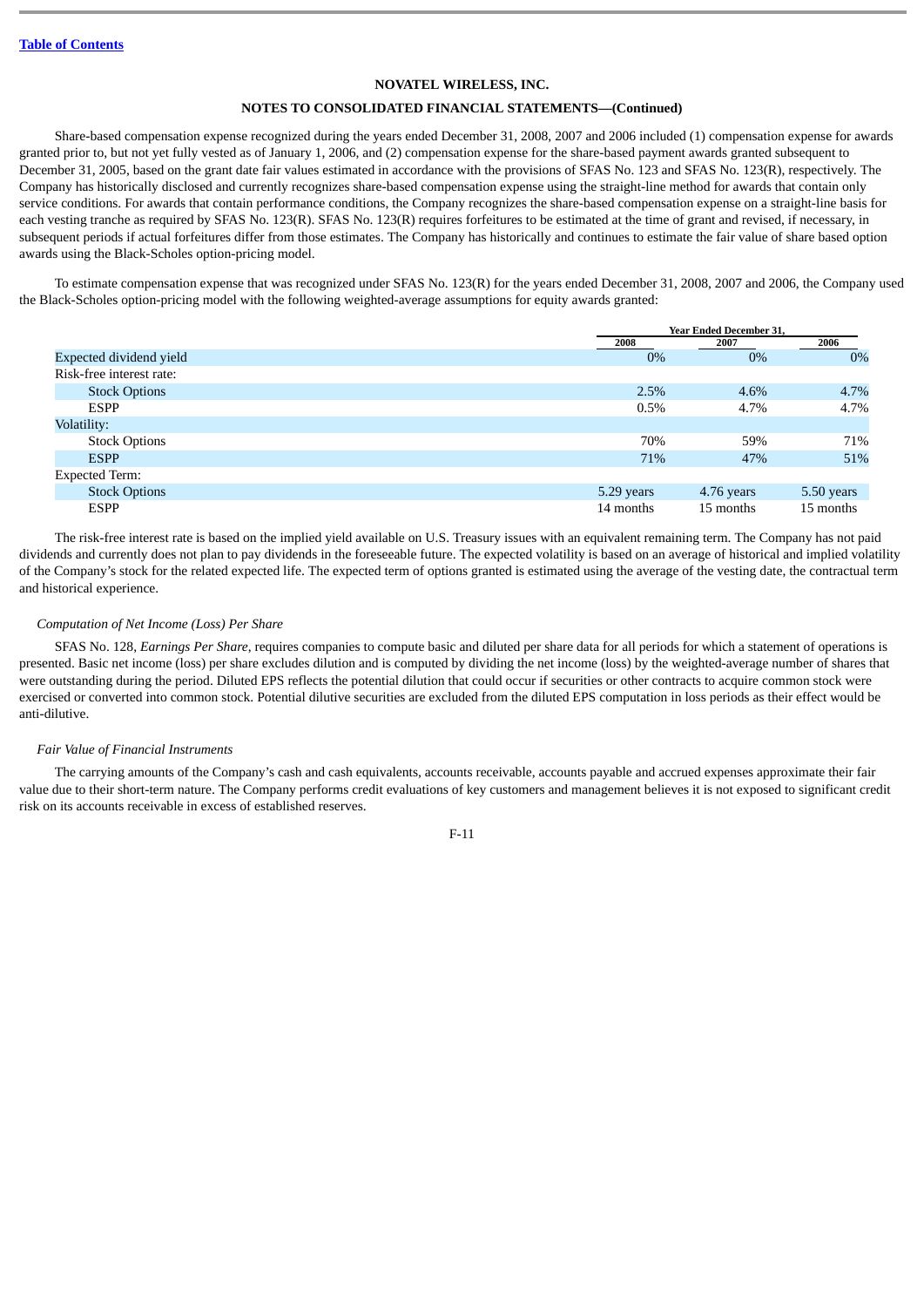## **NOTES TO CONSOLIDATED FINANCIAL STATEMENTS—(Continued)**

#### *Comprehensive Income*

SFAS No. 130, *Comprehensive Income*, requires that all items recognized under accounting standards as components of comprehensive income be reported in a financial statement that is displayed with the same prominence as other financial statements. Comprehensive income consists of net earnings and unrealized gains and losses on available-for-sale securities.

## *Segment Information*

SFAS No. 131, *Disclosures About Segments of an Enterprise and Related Information*, requires public companies to report financial and descriptive information about their reportable operating segments. The Company identifies its operating segments based on how management internally evaluates separate financial information, business activities and management responsibility. The Company operates in a single business segment consisting of the development, manufacture and sale of wireless access products.

#### *Recent Accounting Pronouncements*

In September 2006, the FASB issued SFAS No. 157 ("SFAS 157"), *Fair Value Measurements*, which is effective for fiscal years beginning after November 15, 2007. SFAS 157 defines fair value, establishes a framework for measuring fair value using generally accepted accounting principles, and expands disclosures related to fair value measurements. SFAS 157 applies under other accounting pronouncements that require or permit fair value measurements, the FASB having previously concluded in those accounting pronouncements that fair value is the relevant measurement attribute. Accordingly, SFAS 157 does not require any new fair value measurements. However, for some entities, the application of this Statement will change current practice. SFAS 157 is applied prospectively and is effective for all financial statements issued for fiscal years beginning after November 15, 2007, and for interim periods within those years. In February 2008, the FASB issued Staff Position ("FSP") FAS No. 157-2, *Effective Date of FASB Statement No. 157*, which delays the effective date of SFAS 157 for non-financial assets and liabilities to fiscal years beginning after November 15, 2008. In October 2008, the FASB issued FSP FAS 157-3 ("FSP 157-3"), *Determining the Fair Value of a Financial Asset When the Market for That Asset is Not Active*, which clarifies the application of SFAS 157 in a market that is not active and provides an example to illustrate key considerations in determining the fair value of a financial asset when the market for that financial asset is not active. The guidance provided by FSP 157-3, which was effective upon issuance, and did not have a material impact on our consolidated financial statements. The adoption of SFAS 157 related to financial assets and liabilities did not have a material impact on our consolidated financial statements. We are currently evaluating the impact, if any, that SFAS 157 may have on our future consolidated financial statements related to non-financial assets and liabilities.

In February 2007, the FASB issued SFAS No. 159 ("SFAS 159"), *The Fair Value Option for Financial Assets and Financial Liabilities—including an Amendment of FASB Statement No. 115.* This standard permits an entity to choose to measure many financial instruments and certain other items at fair value. Most of the provisions in SFAS 159 are elective; however the amendment to SFAS 115, applies to all entities with available-for-sale securities. The fair value option established by SFAS 159 permits all entities to choose to measure eligible items at fair value at specified election dates. A business entity will report unrealized gains and losses on items for which the fair value option has been elected in earnings at each subsequent reporting date. The fair value option: (a) may be applied instrument by instrument, with a few exceptions, such as investments otherwise accounted for by the equity method; (b) is irrevocable (unless a new election date occurs); and (c) is applied only to entire instruments and not to portions of instruments. The Company has elected not to apply the fair value option to any of its financial instruments that are not currently required to be measured at fair value. The amendment to SFAS 115 did not have a significant impact to the Company's consolidated financial statements.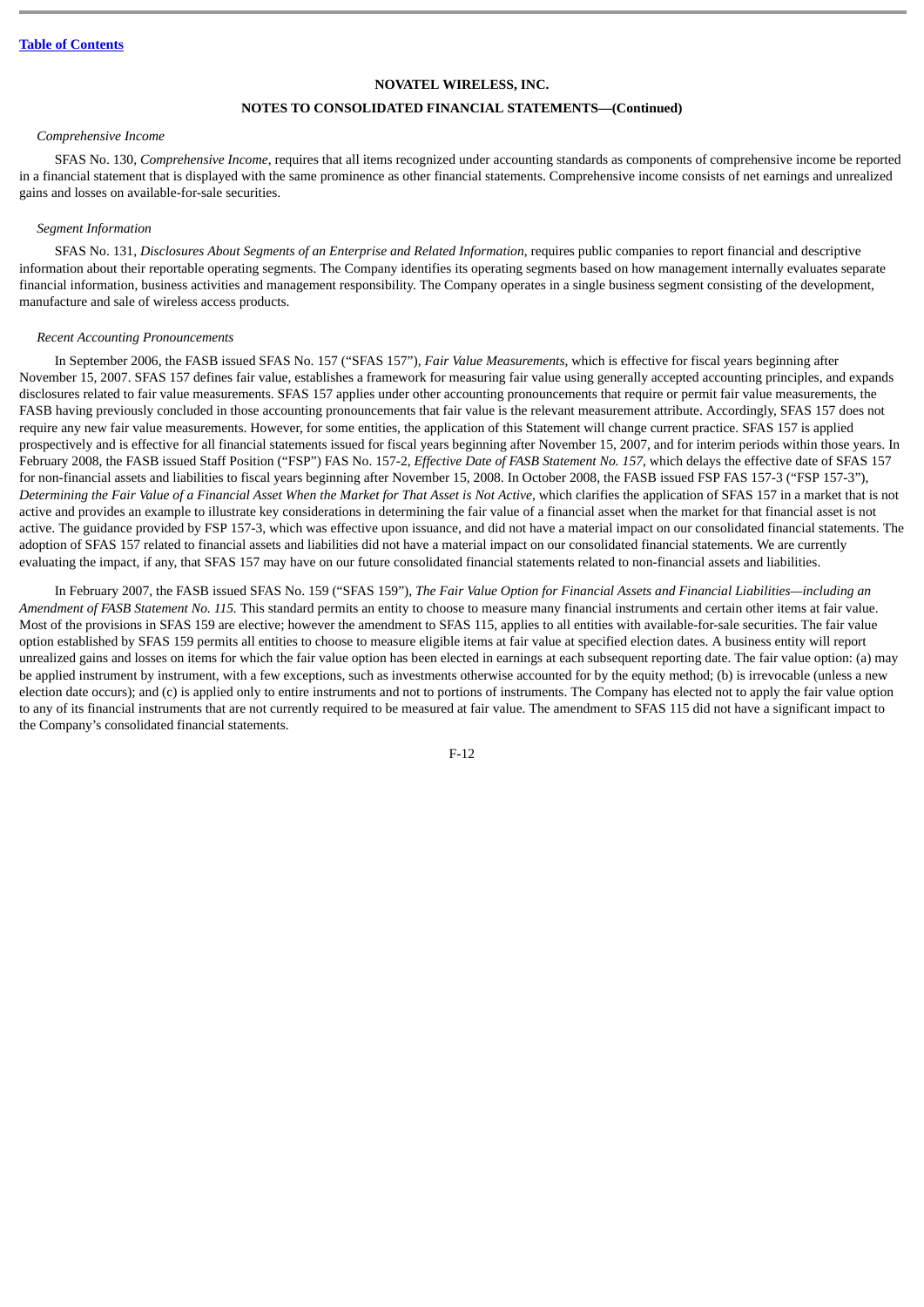### **NOTES TO CONSOLIDATED FINANCIAL STATEMENTS—(Continued)**

In December 2007, the FASB issued SFAS No. 141(R) ("SFAS 141R"), *Business Combinations.* SFAS 141R establishes principles and requirements for how the acquirer of a business recognizes and measures in its financial statements the identifiable assets acquired, the liabilities assumed, and any noncontrolling interest in the acquiree. The statement also provides guidance for recognizing and measuring the goodwill acquired in the business combination and determines what information to disclose to enable users of the financial statement to evaluate the nature and financial effects of the business combination. SFAS 141R is effective for financial statements issued for fiscal years beginning after December 15, 2008. The impact on the Company's consolidated financial statements of SFAS 141R, will depend on whether it engages in such activity, and also upon the nature, terms and size of the acquisitions it may consummate after the effective date.

In March 2008, the FASB issued SFAS No. 161 ("SFAS 161"), *Disclosures about Derivative Instruments and Hedging Activities, an amendment of FASB Statement No. 133*. This new standard requires enhanced disclosures for derivative instruments, including those used in hedging activities. It is effective for fiscal years and interim periods beginning after November 15, 2008, and will be applicable to the Company in the first quarter of fiscal 2009. The impact on the Company's consolidated financial statements of SFAS 161, when effective, will depend on whether it engages in such activity, and also upon the nature, terms and size of the activity as of and after the effective date.

#### **2. Fair Value Measurement of Assets and Liabilities**

Pursuant to SFAS 157, the Company's cash equivalents and investments are generally classified within level 1 or level 2 of the fair value hierarchy because they are valued using quoted market prices, broker or dealer quotations, or alternative pricing sources with reasonable levels of price transparency. We maintain an investment portfolio of various security holdings, types and maturities. We place our cash equivalents and investments in instruments that meet credit quality standards, as specified in our investment policy guidelines. These guidelines also limit the amount of credit exposure to any one issue, issuer or type of instrument. Our foreign exchange forward contracts are valued using pricing models that take into account the currency rates as of the balance sheet date.

Our investment in financial instruments valued based on quoted market prices in active markets are our investments in money market securities. Such instruments are generally classified within level 1 of the fair value hierarchy.

The types of financial instruments valued based on quoted prices in markets that are not active, broker or dealer quotations, or alternative pricing sources with reasonable levels of price transparency include most investment-grade corporate bonds, commercial paper, timed deposits, government and agency securities, asset backed securities, and foreign exchange forward contracts. Such instruments are generally classified within level 2 of the fair value hierarchy.

As of December 31, 2008, we did not have any assets or liabilities without observable market values that would require a high level of judgment to determine fair value (level 3 assets).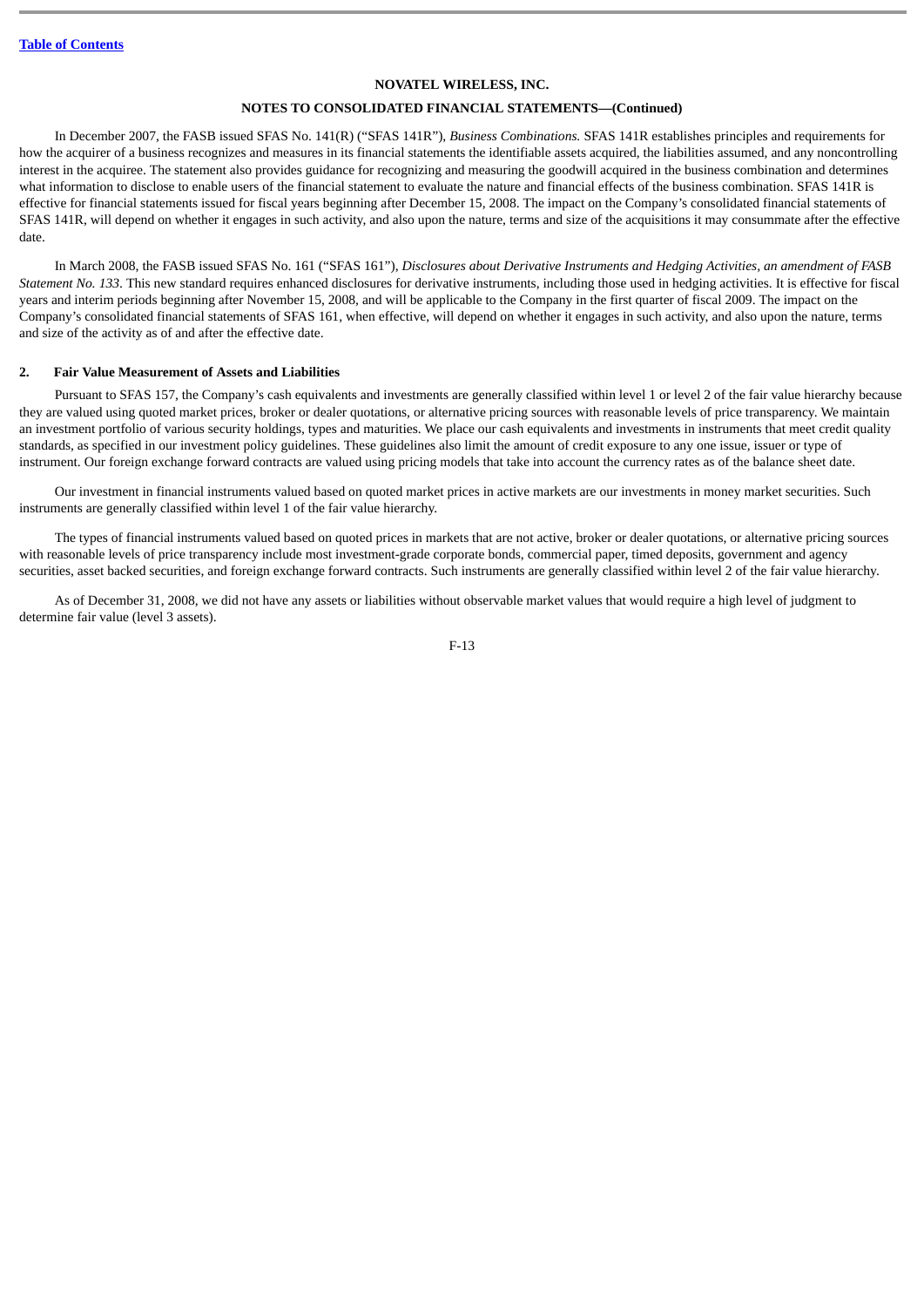## **NOTES TO CONSOLIDATED FINANCIAL STATEMENTS—(Continued)**

The following table summarizes our financial assets measured at fair value on a recurring basis in accordance with SFAS 157 as of December 31, 2008 (in thousands):

| <b>Description</b>                     | <b>Balance as of</b><br><b>December 31, 2008</b> | <b>Level 1</b><br><b>Level 2</b> |
|----------------------------------------|--------------------------------------------------|----------------------------------|
| Assets:                                |                                                  |                                  |
| Cash equivalents:                      |                                                  |                                  |
| Money market funds                     | \$<br>68,672                                     | \$68,672                         |
| Total cash equivalents                 | 68,672                                           | 68,672                           |
| Short-term marketable securities:      |                                                  |                                  |
| Asset backed securities                | 2,483                                            | 2,483                            |
| Commercial paper                       | 7,152                                            | 7,152                            |
| Corporate debentures/bonds             | 26,884                                           | 26,884                           |
| Government agency obligations          | 22,017                                           | 22,017                           |
| Total short-term marketable securities | 58,536                                           | 58,536                           |
| Long-term marketable securities:       |                                                  |                                  |
| Corporate debentures/bonds             | 2,324                                            | 2,324                            |
| Government agency obligations          | 4,638                                            | 4,638                            |
| Total long-term marketable securities  | 6,962                                            | 6,962                            |
| Total financial assets                 | 134,170                                          | \$65,498<br>\$68,672             |
| Liabilities:                           |                                                  |                                  |
| Foreign exchange forward contracts     | 671                                              | \$<br>671                        |

## **3. Financial Statement Details**

*Marketable Securities*

The Company's portfolio of available-for-sale securities by contractual maturity consists of the following (in thousands):

| <b>December 31, 2008</b>               | <b>Maturity</b> in<br><b>Years</b> | <b>Amortized</b> | <b>Gross</b><br>Unrealized<br>Gains | Gross<br><b>Unrealized</b><br>Losses | Estimated<br><b>Fair Value</b> |
|----------------------------------------|------------------------------------|------------------|-------------------------------------|--------------------------------------|--------------------------------|
|                                        |                                    | Cost             |                                     |                                      |                                |
| Asset backed securities                | 1 or less                          | \$2,511          |                                     | (28)                                 | \$2,483                        |
| Commercial paper                       | l or less                          | 7,159            |                                     | (7)                                  | 7,152                          |
| Corporate debenture/bonds              | 1 or less                          | 26,902           |                                     | (18)                                 | 26,884                         |
| Government agency obligations          | l or less                          | 21,965           | 52                                  |                                      | 22,017                         |
| Total short-term marketable securities |                                    | 58,537           | 52                                  | (53)                                 | 58,536                         |
| Corporate debenture/bonds              | $1$ to $2$                         | 2,325            |                                     | $\left( 1\right)$                    | 2,324                          |
| Government agency obligations          | $1$ to $2$                         | 4,540            | 98                                  |                                      | 4,638                          |
| Total long-term marketable securities  |                                    | 6,865            | 98                                  |                                      | 6,962                          |
|                                        |                                    | \$65,402         | 150                                 | (54)                                 | \$65,498                       |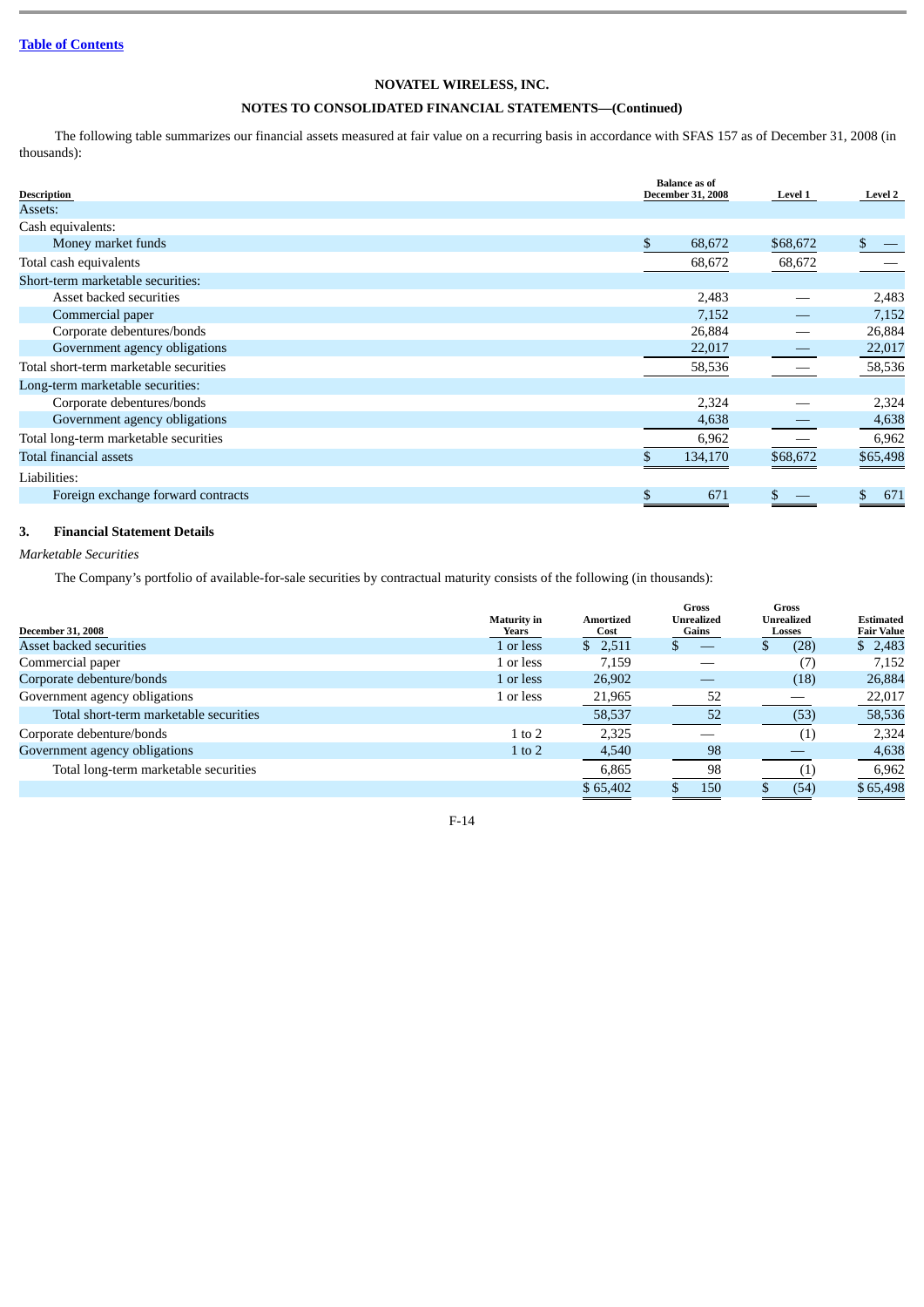## **NOTES TO CONSOLIDATED FINANCIAL STATEMENTS—(Continued)**

| <b>December 31, 2007</b>               | <b>Maturity in</b><br><b>Years</b> | Amortized<br>Cost | <b>Gross</b><br>Unrealized<br>Gains | Gross<br>Unrealized<br>Losses | Estimated<br><b>Fair Value</b> |
|----------------------------------------|------------------------------------|-------------------|-------------------------------------|-------------------------------|--------------------------------|
| Asset backed                           | 1 or less                          | \$9,337           | 31                                  |                               | \$9,368                        |
| Certificate of deposits                | 1 or less                          | 1,700             |                                     |                               | 1,700                          |
| Commercial paper                       | 1 or less                          | 27,587            |                                     |                               | 27,595                         |
| Corporate debenture/bonds              | 1 or less                          | 29,705            | 44                                  |                               | 29,749                         |
| Total short-term marketable securities |                                    | \$68,329          | 83                                  |                               | \$68,412                       |

The net unrealized gains for the years ended December 31, 2008, 2007, and 2006, of \$96,000, or \$62,000 net of taxes, and \$83,000, or \$65,000 net of taxes, and unrealized losses of \$48,000, or \$31,000 net of taxes, respectively, are the result of market conditions affecting fixed-income securities and are included in accumulated other comprehensive income in the consolidated balance sheets.

At December 31, 2008, the Company did not have any investments in individual securities that have been in a continuous unrealized loss position deemed to be temporary for more than 12 months. Because the Company's general intent is to hold its investment securities to maturity, and considering the high quality of the investment securities, the Company believes that the unrealized losses at December 31, 2008 represent a temporary condition and will not result in realized losses on sale or maturity of the securities.

## *Inventories*

Inventories consist of the following (in thousands):

|                              |          | December 31. |
|------------------------------|----------|--------------|
|                              | 2008     | 2007         |
| Finished goods               | \$22.515 | \$25,368     |
| Raw materials and components | 714      | 508          |
|                              | \$23,229 | 25,876       |

## *Property and Equipment*

Property and equipment consists of the following (in thousands):

|                                                |           | December 31.        |
|------------------------------------------------|-----------|---------------------|
|                                                | 2008      | 2007                |
| Test equipment                                 | 34,950    | $\overline{31,185}$ |
| Computer equipment and purchased software      | 8,989     | 9,511               |
| <b>Product tooling</b>                         | 4,993     | 3,782               |
| Furniture and fixtures                         | 1.735     | 2,314               |
| Leasehold improvements                         | 2,975     | 2,811               |
|                                                | 53.642    | 49.603              |
| Less-accumulated depreciation and amortization | (33, 417) | (27, 452)           |
|                                                | \$20,225  | \$22,151            |
|                                                |           |                     |

The carrying values of long-lived assets are reviewed for impairment whenever events or changes in circumstances indicate that the recorded value cannot be recovered from the undiscounted future cash flows.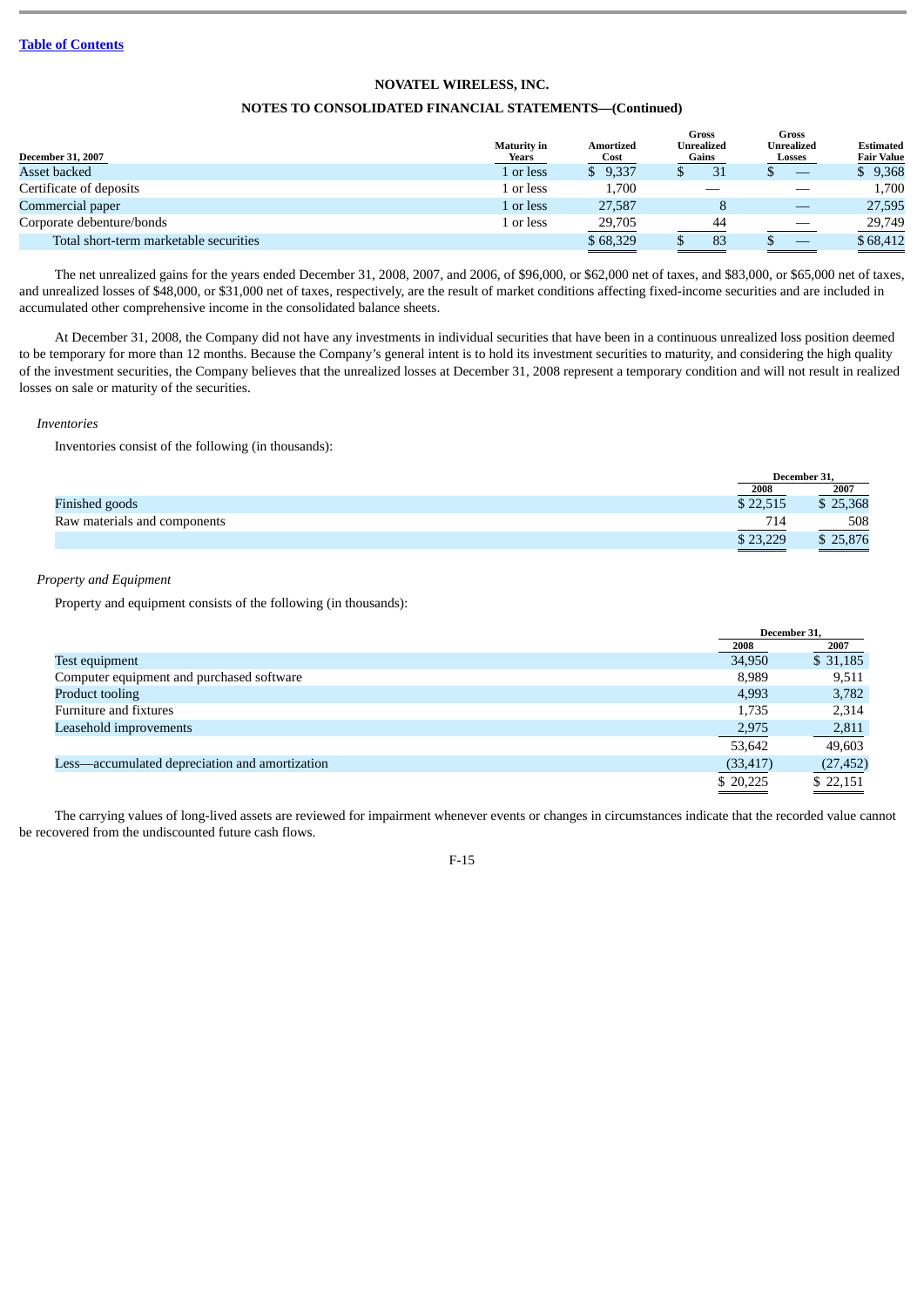### **NOTES TO CONSOLIDATED FINANCIAL STATEMENTS—(Continued)**

When the carrying value of an asset exceeds the associated undiscounted expected future cash flows, it is considered to be impaired and is written down to fair value, which is determined based on either undiscounted future cash flows or appraised values in accordance with SFAS 144*.* During the fourth quarter of 2008, the Company determined that certain product test equipment and product tooling had been impaired based on the Company's projected cash flow for certain products associated with those assets. The Company recorded an impairment loss of approximately \$638,000 in its cost of revenue as a result of this analysis. There was no impairment loss recorded for the years ended December 31, 2007 and December 31, 2006.

We monitor our intangible and long-lived asset balances and conduct formal tests on at least an annual basis or earlier when impairment indicators are present.

Depreciation and amortization expense relating to property and equipment was \$10.6 million, \$9.9 million, and \$6.5 million for the years ended December 31, 2008, 2007, and 2006, respectively. At December 31, 2008 and 2007, assets held under capital leases had a net book value of \$499,000 and \$462,000, respectively, net of accumulated amortization of \$161,000 and \$48,000, respectively.

## *Intangible Assets*

Intangible assets consist of the following (in thousands):

|                                       | December 31. |         |
|---------------------------------------|--------------|---------|
|                                       | 2008         | 2007    |
| HSUPA, HSDPA, UMTS, and GPRS licenses | \$5,972      | \$5,092 |
| EV-DO and CDMA licenses               | 4,456        | 4,593   |
|                                       | 10,428       | 9,685   |
| Less—accumulated amortization         | (8,568)      | (8,150) |
|                                       | \$1,860      | \$1,535 |

In accordance with SFAS No. 144 *("*SFAS 144"), *Accounting for the Impairment or Disposal of Long-Lived Assets,* in the fourth quarter of 2008, the Company identified triggering events for impairment for certain acquired intangible assets. The Company determined that certain technology licenses had been impaired due to the end of commercial life in products that utilized those software licenses. As a result, the Company recorded an impairment loss of approximately \$202,000 in cost of revenue for the year ended December 31, 2008. There was no impairment loss recorded for the years ended December 31, 2007 and December 31, 2006.

Amortization expense relating to intangible licenses was \$1.0 million, \$1.1 million and \$1.5 million for the years ended December 31, 2008, 2007 and 2006, respectively.

Future estimated amortization expense is as follows (in thousands):

|                     | Amount  |
|---------------------|---------|
| 2009                | \$1,392 |
| 2010                | 303     |
| 2011 and thereafter | 165     |
|                     | ,860    |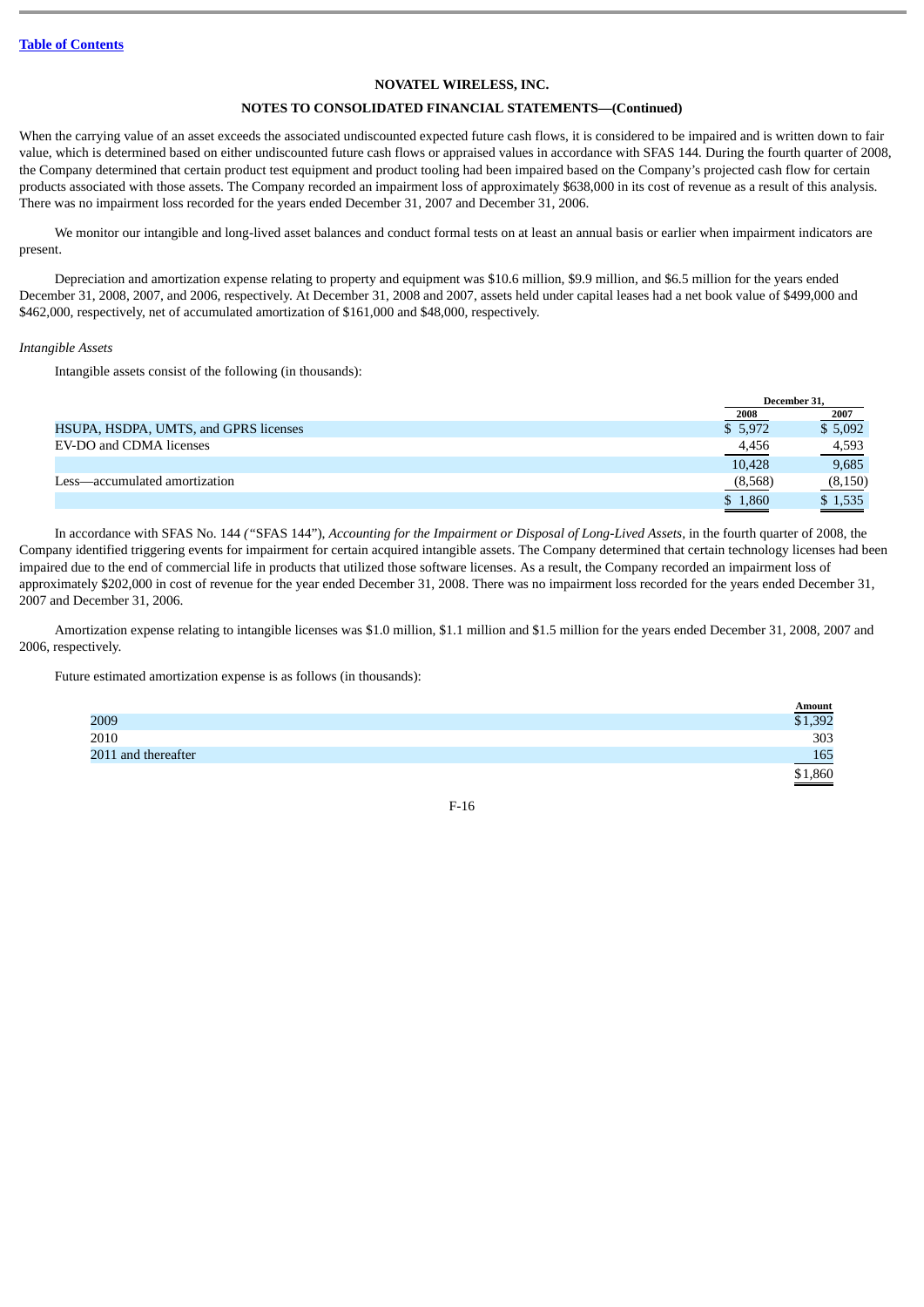## **NOTES TO CONSOLIDATED FINANCIAL STATEMENTS—(Continued)**

## *Accrued Expenses*

Accrued expenses consist of the following (in thousands):

|                                              |                                                                                                                         | December 31, |
|----------------------------------------------|-------------------------------------------------------------------------------------------------------------------------|--------------|
|                                              | 2008                                                                                                                    | 2007         |
| <b>Royalties</b>                             | \$3,657                                                                                                                 | \$8,372      |
| Payroll and related                          | 3,479                                                                                                                   | 7,058        |
| Product warranty                             | 3,471                                                                                                                   | 3,077        |
| Market development fund and price protection | 2,963                                                                                                                   | 1,899        |
| Deferred rent                                | 740                                                                                                                     | 982          |
| Professional fees                            | 1,003                                                                                                                   | 1,332        |
| Other                                        | 5,315                                                                                                                   | 1,755        |
|                                              | \$20,628                                                                                                                | \$24,475     |
|                                              | <u> The Communication of the Communication of the Communication of the Communication of the Communication of the Co</u> |              |

## **4. Income (Loss) Per Share**

Basic earnings per share ("EPS") excludes dilution and is computed by dividing net income or loss by the weighted-average number of common shares outstanding for the period. Diluted EPS reflects the potential dilution that could occur if securities or other contracts to issue common stock were exercised or converted into common stock.

Potentially dilutive securities (currently consisting of options, warrants, restricted stock and employee stock purchase plan withholdings using the treasury stock method) are excluded from the diluted EPS computation in loss periods and when their exercise price is greater than the market price as their effect would be anti-dilutive.

The following table sets forth the computation of diluted weighted average common and potential common shares outstanding for the years ended December 31, 2008, 2007 and 2006, respectively (in thousands).

|                                                                         | <b>Years Ended December 31,</b> |        |        |
|-------------------------------------------------------------------------|---------------------------------|--------|--------|
|                                                                         | 2008                            | 2007   | 2006   |
| Basic weighted average common shares outstanding                        | 31,159                          | 31,389 | 29,580 |
| Effect of dilutive securities:                                          |                                 |        |        |
| Warrants                                                                |                                 | 89     | 22     |
| Options                                                                 |                                 | 461    | 398    |
| Employee Stock Purchase Plan                                            |                                 | 13     |        |
| Unvested Restricted Stock (including Restricted Stock Units)            |                                 | 55     | 58     |
| Diluted weighted average common and potential common shares outstanding | 31,159                          | 32,007 | 30,058 |

Weighted average options, warrants, RSUs and ESPP shares to purchase a total of 3,833,226 shares, 473,183 shares, and 4,503,911 shares of common stock for the years ended December 31, 2008, 2007 and 2006 respectively, were outstanding but not included in the computation of diluted earnings per share as their effect was anti-dilutive.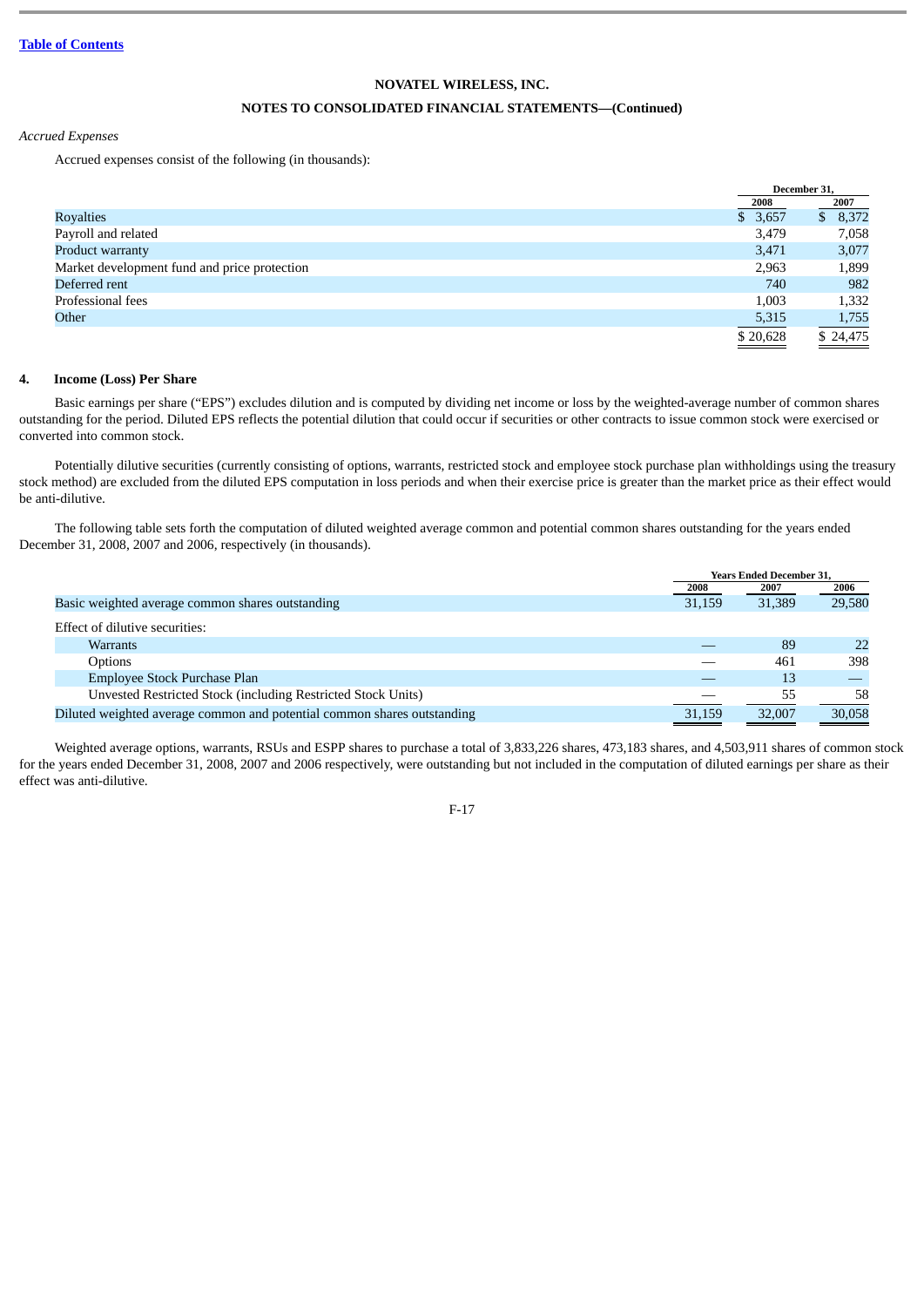## **NOTES TO CONSOLIDATED FINANCIAL STATEMENTS—(Continued)**

### **5. Stockholders' Equity**

## *Preferred Stock*

The Company has a total of 2,000,000 shares of Series A and Series B preferred stock authorized for issuance at a par value of \$0.001 per share. No preferred shares are currently issued or outstanding.

## *Common Shares Reserved for Future Issuance*

The Company has reserved shares of common stock for possible future issuance as of December 31, 2008 as follows (in thousands):

| Stock options outstanding                                                       | $\frac{\text{Amount}}{3,485}$ |
|---------------------------------------------------------------------------------|-------------------------------|
| Restricted stock units outstanding                                              | 270                           |
| Stock incentives available for future grant under the 2000 Stock Incentive Plan | 2,248                         |
| Stock warrants outstanding                                                      | 172                           |
| Shares available under the Employee Stock Purchase Plan                         | 173                           |
| Total shares of common stock reserved for issuance                              | 6,348                         |

## *Treasury Stock*

In March 2008, the Company announced that its Board of Directors had approved a stock repurchase program (the "Repurchase Program") providing for the repurchase of up to \$25.0 million of the Company's common stock on the open market through September 5, 2008. The Repurchase Program did not require the Company to repurchase any specific number of shares. During the year ended December 31, 2008, the Company repurchased a total of 2,435,853 shares of its outstanding common stock for \$25.0 million under the Repurchase Program. The Repurchase Program was completed in the third quarter of 2008. The Company currently holds these repurchased shares as treasury stock.

### **6. Stock Incentive and Employee Stock Purchase Plans**

#### *Stock Incentive Plan*

In July 2000, the Company's Board of Directors approved, and in September 2000, the Company's stockholders approved the 2000 Stock Incentive Plan (the "2000 Plan"). The Compensation Committee of the Company's Board of Directors administers the 2000 Plan. Awards made under the 2000 Plan have historically vested over either a three or a four year period but the plan permits the granting of awards with alternative vesting schedules including vesting based on performance criteria.

Under the 2000 Plan, the Company may issue restricted stock awards that, upon satisfaction of vesting conditions, allow for employees and non-employee directors to receive common stock. Issuances of such awards reduce common stock available under the 2000 Plan for stock incentive awards.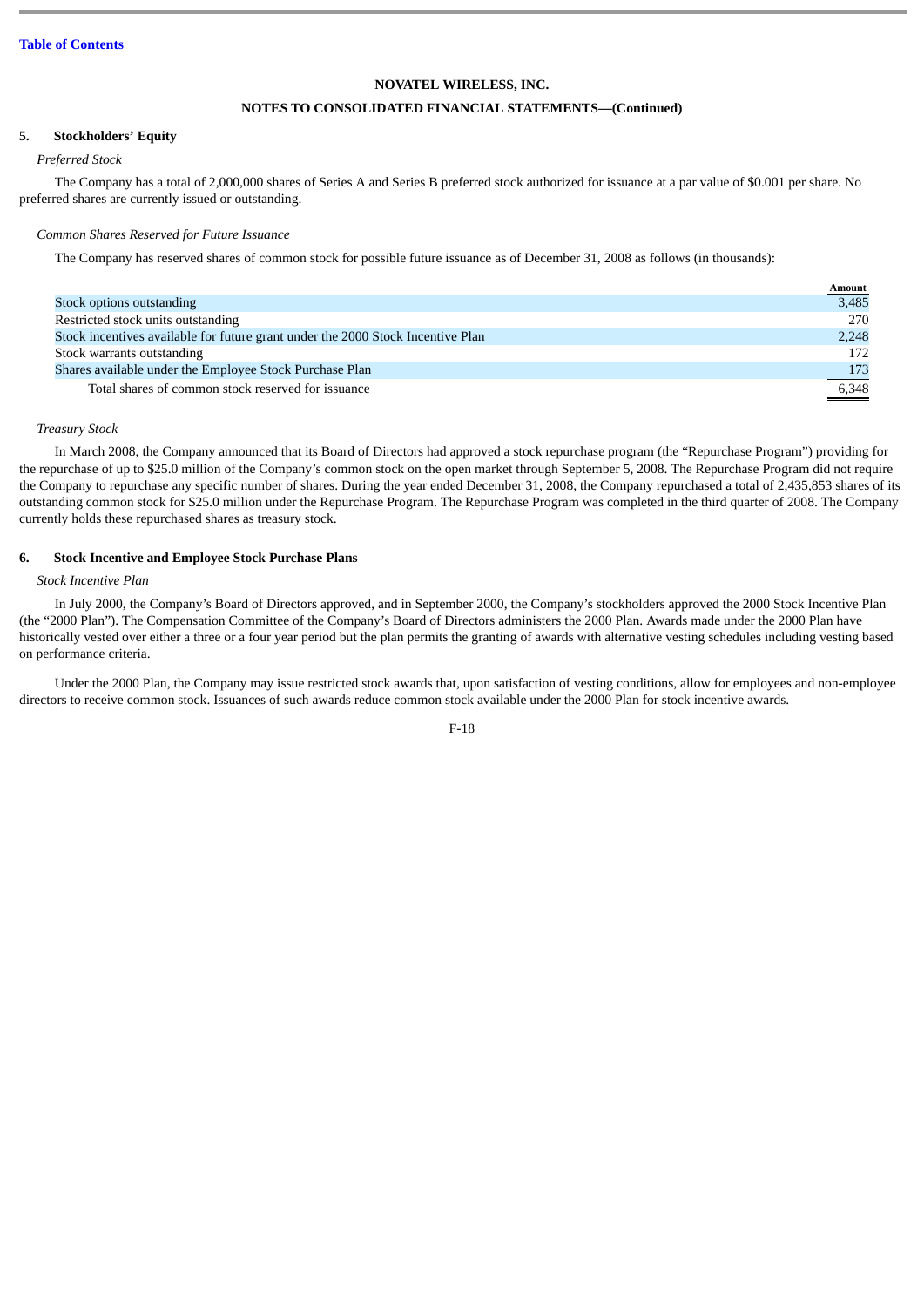## **NOTES TO CONSOLIDATED FINANCIAL STATEMENTS—(Continued)**

A summary of stock option activity is as follows (in thousands, except per share data):

|                                        | <b>Stock</b><br><b>Options</b><br>Outstanding |     | <b>Weighted Average</b><br><b>Exercise Price Per</b><br>Option | <b>Weighted Average</b><br>Remaining<br><b>Contractual Term</b><br>(Years) | Aggregate<br>Intrinsic<br>Value |
|----------------------------------------|-----------------------------------------------|-----|----------------------------------------------------------------|----------------------------------------------------------------------------|---------------------------------|
| Options outstanding January 1, 2006    | 5,444                                         |     | 13.58                                                          |                                                                            |                                 |
| Granted                                | 798                                           |     | 10.51                                                          |                                                                            |                                 |
| Exercised                              | (301)                                         |     | 2.86                                                           |                                                                            |                                 |
| Cancelled                              | (481)                                         |     | 15.95                                                          |                                                                            |                                 |
| Options outstanding December 31, 2006  | 5,460                                         |     | 13.51                                                          |                                                                            |                                 |
| Granted                                | 784                                           |     | 15.33                                                          |                                                                            |                                 |
| Exercised                              | (2,600)                                       |     | 9.89                                                           |                                                                            |                                 |
| Cancelled                              | (320)                                         |     | 15.88                                                          |                                                                            |                                 |
| Options outstanding December 31, 2007  | 3,324                                         |     | 16.55                                                          |                                                                            |                                 |
| Granted                                | 407                                           |     | 6.55                                                           |                                                                            |                                 |
| Exercised                              | (6)                                           |     | 7.78                                                           |                                                                            |                                 |
| Cancelled                              | (240)                                         |     | 15.66                                                          |                                                                            |                                 |
| Balance December 31, 2008              | 3,485                                         | \$. | 15.45                                                          | 6.33                                                                       | 481                             |
| Options Exercisable, December 31, 2008 | 2,549                                         |     | 17.14                                                          | 5.52                                                                       | 171                             |

During the year ended December 31, 2008, the total intrinsic value of options exercised to purchase common stock was approximately \$26,000, and the weighted average fair value of options to purchase common stock that were granted was \$3.82. During the year ended December 31, 2007, the total intrinsic value of options exercised to purchase common stock was \$30.2 million, and the weighted average fair value of options to purchase common stock that were granted was \$8.37 per share. During the year ended December 31, 2006, the total intrinsic value of options exercised to purchase common stock was \$2.3 million, and the weighted average fair value of options to purchase common stock that were granted was \$6.48 per share.

The total fair value of option awards recognized as expense during the years ended December 31, 2008, 2007 and 2006 was approximately \$3.5 million, \$5.9 million and approximately \$8.1 million, respectively.

## *Restricted Stock Units*

During 2008, the Compensation Committee of the Board of Directors, pursuant to the 2000 Plan, awarded a total of 83,595 restricted stock units (RSUs) to employees at fair values ranging from \$3.00 per share to \$3.50 per share. One-third of the shares underlying each grant becomes issuable on January 16, 2009, 2010, and 2011, assuming continued employment or other qualifying service to the Company through such date. The Company estimated the aggregate fair value of these awards to the employees at approximately \$263,000, based on the fair value of the Company's common stock price at the grant date. The estimated fair value of these awards is being amortized to compensation expense for each grant on a straight-line basis over the three-year service period.

During 2007, the Compensation Committee of the Board of Directors, pursuant to the 2000 Plan, awarded a total of 106,773 RSUs to employees and six non-employee directors at fair values ranging \$10.40 per share to \$25.22 per share. The shares underlying the RSUs become issuable in three equal annual installments beginning on the first anniversary of the grant date, assuming continued employment or other qualifying service to the Company through each vesting date. The Company estimated the aggregate fair value of these awards to the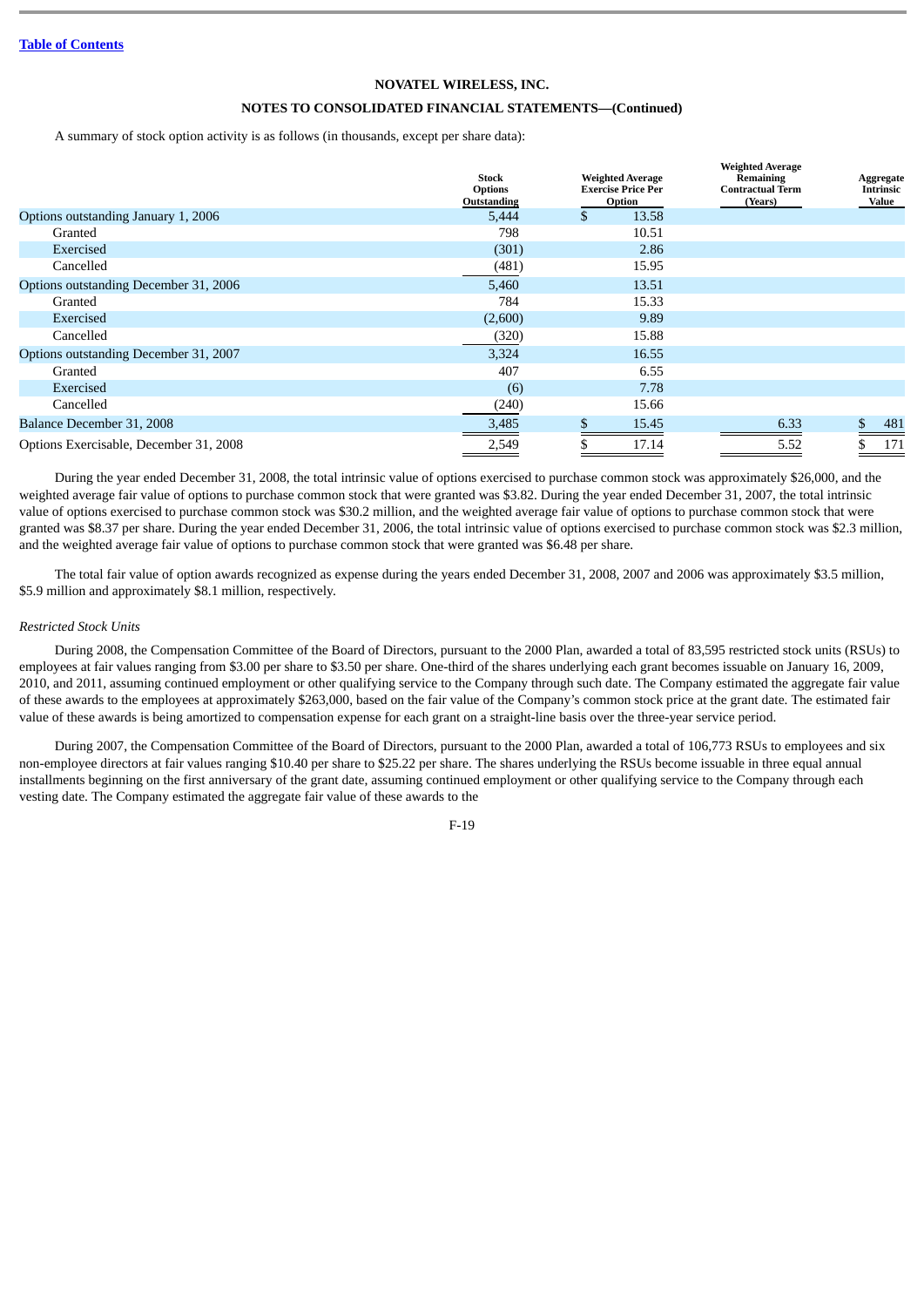## **NOTES TO CONSOLIDATED FINANCIAL STATEMENTS—(Continued)**

employees and non-employee directors at approximately \$1.3 million, based on the fair value of the Company's common stock price at the grant date. Compensation cost is being amortized to compensation expense for each grant on straight-line basis over the three-year service period.

In January 2007 and October 2007, the Compensation Committee of the Board of Directors, pursuant to the 2000 Plan, also awarded a total of 100,000 RSUs and 150,000 RSUs, respectively, to certain executives and to the Company's Executive Chairman, respectively, at fair values of \$10.40 and \$25.49 per share, respectively. One-third of the shares underlying each grant becomes issuable annually each January, commencing in 2008, subject to achievement of specific operating metrics in fiscal 2007 and continued employment through each vesting date. As of December 31, 2007, all of the operating metrics had been achieved resulting in satisfaction of the performance conditions for the awards. The Company estimated the aggregate fair value of these awards to executives at approximately \$4.8 million, which is being amortized to compensation expense on a straight-line basis for each vesting tranche. No equity or equity based awards were made to executives during 2008.

Restricted stock unit activity for the year ended December 31, 2008 is presented below (in thousands, except per share data):

|                                 | <b>Shares</b>                           | Weighted<br>Average<br><b>Grant Date</b><br><b>Fair Value</b> |
|---------------------------------|-----------------------------------------|---------------------------------------------------------------|
| Non-vested at January 1, 2007   |                                         |                                                               |
| Granted                         | 357                                     | 17.22                                                         |
| <b>Vested</b>                   | __                                      |                                                               |
| Forfeited                       | (33)                                    | 10.40                                                         |
| Non-vested at December 31, 2007 | 324                                     | 17.92                                                         |
| Granted                         | 83                                      | 3.15                                                          |
| <b>Vested</b>                   | (107)                                   | 14.09                                                         |
| Forfeited                       | (30)                                    | 10.27                                                         |
| Non-vested at December 31, 2008 | 270<br><b>Service Contract Contract</b> | 15.75<br><sup>\$</sup>                                        |

The total fair value of RSUs recognized as expense during the years ended December 31, 2008, 2007, and 2006 was approximately \$2.2 million, \$2.3 million, and \$0 respectively.

#### *Employee Stock Purchase Plan*

The Company's 2000 Employee Stock Purchase Plan ("ESPP") permits eligible employees of the Company to purchase newly issued shares of common stock, at a price equal to 85% of the lower of the fair market value on (i) the first day of the offering period or (ii) the last day of each six-month purchase period, through payroll deductions of up to 10% of their annual cash compensation. During 2008, the Company issued 78,050 shares under this plan and received \$726,000 in cash through employee withholdings. During 2007, the Company issued 113,433 shares under this plan and received \$1.0 million in cash. During 2006, the Company issued 78,808 shares under this plan and received \$683,000 in cash. The total fair value of ESPP awards recognized as expense during the years ended December 31, 2008, 2007 and 2006 was \$494,000, \$493,000 and \$535,000, respectively.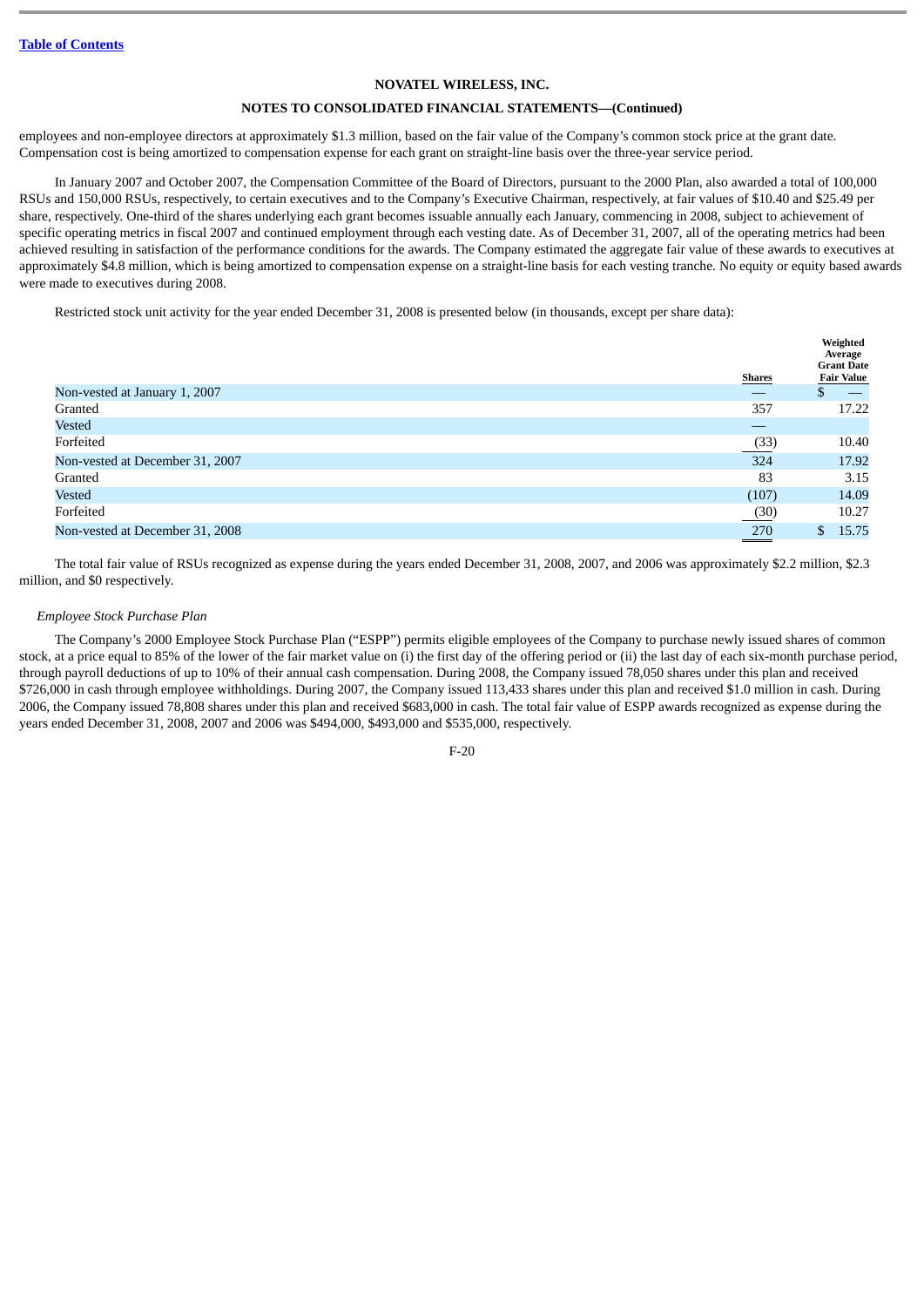## **NOTES TO CONSOLIDATED FINANCIAL STATEMENTS—(Continued)**

## **7. Income Taxes**

Total income taxes for the years ended December 31, 2008, 2007 and 2006 were allocated as follows (in thousands):

|                         |             | <b>Year Ended December 31.</b> |           |  |
|-------------------------|-------------|--------------------------------|-----------|--|
|                         | <b>2008</b> | 2007                           | 2006      |  |
| To income               | \$(947)     | \$20,756                       | \$(2,706) |  |
| To stockholders' equity | 185         | (9,772)                        | (733)     |  |
| Total income taxes      | \$(762)     | \$10,984                       | \$(3,439) |  |

Income (loss) before taxes for the years ended December 31, 2008, 2007 and 2006 is comprised of the following (in thousands):

|          |           | <b>Year Ended December 31.</b> |                 |  |
|----------|-----------|--------------------------------|-----------------|--|
|          | 2008      | <b>2007</b>                    | 2006            |  |
| Domestic | \$(3,480) | \$57,863                       | ,490)           |  |
| Foreign  | 1,290     | 1,655                          | דרר<br>، ے جو ح |  |
|          | \$(2,190) | \$59,518                       | \$(2,263)       |  |

The provision (benefit) for income taxes for the years ended December 31, 2008, 2007 and 2006 is comprised of the following (in thousands):

|                                      |           | <b>Year Ended December 31.</b> |           |  |
|--------------------------------------|-----------|--------------------------------|-----------|--|
|                                      | 2008      | 2007                           | 2006      |  |
| Current:                             |           |                                |           |  |
| Federal                              | \$3,230   | \$23,610                       | \$4,546   |  |
| <b>State</b>                         | 342       | 1,986                          | 42        |  |
| Foreign                              | 60        | 4                              | 29        |  |
| <b>Total Current</b>                 | \$3,632   | \$25,600                       | \$4,617   |  |
| Deferred:                            |           |                                |           |  |
| Federal                              | \$(3,299) | \$(2,340)                      | \$(4,986) |  |
| <b>State</b>                         | (1,299)   | (2,268)                        | (67)      |  |
| Foreign                              | 19        | (236)                          | (2,270)   |  |
| <b>Total Deferred</b>                | \$(4,579) | \$ (4,844)                     | \$(7,323) |  |
| Provision (benefit) for income taxes | \$ (947)  | \$20,756                       | \$(2,706) |  |
|                                      |           |                                |           |  |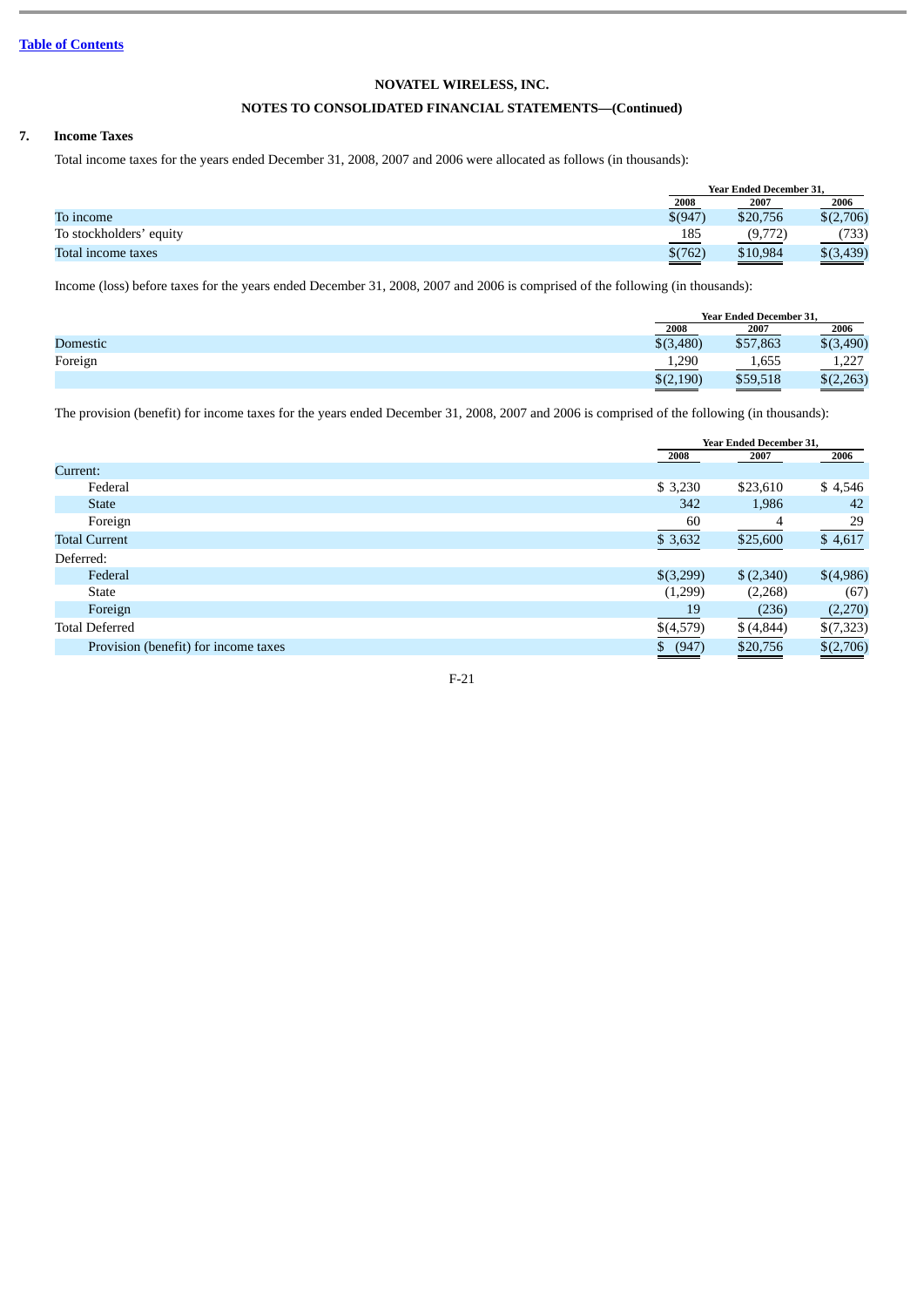## **NOTES TO CONSOLIDATED FINANCIAL STATEMENTS—(Continued)**

The Company's deferred tax assets and liabilities consist of the following (in thousands):

|                                             | December 31. |          |
|---------------------------------------------|--------------|----------|
|                                             | 2008         | 2007     |
| Deferred tax assets:                        |              |          |
| Accrued expenses                            | \$4,314      | \$ 3,877 |
| Inventory obsolescence provision            | 2,493        | 1,118    |
| Depreciation and amortization               | 4,584        | 4,257    |
| Deferred rent                               | 254          | 338      |
| Net operating loss and credit carryforwards | 4,682        | 2,787    |
| Stock-based compensation                    | 4,201        | 3,919    |
| Unrecognized tax benefits                   | 4,133        | 2,434    |
| Deferred tax assets                         | 24,661       | 18,730   |
| Valuation allowance                         | (2,746)      | (1, 394) |
| Net deferred tax assets                     | \$21.915     | \$17,336 |

The provision (benefit) for income taxes reconciles to the amount computed by applying the statutory federal income tax rate of 34% in 2008, 35% in 2007, and 34% in 2006 to income before provision for income taxes as follows (in thousands):

|                                          | <b>Year Ended December 31.</b> |          |             |
|------------------------------------------|--------------------------------|----------|-------------|
|                                          | 2008                           | 2007     | 2006        |
| Federal tax provision, at statutory rate | (745)                          | \$20,831 | (769)<br>S. |
| State tax, net of federal benefit        | (47)                           | 1,190    | (45)        |
| Change in valuation allowance            | 1,352                          | (984)    | (2,781)     |
| Research and development credits         | (3,259)                        | (951)    | (635)       |
| Share-based compensation                 | 1,083                          | 926      | 997         |
| FIN 48 Interest                          | 365                            |          |             |
| Other                                    | 304                            | (256)    | 527         |
|                                          | (947)                          | \$20,756 | \$(2,706)   |

At December 31, 2008 and 2007, the Company provided a valuation allowance for its deferred tax assets for which significant uncertainty exists regarding the ultimate realization. At December 31, 2008, the allowance consisted of \$1.4 million relating to certain of the Company net operating loss carryforwards and \$1.4 million related to the Company's Canadian deferred tax assets. At December 31, 2007, the allowance consisted of \$1.4 million relating to certain of the Company's net operating loss carryforwards. The Company evaluates its deferred tax assets for future realization and reduces it by a valuation allowance to the extent significant uncertainty exists. Many factors are considered when assessing the likelihood of future realization of deferred tax assets including recent cumulative earnings experience, expectations of future taxable income, the carryforward periods available for tax reporting purposes, and other relevant factors. Management believes that it is more likely than not that the results of future operations will generate sufficient future taxable income to realize deferred tax assets, net of the valuation allowance.

At December 31, 2008, the Company has U.S. federal net operating loss carryforwards of approximately \$4.7 million. Federal net operating loss carryforwards expire at various dates from 2011 through 2024. The Company has California net operating loss carryforwards of approximately \$5.0 million, which expire at various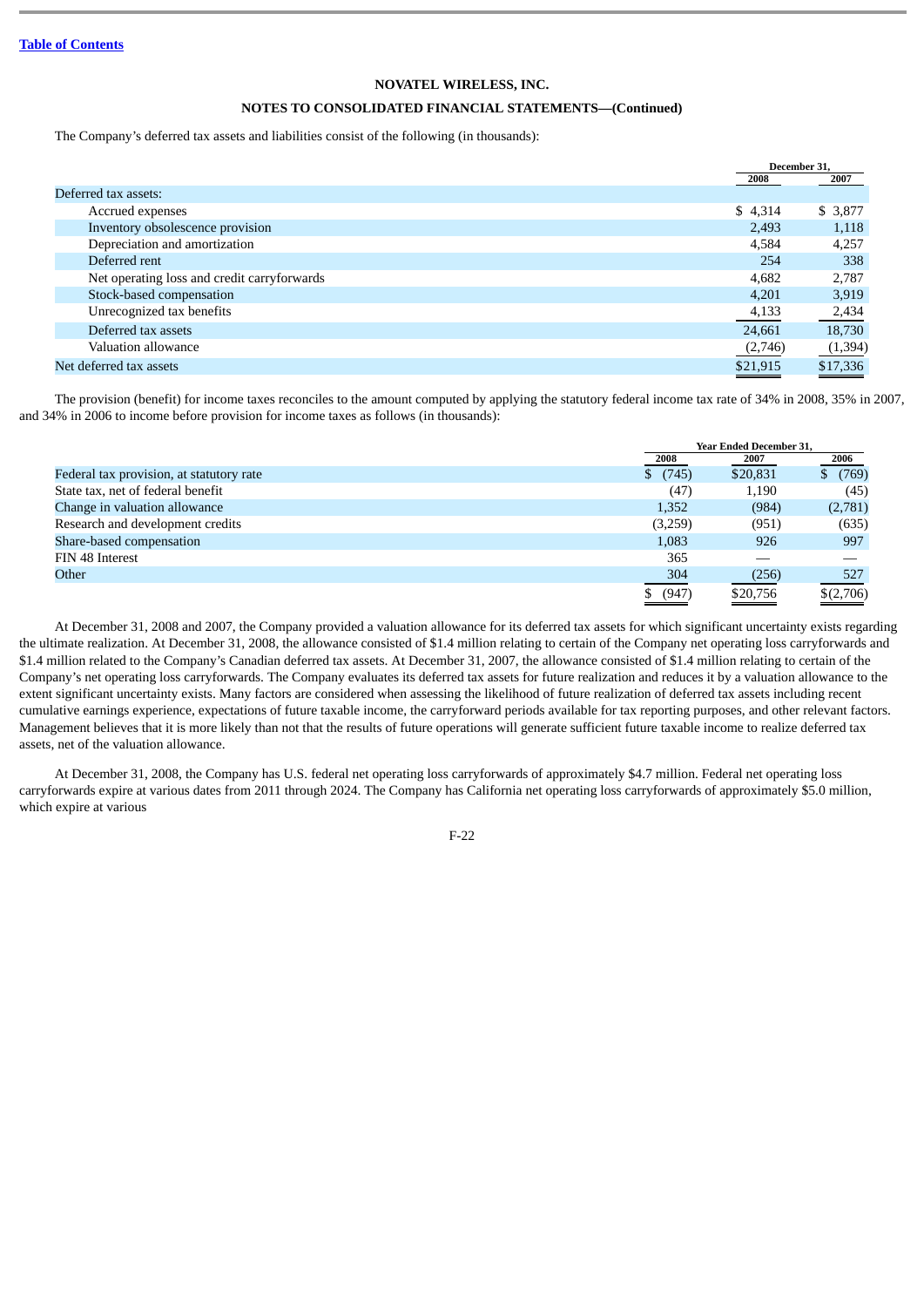### **NOTES TO CONSOLIDATED FINANCIAL STATEMENTS—(Continued)**

dates from 2009 through 2014. On September 23, 2008, the State of California passed tax legislation that, among other things, placed a moratorium on the use of net operating loss carryforwards and limited the use of certain tax credits to reduce state income tax liability in 2008 and 2009. The Company has a California research and development tax credit carryforward of approximately \$2.2 million. The Company also has federal research and development tax credit carryforwards of approximately \$50,000. The tax credits have no expiration date.

It is the Company's intention to reinvest undistributed earnings of its foreign subsidiaries and thereby indefinitely postpone their remittance. Accordingly, no provision has been made for foreign withholding taxes on United States income taxes which may become payable if undistributed earnings of the foreign subsidiary were paid as dividends to the Company.

On January 1, 2007, the Company adopted the provisions of FIN 48. The Company's adoption of the standard did not have a material impact on retained earnings. The total liability for unrecognized tax benefits as of the date of adoption was \$3.7 million. As of December 31, 2008 and 2007, the total liability for unrecognized tax benefits was \$18.6 million and \$15.2 million, respectively.

A reconciliation of the beginning and ending amounts of unrecognized tax benefits is as follows (in thousands):

|                                                           | <b>Amount</b> |
|-----------------------------------------------------------|---------------|
| Unrecognized tax benefits balance at January 1, 2007      | \$40,663      |
| Increases related to current and prior year tax positions | 676           |
| <b>Settlements</b>                                        |               |
| Lapse in statute of limitations                           |               |
| Unrecognized tax benefits balance at December 31, 2007    | 41,339        |
| Increases related to current and prior year tax positions | 96            |
| <b>Settlements</b>                                        |               |
| Lapse in statute of limitations                           |               |
| Unrecognized tax benefits balance at December 31, 2008    |               |

Included in the balance of unrecognized tax benefits at December 31, 2008 and 2007 are \$36.5 million and \$38.8 million, respectively, of tax benefits that, if recognized, would affect the effective tax rate.

The Company recognizes interest and penalties related to unrecognized tax benefits in the provision for income taxes. As of December 31, 2008 and 2007, the Company recorded approximately \$572,000 and \$100,000, respectively, of accrued interest related to uncertain tax positions.

It is reasonably possible that a decrease of approximately \$3.2 million to the gross unrecognized tax benefits may be required within the next twelve months. This adjustment relates to the possible settlement of Internal Revenue Service audits for the Company's 2006 tax year that are currently in process and expected to be completed within twelve months, and the expiration of the statue of limitations in various taxing jurisdictions.

The Company and its subsidiaries file U.S., state, and foreign income tax returns in jurisdictions with various statutes of limitations. The Internal Revenue Service is currently conducting an examination of the Company's U.S. income tax return for 2006. The Company is also subject to various income tax examinations for the 1996 through 2008 calendar years due to the availability of net operating loss carryforwards. The Company believes appropriate provisions for all outstanding issues have been made for all jurisdictions and all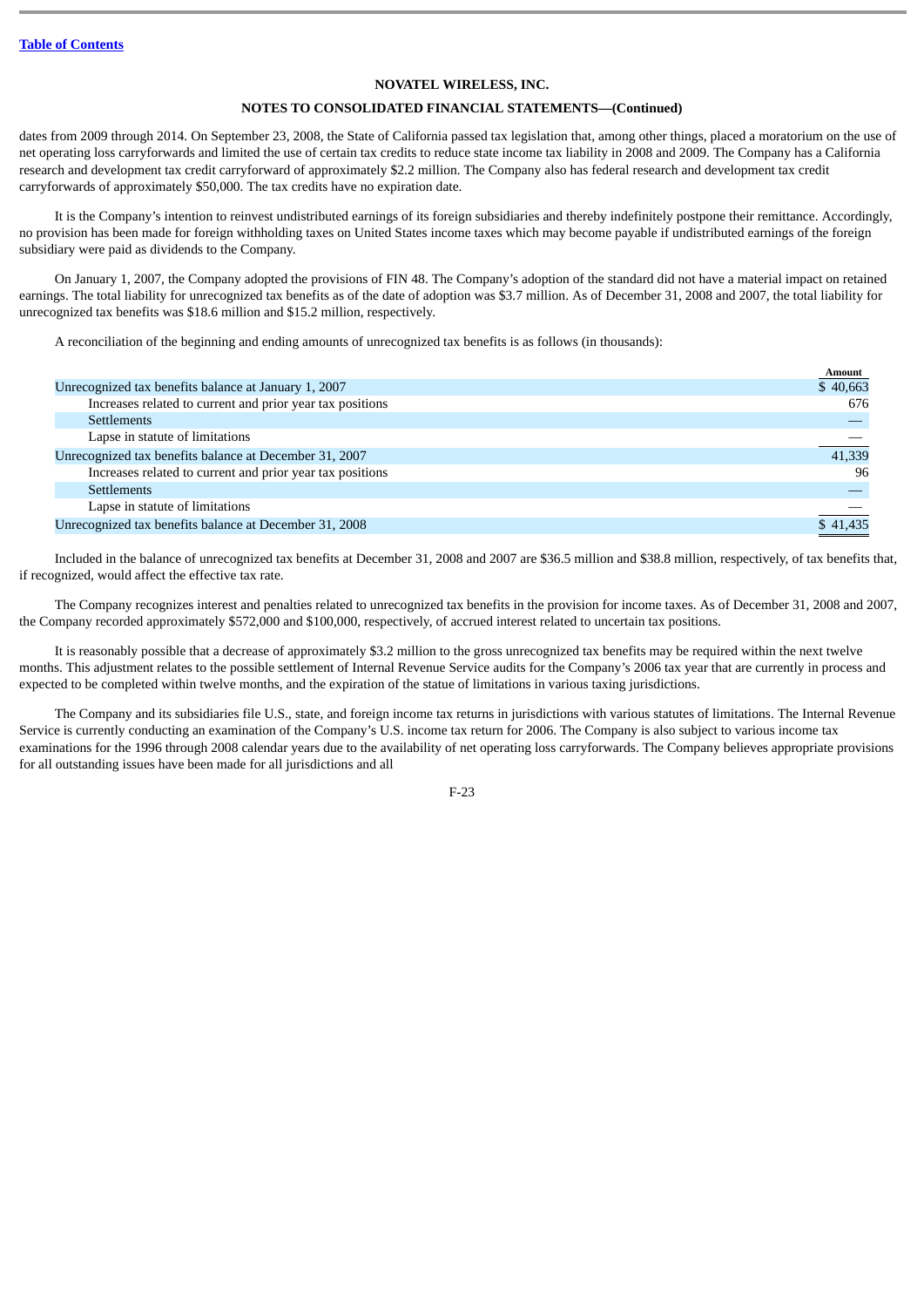### **NOTES TO CONSOLIDATED FINANCIAL STATEMENTS—(Continued)**

open years. However, because audit outcomes and the timing of audit settlements are subject to significant uncertainty, the Company's current estimate of the total amounts of unrecognized tax benefits could increase or decrease for all open years.

#### **8. Commitments and Contingencies**

## *Capital Leases*

During the years ended December 31, 2008, 2007, and 2006, the Company purchased equipment under capital leases for \$150,000, \$510,000, and \$0, respectively.

The following is a schedule by year of future minimum lease payments under capital leases together with the present value of the net minimum lease payments as of December 31, 2008 (in thousands):

| For the Period Ending December 31,          | Amount          |
|---------------------------------------------|-----------------|
| 2009                                        | \$220           |
| 2010                                        | 114             |
| 2011                                        | 114             |
| 2012                                        | 56              |
| Total minimum lease payments                | 504             |
| Less: amounts representing interest         | (28)            |
| Present value of net minimum lease payments | 476             |
| Less: current portion                       | (207)           |
| Long-term portion                           | $\frac{$269}{}$ |
|                                             |                 |

#### *Operating Leases*

The Company leases its office space and certain equipment under non-cancelable operating leases with various terms through 2012. The minimum annual rent on the Company's office space is subject to increases based on stated rental adjustment terms, property taxes and operating costs, and contains rent concessions. For financial reporting purposes, rent expense is recognized on a straight-line basis over the term of the lease. Accordingly, rent expense recognized in excess of rent paid is reflected as deferred rent. Rental expense under operating leases in 2008, 2007 and 2006 was approximately \$3.0 million, \$4.1 million and \$3.3 million, respectively. The Company's office space lease contains incentives in the form of reimbursement from the landlord for a portion of the costs of leasehold improvements incurred by the Company which are recorded to rent expense on a straight-line basis over the term of the lease.

The minimum future lease payments under non-cancelable operating leases as of December 31, 2008 are as follows (in thousands):

| For the Period Ending December 31, |                                 |
|------------------------------------|---------------------------------|
| 2009                               | $\frac{\text{Amount}}{\$2,744}$ |
| 2010                               | 2,784                           |
| 2011                               | 531                             |
| 2012                               | 350                             |
| Thereafter                         |                                 |
| Total minimum lease payments       | $\frac{1}{$6,409}$              |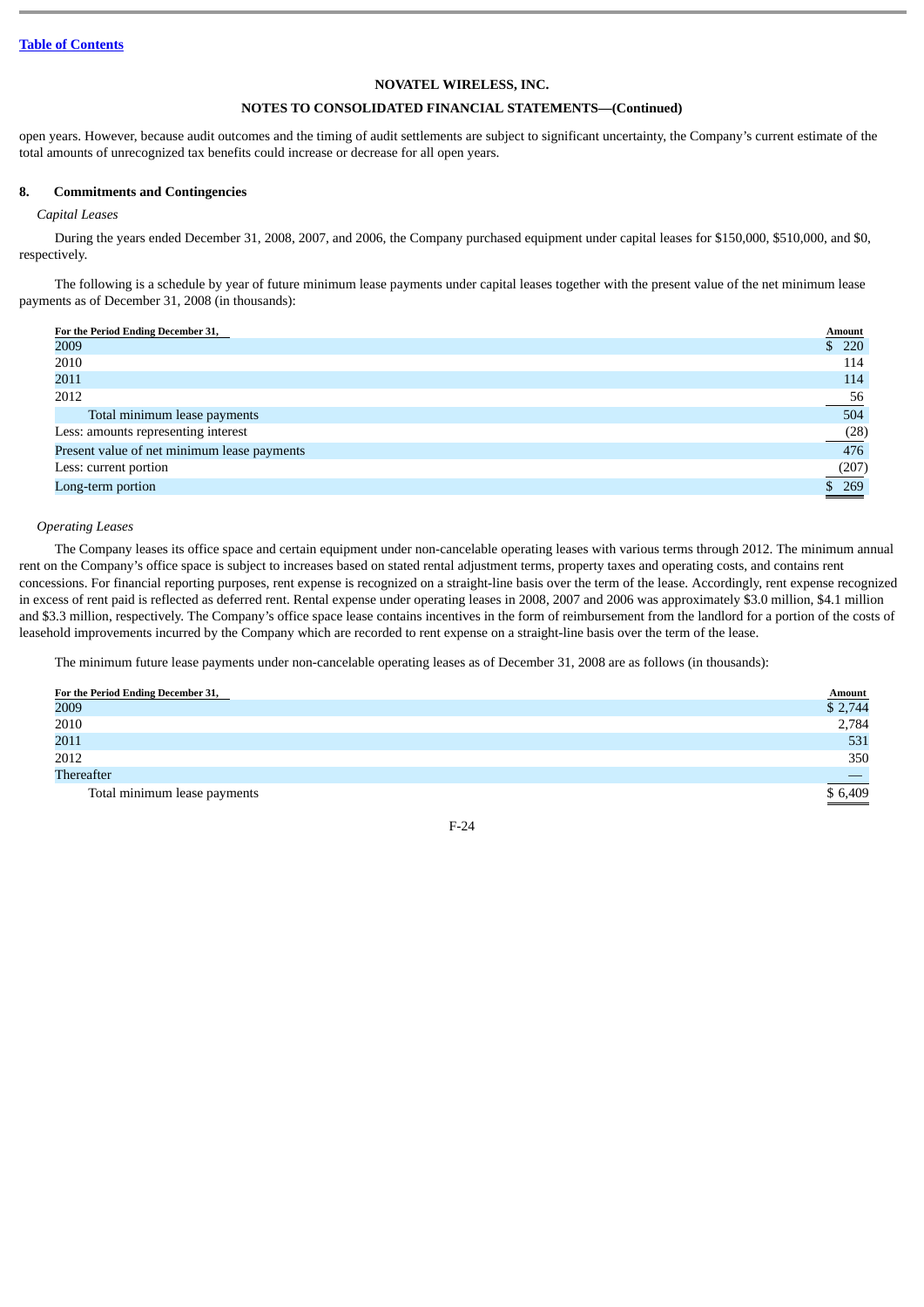## **NOTES TO CONSOLIDATED FINANCIAL STATEMENTS—(Continued)**

### *Royalties*

The Company has license agreements which require it to make royalty payments generally based on a percentage of the sales price of its products using certain technologies. The Company will also accrue for contingent royalty costs in cases where it does not have agreements by using its current best estimate of its potential obligation. These estimates are based on various market data information and other relevant information. If the Company enters into such agreements, or when additional market data becomes available, it will revise its estimates accordingly. During the year ended December 31, 2008, the Company revised its estimate of its contingent liability for royalty costs and reduced its liability by \$2.3 million based on its assessment of current data. In 2008, 2007 and 2006, the Company incurred royalty expense of \$14.8 million, \$22.0 million, and \$13.6 million, respectively.

#### *Management Retention Agreements*

During 2005 and 2004, the Company entered into management retention agreements with certain of the Company's executive officers. The agreements entitle those employees to enumerated severance benefits if, within the one year period immediately following a change of control (as defined in the agreement) or at the direction of an acquirer in anticipation of such an event, the Company terminates the employee's employment other than for cause or disability or the employee terminates his or her employment for good reason. These severance benefits would include a lump sum payment of three times the sum of the employee's annual base salary then in effect and the applicable targeted annual bonus, continued employee benefits, accelerated vesting of the employee's stock incentive awards, a tax equalization payment to eliminate the effects of any applicable excise tax, and financial planning and outplacement services.

In November 2007, the Company entered into an employment agreement with the Company's Chief Executive Officer, with an initial term of three years. Under the agreement, Mr. Leparulo will continue to serve as Executive Chairman of the Board and as the Company's most senior officer. The agreement entitles Mr. Leparulo to enumerated severance benefits under various circumstances if Mr. Leparulo's employment with the Company is terminated. These enumerated severance benefits vary according to whether (a) Mr. Leparulo's employment with the Company is terminated within the one year period immediately following a change in control (as defined in the agreement) or at the direction of an acquirer in anticipation of such an event; (b) the Company terminates his employment other than for cause or he terminates his employment for good reason; or (c) the Company terminates his employment for cause or he terminates his employment for other than good reason. Depending on the cause of the employment termination, the enumerated severance benefits include a lump sum payment ranging from one to three years annual base salary then in effect, an additional lump sum bonus payment representing certain multiples of his targeted bonus, and varying periods of ongoing employee benefits including health care and outplacement services.

#### *Legal Matters*

The Company is, from time to time, party to various legal proceedings arising in the ordinary course of business. Based on evaluation of these matters and discussions with Company's counsel, the Company believes that liabilities arising from or sums paid in settlement of these existing matters would not have a material adverse effect on its consolidated results of operations or financial condition.

On September 15, 2008, and September 18, 2008, two putative securities class action lawsuits were filed in the United States District Court for the Southern District of California on behalf of persons who allegedly purchased our stock between February 5, 2007 and August 19, 2008. On December 11, 2008, these lawsuits were consolidated into a single action entitled *Backe v. Novatel Wireless, Inc., et al.*, Case No. 08-CV-01689-H (RBB)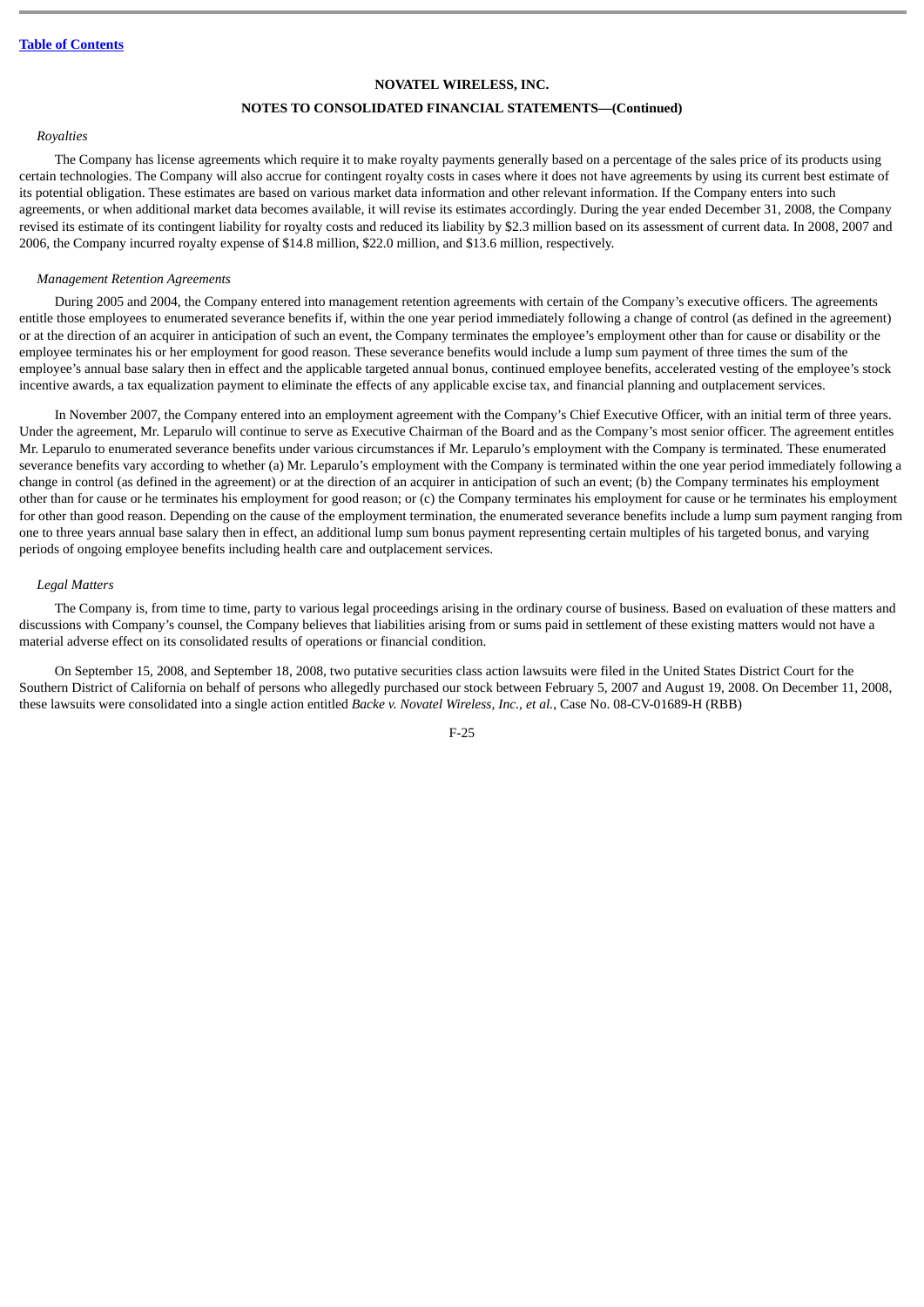### **NOTES TO CONSOLIDATED FINANCIAL STATEMENTS—(Continued)**

(Consolidated with Case No. 08-CV-01714-H (RBB) (U.S.D.C., S.D. Cal.). The plaintiffs filed the consolidated complaint on behalf of persons who allegedly purchased our stock between February 27, 2007 and November 10, 2008. The consolidated complaint names the Company and certain of our current and former officers as defendants. The consolidated complaint alleges generally that we issued materially false and misleading statements during the relevant time period regarding the strength of our products and market share, our financial results and our internal controls. The plaintiffs are seeking an unspecified amount of damages and costs. On February 9, 2009, all defendants filed a motion to dismiss the consolidated complaint. A hearing on the motion to dismiss is presently scheduled for March 30, 2009. The Company intends to defend this litigation vigorously. Due to the preliminary nature of this litigation, the Company is unable to estimate the range of exposure associated with this litigation.

On October 8, 2008, a purported shareholder, Jerry Rosenbaum, filed a derivative action in the Superior Court for the State of California, County of San Diego, against the Company, as nominal defendant, and certain of our current and former officers and directors, including the members of our Audit Committee, as defendants. Two other purported shareholders, Mark Campos and Chris Arnsdorf, separately filed substantially similar lawsuits in the same court on October 20, 2008 and November 5, 2008, respectively. The complaints allege claims for breach of fiduciary duties for disseminating false and misleading statements and for failing to maintain internal controls, unjust enrichment, abuse of control, and gross mismanagement, in each case for the period from February 2007 to the date on which each complaint was filed. The plaintiffs allege that the Company misrepresented its financial results by failing to disclose that it recognized certain revenues in violation of generally accepted accounting principles and the Company's own internal revenue cut-off procedures. Additionally, the plaintiffs allege that the Company misrepresented the status of the accounting review conducted by the Audit Committee. The plaintiffs are seeking an unspecified amount for damages sustained by the Company, attorneys' fees and costs, and appropriate equitable relief. We anticipate filing a stipulation with plaintiffs that the derivative actions be consolidated. The Company intends to defend this litigation vigorously. Due to the preliminary nature of this litigation, the Company is unable to estimate the range of exposure associated with this litigation.

#### *Indemnification*

In the normal course of business, the Company periodically enters into agreements that require the Company to indemnify and defend its customers for, among other things, claims alleging that the Company's products infringe third-party patents or other intellectual property rights. The Company's maximum exposure under these indemnification provisions cannot be estimated.

On January 9, 2009, DNT, LLC filed a putative patent infringement lawsuit in the United States District Court for the Eastern District of Virginia against several wireless carriers, including Sprint Nextel Corporation and Verizon Wireless, Inc., as defendants. The complaint alleges, among other things, that the defendants' use, sale and importation of specified wireless modem cards for computers designed to be used in conjunction with the defendants' cellular networks constitutes direct infringement of U.S. Patent No. RE 37,660, which the plaintiff allegedly owns. The complaint also alleges that customer use of the products sold by the defendants constitutes indirect infringement of the patent allegedly owned by the plaintiff. The plaintiff is seeking an amount of damages equal to no less than a reasonable royalty for the sale of each infringing product, an injunction, costs and other relief as appropriate. The Company is currently evaluating this matter to determine the nature and extent of its obligation to indemnify and/or defend Sprint Nextel and Verizon Wireless in this lawsuit. Due to the preliminary nature of this action, the Company is unable to estimate the range of exposure associated with this matter.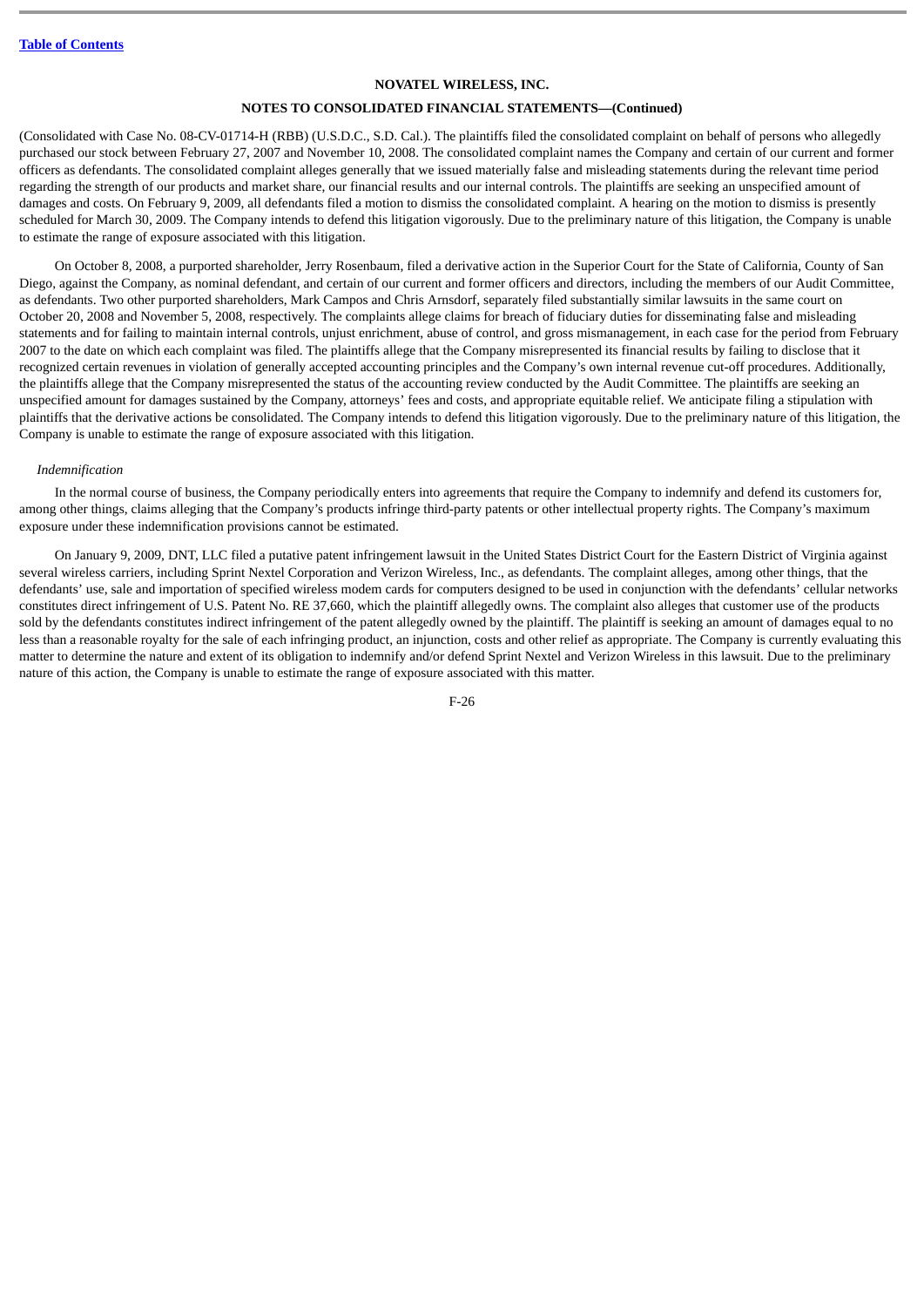## **NOTES TO CONSOLIDATED FINANCIAL STATEMENTS—(Continued)**

On January 16, 2009, Datascape, Inc. filed a putative patent infringement lawsuit in the United States District Court for the Northern District of Georgia against Sprint Spectrum, L.P. and Sprint Solutions, Inc. as defendants. The complaint alleges generally that the defendants have engaged in the manufacture, sale, import and/or use of products and/or processes that constitutes infringement of U.S. Patent Nos. 5,742,845, 5,905,908, 6,366,967, 6,684,269 and 6,745,259, which the plaintiff allegedly owns. The plaintiff is seeking an amount of damages no less than a reasonable royalty, treble damages, an injunction, attorney's fees and costs and additional relief as appropriate. The Company is currently evaluating this matter to determine the nature and extent of its obligation to indemnify and/or defend the defendants in this lawsuit. Due to the preliminary nature of this matter, the Company is unable to estimate the range of exposure associated with this matter.

#### **9. Segment Information and Concentrations of Risk**

#### *Segment Information*

The Company operates in the wireless data modem technology industry and all sales of the Company's products and services are made in this segment. Management makes decisions about allocating resources based on this one operating segment.

The Company has operations in the United States, Canada, Europe and Asia. The book values of the Company's assets in the United States, Canada, Europe and Asia as of December 31, 2008 were \$253.5 million, \$6.3 million, \$892,000 and \$59,000, respectively, and as of December 31, 2007 were \$288.8 million, \$6.3 million, \$1.5 million and \$0, respectively.

For the year ended December 31, 2008, approximately 36% of revenues were derived from international customers (Europe/Middle East/Africa 36%, Asia/Australia 0%) as compared to approximately 25% of revenues derived from international customers (Europe/Middle East/Africa 23%, Asia/Australia 2%), for the year ended December 31, 2007. For the year ended December 31, 2006, approximately 37% of revenues were derived from international customers (Europe/Middle East/Africa 27%, Asia/Australia 10%).

#### *Concentrations of Risk*

Substantially all of the Company's revenue is derived from sales of wireless access products. Any significant decline in market acceptance of the Company's products or in the financial condition of the Company's customers would have an adverse effect on the Company's results of operations and financial condition.

A significant portion of the Company's revenue comes from a small number of customers. Four customers accounted for 26.2%, 16.1%, 15.4%, and 12.6% of 2008 revenues. Three customers accounted for 34.9%, 25.9%, and 10.9% of 2007 revenues. Two customers accounted for 38.2% and 19.7% of 2006 revenues.

The Company outsources its manufacturing to two third-party manufacturers. If one or both of them were to experience delays, disruptions, capacity constraints or quality control problems in its manufacturing operations, product shipments to the Company's customers could be delayed or its customers could consequently elect to cancel the underlying order, which would negatively impact the Company's revenues and results of operations.

#### **10. Retirement Savings Plan**

The Company has a defined contribution 401(k) retirement savings plan (the "Plan"). Substantially all of the Company's U.S. employees are eligible to participate in the Plan after meeting certain minimum age and service requirements. Employees may make discretionary contributions to the Plan subject to Internal Revenue Service limitations. Employer matching contributions amounted to \$803,000, \$653,000 and \$427,000 for the years ended December 31, 2008, 2007 and 2006, respectively. Employer matching contributions vest over a two-year period.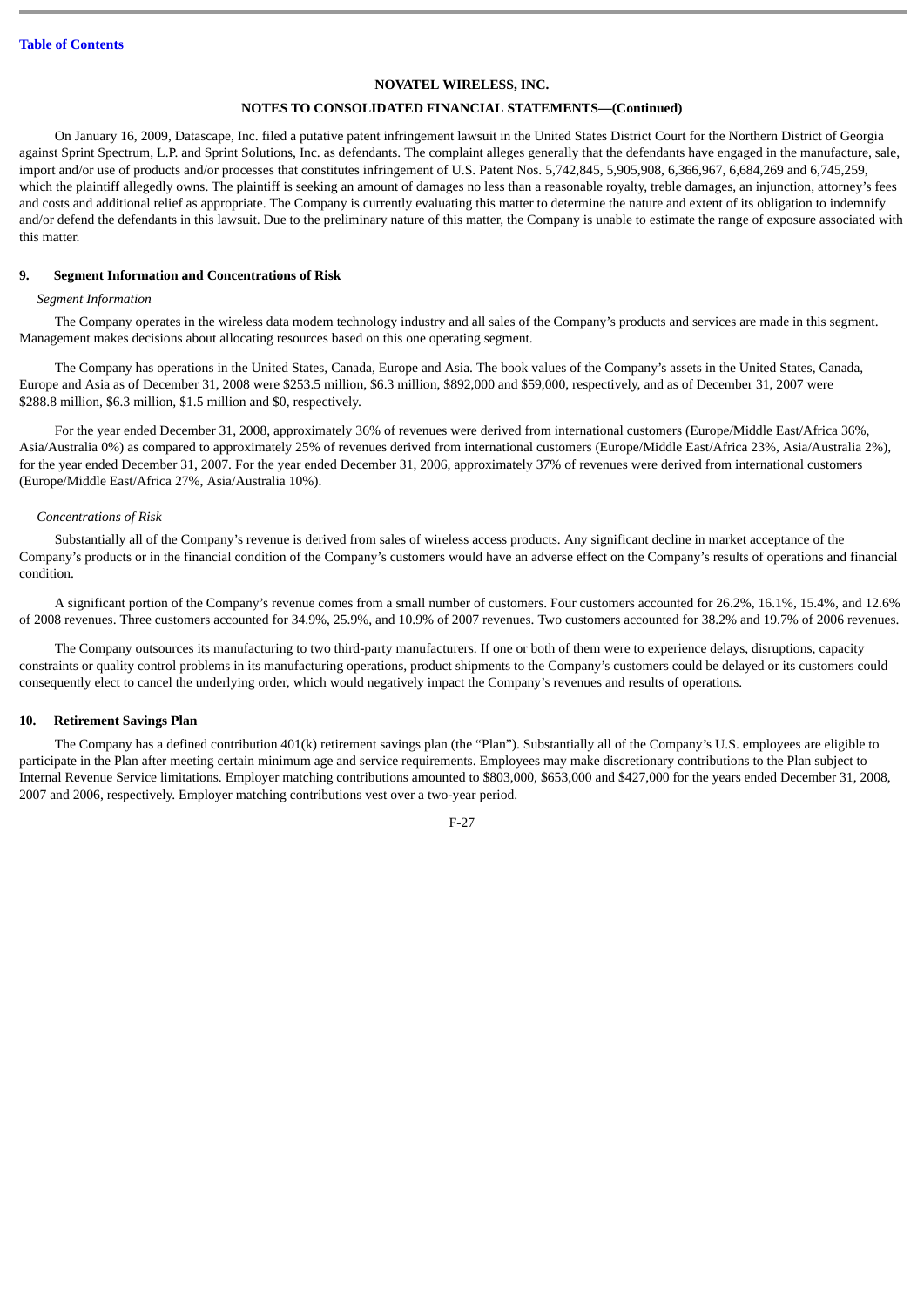## **NOTES TO CONSOLIDATED FINANCIAL STATEMENTS—(Continued)**

The Company has a registered retirement savings plan for its Canadian employees. Substantially all of the Company's Canadian employees are eligible to participate in this plan. Employees make discretionary contributions to the plan subject to local limitations. Employer contributions amounted to \$223,000, \$205,000 and \$77,000 for the years ended December 31, 2008, 2007 and 2006, respectively.

## **11. Related Party Transactions**

On December 5, 2008, the Board of Directors (the "Board") of the Company authorized the Company to engage Mr. John Ross as a consultant to the Company, effective December 8, 2008 (the "Engagement"). Mr. Ross is currently a member of the Board and was employed by the Company from August 2000 until February 2007. Pursuant to the Engagement, Mr. Ross will receive a monthly fee of \$15,000 in exchange for his providing consulting services to the Company with respect to certain strategic initiatives. The Engagement has an initial term of three months; thereafter it automatically extends for additional three month terms unless either party provides at least two weeks prior written notice of its election to terminate the Engagement at the end of the applicable term. Total payments made to Mr. Ross during fiscal 2008 under the agreement were \$0. At December 31, 2008, the Company's total indebtedness to Mr. Ross for unpaid services rendered is \$15,000.

## **12. Quarterly Financial Information (Unaudited)**

The following is a summary of unaudited quarterly results of operations for the years ended December 31, 2008 and 2007.

|                                                     | Quarter   |          |                                          |           |
|-----------------------------------------------------|-----------|----------|------------------------------------------|-----------|
|                                                     | First     | Second   | <b>Third</b>                             | Fourth    |
|                                                     |           |          | (in thousands, except per share amounts) |           |
| 2008:                                               |           |          |                                          |           |
| Total revenue                                       | \$87,830  | \$89,630 | \$78,398                                 | \$65,115  |
| Gross margin                                        | 21,711    | 22,678   | 16,663                                   | 7,690     |
| Net income (loss) applicable to common stockholders | 1,833     | 952      | (1,046)                                  | (2,982)   |
| Basic net earnings (loss) per common share          | 0.06      | 0.03     | (0.03)                                   | (0.10)    |
| Diluted net earnings (loss) per common share        | 0.06      | 0.03     | (0.03)                                   | (0.10)    |
| 2007:                                               |           |          |                                          |           |
| Total revenue                                       | \$109,848 | \$97,427 | \$104,616                                | \$118,012 |
| Gross margin                                        | 33.994    | 30.619   | 31,012                                   | 35,216    |
| Net income applicable to common stockholders        | 10.106    | 7,961    | 9,195                                    | 11,500    |
| Basic net earnings per common share                 | 0.34      | 0.26     | 0.29                                     | 0.35      |
| Diluted net earnings per common share               | 0.34      | 0.25     | 0.28                                     | 0.35      |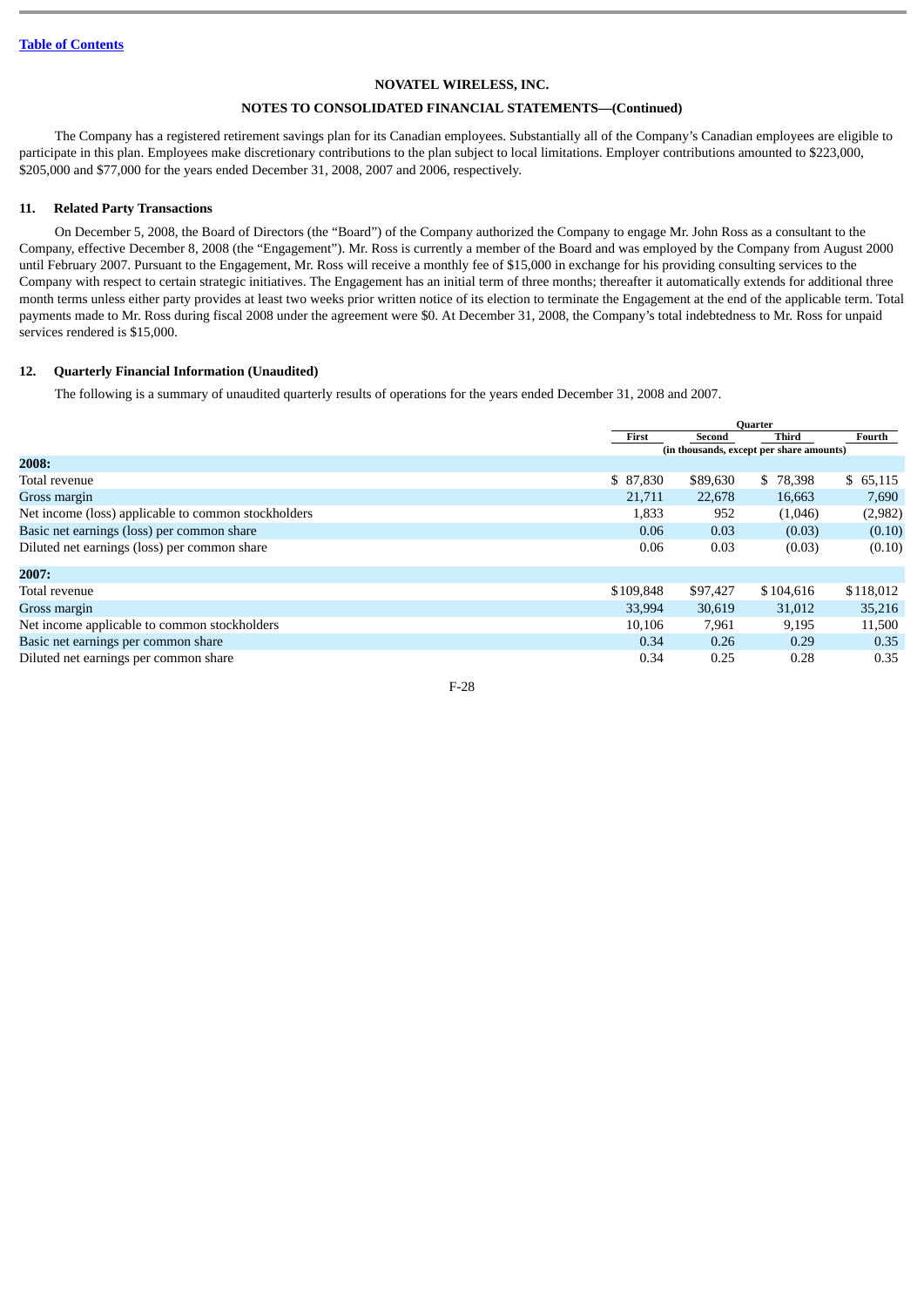#### **Report of Independent Registered Public Accounting Firm**

The Board of Directors and Stockholders Novatel Wireless, Inc.:

We have audited the accompanying consolidated balance sheets of Novatel Wireless, Inc. and subsidiaries as of December 31, 2008 and 2007, and the related consolidated statements of operations, stockholders' equity and comprehensive income (loss), and cash flows for each of the years in the three-year period ended December 31, 2008. In connection with our audits of the consolidated financial statements, we also have audited financial statement Schedule II. These consolidated financial statements and financial statement schedule are the responsibility of the Company's management. Our responsibility is to express an opinion on these consolidated financial statements and financial statement Schedule II based on our audits.

We conducted our audits in accordance with the standards of the Public Company Accounting Oversight Board (United States). Those standards require that we plan and perform the audit to obtain reasonable assurance about whether the financial statements are free of material misstatement. An audit includes examining, on a test basis, evidence supporting the amounts and disclosures in the financial statements. An audit also includes assessing the accounting principles used and significant estimates made by management, as well as evaluating the overall financial statement presentation. We believe that our audits provide a reasonable basis for our opinion.

In our opinion, the consolidated financial statements referred to above present fairly, in all material respects, the financial position of Novatel Wireless, Inc. and subsidiaries as of December 31, 2008 and 2007, and the results of their operations and their cash flows for each of the years in the three-year period ended December 31, 2008, in conformity with U.S. generally accepted accounting principles. Also in our opinion, the related financial statement Schedule II, when considered in relation to the basic consolidated financial statements taken as a whole, presents fairly, in all material respects, the information set forth therein.

As discussed in Note 1 to the consolidated financial statements, the Company adopted the disclosure provisions of Statement of Financial Accounting Standards No. 157, *Fair Value Measurements*, in 2008, and changed its method of accounting for uncertainty in income taxes in 2007 due to the adoption of Financial Accounting Standards Board Interpretation 48, *Accounting for Uncertainty in Income Taxes-an interpretation of FASB Statement No. 109*.

We also have audited, in accordance with the standards of the Public Company Accounting Oversight Board (United States), Novatel Wireless, Inc.'s internal control over financial reporting as of December 31, 2008, based on criteria established in *Internal Control—Integrated Framework* issued by the Committee of Sponsoring Organizations of the Treadway Commission (COSO), and our report dated March 15, 2009 expressed an unqualified opinion on the effectiveness of the Company's internal control over financial reporting.

/s/ KPMG LLP

San Diego, California March 15, 2009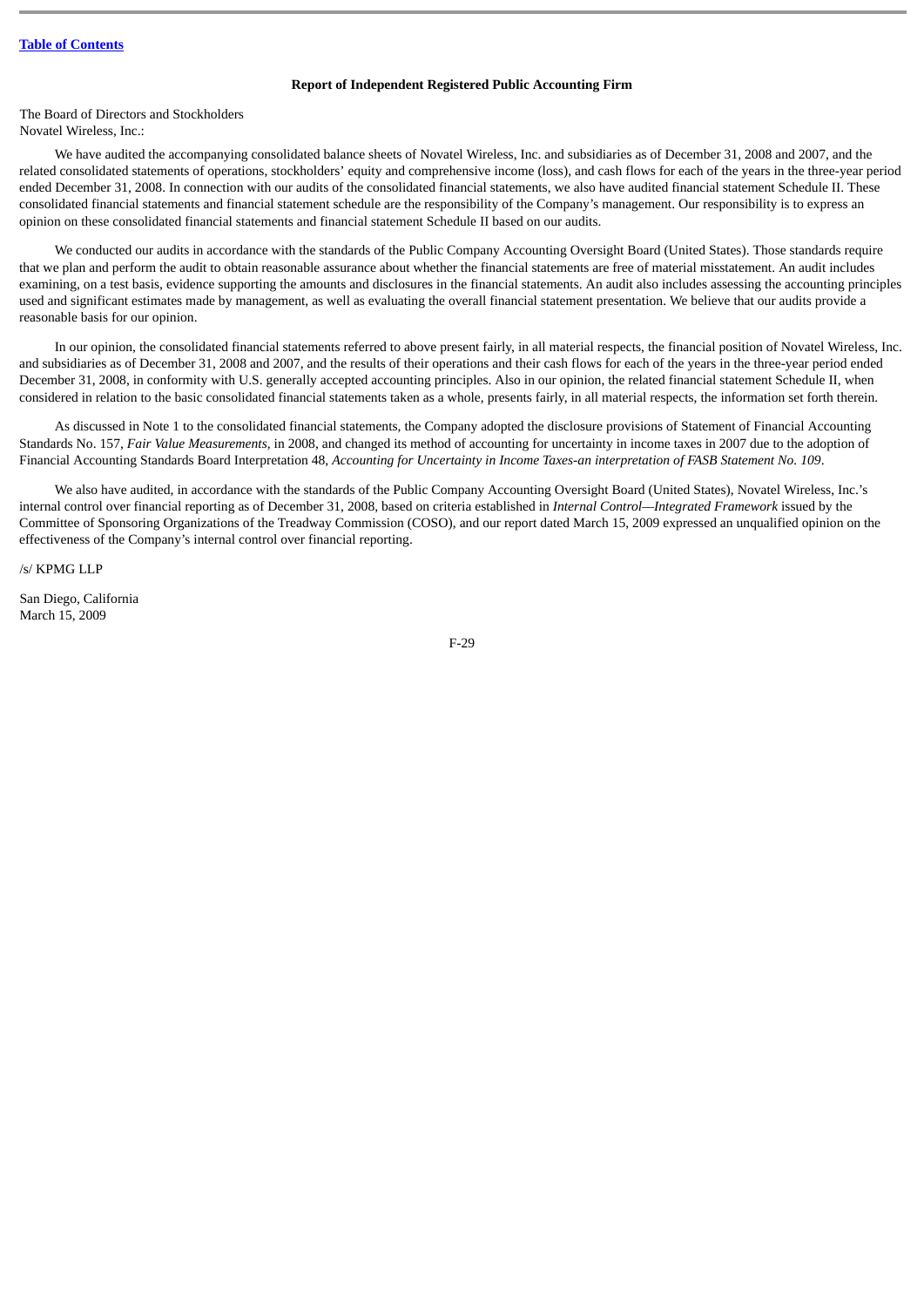# **SCHEDULE II**

# **NOVATEL WIRELESS, INC.**

#### **Valuation and Qualifying Accounts For the Years Ended December 31, 2008, 2007 and 2006 (in thousands):**

|                                                | <b>Balance At</b><br><b>Beginning</b><br>of Year | Additions<br><b>Charged to</b><br><b>Operations</b> | <b>Deductions</b><br>From<br><b>Reserves</b> | <b>Balance</b><br>At End<br>of Year |
|------------------------------------------------|--------------------------------------------------|-----------------------------------------------------|----------------------------------------------|-------------------------------------|
| <b>Allowance for Doubtful Accounts:</b>        |                                                  |                                                     |                                              |                                     |
| December 31, 2008                              | \$<br>378                                        | \$<br>1,256                                         | \$<br>624                                    | \$1,010                             |
| December 31, 2007                              | 631                                              | 386                                                 | 639                                          | 378                                 |
| December 31, 2006                              | 96                                               | 635                                                 | 100                                          | 631                                 |
| <b>Warranty:</b>                               |                                                  |                                                     |                                              |                                     |
| December 31, 2008                              | 3,077                                            | 2,281                                               | 1,887                                        | 3,471                               |
| December 31, 2007                              | 1,464                                            | 3,036                                               | 1,423                                        | 3,077                               |
| December 31, 2006                              | 641                                              | 2,086                                               | 1,263                                        | 1,464                               |
| <b>Deferred Tax Asset Valuation Allowance:</b> |                                                  |                                                     |                                              |                                     |
| December 31, 2008                              | 1,394                                            | 1,352                                               |                                              | 2,746                               |
| December 31, 2007                              | 2,378                                            |                                                     | 984                                          | 1,394                               |
| December 31, 2006                              | 5,207                                            |                                                     | 2,829                                        | 2,378                               |
| <b>Sales Returns Allowance:</b>                |                                                  |                                                     |                                              |                                     |
| December 31, 2008                              | 174                                              | 743                                                 | 439                                          | 478                                 |
| December 31, 2007                              | 95                                               | 809                                                 | 730                                          | 174                                 |
| December 31, 2006                              | 24                                               | 364                                                 | 293                                          | 95                                  |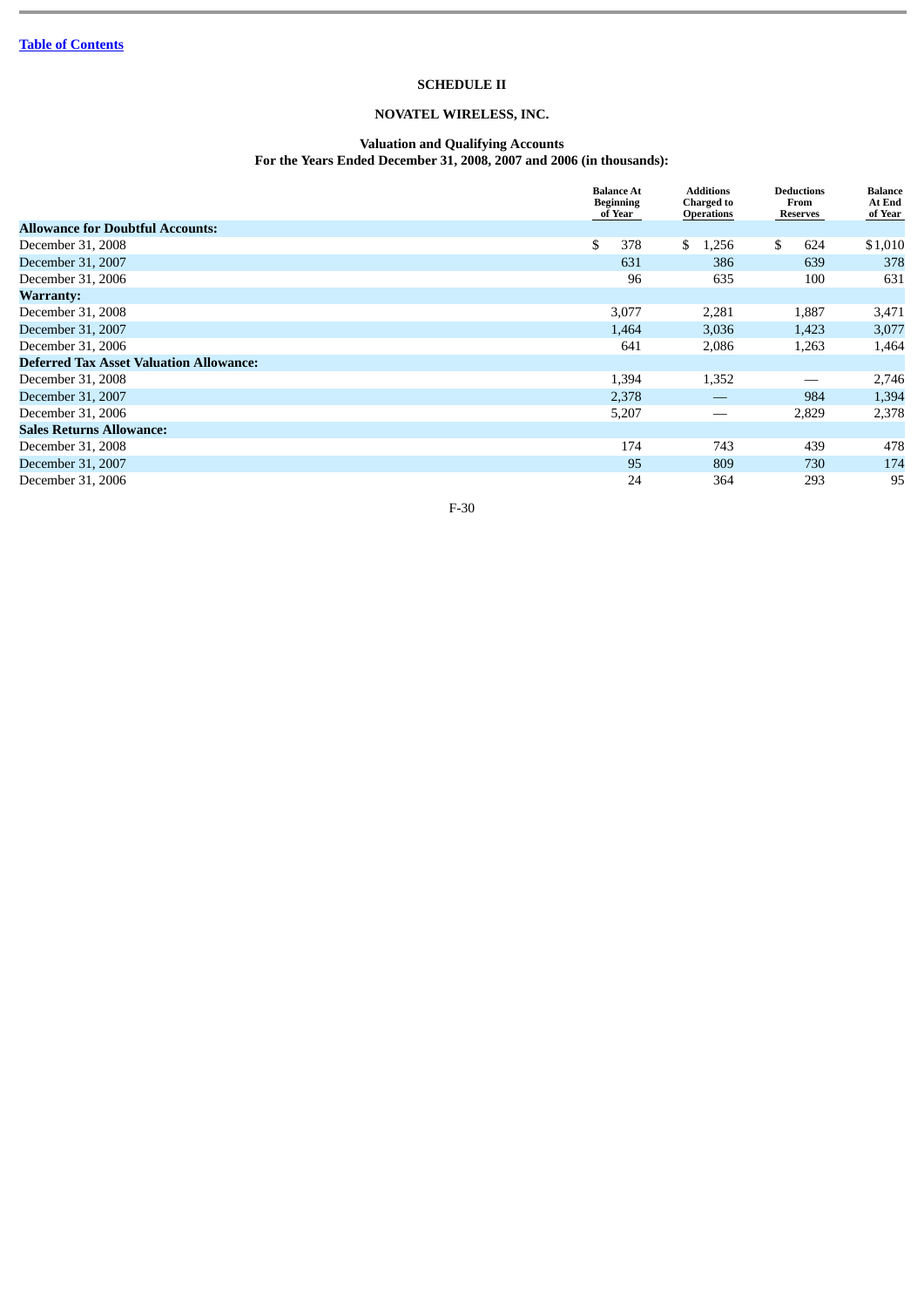# **EXHIBIT INDEX**

The following Exhibits are filed as part of, or incorporated by reference into, this Report on Form 10-K:

| Exhibit<br>Number | <b>Description</b>                                                                                                                                                                                                                                                                                                                |
|-------------------|-----------------------------------------------------------------------------------------------------------------------------------------------------------------------------------------------------------------------------------------------------------------------------------------------------------------------------------|
| 3.1               | Amended and Restated Certificate of Incorporation (incorporated by reference to Exhibit 3.1 to the Company's Annual Report on Form 10-K for<br>the year ended December 31, 2000, filed March 27, 2001).                                                                                                                           |
| 3.2               | Certificate of Amendment to Amended and Restated Certificate of Incorporation (incorporated by reference to Exhibit 3.1 to the Company's<br>Quarterly Report on Form 10-Q for the period ended September 30, 2002, filed November 14, 2002).                                                                                      |
| 3.3               | Certificate of Amendment to Amended and Restated Certificate of Incorporation (incorporated by reference to Exhibit 3.2 to the Company's<br>Amendment No. 1 to Form 10-K on Form 10-K/A for the year ended December 31, 2003, filed March 31, 2004).                                                                              |
| 3.4               | Amended and Restated Certificate of Designation of Series A Convertible Preferred Stock (incorporated by reference to Exhibit 3.4 to the<br>Company's Amendment No. 1 to Form 10-K on Form 10-K/A for the year ended December 31, 2003, filed March 31, 2004).                                                                    |
| 3.5               | Certificate of Designation of Series B Convertible Preferred Stock (incorporated by reference to Exhibit 3.5 to the Company's Amendment No. 1<br>to Form 10-K on Form 10-K/A for the year ended December 31, 2003, filed March 31, 2004).                                                                                         |
| 3.6               | Bylaws (incorporated by reference to Exhibit 3.2 to the Company's Annual Report on Form 10-K for the year ended December 31, 2000, filed on<br>March 27, 2001).                                                                                                                                                                   |
| 4.1               | Amended and Restated Registration Rights Agreement, dated as of June 15, 1999, by and among the Company and certain of its stockholders<br>(incorporated by reference to Exhibit 10.4 to the Company's Registration Statement on Form S-1 (No. 333-42570), filed July 28, 2000, as<br>amended).                                   |
| 4.2               | Amended and Restated Investors' Rights Agreement, dated as of June 30, 2000, by and among the Company and certain of its stockholders<br>(incorporated by reference to Exhibit 10.5 to the Company's Registration Statement on Form S-1 (No. 333-42570), filed July 28, 2000, as<br>amended).                                     |
| 4.3               | Registration Rights Agreement, dated as of September 12, 2002, by and among the Company and certain of its stockholders (incorporated by<br>reference to Exhibit 4.1 to the Company's Current Report on Form 8-K, filed October 21, 2002).                                                                                        |
| 4.4               | Form of Securities Purchase Agreement entered into in connection with the Company's 2003 Series B Convertible Preferred Stock Financing<br>(incorporated by reference to Exhibit 4.1 to the Company's Current Report on Form 8-K, filed March 28, 2003).                                                                          |
| 4.5               | Registration Rights Agreement, dated as of March 12, 2003, entered into in connection with the Company's 2003 Series B Convertible Preferred<br>Stock Financing (incorporated by reference to Exhibit 4.8 to the Company's Current Report on Form 8-K, filed March 28, 2003).                                                     |
| 4.6               | Securities Purchase Agreement, dated as of January 13, 2004, entered into in connection with the Company's January 2004 Common Stock and<br>Warrant Financing Transaction (incorporated by reference to Exhibit 10.20 to the Company's Annual Report on Form 10-K for the year ended<br>December 31, 2003, filed March 15, 2004). |
| 4.7               | Registration Rights Agreement, dated as of January 13, 2004, entered into in connection with the Company's January 2004 Common Stock and<br>Warrant Financing Transaction (incorporated by reference to Exhibit 10.21 to the Company's Annual Report on Form 10-K for the year ended<br>December 31, 2003, filed March 15, 2004). |
| $10.1*$           | Amended and Restated 1997 Employee Stock Option Plan ("1997 Plan") (incorporated by reference to Exhibit 10.1 to the Company's<br>Registration Statement on Form S-1 (No. 333-42570), filed July 28, 2000, as amended).                                                                                                           |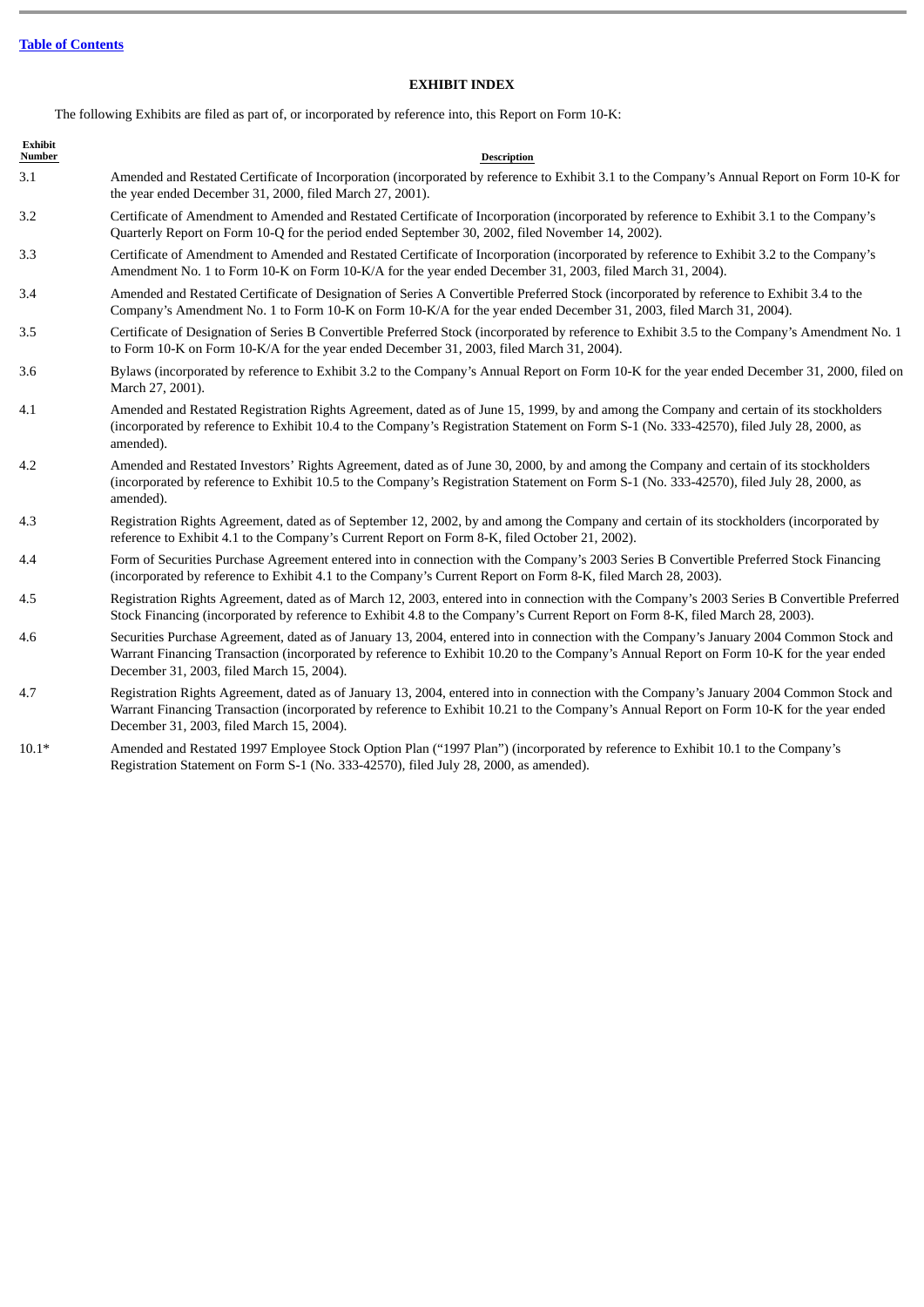# **Table of [Contents](#page-1-0)**

| <b>Exhibit</b><br>Number | <b>Description</b>                                                                                                                                                                                                                                                                                                                                                   |
|--------------------------|----------------------------------------------------------------------------------------------------------------------------------------------------------------------------------------------------------------------------------------------------------------------------------------------------------------------------------------------------------------------|
| $10.2*$                  | Amended and Restated Novatel Wireless, Inc. 2000 Stock Incentive Plan ("2000 Plan") (incorporated by reference to Exhibit 10.1 to the<br>Company's Quarterly Report on Form 10-Q for the quarter ended June 30, 2007, filed August 9, 2007).                                                                                                                         |
| $10.3*$                  | Form of Executive Officer Stock Option Agreement under the 2000 Plan (incorporated by reference to Exhibit 10.3 to the Company's Annual<br>Report on Form 10-K for the year ended December 31, 2005, filed March 16, 2006).                                                                                                                                          |
| $10.4*$                  | Form of Director Stock Option Agreement under the 2000 Plan (incorporated by reference to Exhibit 10.4 to the Company's Annual Report on<br>Form 10-K for the year ended December 31, 2005, filed March 16, 2006).                                                                                                                                                   |
| $10.5*$                  | Form of Amendment of Stock Option Agreements, dated July 20, 2006, by and between the Company and Optionee with respect to the 1997 Plan<br>(incorporated by reference to Exhibit 10.2 to the Company's Quarterly Report on Form 10-Q for the period ended September 30, 2006, filed<br>November 9, 2006).                                                           |
| $10.6*$                  | Form of Amendment of Stock Option Agreements, dated July 20, 2006, by and between the Company and Optionee with respect to the 2000 Plan<br>(incorporated by reference to Exhibit 10.3 to the Company's Quarterly Report on Form 10-Q for the period ended September 30, 2006, filed<br>November 9, 2006).                                                           |
| $10.7*$                  | Form of Amendment of Stock Option Agreements, dated July 20, 2006, by and between the Company and Optionee with respect to the 2000 Plan<br>and grants made pursuant thereto in 2004 and subsequently (incorporated by reference to Exhibit 10.4 to the Company's Quarterly Report on<br>Form 10-Q for the period ended September 30, 2006, filed November 9, 2006). |
| $10.8*$                  | Amended and Restated Novatel Wireless, Inc. 2000 Employee Stock Purchase Plan (incorporated by reference to Exhibit 10.2 to the Company's<br>Quarterly Report on Form 10-Q for the period ended June 30, 2007, filed August 9, 2007).                                                                                                                                |
| $10.9*$                  | Form of Restricted Share Award Agreement for restricted stock granted to non-employee directors (incorporated by reference to Exhibit 10.10 to<br>the Company's Quarterly Report on Form 10-Q for the period ended June 30, 2006, filed August 9, 2006).                                                                                                             |
| $10.10*$                 | Form of Restricted Share Award Agreement for restricted stock granted to executive officers (incorporated by reference to Exhibit 10.11 to the<br>Company's Quarterly Report on Form 10-Q for the period ended June 30, 2006, filed August 9, 2006).                                                                                                                 |
| $10.11*$                 | Form of 2006 Management Bonus Plan (incorporated by reference to Exhibit 10.12 to the Company's Quarterly Report on Form 10-Q for the<br>period ended June 30, 2006, filed August 9, 2006).                                                                                                                                                                          |
| $10.12*$                 | Form of Indemnification Agreement by and between the Company and each of its executive officers and directors (incorporated by reference to<br>Exhibit 10.6 to the Company's Registration Statement on Form S-1 (No. 333-42570), filed September 14, 2000, as amended).                                                                                              |
| $10.13*$                 | Form of Change of Control Letter Agreement by and between the Company and certain of its executive officers (incorporated by reference to<br>Exhibit 10.1 to the Company's Quarterly Report on Form 10-Q for the period ended June 30, 2004, filed August 16, 2004).                                                                                                 |
| $10.14*$                 | Form of 2007 Executive Officer Bonus Plan (incorporated by reference to Exhibit 10.8 to the Company's Quarterly Report on Form 10-Q for the<br>period ended March 31, 2007, filed May 10, 2007).                                                                                                                                                                     |

10.16\* Employment Agreement, dated November 2, 2007, by and between Peter V. Leparulo and the Company (incorporated by reference to Exhibit 10.1 to the Company's Quarterly Report on Form 10-Q for the quarter ended September 30, 2007, filed November 9, 2007).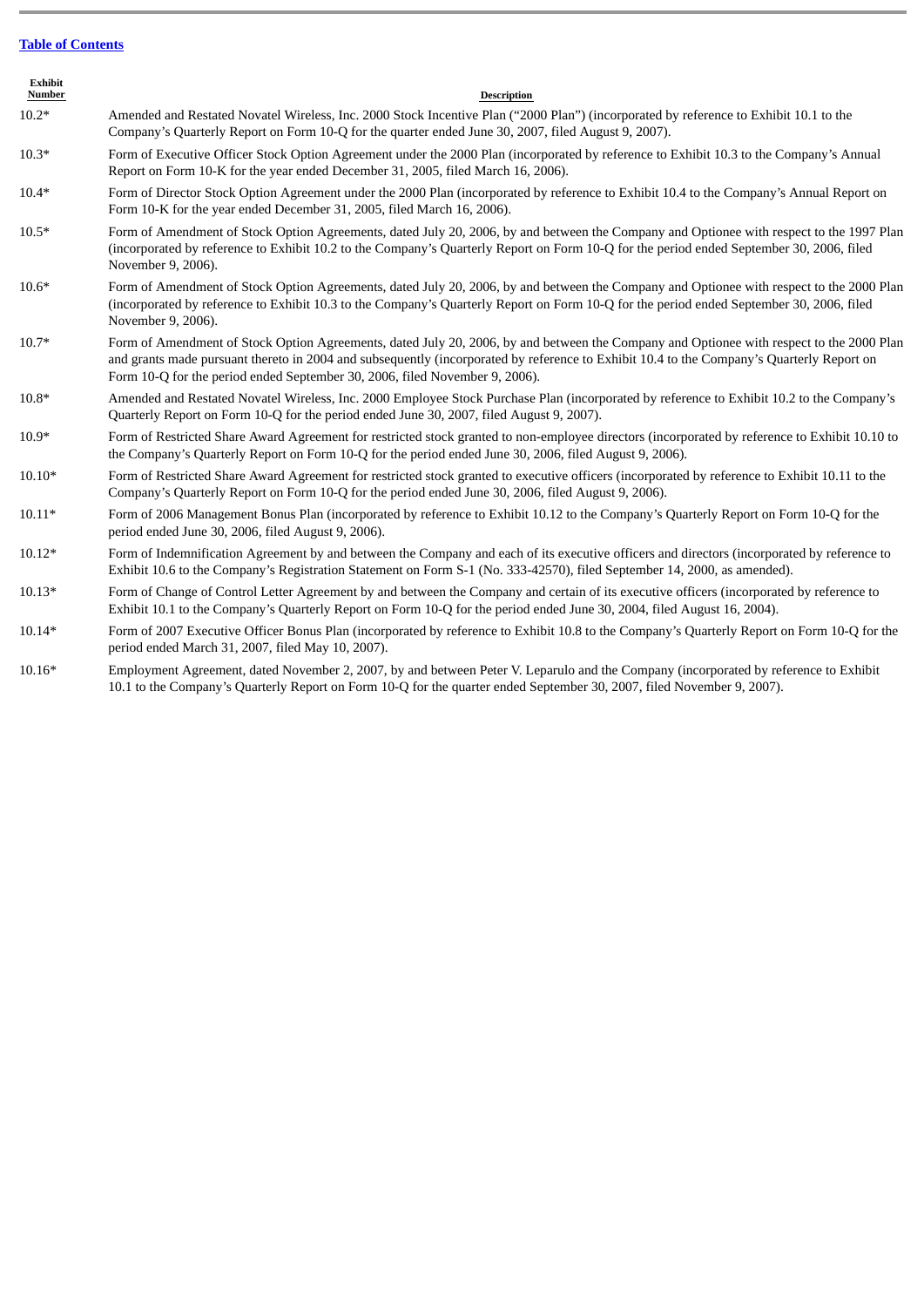# **Table of [Contents](#page-1-0)**

| Exhibit<br>Number | <b>Description</b>                                                                                                                                                                                                  |
|-------------------|---------------------------------------------------------------------------------------------------------------------------------------------------------------------------------------------------------------------|
| $10.17*$          | Separation Agreement, dated December 8, 2008, by and between George B. Weinert and the Company (incorporated by reference to<br>Exhibit 10.1 to the Company's Current Report on Form 8-K, filed December 10, 2008). |
| $10.18**$         | Consulting Agreement, dated December 5 <sup>th</sup> , 2008, by and between John R. Ross and the Company.                                                                                                           |
| 21                | Subsidiaries of Novatel Wireless, Inc. (incorporated by reference to Exhibit 21 to the Company's Annual Report on Form 10-K for the year<br>ended December 31, 2005, filed March 16, 2006).                         |
| $23.1**$          | Consent of KPMG LLP, Independent Registered Public Accounting Firm.                                                                                                                                                 |
| 24                | Power of Attorney (See signature page).                                                                                                                                                                             |
| 31.1              | Certification of our Principal Executive Officer adopted pursuant to Section 302 of the Sarbanes-Oxley Act of 2002.**                                                                                               |
| 31.2              | Certification of our Principal Financial Officer adopted pursuant to Section 302 of the Sarbanes-Oxley Act of 2002.**                                                                                               |
| 32.1              | Certification of Principal Executive Officer and Principal Financial Officer pursuant to 18 U.S.C. Section 1350, as adopted pursuant to Section<br>906 of the Sarbanes-Oxley Act of 2002.**                         |

\* Management contract, compensatory plan, or arrangement

\*\* Filed herewith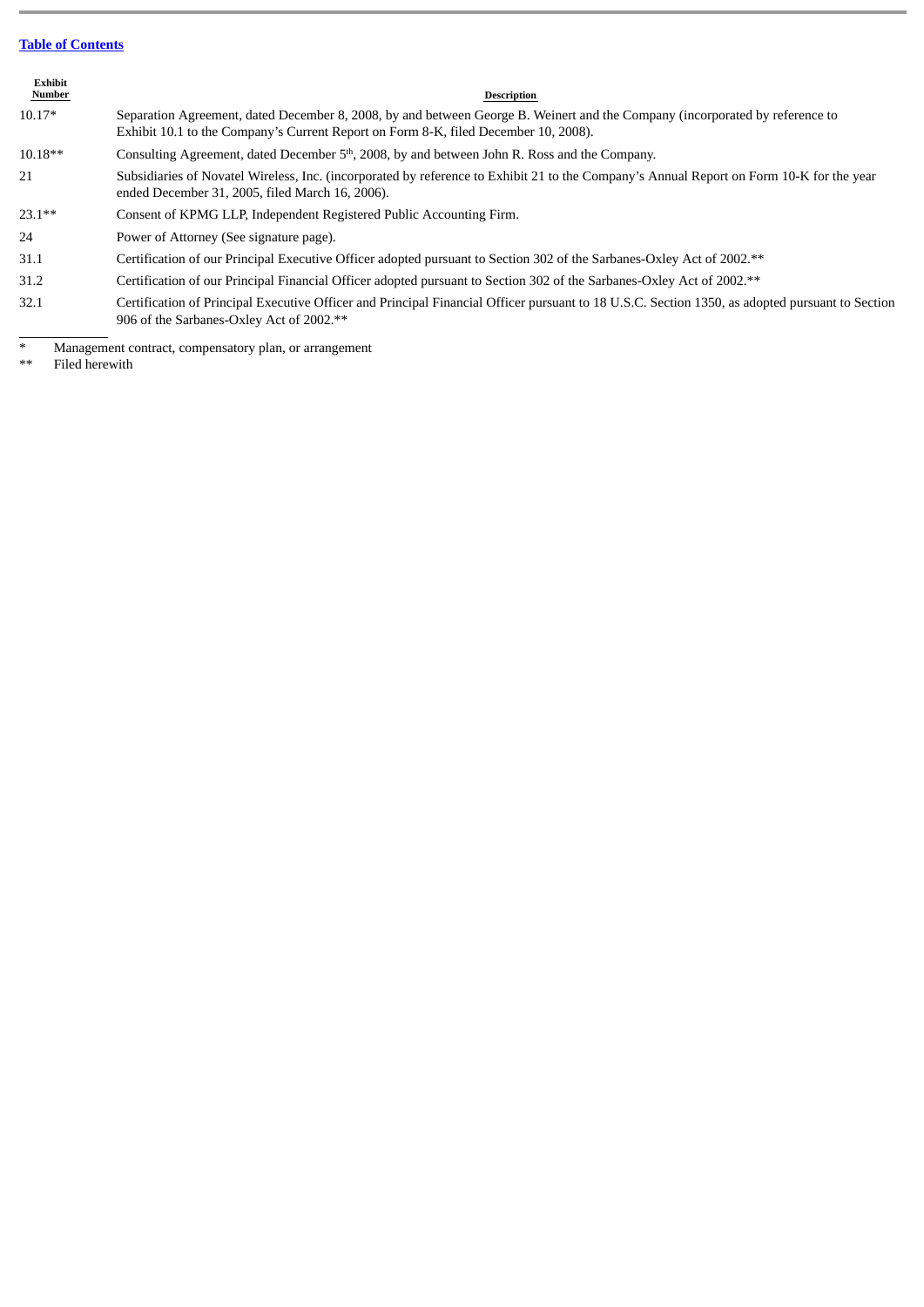## **Consulting Agreement**

This Consulting Agreement ("Agreement") is entered into effective as of December 8, 2008 (the "Effective Date") by and between Novatel Wireless, Inc., a Delaware corporation (together with its affiliates, the "Company") and Mr. John Ross ("Consultant"). Company and Consultant may each be referred to herein as a Party and collectively as the Parties. Exhibit A hereto is hereby incorporated into, and made a part of, this Agreement.

**1. Relationship.** During the term of this Agreement, Consultant shall provide the services to the Company as described on, and in accordance with, Exhibit A hereto (the "Services"). Consultant represents and warrants to the Company that (i) Consultant has all the qualifications, experience and ability to properly perform the Services, and (ii) performing under this Agreement does not and will not violate any agreement or understanding, whether written or oral, express or implied, that Consultant has with any third party.

**2. Fees.** As consideration hereunder, the Company shall pay to Consultant the amounts specified on Exhibit A hereto under the conditions specified therein.

**3**. **Term and Termination.** The term of this Agreement shall commence on the Effective Date and extend until the 3 month anniversary thereof. Thereafter, this Agreement shall automatically renew for successive 3 month terms unless either party provides the other Party with at least 2 weeks' prior written notice of its election to terminate the Agreement. In the event of any termination of this Agreement, Consultant shall be paid in accordance with Exhibit A hereto all fees owed to Consultant through the effective date of such termination.

4. No Authority to Bind Company; No Benefits. Consultant shall not have any authority to enter into contracts or other understandings that bind or obligate the Company. Consultant is not an employee of the Company by virtue of this Agreement or otherwise, but is rather solely an independent contractor and therefore will not be eligible for any Company employee benefits, equity incentives, health insurance, bonuses or otherwise in his capacity as a Consultant. To the extent Consultant otherwise would be eligible for any Company employee benefits but for the express terms of this Agreement, Consultant hereby declines to participate in such Company employee benefits.

## **5. Intellectual Property.**

(a) **Ownership of Deliverables.** Consultant hereby acknowledges and agrees that all work product that Consultant creates in connection with performing the Services (the "Deliverables"), shall be owned exclusively by the Company and shall be considered a work made for hire by the Consultant for the Company. Consultant shall not assert any ownership or other claim in or to the Deliverables (or any part thereof) whatsoever nor shall Consultant assist any third party in such claim. The Company shall own exclusively all intellectual property rights in the Deliverables, including without limitation, all patent, copyright, trade secret, know-how, or authorship rights therein and Consultant shall not have any equitable or legal interest in such rights whatsoever. Consultant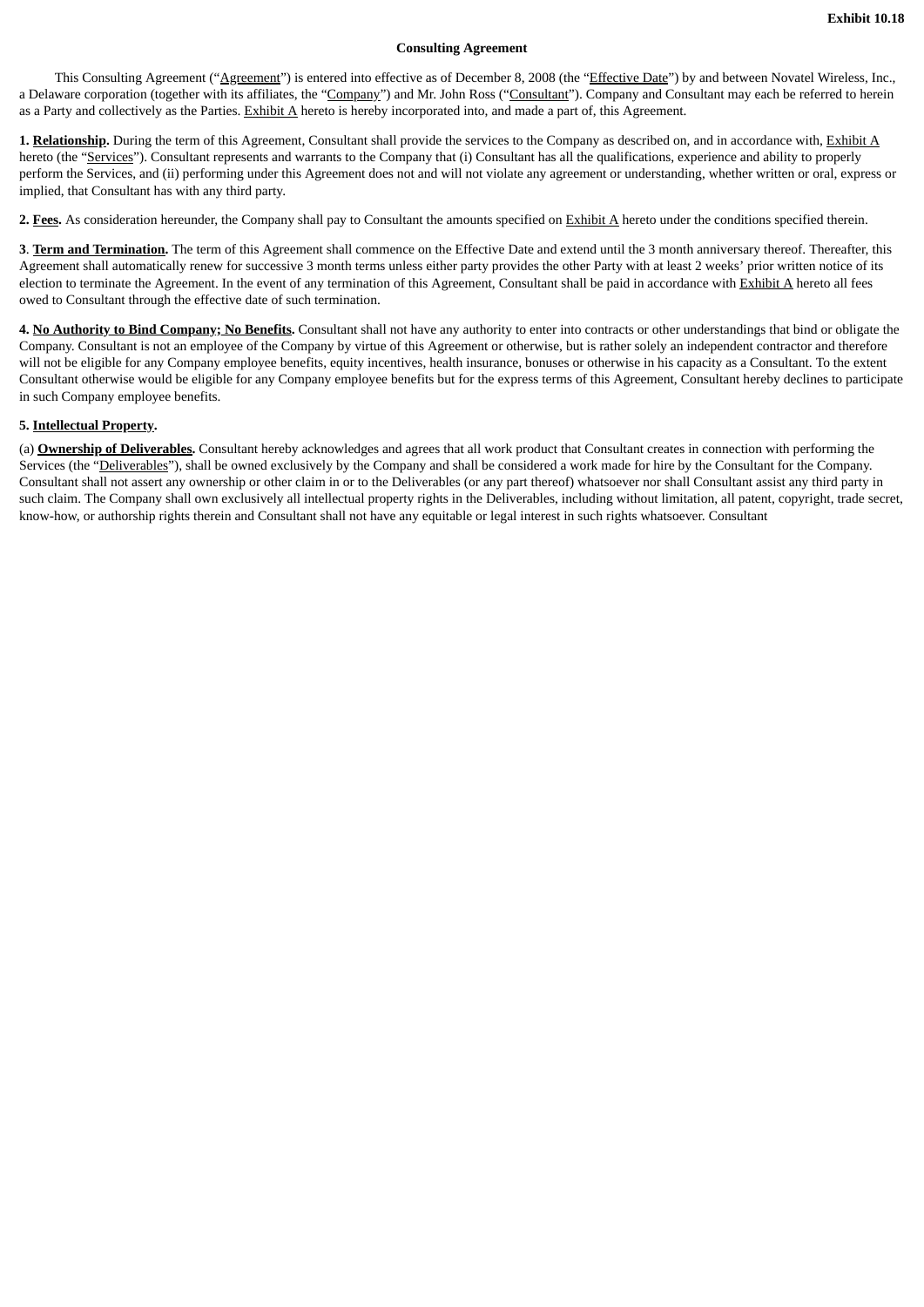represents and warrants that, to the best of Consultant's knowledge after due inquiry, no part of the Deliverables shall contain, use, reproduce or require any intellectual property rights of a third party or otherwise infringe such party's rights.

(b) **Vesting of Certain Rights.** Consultant hereby agrees to assign, and upon creation of each Deliverable automatically assigns, to the Company, its successors and assigns, ownership of all United States and international copyrights in each and every Deliverable, insofar as any such Deliverable, by operation of law, may not be considered work made for hire by the Consultant.

(c) **Covenant not to Transfer.** Consultant shall not, either directly or indirectly, reproduce, transfer or otherwise use any of the Deliverables for purposes other than this Agreement.

## **6. Other Provisions.**

(a) **Amendments and Waivers.** Any term of this Agreement may be amended or waived only with the written consent of Consultant and an authorized representative of the Company which writing specifically refers to this Section 6 and is manually signed in ink by both Parties.

(b) **Sole Agreement.** This Agreement, including Exhibit A hereto, constitutes the sole agreement of the Parties and supersedes all oral negotiations and prior writings with respect to the subject matter hereof.

(c) **Notices.** Any notice required or permitted by this Agreement shall be in writing and shall be deemed sufficiently communicated when delivered by overnight delivery service, facsimile or email transmission, 24 hours following deposit or transmission.

(d) **Choice of Law.** The validity, interpretation, construction and performance of this Agreement shall be governed by the laws of the State of California, without giving effect to the principles of conflict of laws. To the extent an alternative body of law could be construed to apply to or govern this Agreement, the Parties hereby disclaim it.

(e) **Severability.** If one or more provisions of this Agreement is held to be unenforceable under applicable law, the Parties agree to renegotiate such provision in good faith. In the event that the Parties cannot reach a mutually agreeable and enforceable replacement for such provision, then (i) such provision shall be excluded from this Agreement, (ii) the balance of the Agreement shall be interpreted as if such provision were so excluded, and (iii) the balance of the Agreement shall be enforceable in accordance with its terms.

(f) **Counterparts.** This Agreement may be executed in counterparts, each of which shall be deemed an original, but all of which together will constitute one and the same instrument.

(g) **Arbitration**. Any dispute or claim arising out of or in connection with any provision of this Agreement will be finally settled by binding arbitration in San Diego County, California, in accordance with the rules of the American Arbitration Association by one arbitrator appointed in accordance with said rules. The arbitrator shall apply California law, without reference to rules of conflicts of law or rules of statutory arbitration, to the resolution of any dispute. Judgment on the award rendered by the arbitrator may be entered in any court having jurisdiction thereof. Notwithstanding the foregoing, the Parties may apply to any court of competent jurisdiction in San Diego, California for preliminary or interim equitable relief, or to compel arbitration in accordance with this paragraph, without breach of this arbitration provision.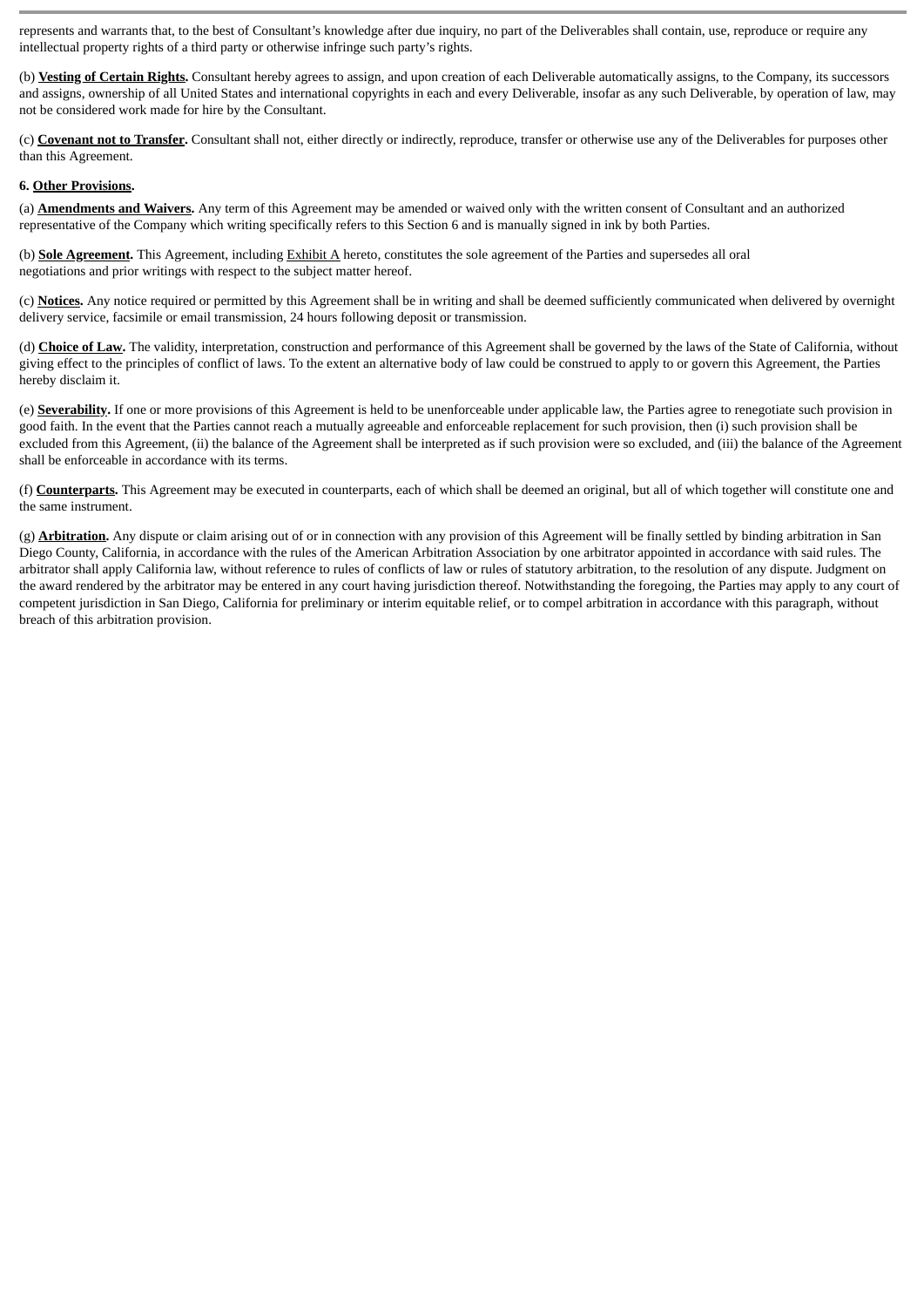(h) **Advice of Counsel.** EACH PARTY ACKNOWLEDGES THAT, IN EXECUTING THIS AGREEMENT, SUCH PARTY HAS HAD THE OPPORTUNITY TO SEEK THE ADVICE OF INDEPENDENT LEGAL COUNSEL, AND HAS READ AND UNDERSTOOD ALL THE TERMS AND PROVISIONS OF THIS AGREEMENT. THIS AGREEMENT SHALL NOT BE CONSTRUED AGAINST ANY PARTY BY REASON OF THE DRAFTING OR PREPARATION HEREOF.

(i) **Survival.** The rights and obligations of the Parties under this Agreement which by their nature are intended to continue beyond the termination or expiration of this Agreement, shall survive the termination or expiration of this Agreement.

(j) **Limitation of Liability.** NEITHER PARTY HERETO SHALL BE LIABLE FOR ANY SPECIAL, CONSEQUENTIAL, INCIDENTAL OR PUNITIVE DAMAGES OF ANY KIND DUE TO ANY CAUSE WHETHER IN CONTRACT OR TORT AND REGARDLESS OF WHETHER SUCH PARTY HAS BEEN ADVISED OR IS AWARE OF SUCH DAMAGES.

(k) **Attorneys' Fees.** If either Party commences an action or proceeding against the other Party to enforce this Agreement, the prevailing Party in such action or proceeding shall be entitled to recover from the other Party its reasonable attorneys' fees, costs and expenses incurred in connection therewith and in connection with enforcing any judgment or order thereby obtained.

**[Signature Page Follows]**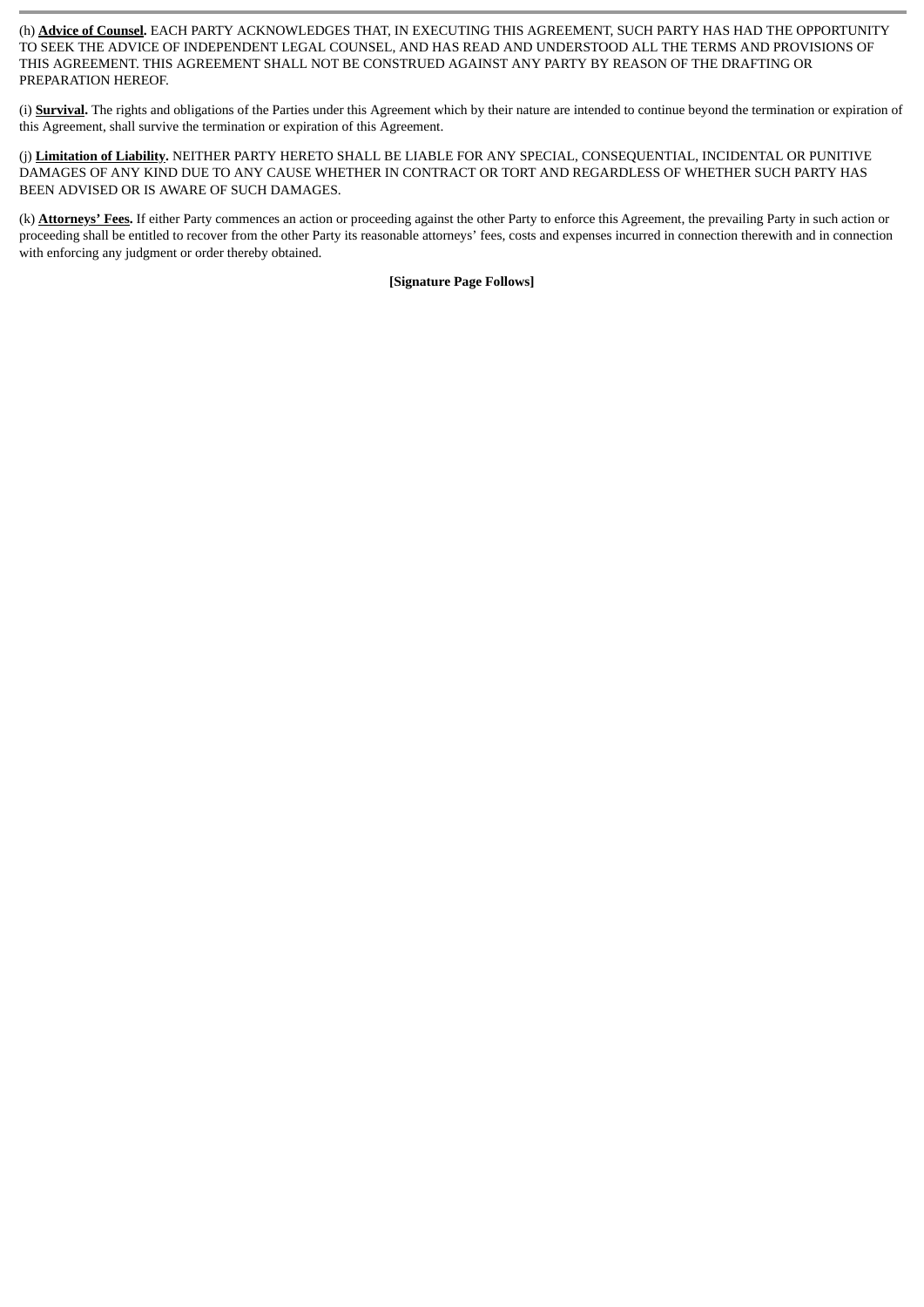IN WITNESS WHEREOF, this Agreement shall be effective as of the date first written above.

**NOVATEL WIRELESS, INC.**

By:

Name: Peter V. Leparulo

Its: Chief Executive Officer

**JOHN ROSS**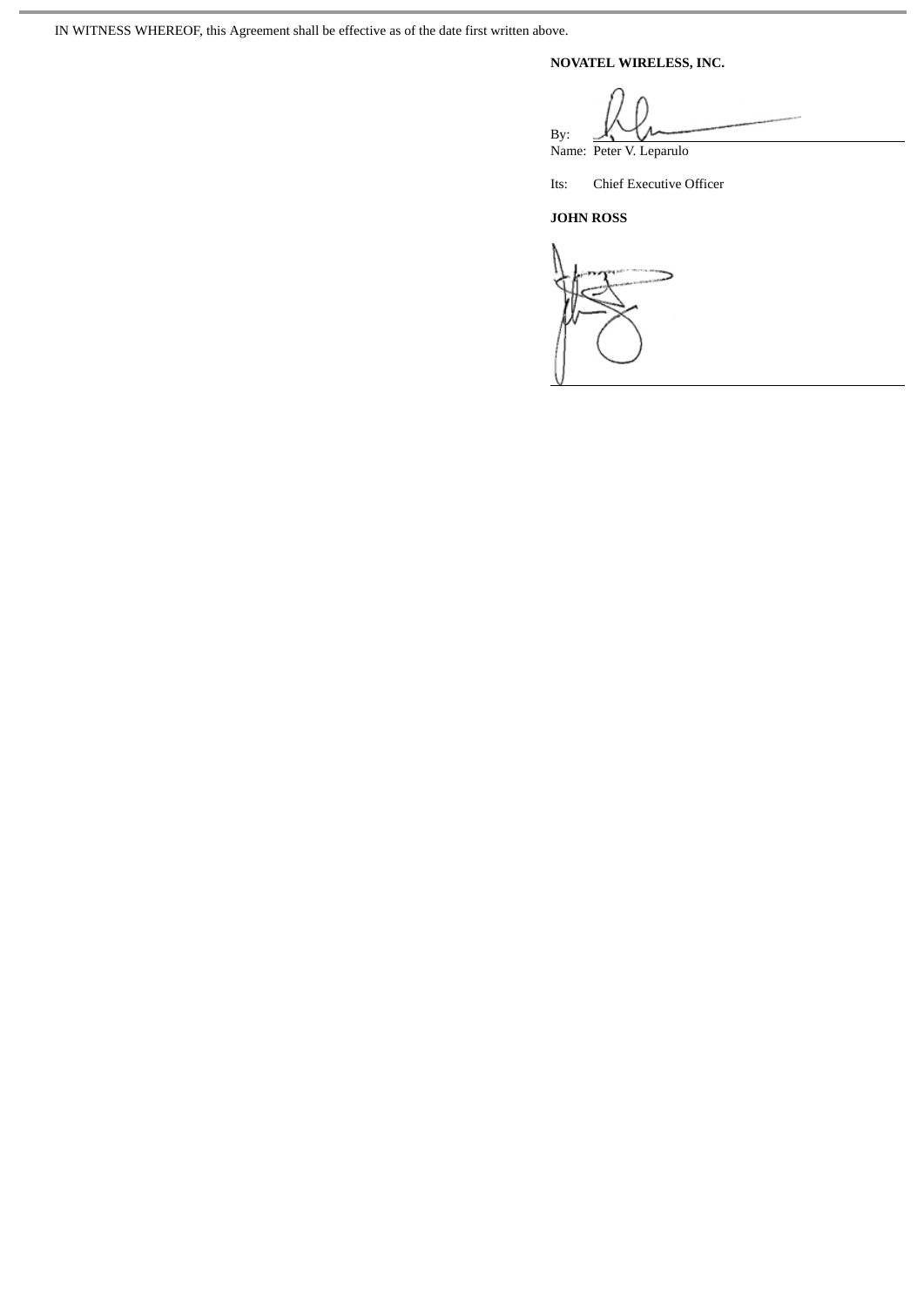# **EXHIBIT A**

In exchange for Consultant's satisfactory performance of certain strategic consulting services, the Company shall pay Consultant a fee of \$15,000 per month promptly after the Company receives and approves an applicable invoice therefore. In the event that the Company asks Consultant to travel on behalf of the Company in connection with this consulting engagement, then the Company shall reimburse Consultant's reasonable expenses incurred in connection therewith.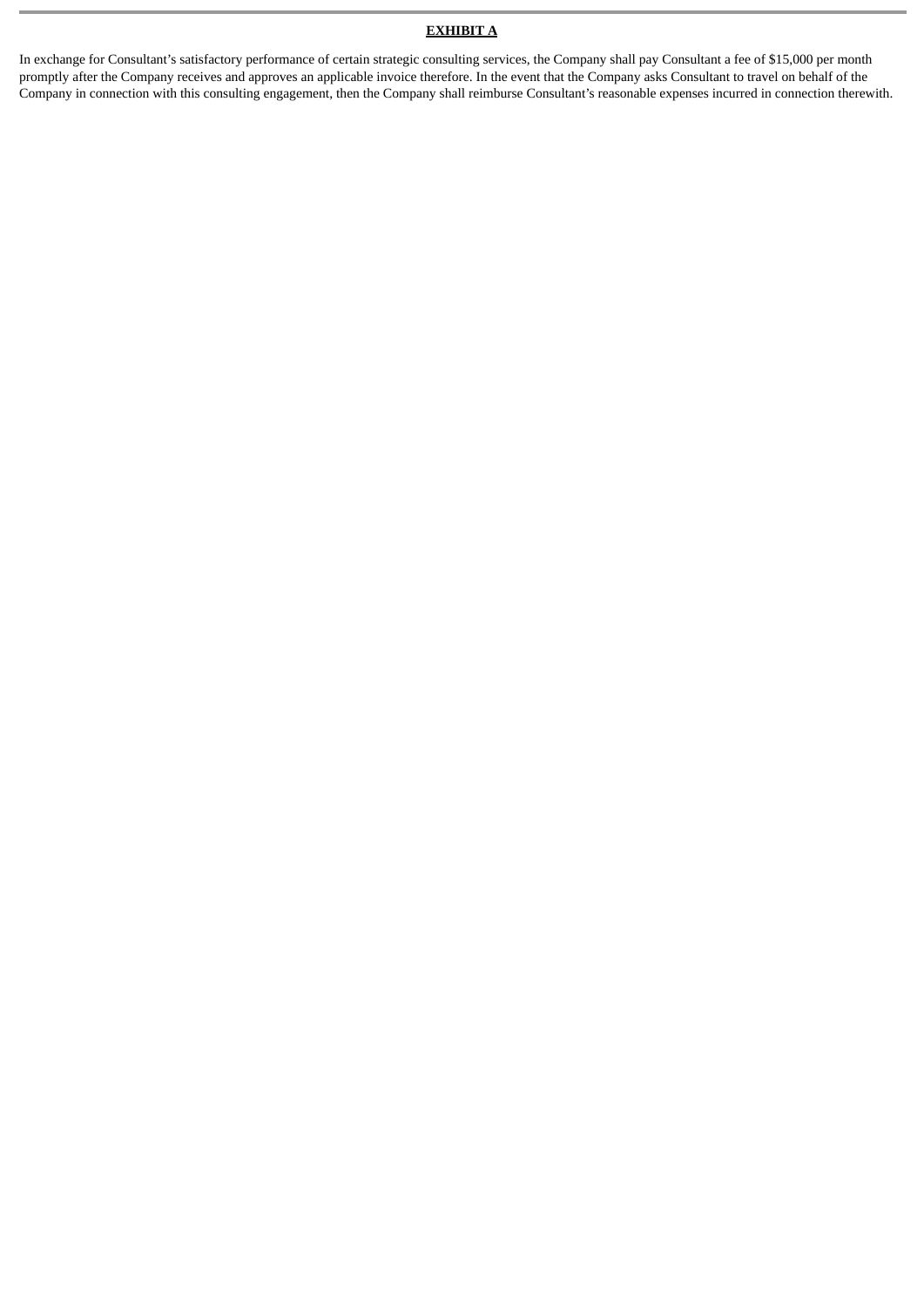## **Consent of Independent Registered Public Accounting Firm**

The Board of Directors Novatel Wireless, Inc.:

We consent to the incorporation by reference in the registration statements (Nos. 333-145482, 333-139730, and 333-53692) on Form S-8 and (Nos. 333- 114116, 333-112857, 333-109321, 333-81190, and 333-100633) on Form S-3 of Novatel Wireless, Inc. of our reports dated March 15, 2009, with respect to the consolidated balance sheets of Novatel Wireless, Inc. as of December 31, 2008 and 2007, and the related consolidated statements of operations, stockholders' equity and comprehensive income (loss), and cash flows, and the related financial statement Schedule II, for each of the years in the three-year period ended December 31, 2008, and the effectiveness of internal control over financial reporting as of December 31, 2008, which reports appear in the December 31, 2008, annual report on Form 10-K of Novatel Wireless, Inc.

Our report on the consolidated financial statements contains an explanatory paragraph that states that the Company adopted the disclosure provision of Financial Accounting Standards No. 157, *Fair Value Measurements*, in 2008, and changed its method of accounting for uncertainty in income taxes in 2007 due to the adoption of Financial Accounting Standards Board Interpretation 48, *Accounting for Uncertainty in Income Taxes—an Interpretation of FASB Statement 109*.

/s/ KPMG LLP

San Diego, California March 15, 2009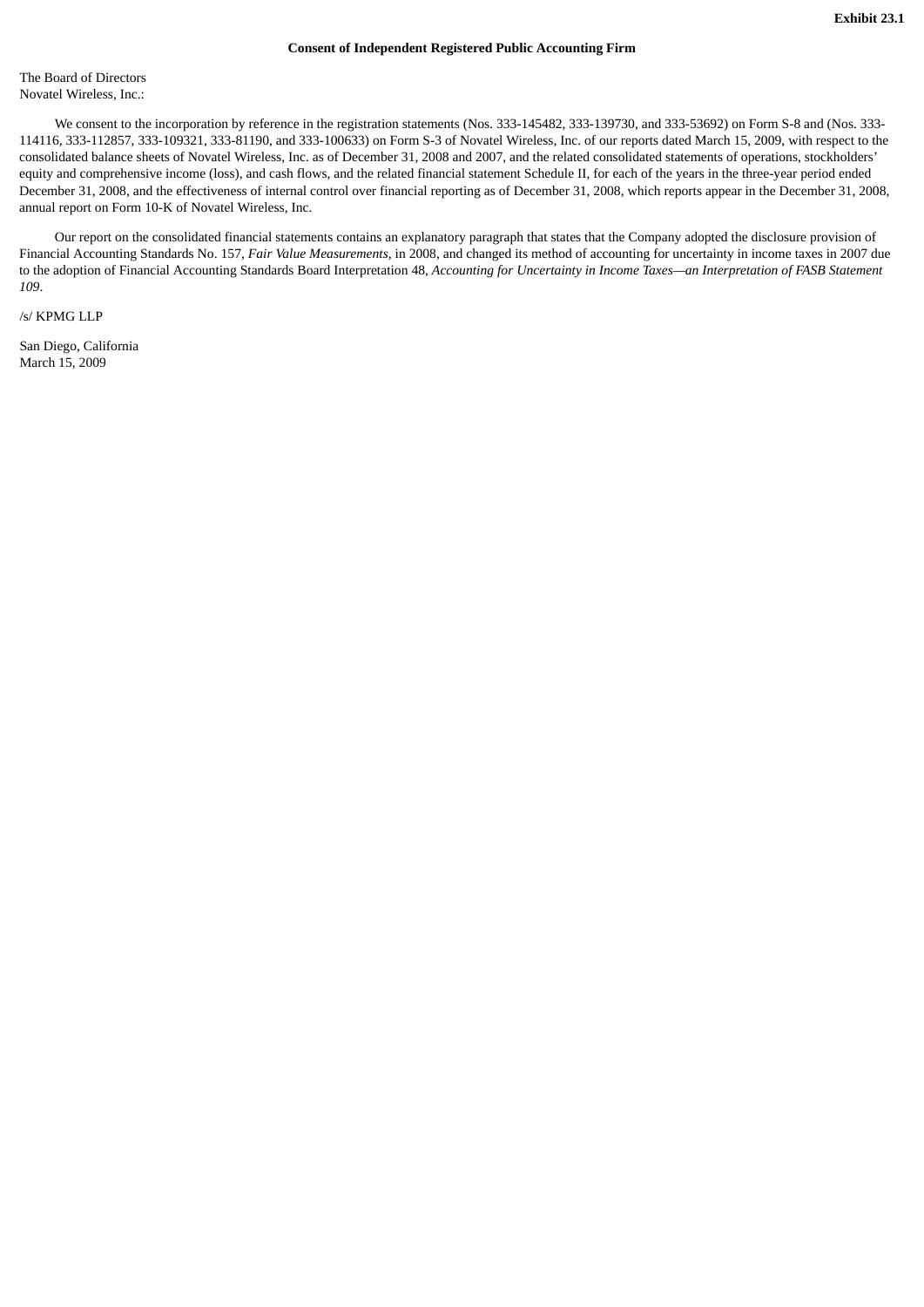## **CERTIFICATION OF PRINCIPAL EXECUTIVE OFFICER Pursuant to Rule 13a-14(a) adopted pursuant to Section 302 of the Sarbanes-Oxley Act of 2002**

I, Peter Leparulo, certify that:

1. I have reviewed this annual report on Form 10-K of Novatel Wireless, Inc.;

2. Based on my knowledge, this report does not contain any untrue statement of a material fact or omit to state a material fact necessary to make the statements made, in light of the circumstances under which such statements were made, not misleading with respect to the period covered by this report;

3. Based on my knowledge, the financial statements, and other financial information included in this report, fairly present in all material respects the financial condition, results of operations and cash flows of the registrant as of, and for, the periods presented in this report;

4. The registrant's other certifying officer and I are responsible for establishing and maintaining disclosure controls and procedures (as defined in Exchange Act Rules 13a-15(e) and 15d-15(e)) and internal control over financial reporting (as defined in Exchange Act Rules 13a-15(f) and 15d-15(f)) for the registrant and have:

- (a) Designed such disclosure controls and procedures, or caused such disclosure controls and procedures to be designed under our supervision, to ensure that material information relating to the registrant, including its consolidated subsidiaries, is made known to us by others within those entities, particularly during the period in which this report is being prepared;
- (b) Designed such internal control over financial reporting, or caused such internal control over financial reporting to be designed under our supervision, to provide reasonable assurance regarding the reliability of financial reporting and the preparation of financial statements for external purposes in accordance with generally accepted accounting principles;
- (c) Evaluated the effectiveness of the registrant's disclosure controls and procedures and presented in this report our conclusions about the effectiveness of the disclosure controls and procedures, as of the end of the period covered by this report based on such evaluation; and
- (d) Disclosed in this report any change in the registrant's internal control over financial reporting that occurred during the registrant's most recent fiscal quarter (the registrant's fourth fiscal quarter in the case of an annual report) that has materially affected, or is reasonably likely to materially affect, the registrant's internal control over financial reporting; and

5. The registrant's other certifying officer and I have disclosed, based on our most recent evaluation of internal control over financial reporting, to the registrant's auditors and the audit committee of the registrant's board of directors (or persons performing the equivalent functions):

- (a) All significant deficiencies and material weaknesses in the design or operation of internal control over financial reporting which are reasonably likely to adversely affect the registrant's ability to record, process, summarize and report financial information; and
- (b) Any fraud, whether or not material, that involves management or other employees who have a significant role in the registrant's internal control over financial reporting.

/s/ PETER LEPARULO

**Peter Leparulo Executive Chairman and Chief Executive Officer (Principal Executive Officer)**

Dated: March 16, 2009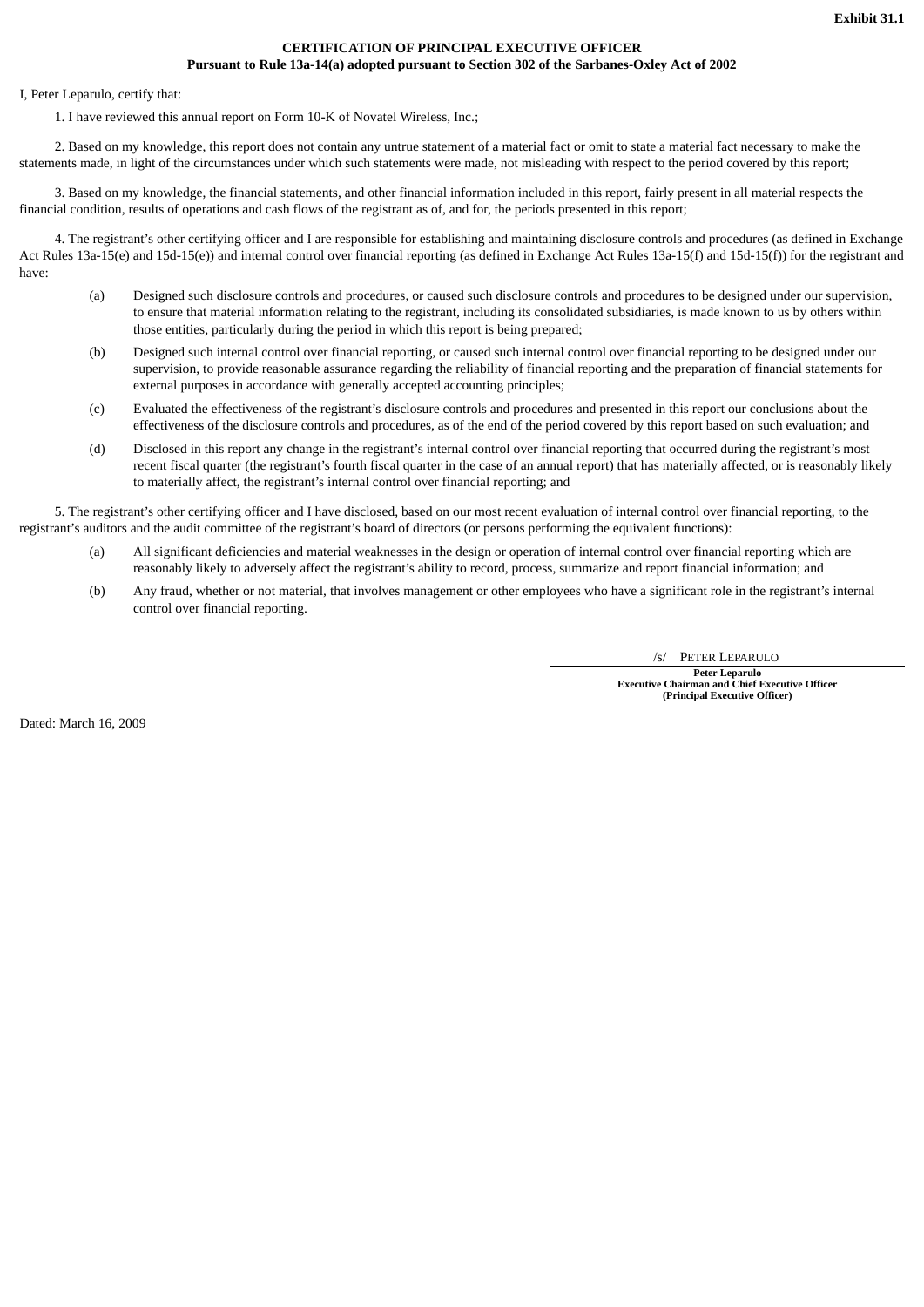## **CERTIFICATION OF PRINCIPAL FINANCIAL OFFICER Pursuant to Rule 13a-14(a) adopted pursuant to Section 302 of the Sarbanes-Oxley Act of 2002**

## I, Kenneth Leddon, certify that:

1. I have reviewed this annual report on Form 10-K of Novatel Wireless, Inc.;

2. Based on my knowledge, this report does not contain any untrue statement of a material fact or omit to state a material fact necessary to make the statements made, in light of the circumstances under which such statements were made, not misleading with respect to the period covered by this report;

3. Based on my knowledge, the financial statements, and other financial information included in this report, fairly present in all material respects the financial condition, results of operations and cash flows of the registrant as of, and for, the periods presented in this report;

4. The registrant's other certifying officer and I are responsible for establishing and maintaining disclosure controls and procedures (as defined in Exchange Act Rules 13a-15(e) and 15d-15(e)) and internal control over financial reporting (as defined in Exchange Act Rules 13a-15(f) and 15d-15(f)) for the registrant and have:

- (a) Designed such disclosure controls and procedures, or caused such disclosure controls and procedures to be designed under our supervision, to ensure that material information relating to the registrant, including its consolidated subsidiaries, is made known to us by others within those entities, particularly during the period in which this report is being prepared;
- (b) Designed such internal control over financial reporting, or caused such internal control over financial reporting to be designed under our supervision, to provide reasonable assurance regarding the reliability of financial reporting and the preparation of financial statements for external purposes in accordance with generally accepted accounting principles;
- (c) Evaluated the effectiveness of the registrant's disclosure controls and procedures and presented in this report our conclusions about the effectiveness of the disclosure controls and procedures, as of the end of the period covered by this report based on such evaluation; and
- (d) Disclosed in this report any change in the registrant's internal control over financial reporting that occurred during the registrant's most recent fiscal quarter (the registrant's fourth fiscal quarter in the case of an annual report) that has materially affected, or is reasonably likely to materially affect, the registrant's internal control over financial reporting; and

5. The registrant's other certifying officer and I have disclosed, based on our most recent evaluation of internal control over financial reporting, to the registrant's auditors and the audit committee of the registrant's board of directors (or persons performing the equivalent functions):

- (a) All significant deficiencies and material weaknesses in the design or operation of internal control over financial reporting which are reasonably likely to adversely affect the registrant's ability to record, process, summarize and report financial information; and
- (b) Any fraud, whether or not material, that involves management or other employees who have a significant role in the registrant's internal control over financial reporting.

/s/ KENNETH LEDDON

**Kenneth Leddon Senior Vice President and Chief Financial Officer (Principal Financial and Accounting Officer)**

Dated: March 16, 2009